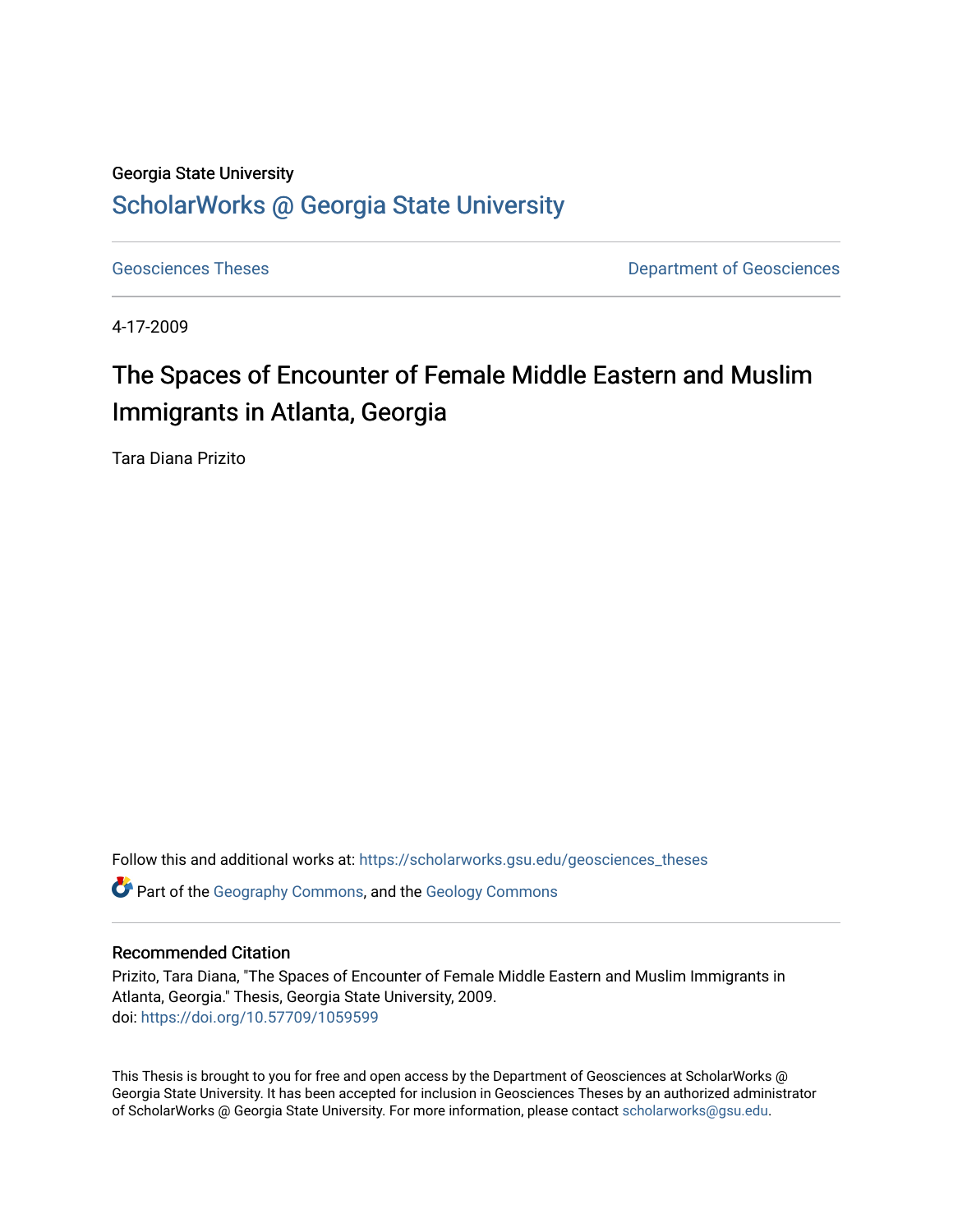# THE SPACES OF ENCOUNTER OF FEMALE MIDDLE EASTERN AND MUSLIM IMMIGRANTS IN ATLANTA, GEORGIA

by

#### TARA D. PRIZITO

Under the Direction of Dr. Dona J. Stewart

#### ABSTRACT

This study analyzes identity, class, religiosity, and belonging as they affect the experiences of female Middle Eastern and Muslim immigrants in various spaces within the context of the Atlanta, Georgia area and draws attention to the "othering" of immigrants in American society. The exploration of immigrants" experiences in various spaces includes public and semi-public, employment, educational and organizational spaces. Interviews were conducted on 24 female immigrants in the Atlanta area who possess various backgrounds. While female immigrants who wear the *hijab* experienced more, and more direct, discrimination than those who wear Western styles, the women who wear *hijab* were not discouraged from attempting to participate in the host society. Female immigrants who wear Western style attire reported indirect negative experiences in public and semi-public spaces. Immigrants' experiences underscore the concept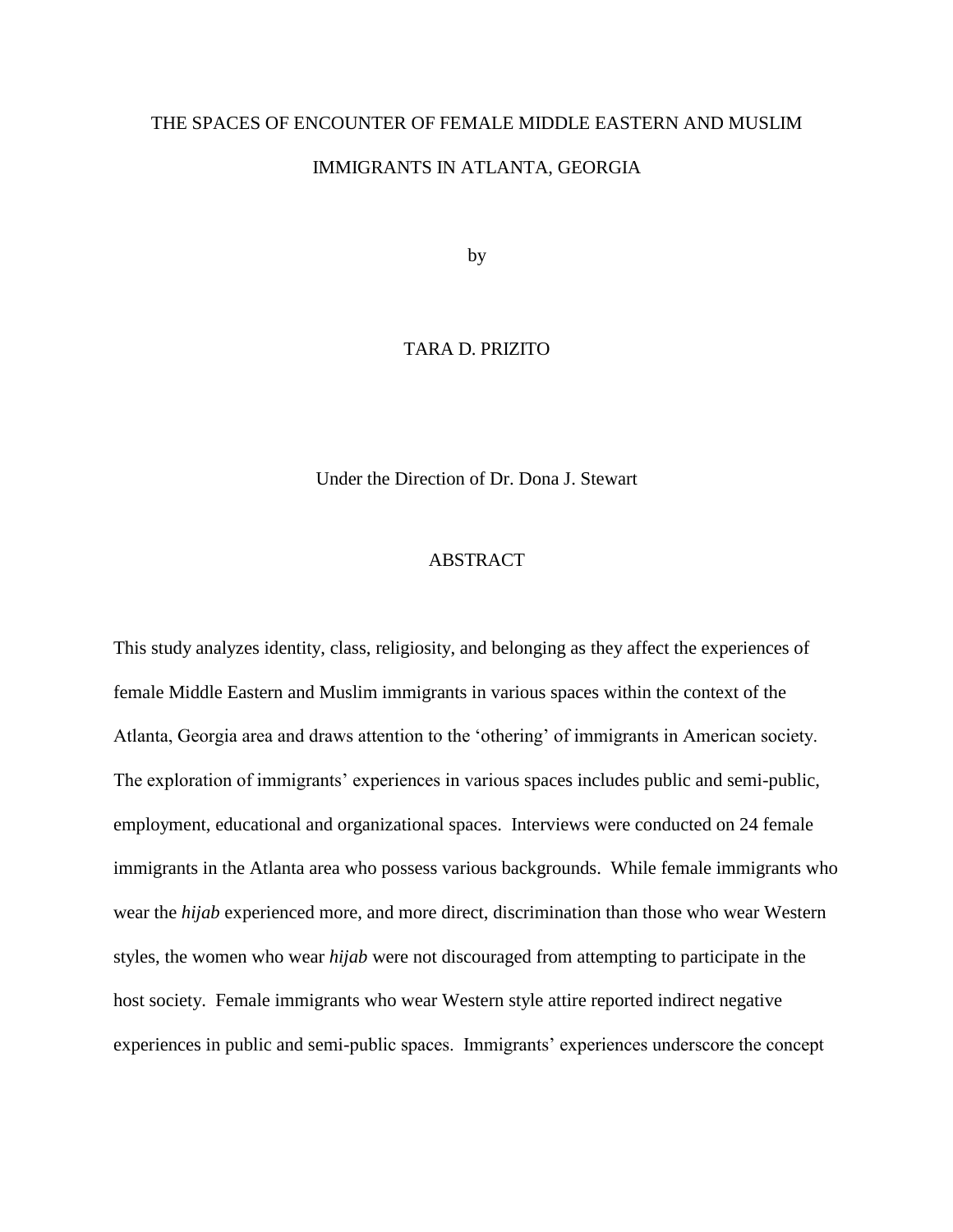that socially acceptable stereotypes in the media become fodder for negative stereotypes in mainstream American society.

INDEX WORDS: Muslim discrimination, Middle Eastern women, Muslim women, Immigration, Public space, Fear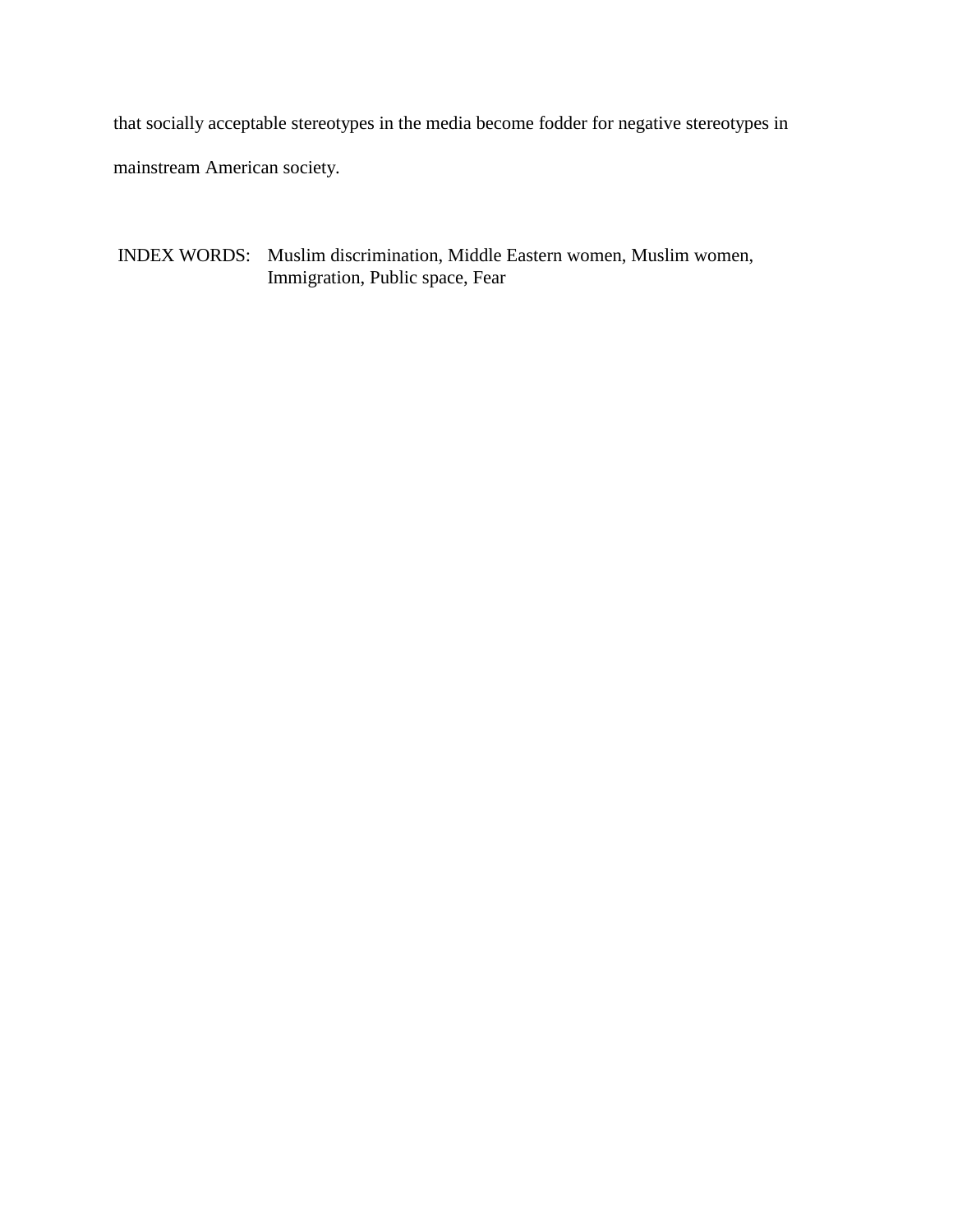# THE SPACES OF ENCOUNTER OF FEMALE MIDDLE EASTERN AND MUSLIM

## IMMIGRANTS IN ATLANTA, GEORGIA

by

## TARA D. PRIZITO

A Thesis Submitted in Partial Fulfillment of the Requirements for the Degree of

Master of Arts

in the College of Arts and Sciences

Georgia State University

2009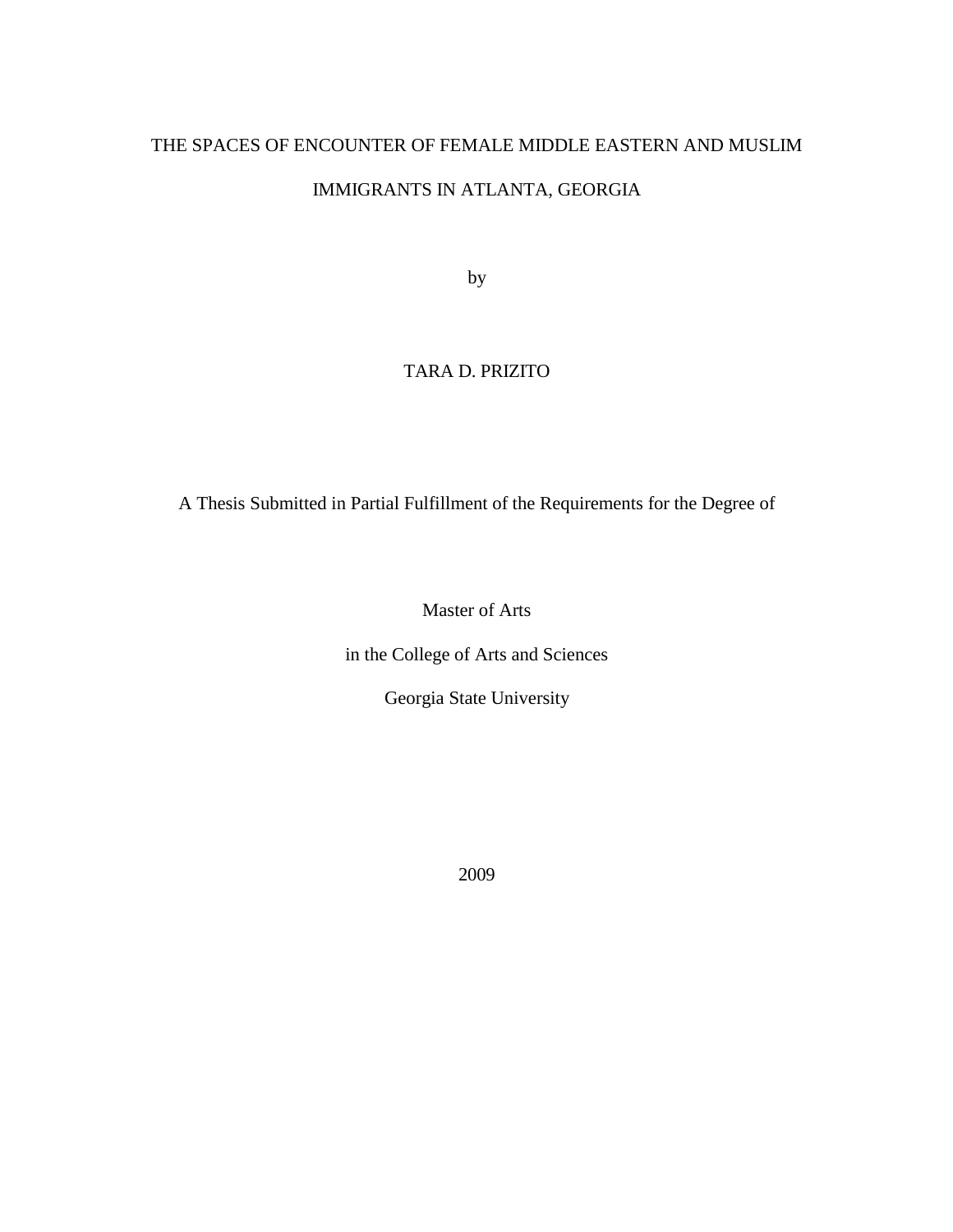Copyright by Tara D. Prizito 2009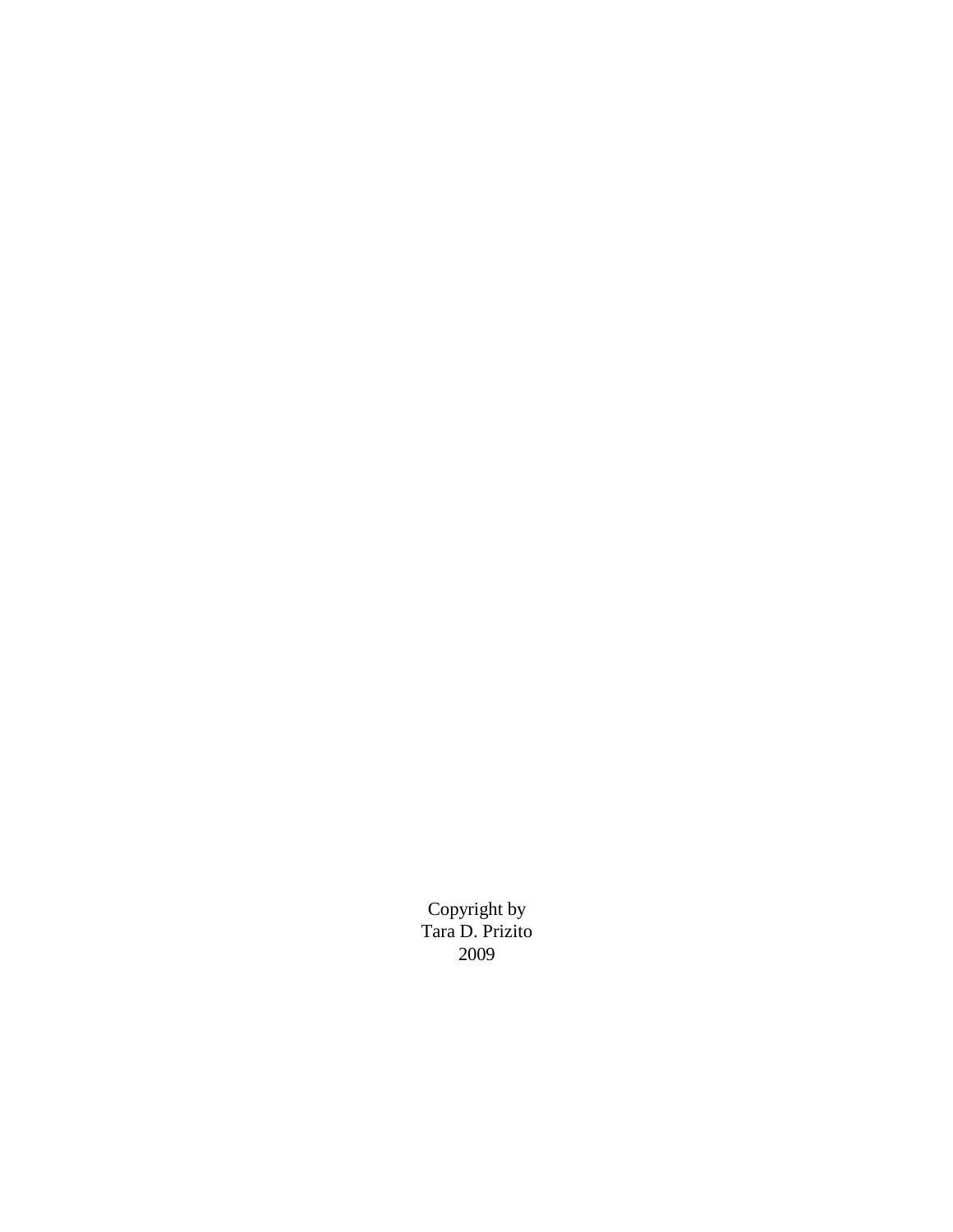### THE SPACES OF ENCOUNTER OF FEMALE MIDDLE EASTERN AND MUSLIM

## IMMIGRANTS IN ATLANTA, GEORGIA

by

## TARA D. PRIZITO

Committee Chair: Dr. Dona J. Stewart

Committee: Dr. Jeremy W. Crampton Dr. Katherine B. Hankins

Electronic Version Approved:

Office of Graduate Studies College of Arts and Sciences Georgia State University May 2009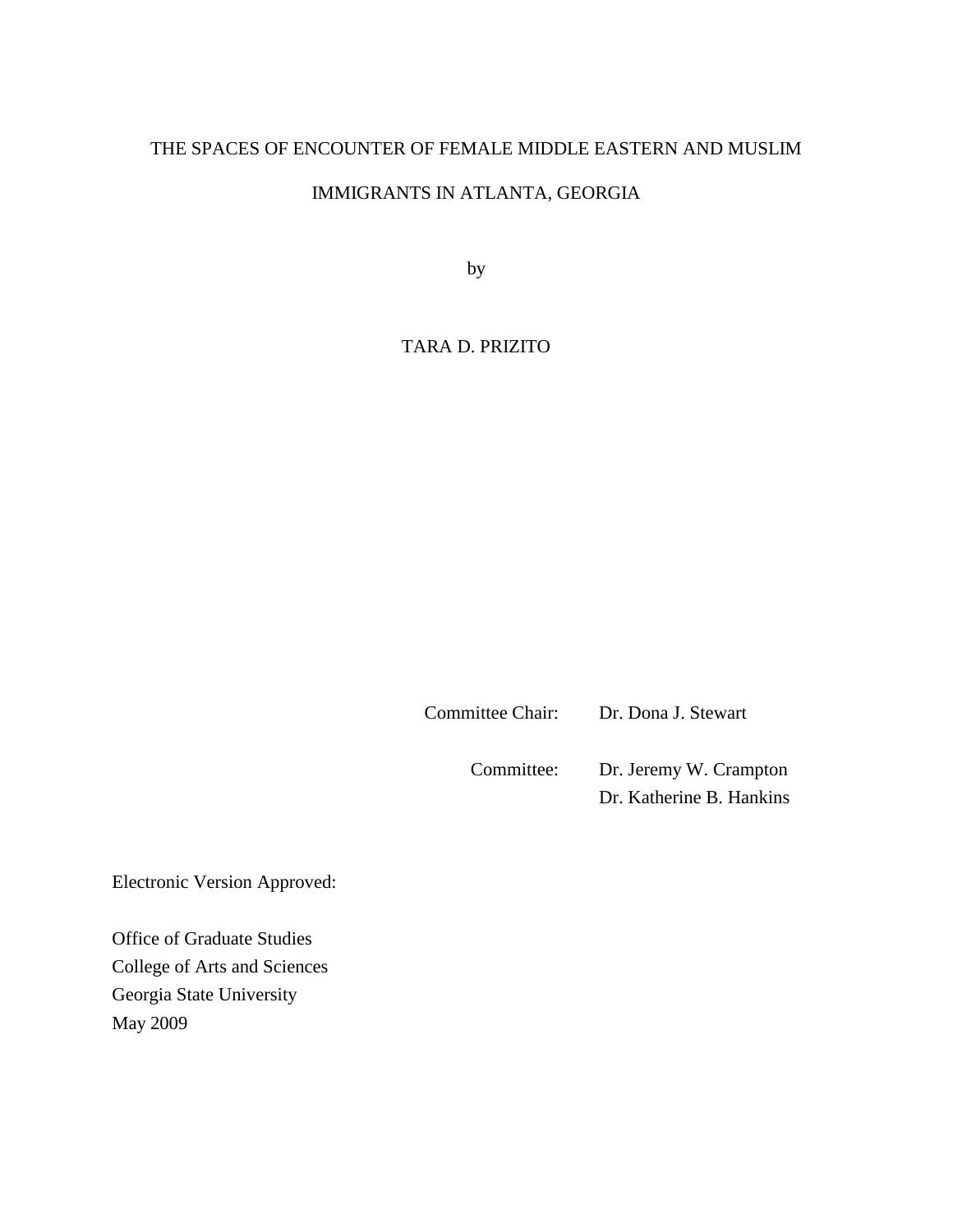#### ACKNOWLEDGEMENTS

I wish to thank my committee members: Dr. Dona J. Stewart, Dr. Katherine B. Hankins, and Dr. Jeremy W. Crampton for their insights, guidance, and supply of resources during the research and writing of this thesis. Thanks to Alta Schwartz, Outreach Director at the Middle East Institute, for steering me in the right direction when I first began looking for research participants. Thank you to the women who took the time out of their hectic schedules to interview with me and allow me into their lives. Without their generosity, this thesis would have never come into fruition. These women were so gracious, inviting me into their homes, mosques, shops and communities, and I am grateful for this. I am so impressed with these women, for although they come from various countries, ethnic backgrounds, socioeconomic classes and religions, they all possess immense emotional strength, intelligence, and class. Interviewing each and every one of them was a pleasure. Although I would like to mention each of them personally, in the interest of their privacy I have not used any actual names in this thesis. I would also like to thank my mother, who always told me that I could do whatever I wanted if I put my mind to it.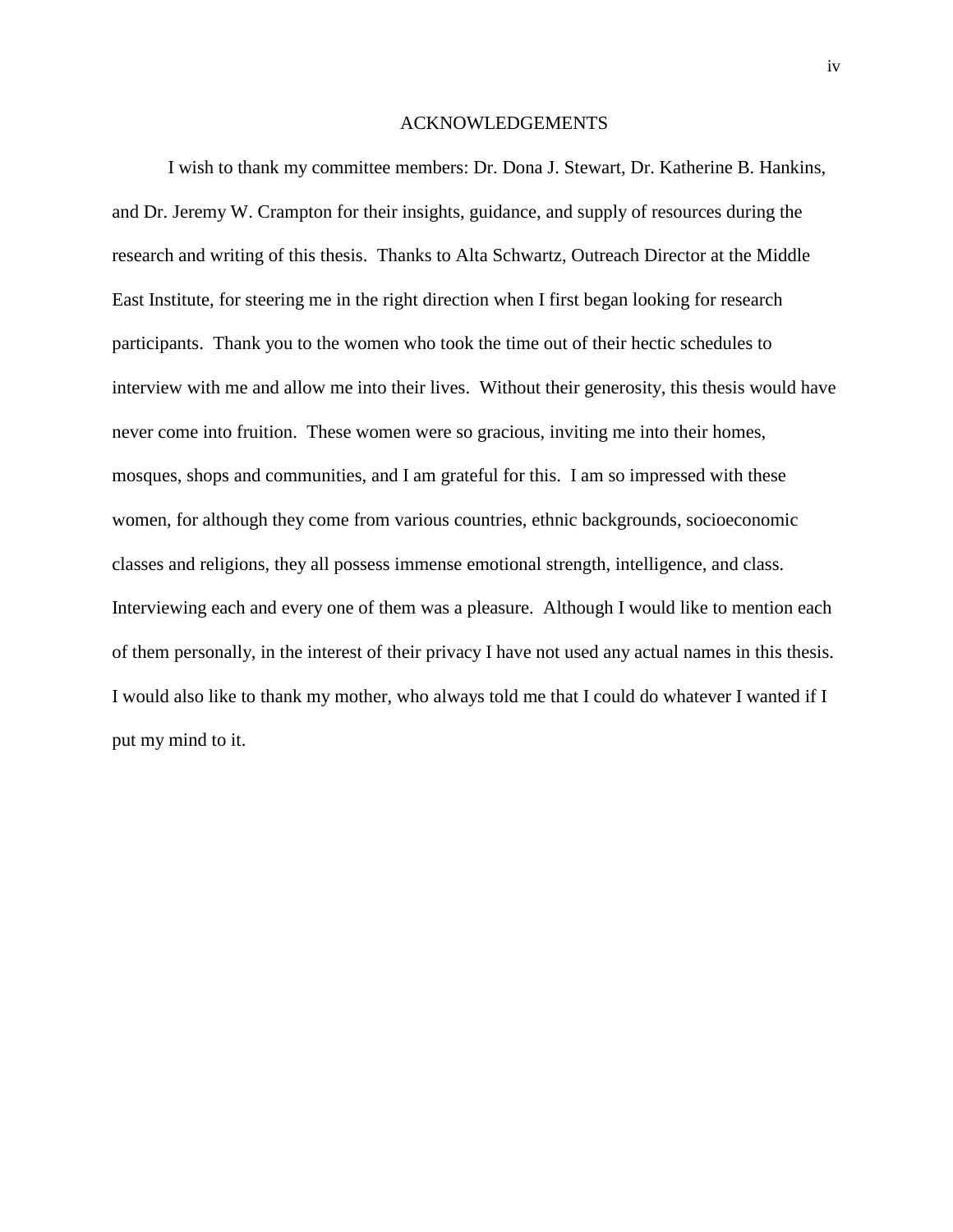## TABLE OF CONTENTS

| <b>ACKNOWLEDGMENTS</b>                                                                                                                                                                                                                                                                                                                                                                                                                                        | iv           |
|---------------------------------------------------------------------------------------------------------------------------------------------------------------------------------------------------------------------------------------------------------------------------------------------------------------------------------------------------------------------------------------------------------------------------------------------------------------|--------------|
| <b>LIST OF TABLES</b>                                                                                                                                                                                                                                                                                                                                                                                                                                         | viii         |
| <b>LIST OF FIGURES</b>                                                                                                                                                                                                                                                                                                                                                                                                                                        | ix           |
| <b>INTRODUCTION</b>                                                                                                                                                                                                                                                                                                                                                                                                                                           | $\mathbf{1}$ |
| <b>CHAPTER</b><br>1. LITERATURE REVIEW                                                                                                                                                                                                                                                                                                                                                                                                                        | 5            |
| Introduction                                                                                                                                                                                                                                                                                                                                                                                                                                                  | 5            |
| <b>Migration Theory</b>                                                                                                                                                                                                                                                                                                                                                                                                                                       | 6            |
| U.S. Migration Since the 1800s                                                                                                                                                                                                                                                                                                                                                                                                                                | 15           |
| <b>Contemporary Middle Eastern and Muslim Immigration Experiences</b>                                                                                                                                                                                                                                                                                                                                                                                         | 29           |
| <b>Public Spaces</b><br><b>Women in Public Spaces</b><br>Middle Eastern and Muslim Immigrants in Various Spaces<br>Female Middle Eastern and Muslim Immigrants in Various Spaces<br><b>METHODOLODY</b><br>2.<br><b>Importance of the Project</b><br><b>Atlanta's Middle Eastern and Muslim Communities</b><br><b>Attire</b><br><b>Participant Recruitment</b><br><b>Research Participants</b><br><b>Qualitative Research</b><br><b>Researcher Positioning</b> | 40           |
|                                                                                                                                                                                                                                                                                                                                                                                                                                                               | 44           |
|                                                                                                                                                                                                                                                                                                                                                                                                                                                               | 46           |
|                                                                                                                                                                                                                                                                                                                                                                                                                                                               | 49           |
|                                                                                                                                                                                                                                                                                                                                                                                                                                                               | 59           |
|                                                                                                                                                                                                                                                                                                                                                                                                                                                               | 59           |
|                                                                                                                                                                                                                                                                                                                                                                                                                                                               | 60           |
|                                                                                                                                                                                                                                                                                                                                                                                                                                                               | 66           |
|                                                                                                                                                                                                                                                                                                                                                                                                                                                               | 66           |
|                                                                                                                                                                                                                                                                                                                                                                                                                                                               | 68           |
|                                                                                                                                                                                                                                                                                                                                                                                                                                                               | 70           |
|                                                                                                                                                                                                                                                                                                                                                                                                                                                               | 71           |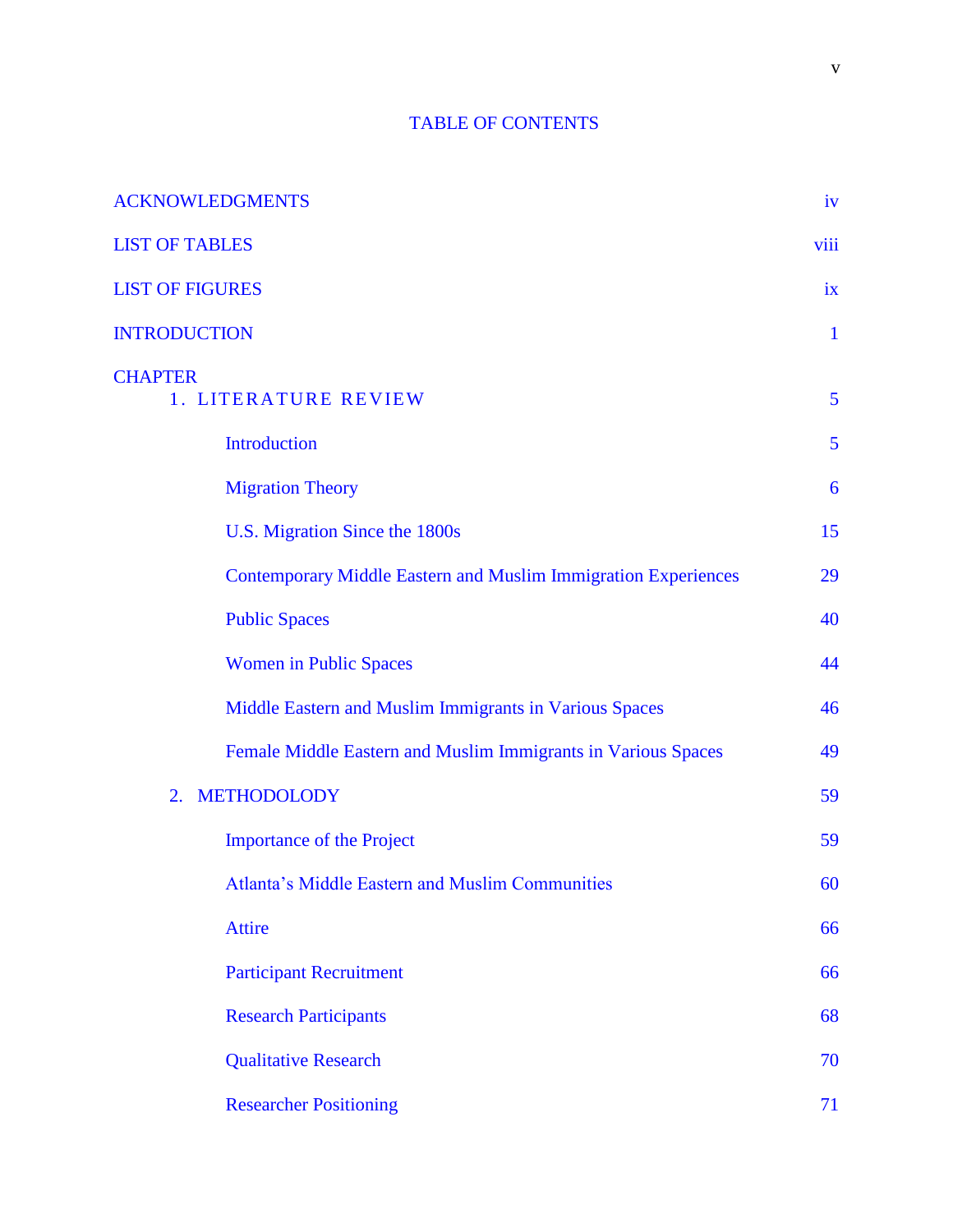|    | <b>Presentation of Self</b>                                                               | 73 |
|----|-------------------------------------------------------------------------------------------|----|
|    | <b>Role of the Researcher</b>                                                             | 74 |
|    | <b>Observations and Other Limitations</b>                                                 | 74 |
|    | <b>Data Analysis</b>                                                                      | 76 |
|    | <b>DATA FINDINGS</b>                                                                      | 78 |
|    | Demographic Profile                                                                       | 78 |
|    | <b>Orientalist Conceptions, Stereotypes and Biased Media Coverage</b>                     | 82 |
|    | <b>Cultural Conflict and Alienation</b>                                                   | 85 |
|    | Who 'Belongs' in the U.S.?                                                                | 86 |
|    | <b>Feeling Comfortable in Public Spaces</b>                                               | 87 |
|    | <b>Hyper-Visibility and Scrutiny</b>                                                      | 88 |
|    | Violence, Discrimination, Defamation, and Intolerance                                     | 89 |
|    | Fear and Insecurity in Public Spaces                                                      | 91 |
|    | Effects of Class and Religiosity on Patterns of Association in the Host<br><b>Society</b> | 92 |
|    | Ethnic-Owned Businesses and Mosques as Social Gathering Places for<br><b>Immigrants</b>   | 93 |
| 3. | Public Space and 'The Community'                                                          | 94 |
|    | <b>Work Spaces</b>                                                                        | 94 |
|    | Experiences in Urban, Suburban, and Rural Areas                                           | 96 |
|    | Special Caring and Concern for Middle Easterners and Muslims                              | 97 |
|    | Opportunities for Female Middle Eastern and Muslim Immigrants in the<br>U.S.              | 98 |
|    | <b>Other Concerns</b>                                                                     | 99 |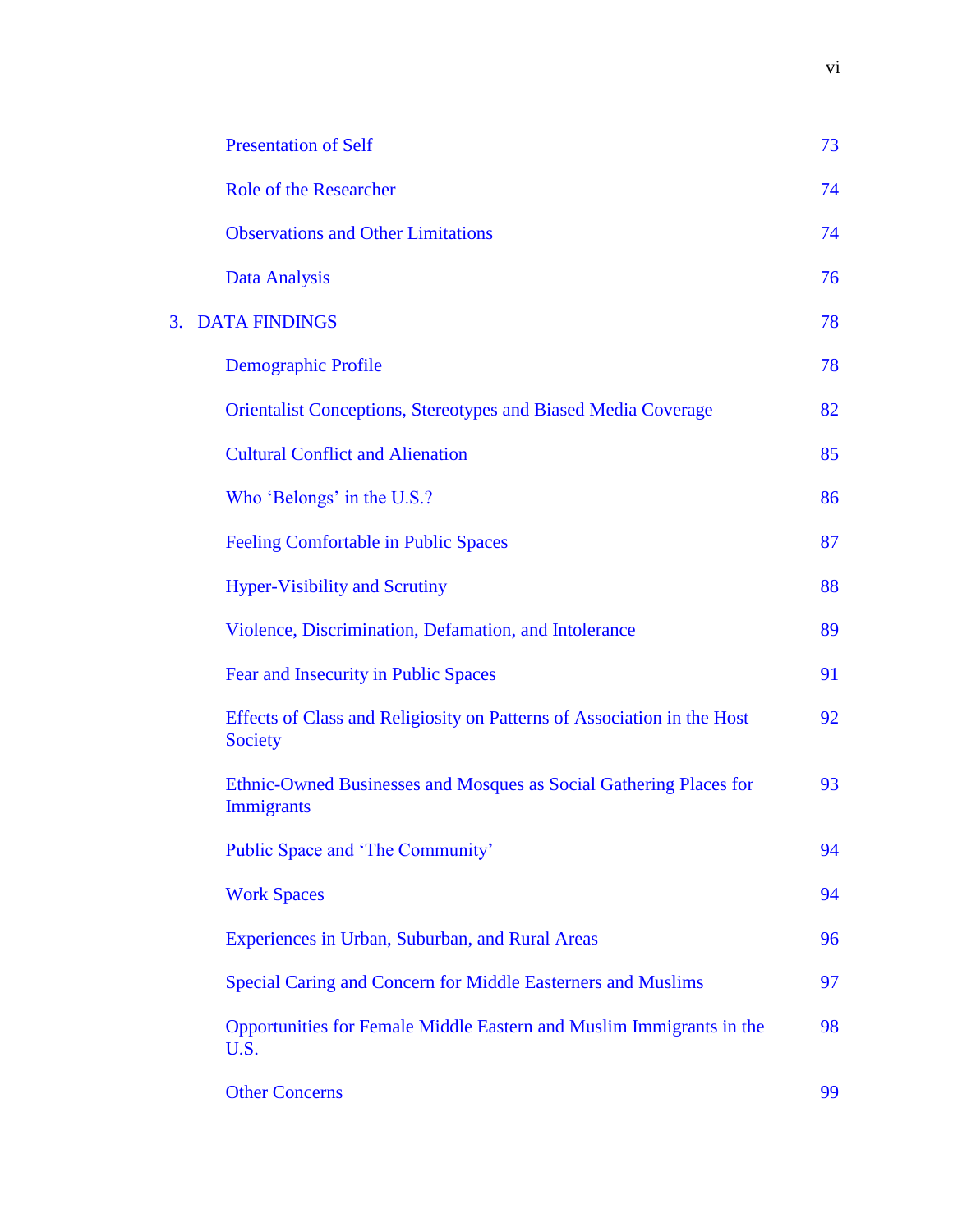| 4. DISCUSSION                                                         | 100 |  |
|-----------------------------------------------------------------------|-----|--|
| Patterns of Association and Participation in the Host Society         | 100 |  |
| <b>Cultural Conflict</b>                                              |     |  |
| The <i>Hijab</i> and Discrimination                                   | 103 |  |
| The Effects of Class and Religiosity on Freedom, Safety, and Mobility | 105 |  |
| <b>Negative Effects of the Media</b>                                  | 106 |  |
| <b>Negative Effects of Stereotypes</b>                                | 108 |  |
| Fear and Insecurity in Public Spaces                                  | 109 |  |
| <b>Scrutiny of Female Immigrants</b>                                  | 110 |  |
| Discrimination and Racism in Work and Educational Spaces              | 112 |  |
| <b>Ethnic and Religious Spaces</b>                                    | 114 |  |
| <b>Positive Experiences</b>                                           | 115 |  |
| <b>Opportunities for Female Immigrants</b>                            | 116 |  |
| <b>Other Concerns</b>                                                 | 118 |  |
| <b>CONCLUSIONS</b>                                                    | 120 |  |
| <b>BIBLIOGRAPHY</b>                                                   |     |  |
| APPENDIX THE QUESTIONNAIRE                                            |     |  |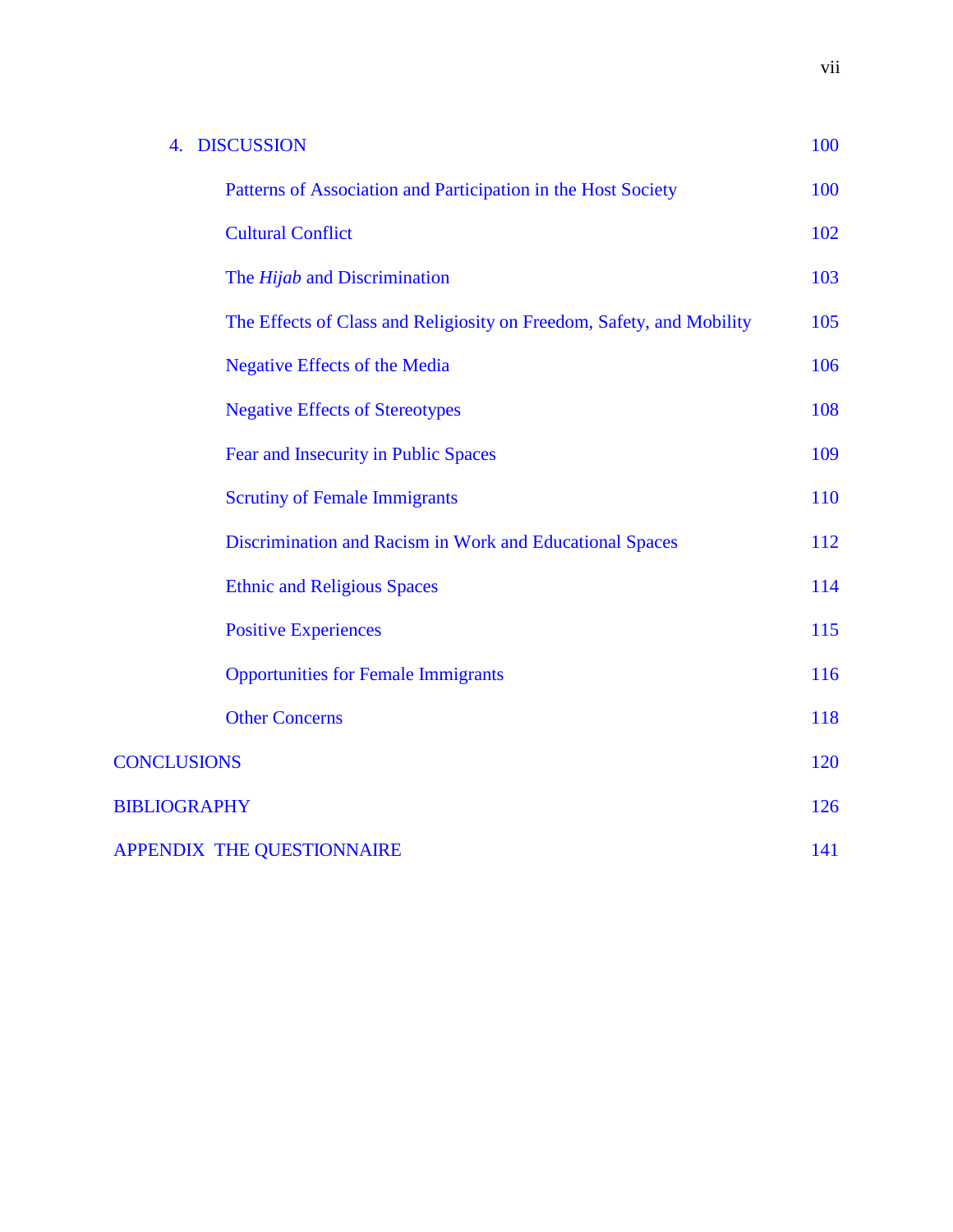## LIST OF TABLES

|                   | Table 1-1. Major U.S. Immigration Phases, Policies, and Impacts     |    |  |
|-------------------|---------------------------------------------------------------------|----|--|
| Table 1-2.        | Major Waves of Middle Eastern Immigrants in the U.S.                | 25 |  |
| Table 2-1.        | Middle Eastern and Muslim Organizations in Georgia (Non-exhaustive) | 63 |  |
| <b>Table 3-1.</b> | Where Respondents Reside in the Atlanta Area                        | 79 |  |
| Table 3-2.        | Respondents' Length of Residence in the Atlanta Area                | 79 |  |
| Table 3-3.        | Reasons Why Respondents Moved to the U.S.                           | 80 |  |
| Table 3-4.        | Respondents' Countries of Origin                                    | 80 |  |
| Table 3-5.        | <b>Respondents' Religions</b>                                       | 81 |  |
|                   | Table 3-6. Respondents' Socioeconomic Class                         | 81 |  |
|                   | Table 3-7. Respondents' Typical Attire                              | 82 |  |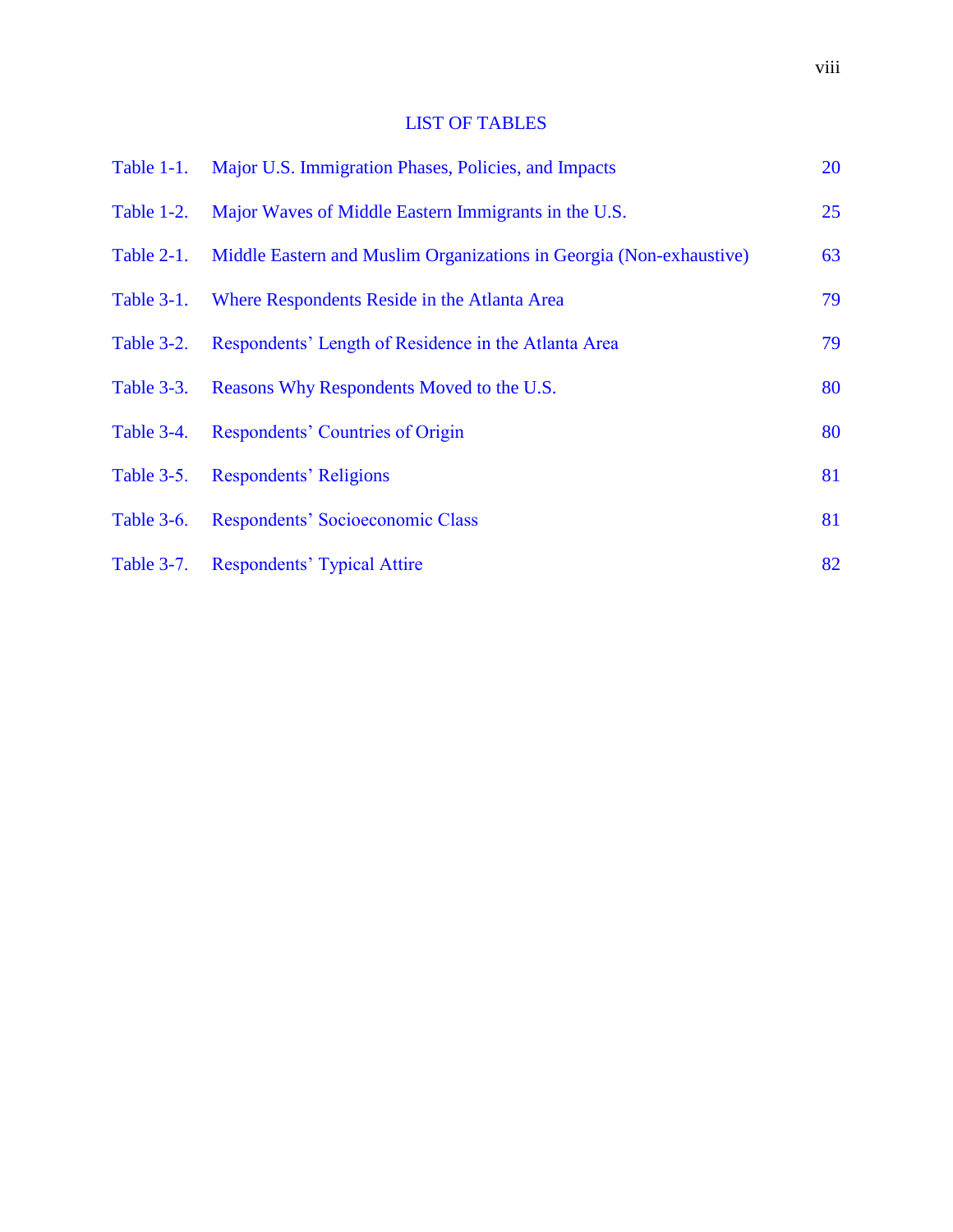## LIST OF FIGURES

Figure 2-1. Foreign-born Arab Population in Atlanta Area 65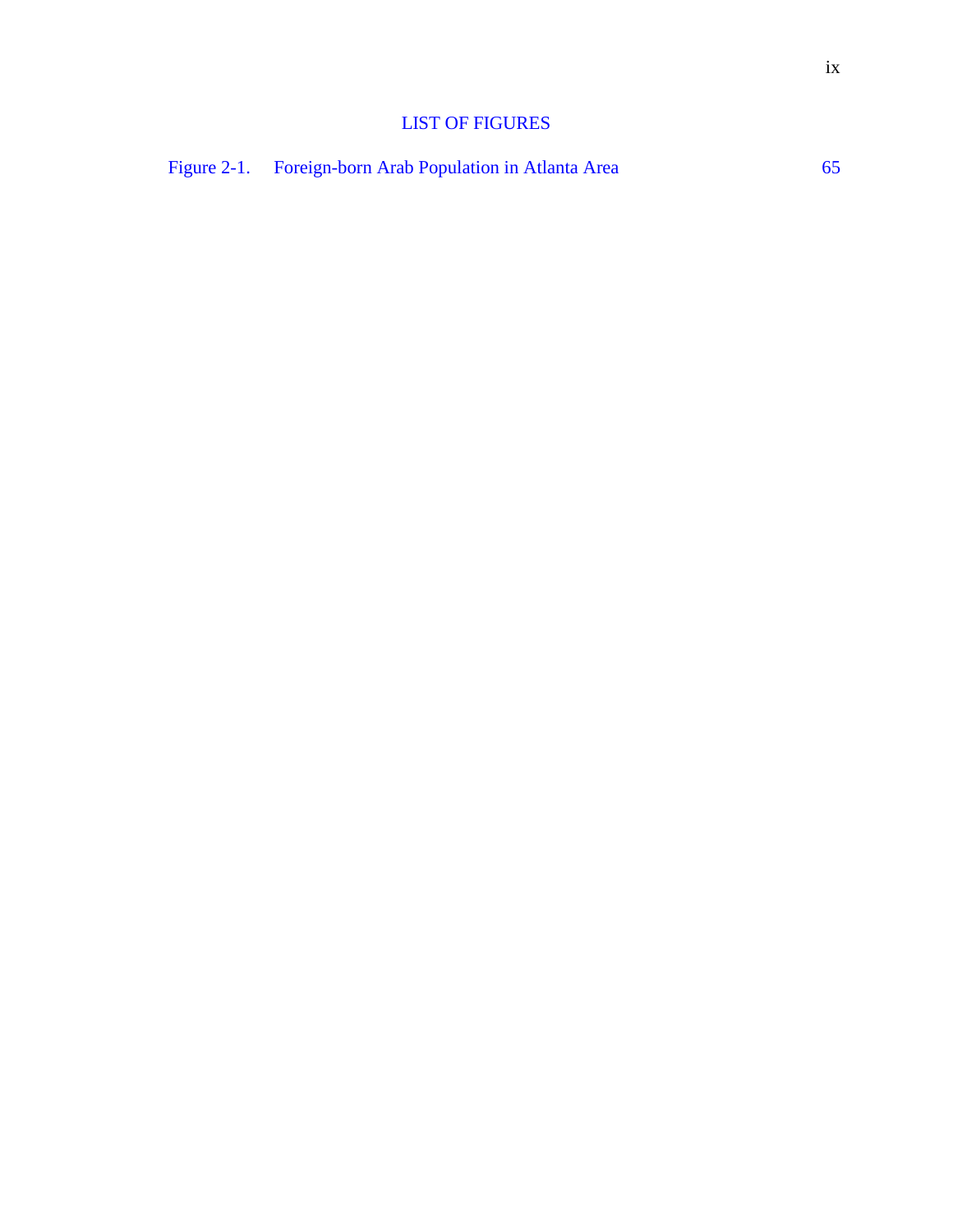#### INTRODUCTION

My interest in Middle Eastern culture began in 1997, when I decided to take a Middle Eastern dance class, more popularly known as belly dance, at Georgia State University just for the fun of it. Falling immediately in love with the dance, as well as the music, I decided to pursue a career as a professional belly dancer, dancing in local Middle Eastern restaurants as well as festivals and special occasion parties, where I began to develop a fondness for Middle Eastern food and Arabic language as well! I was on my way to becoming very interested in Middle Eastern culture - then 9/11 happened.

During my career, I had come to know members of the local Middle Eastern community, finding most of them to be gracious people, simply trying to provide good lives for their families. Yet the qualities of many of the people that I had come to know were so different from those negative qualities attributed to Middle Easterners and Muslims by the media and American society after 9/11. At this time even I, a white American, was concerned for my safety in the Middle Eastern restaurants that I was entertaining in due to the news reports of Middle Easterners, Muslims, and those who resemble them being attacked, and their businesses, homes, and property vandalized. While my fears began to subside several weeks after 9/11, I wondered about the people who must live with this fear on a daily basis, simply because of their attire, accent, or skin color. Curiosity about the disparity between the Middle Easterners and Muslims that I knew and those who were demonized by the media and American society eventually led me to pursue further studies.

Since Middle Eastern Americans are among the fastest growing ethnic populations in U.S. urban areas today, a basic understanding of Middle Eastern and Muslim culture is greatly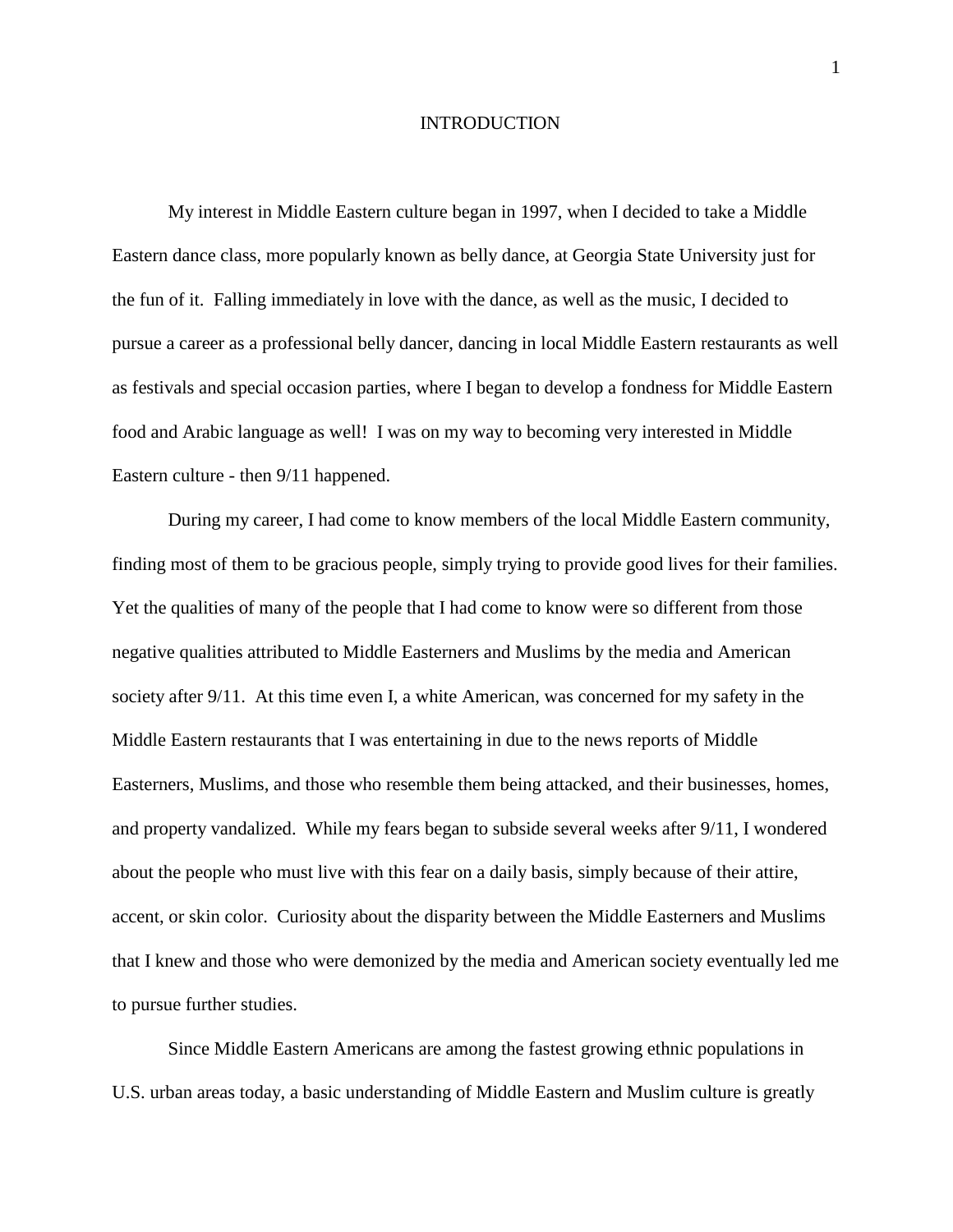needed. Abed (2007) argues that we must work tirelessly to understand and to learn from others and that "we must learn to respect and value all aspects of the diversity within ourselves and within others". Abed (2007), goes on to say "A productive dialogue with a new culture can start if, and only if, we overcome the notion that our original nationality, our religious beliefs, and our racial and ethnic affiliations are the only things that can define us as individuals and groups". To this end, the purpose of this research is twofold. Firstly, an attempt is made to capture the voices and perceptions of female Middle Eastern and Muslim immigrants in the Atlanta, Georgia area. Secondly, this research may be referenced by newcomers of Middle Eastern and/or Islamic origins in order to gain knowledge as to which spaces they can expect to travel about with minimal discrimination in the Atlanta, Georgia area, and which spaces they may wish to avoid due to other immigrants' negative experiences in those spaces. While many new immigrants will have connections to the 'community', which will suggest where and where not to go, this research can provide additional support.

This research asks "What are the experiences of female Middle Eastern and/or Muslim immigrants in various spaces in the Atlanta, Georgia area? Are there non-domestic spaces in the Atlanta area that female Middle Eastern and/or Muslim immigrants are uncomfortable visiting due to safety and/or psychological concerns"? The junctures of ethnic identity, class, religiosity and various spaces are examined within the context of the Atlanta, Georgia area and attention is drawn to the "othering" of immigrants in American society in an attempt to explain how these factors play a role in the experiences and perceptions of female Middle Eastern and Muslim immigrants. Concepts such as cultural conflict, alienation, assimilation, and discrimination are discussed in an attempt to understand the experiences of female Middle Eastern and/or Muslim immigrants in various spaces of the Atlanta area.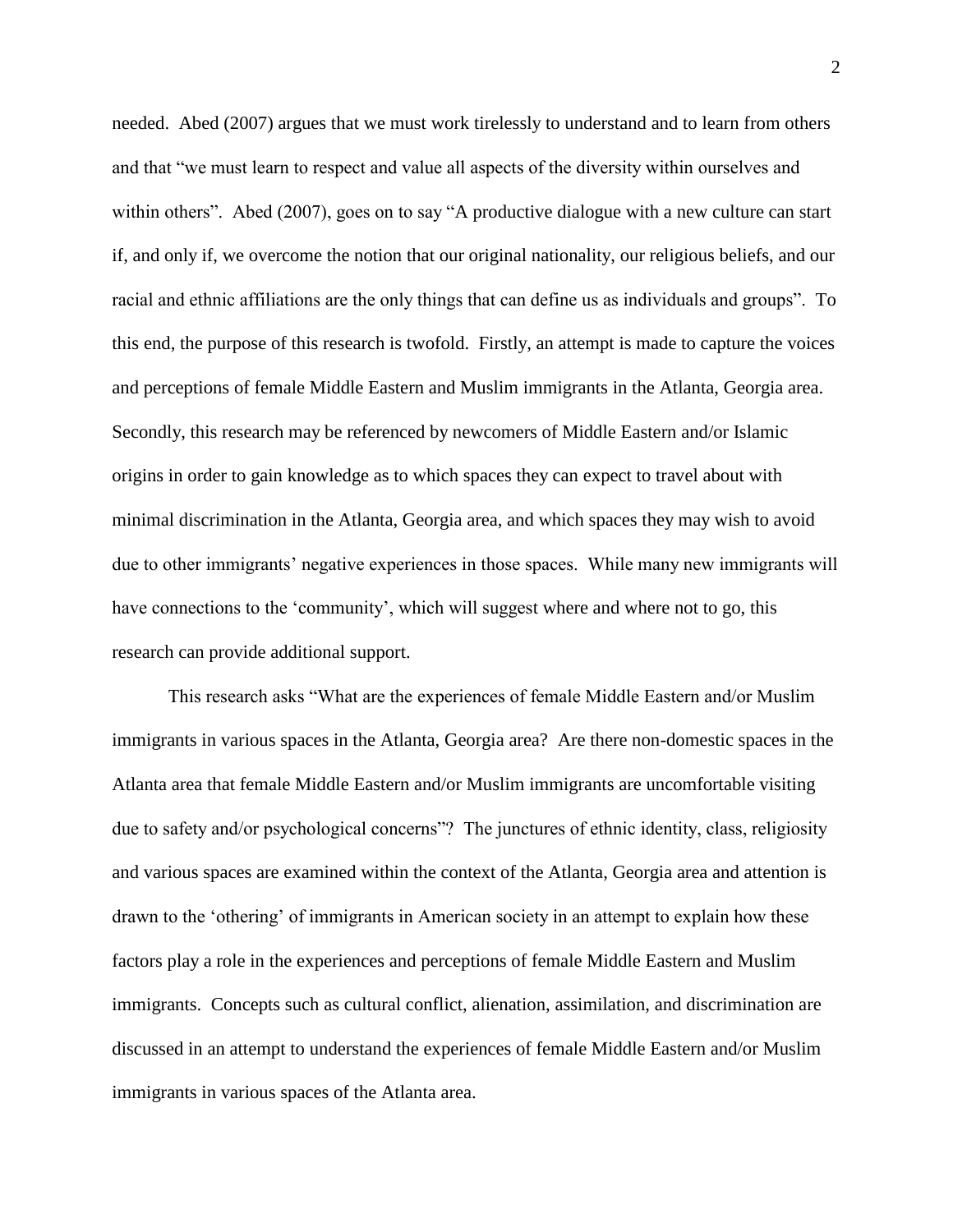The analysis of female Middle Eastern and/or Muslim immigrants" experiences in various spaces includes public and semi-public, employment, educational and organizational spaces. While it is not possible to interview all female Middle Eastern and/or Muslim immigrants in the Atlanta, Georgia area, this study examines the experiences of 24 female Middle Eastern and/or Muslim immigrants in the Atlanta area. Research participants possess various backgrounds including religion, socioeconomic status, country of origin, and purpose for migration. Semi structured interviews were conducted on individuals and several small groups between July and September 2008. Interviews focused on attire, research participants' negative experiences in various spaces, experiences in work and educational spaces, frequently visited places and favorite local places. Respondents were asked solely to discuss negative experiences that they perceived as being directly related to their attire, race, ethnicity, and religiosity. For example, this study does not take into account bad service in a restaurant that the participant believed was due to poor management.

Previous studies on the experiences of female Middle Eastern and Muslim immigrants in various spaces in Western society focus on Muslim women who wear the *hijab* (Islamic head cover and modest dress for women) and the more extreme forms of discrimination they experienced, as well as various ethnic spaces that female immigrants may take refuge in. This thesis goes beyond examining only the explicit discrimination faced by women who wear the *hijab*; looking at Muslim and non-Muslim, veiled and non-veiled women in the context of the Atlanta area, and analyzing the direct as well as the indirect discrimination faced by these groups in a variety of spaces, including public, educational, and work spaces.

Chapter one explores the literature of migration theory and U.S. migration history, contemporary Middle Eastern/Muslim immigration experiences, public spaces, women in public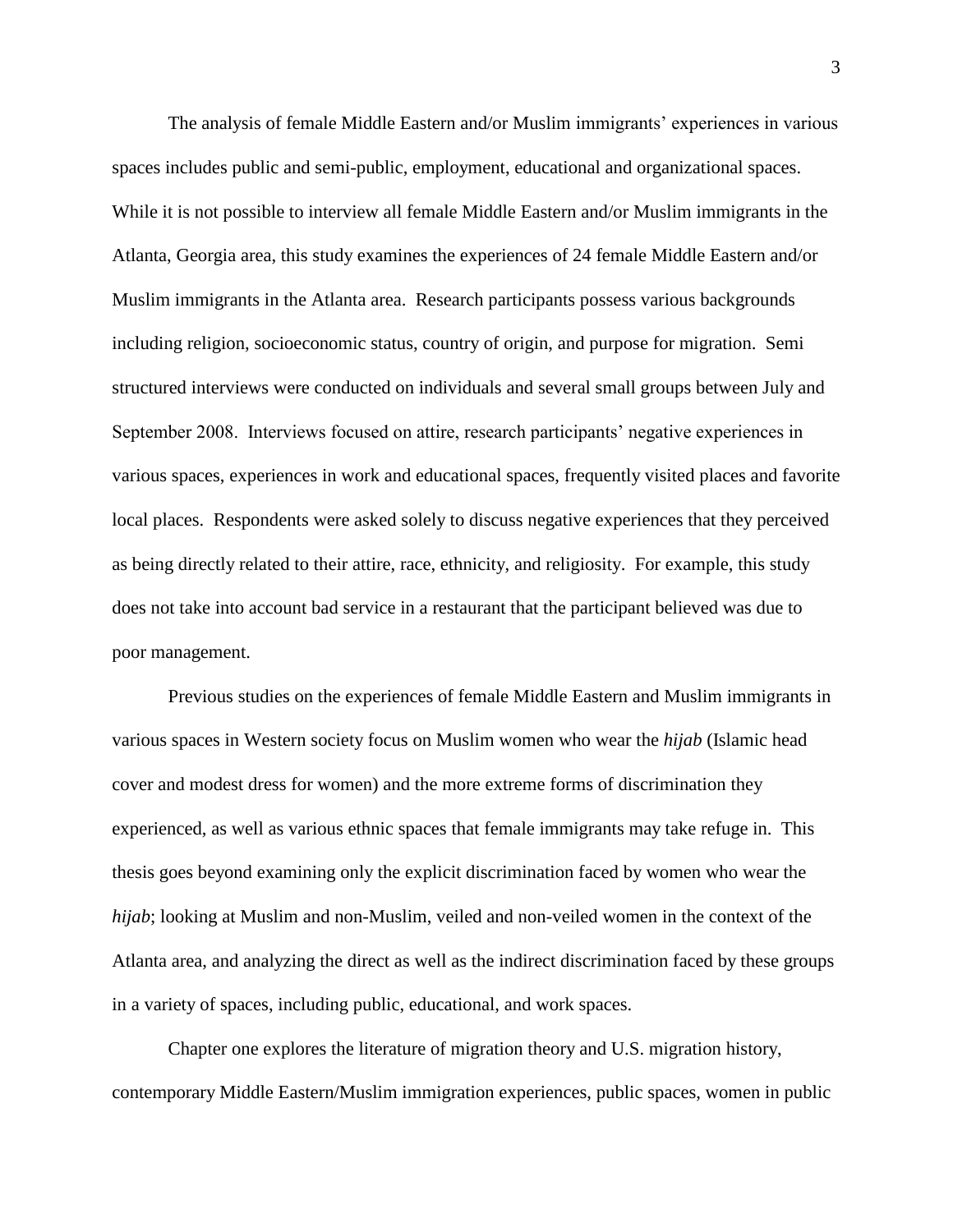spaces, and finally examines the experiences of Middle Eastern/Muslim immigrants in various spaces. Chapter two discusses the importance of the project, establishes the methodological framework that guided data collection, and gives a brief overview of Atlanta"s Middle Eastern and Muslim Communities as well as the research participants. Chapter three presents the demographic profile of the research participants in greater detail as well as the findings as they relate to the questions discussed in Chapter two. Chapter four discusses the body of data, illustrates the interpretations and analyses of the findings. The conclusion solidifies the connection between the purpose of the study, current literature, and interpretation and importance of the study.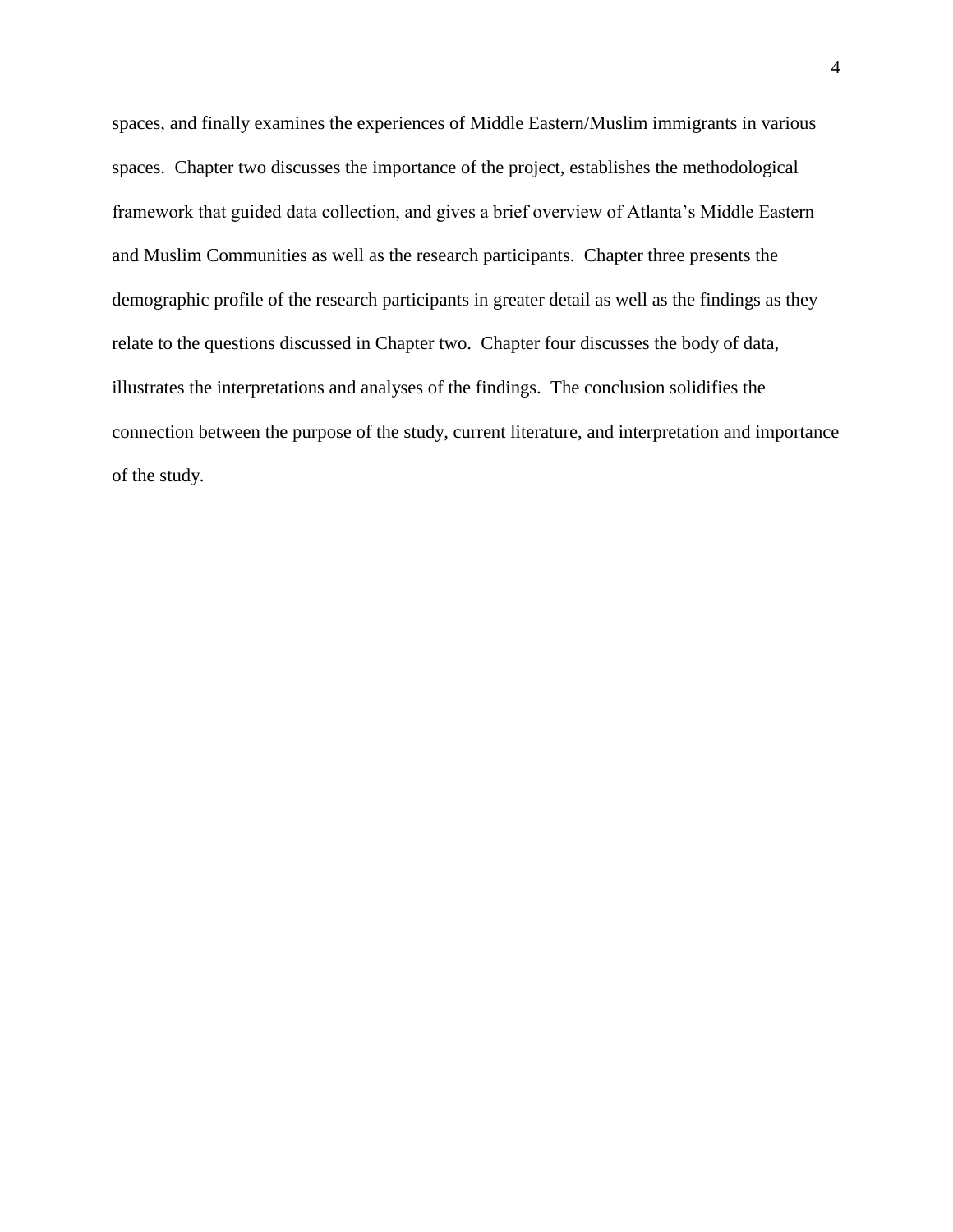#### CHAPTER 1: LITERATURE REVIEW

#### Introduction

 $\overline{a}$ 

While Middle Easterners living in the U.S. have been hidden under the Caucasian label<sup>1</sup>, and Middle Easterners and Muslims alike have been historically ignored in the U.S., since 9/11 Middle Eastern and Muslim Americans are no longer invisible (Cainkar, 2002). Whether traveling, driving, working, walking through their neighborhoods or sitting in their homes, Middle Eastern and Muslim Americans are now subject to special scrutiny in American society. The terrorist attacks of 9/11 fuelled anti-Islamic and anti-Middle Eastern sentiments in the U.S., reported in and reproduced by the media, which has had the effect of arousing more open racism against Muslim and Middle Eastern migrants (McAuliffe, 2007). Consequently, the violence, discrimination, defamation and intolerance faced by Middle Easterners and Muslims in American society shortly after 9/11 was at its highest levels in their over 100-year history in the U.S. (Cainkar, 2002). Although the level of discrimination and hate crimes against Middle Easterners and Muslims has greatly decreased since the months following 9/11, immigrants of Middle Eastern and Muslim origins must continue to contend with Americans' lingering resentments and suspicions.

Elkassabani (2005) argues that, since 9/11, Middle Eastern and Muslim immigrants have had a wide range of emotions including the desire to merge with American society while at the same time fearing rejection by that society, fear of being targeted for hate crimes in the U.S., and anger at being labeled terrorists. In response, some Middle Eastern and Muslim immigrants have

<sup>&</sup>lt;sup>1</sup>The 2000 Census was the first census to report Arab ancestry. Previous censuses reported Arabs and others from the Middle East as "caucasian".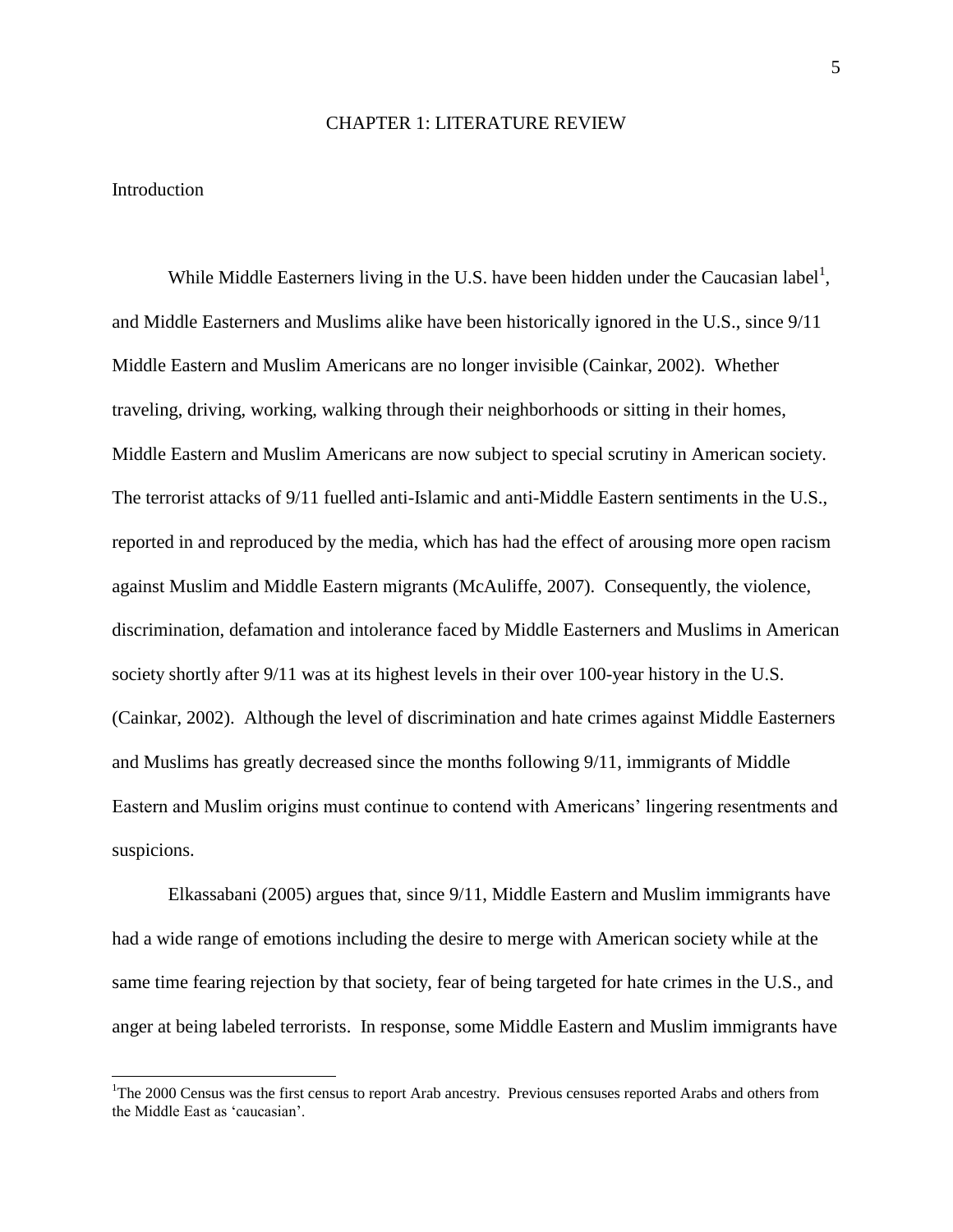embraced their culture and religion, while others have moved in the direction of assimilation with American society.

#### Migration Theory

#### *Reasons for Migrating*

In understanding why the U.S. has such a large immigrant population, including Middle Eastern and Muslim immigrants, the first thing which needs to be clear is that not everyone migrates for the same reasons. The reason a person migrates can have an immense impact on the experiences that the immigrant has in the host country. This section discusses some of the social and economic factors that enter into migration decisions, outcomes, and experiences. A few words used to describe some of the major factors in migration are 'push', 'pull', and 'means'. "Push" refers to those forces existing in the place of origin that encourage or force persons to emigrate. These forces may be catastrophic, political, or most often economic pressures of one kind or another. One of the most tragic push forces is conflict migration, where population movements are stimulated by violent conflicts and political upheavals in the home society (Brettell, 2000). Refugees, those who leave their home involuntarily, fall into this migration category. "Pull" refers to those attractive forces emanating from the destination country that draws migrants (Daniels, 2002). While most pull forces are economic, some non-economic pull forces include promises of political and/or religious freedom, climate, and freedom from military service (Daniels, 2002). Some pull migrants only wish to come to the U.S. in order to work and save money, believing that they will return home to have a better life there once enough money is saved up. Sometimes this goal is achieved, however, sometimes the migrant ends up staying in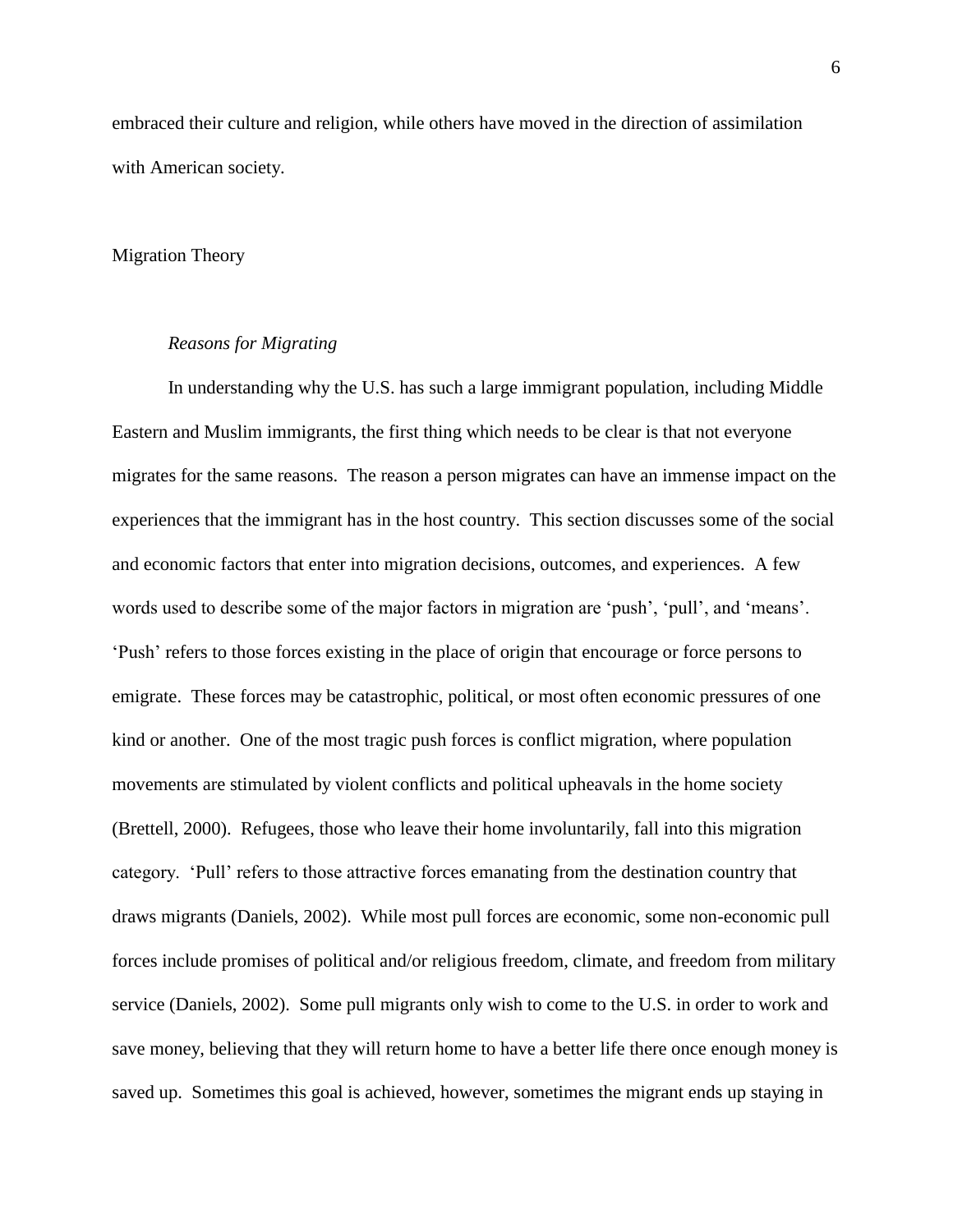the U.S. permanently. "Means" is one"s ability to migrate, including the availability of affordable transportation, the lack of restraints on mobility in the place of origin, and the absence of effective barriers at the destination (Daniels, 2002).

While male immigrants commonly emigrate autonomously for study or work, or to precede a family emigration, most female immigrants, no matter where they are from, emigrate to the U.S. as the wives, daughters, or sisters of men (Cainkar, 1994). Relatively few emigrate autonomously, resulting in a different kind of immigration experience for women than that experienced by men (Cainkar, 1994). In traditional economic theories of migration, migrants are viewed as free from social constraints, free to move about, and free to pursue labor market activities. However, recent contributions from feminist migration scholars question the assumption of individual freedom, especially focusing on patriarchy, which may essentially constrain mobility of women (Freeman, 2005). Therefore, self determination may not be an option for women regarding how they will interact with their new host society. Cainkar (1994) argues that the attachment of female immigrants to families, a patriarchal practice, allows the family to continue exercising traditional patriarchal notions about women after immigration. On the other hand, female immigrants now have more opportunities awaiting them in the larger cities in the U.S. This is because, as Boyle et al. (1998) argues, migration is becoming feminized due to the global market offering greater employment opportunities to women, with the polarization of the labor market in global cities within the advanced industrialized countries serving to create employment niches for lower class immigrant women to either service higher income groups or take manufacturing work.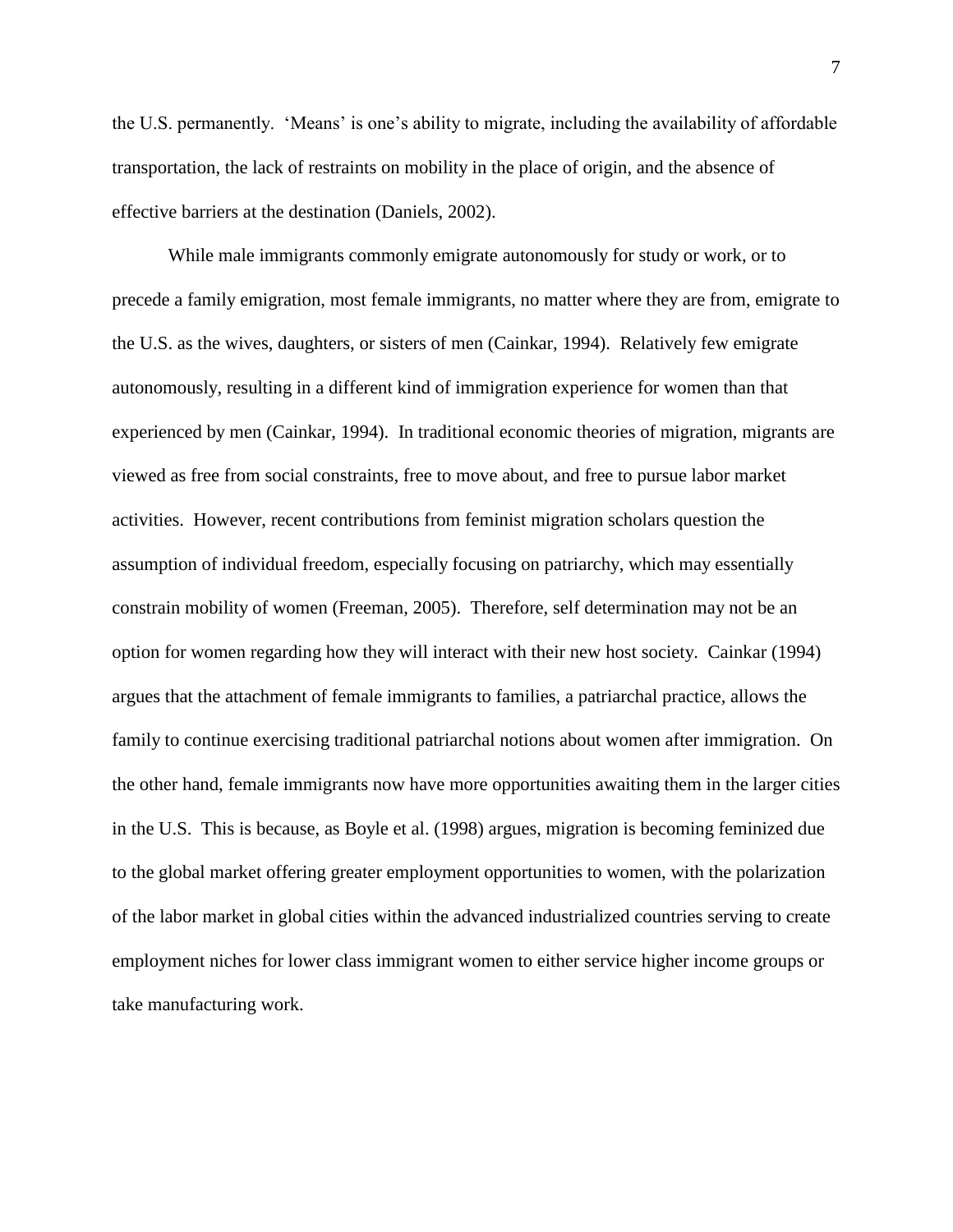#### *Cultural Alienation and Conflict*

Migration can be associated with a degree of cultural alienation and even conflict experienced by the migrants as well as the established residents of the destination area. This is due to the fact that migration frequently involves moving to a country or region characterized by very different people from those of the home country, with their own relatively distinct customs. McDowell (1999) argues that cultural conflict and place are connected in that places are made through power relations which construct the rules which define boundaries. These boundaries are both social and spatial – they define who belongs to a place and who may be excluded (McDowell 1999). Because of feelings of insecurity among the dominant social group, cultural conflict can occur, represented by racist prejudice and exclusionary practices of a majority population towards immigrants (Sibley, 1995). Even European immigrants who came to the U.S. at the turn of the century experienced cultural conflict. According to Marcus Eli Ravage (1884- 1965) (in Daniels, 2002), the European who emigrated to the U.S., while his skin may have been the same color as those of his new countrymen, brought with him to the U.S. his own deeprooted tradition and point of view which had been engendered in him by his race and his environment. His Old World traditions conflicted with America from the moment he set foot in his new country.

#### *Identity, Assimilation and Nationalism*

Just what is identity? Identity, or the sense of self, is constructed and dynamic, social and relational, resulting from experiences and community interactions, rather than a constant thing with which we are born (Huseby-Darvas, 1994; Abed, 2007). Said (1993:336) states that "...no one today is purely one thing. Labels like Indian, or woman, or Muslim, or American are nothing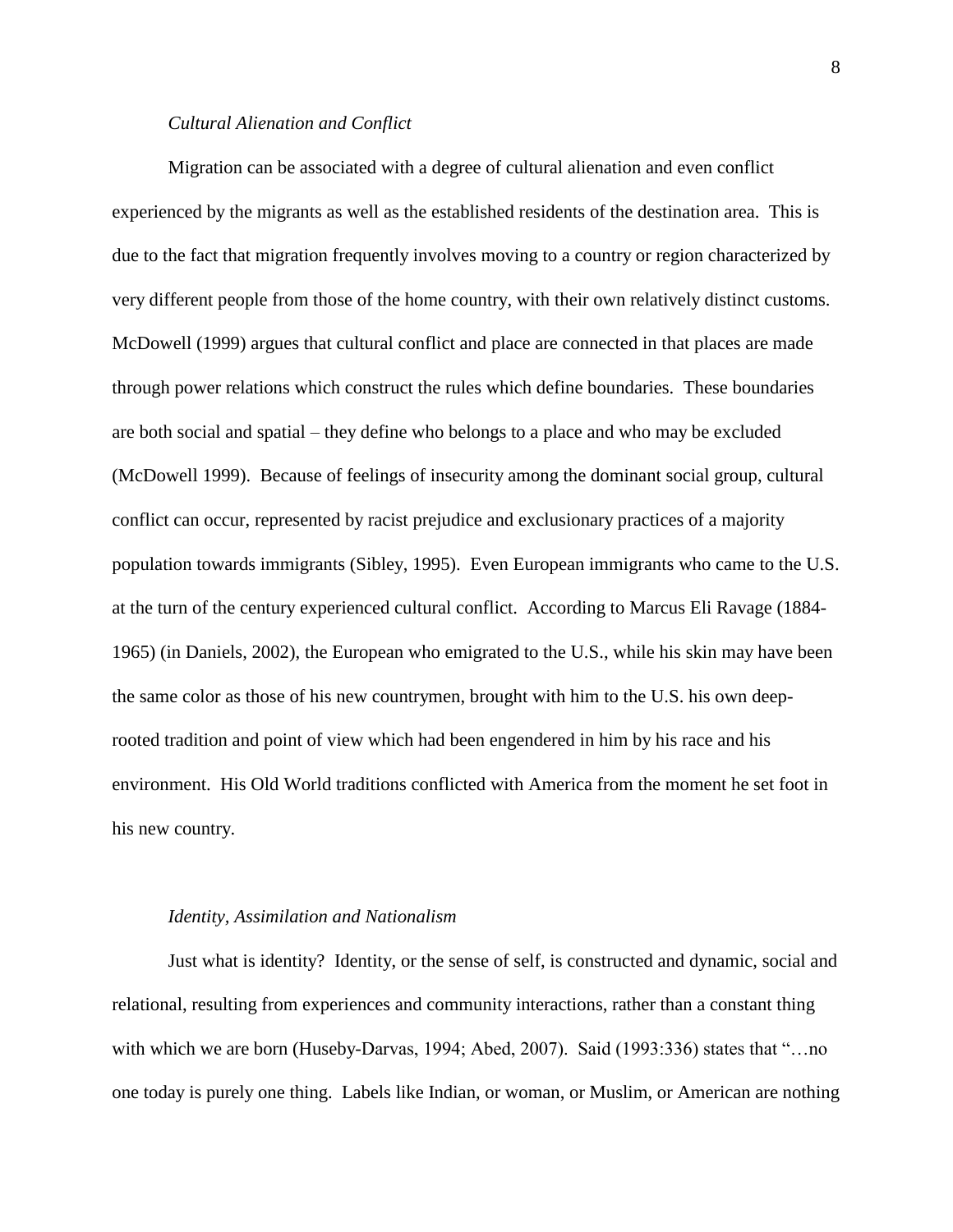more than starting points, which if followed into actual experience for only a moment are quickly left behind…just as human beings make their own history, they also make their cultures and ethnic identities". Likewise, Abed (2007) believes that every one of us carries within him or her components of identities that form a super-identity. Mitchell (2000:276) argues that "…with each historical upheaval, each new conquest, each new round of 'time-space compression', identity itself is radically transformed".

Despite the above arguments, stereotypical constructions of identity endure, like always associating blacks with urban environments, and so therefore, blacks will always be considered out of place in the countryside (Mitchell, 2000). This is an important issue because, as Kinsman (1995: 301; in Mitchell, 2000: 260) argues, when "a group is excluded from…landscapes of national identity…they are excluded to a large degree from the nation itself". This brings us to nationalism, which is a feeling of belonging to the nation. Unfortunately, inequality tends to be incorporated into nationalistic feelings, which inevitably becomes an aspect of national unity. Mitchell (2000) argues that there is the assumption that everyone 'has their place' in the world – and that place is somehow "naturally" ordained. This assumption encompasses questions of gender, race, as well as national identity, such as "Who counts as an American?" (Mitchell, 2000). Furthermore, Mitchell (2000) states that people who are considered a threat to the purity of the nation are often violently hunted down. Hence, national identity is at one level about who belongs, but at another level it is about who should be excluded. Said (1978) introduced the idea of imaginative geographies, which are constructions that equate distance with difference. Said (1978) argues that imaginative geographies differentiate "the same" from "the other", thereby dividing space into 'ours' and 'theirs'. 'Their' space is seen as strange; not possessing the positive attributes that "we" possess. Therefore, Said (1978) goes on to say, while the concept of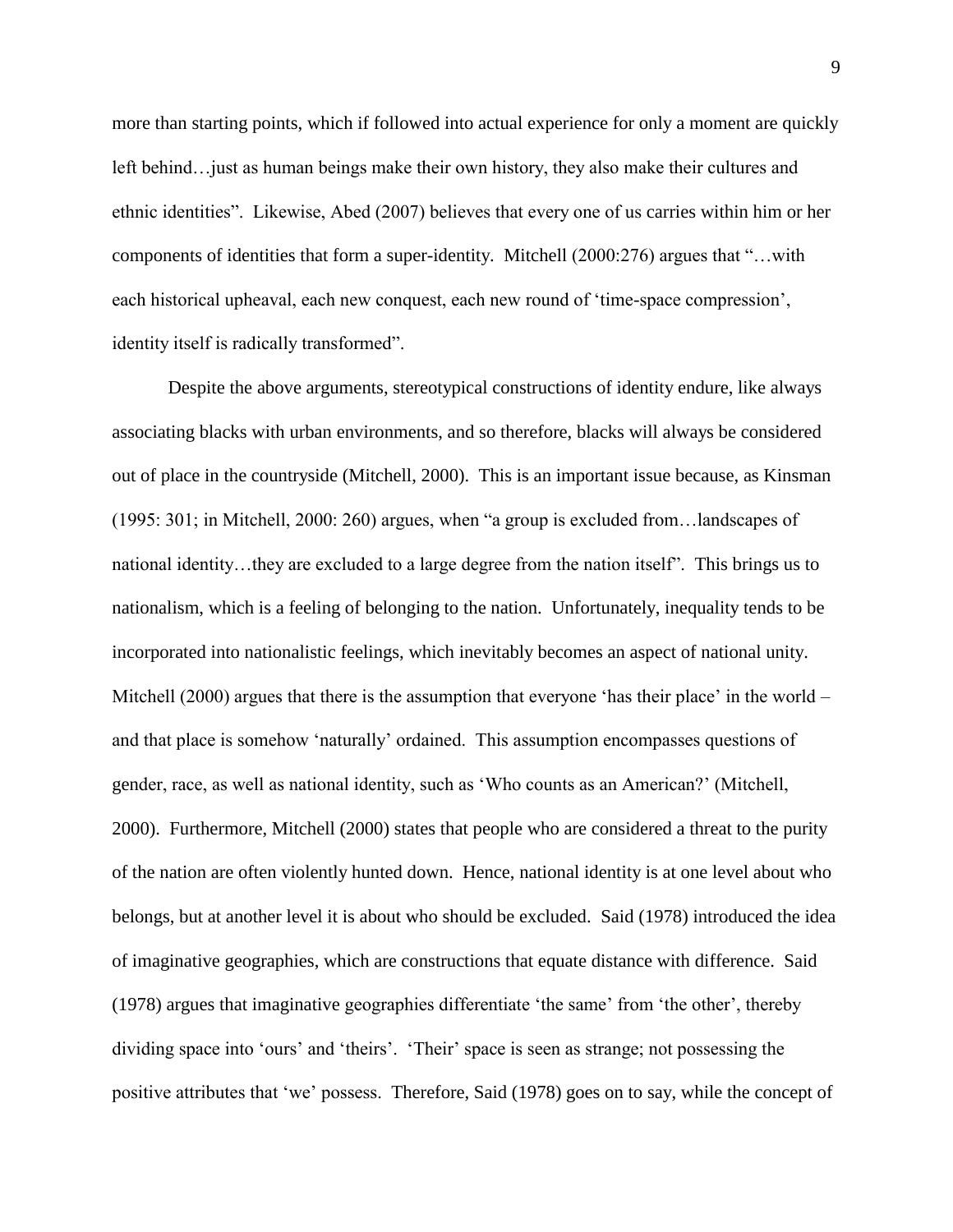" us versus them" is presented as natural, it is in fact constructed. Abed (2007) argues that "The state of 'us' versus 'them' acquires new meaning with the realization that our identities are not fixed, not constant, not given".

Like cultural identity, nation and nationalism are never anything fixed, with Mitchell (2000) arguing for nation as an imagined community. Mitchell (2000) further states that nations are represented as spaces in which members of the nation have a strong bond with each other. However, this bond is imagined, it is not real because there are so many people in the nation that any one person cannot meet than a few of his or her fellow nationals (Mitchell, 2000). Nationalism is also the desire to equate the nation with a particular territory, a space to be defended by the nationals. Mitchell (2000:271) goes on to say that "…nations and national identity are produced in specific historical and geographical contexts as a means of producing a certain kind of loyalty, or sense of belonging, between people."Nations are imagined and yet at the same time they are real (Mitchell, 2000). Since we now live in an era of deterritorialization, and places themselves are becoming more malleable, it is not so easy to articulate how a nation is defined. Nevertheless, we still do live in a world of nation-states.

While the majority population seldom needs to contemplate their own identities, from the moment of arrival in the U.S., immigrants deal with identity-related confusion, including the problem of being labeled (Huseby-Darvas, 1994). Therefore, Ehrkamp (2007) argues, the creation and negotiation of ethnic identities is a key component of immigrant adaptation. Huseby-Darvas (1994) contemplates how immigrants retain or reproduce a workable culture that continues to be meaningful to them in a world that labels their language, speech pattern, and accent odd, their food and smell weird, their clothes and the way they cover or do not cover their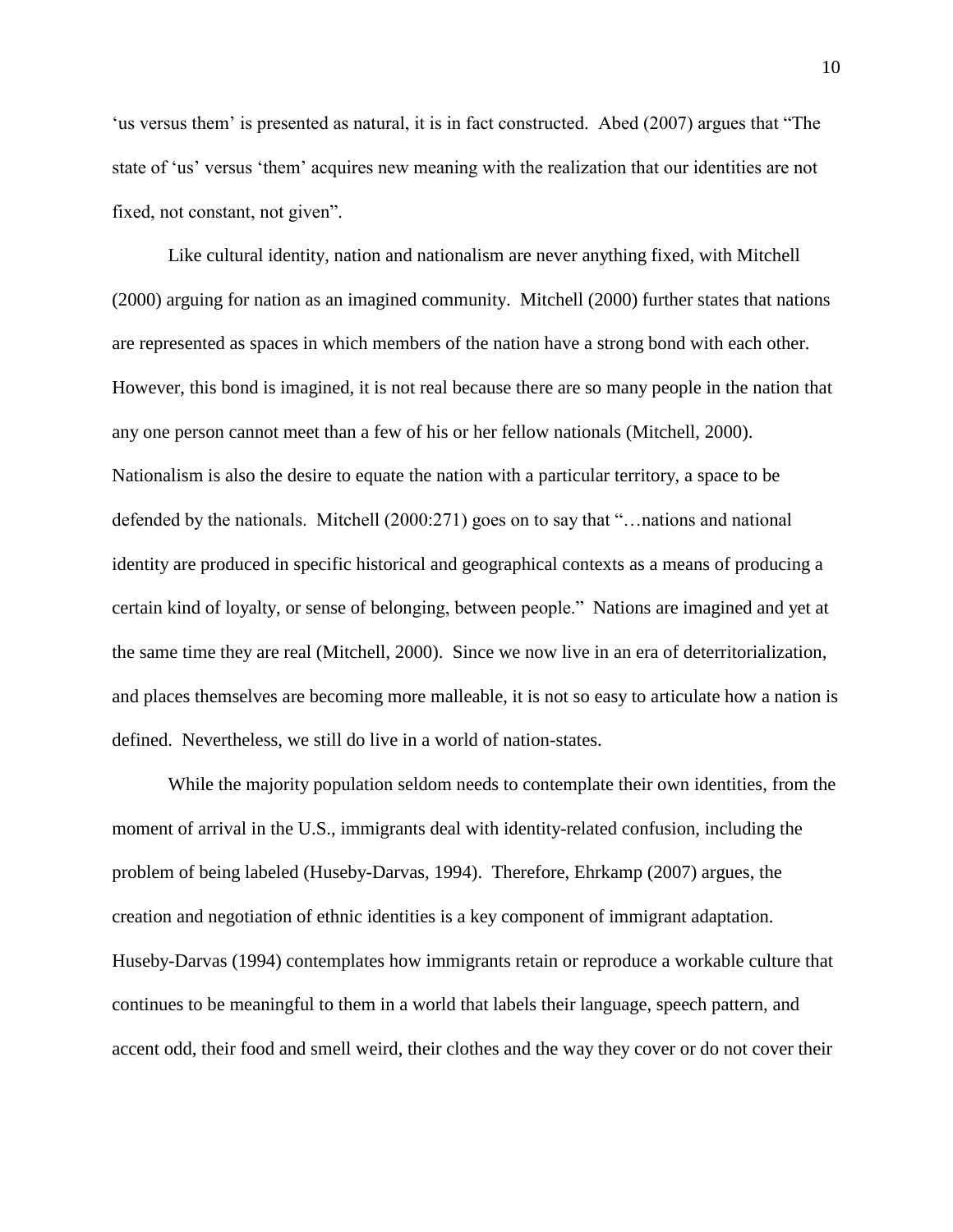heads outlandish, their manner of walking and sitting grotesque, their greeting and gesticulating bizarre, and their rituals, beliefs, and customs absurd.

Class plays a role in how immigrants construct identity and assimilation. Nationality and/or race are not as important in determining patterns of association and participation in the host society as social class, with middle and upper-middle class immigrants being more likely to share the values of the dominant classes (Gimenez, 1988). Lower-class immigrants are often isolated from native-born Americans, and their isolation is reinforced by housing and job segregation and language barriers (Martin, 2003). According to Daniels (2002), the more uniform the immigration and the more closely it corresponds in ethnicity, nationality, culture, and class to the existing society, the less severe the identity problem is likely to be.

Ehrkamp (2007) argues that transnational contacts contribute heavily to constructions of migrants' identities. By maintaining multiple ties to their countries of origin, immigrants create new transnational social and cultural spaces for themselves (Faist, 2000), and develop identities across national borders and societies (Glick-Schiller, Basch, et al., 1992). Therefore, immigrants continue to maintain ties with their country of origin, which affects their identity, however, their identity is also affected by local contacts in their new place of residence (Ehrkamp, 2007).

Many scholars have argued that migration involves a social or cultural change in the life of the migrant, particularly when dealing with ethnic minority migration. This change can take several forms, including assimilation and acculturation. Assimilation is the extent to which a minority group comes to resemble the dominant or majority group. Nagel (2002:258-261) states that "…assimilation signifies observable, material processes of accommodation of and conformity to dominant norms" and that "over successive generations, an ethnic subgroup experiences the rupturing of primary social bonds and absorption into mainstream society".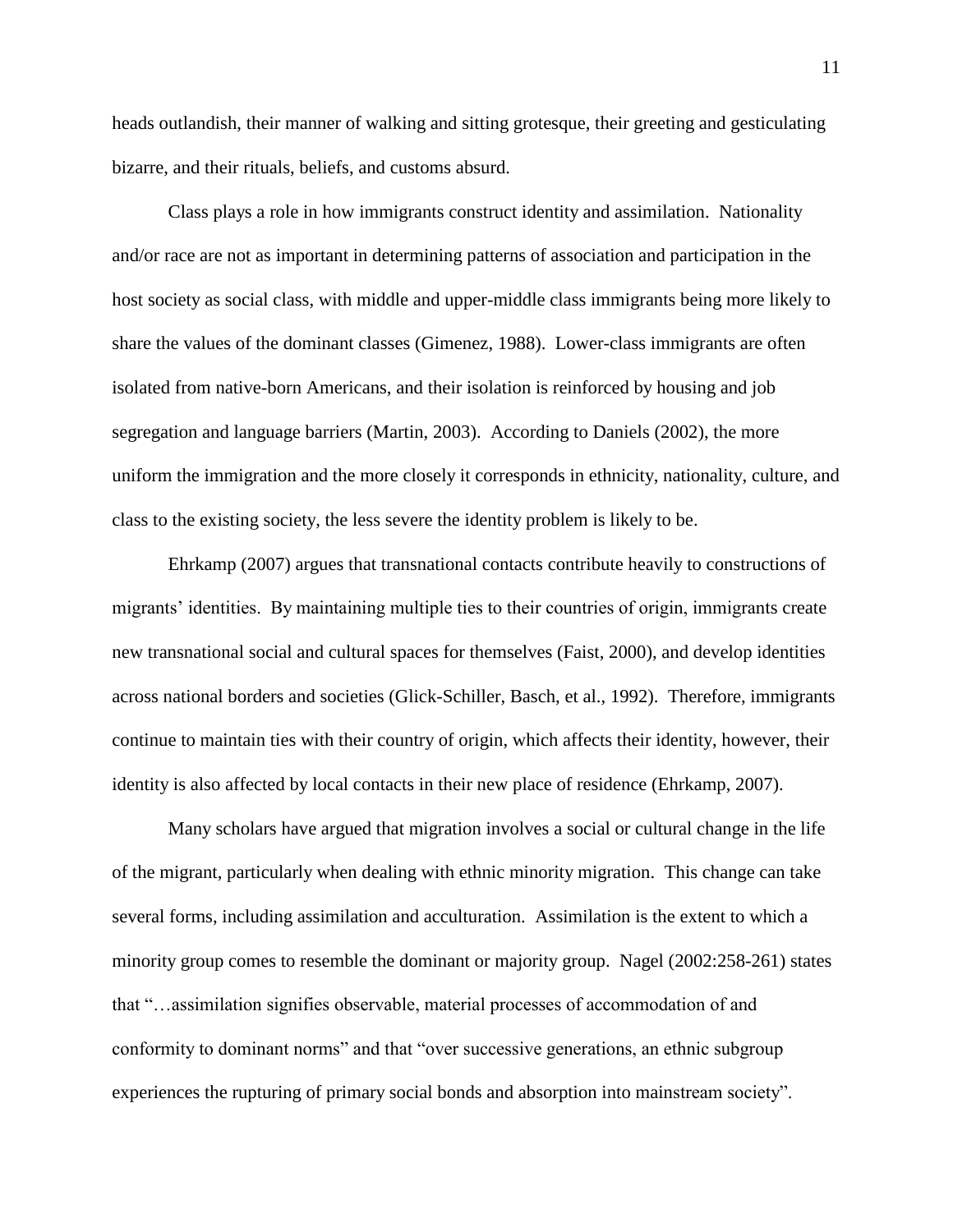Gordon (1964) asserts that the process of assimilation can be assessed in terms of immigrants' identification with the host society, adoption of host society culture, and intermarriage with members of the host society.

At the turn of the century the concept of the melting pot came into existence in the U.S., whereby it was believed that Anglo-Saxon conformity was the ideal goal, and that all minorities would be assimilated into it, producing a homogenous new race (McCarus, 1994). This assimilation model was based on white Europeans that were able to come to the U.S. and assimilate very easily, a model that is not practical in this age of globalization. Some scholars argue that the circumstances which allowed European immigrants to assimilate into American society, for example 'racial' similarity between natives and newcomers and abundant manufacturing employment opportunities, no longer exist. These scholars suggest that assimilation trajectories have become segmented: some immigrant groups have a high degree of mainstream relationships and a low retention of cultural traditions and values, others develop and maintain identification with the larger society while at the same time retaining the traditions and values of their culture of origin, some separated individuals have a low mainstream identification and a high cultural retention, and still others (particularly those with low skill levels and of a non-white race) have low cultural retention as well as a low level of mainstream relationships, and experience downward assimilation into the 'black underclass' (Berry, 1990; Phinney  $\&$ Devich-Navarro, 1997; Nagel, 2002).

King (2005) argues that while earlier studies of assimilation have made the general assumption that immigrants would either have to reject the mainstream culture, while remaining loyal to their ethnic culture, or else assimilate into the larger society by rejecting their ethnic culture, more recently the complex, multidimensional characteristic of social/ethnic identity has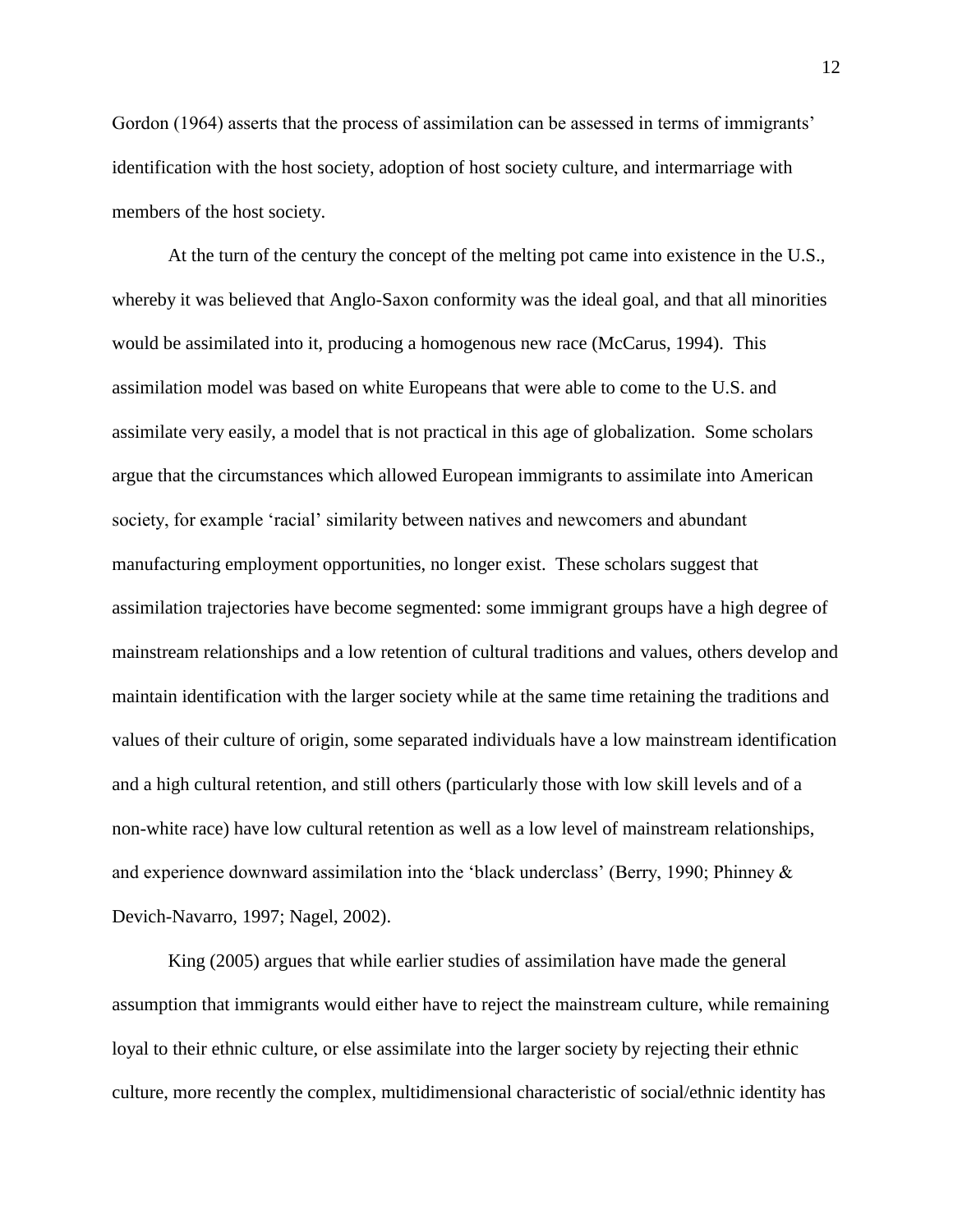been recognized. By World War II the idea of assimilation had begun to yield ground to the concept of acculturation, the process by which immigrants with minority status are integrated into the dominant culture by adapting to or borrowing traits from that culture (McCarus, 1994 ; King, 2005). Acculturation is a linear process that increases with duration of U.S. residence (Read, 2004).

#### *Educational Levels of Immigrants and Assimilation*

The educational level of an immigrant is directly related to employability, which plays a major role in immigrants' ability to assimilate. Scholars are increasingly recognizing cultural and class diversity within ethnic groups, with recent immigrants coming to the U.S. appearing to have either a high level of education or a low level. There are significant variations within ethnic groups in their access to education and economic resources and therefore in their degree of assimilation to the dominant U.S. culture (Read, 2004). Ethnic immigrants with higher educational levels and professional skills are mainly positioned in the middle class, are dispersed throughout the U.S., and have greater interaction and assimilation with the larger American culture (Boyle et al., 1998). Furthermore, employment-based immigrants enjoy the greatest labor market success due to their higher skills and the greater likelihood that they have a job prior to being granted permanent residency status.

Boyle et al. (1998) argue that there is strong evidence that ethnic groups often experience poor work opportunities, likely involving issues of racism and discrimination. The discrimination experienced by females in ethnic minorities is often especially severe (Boyle et al., 1998). Immigrants who come to the U.S. often have qualifications and experience that suit them for higher-skilled jobs than what they end up doing once they arrive. However, although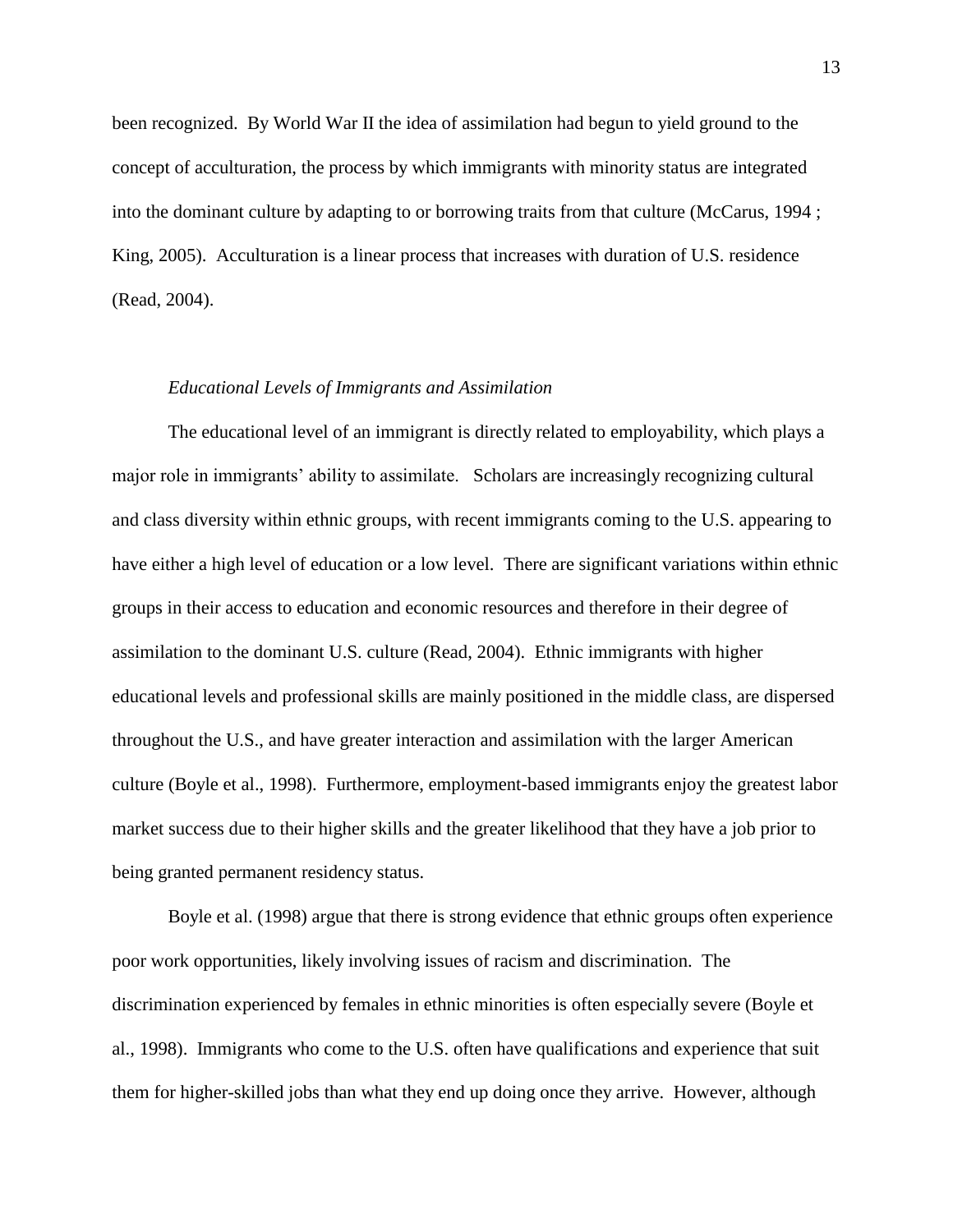some may expect to experience a substantial drop in the occupational hierarchy in the U.S. labor market, many come anyway; for the blue-collar work they find in the U.S. may offer them a path to a better life than the white-collar job they left behind or a better future for their children (Boyle et al., 1998). Work opportunities may be scarce for refugees, who are often unprepared, and potentially less well-suited, for migration than are economic migrants. Empirical research on refugee populations has generally shown a high degree of initial downward mobility and lower employment rates (Boyle et al., 1998).

#### *Refugees*

In 1951, the UN defined a refugee as any person "owing to a well-founded fear of being persecuted for reasons of race, religion, nationality or political opinion, is outside the country of his nationality and is unable or, owing to such fear or for reasons other than personal convenience, is unwilling to avail himself of the protection of that country" (Boyle et al., 1998). The U.S. only accepts a fixed number of refugees each year as determined by the President and Congress. Although refugees constitute only a portion of total immigration, approximately 8 percent in 2000 for the U.S., their effects are disproportionately large in terms of changing the immigrant profiles in metropolitan statistical areas such as Atlanta that contain an established refugee resettlement program (Brown et al., 2007). Established refugee resettlement programs bring into being a concentrated community of fellow nationals, which can prove to be highly beneficial to newly arrived refugees (Rogg, 1971).

Refugees who enter the U.S. have a number of internal issues they toil with in addition to their encounters with nationals. Boyle et al. (1998) argue that refugees who enter the U.S. may have had to have made the very difficult decision of leaving part of their family behind as well as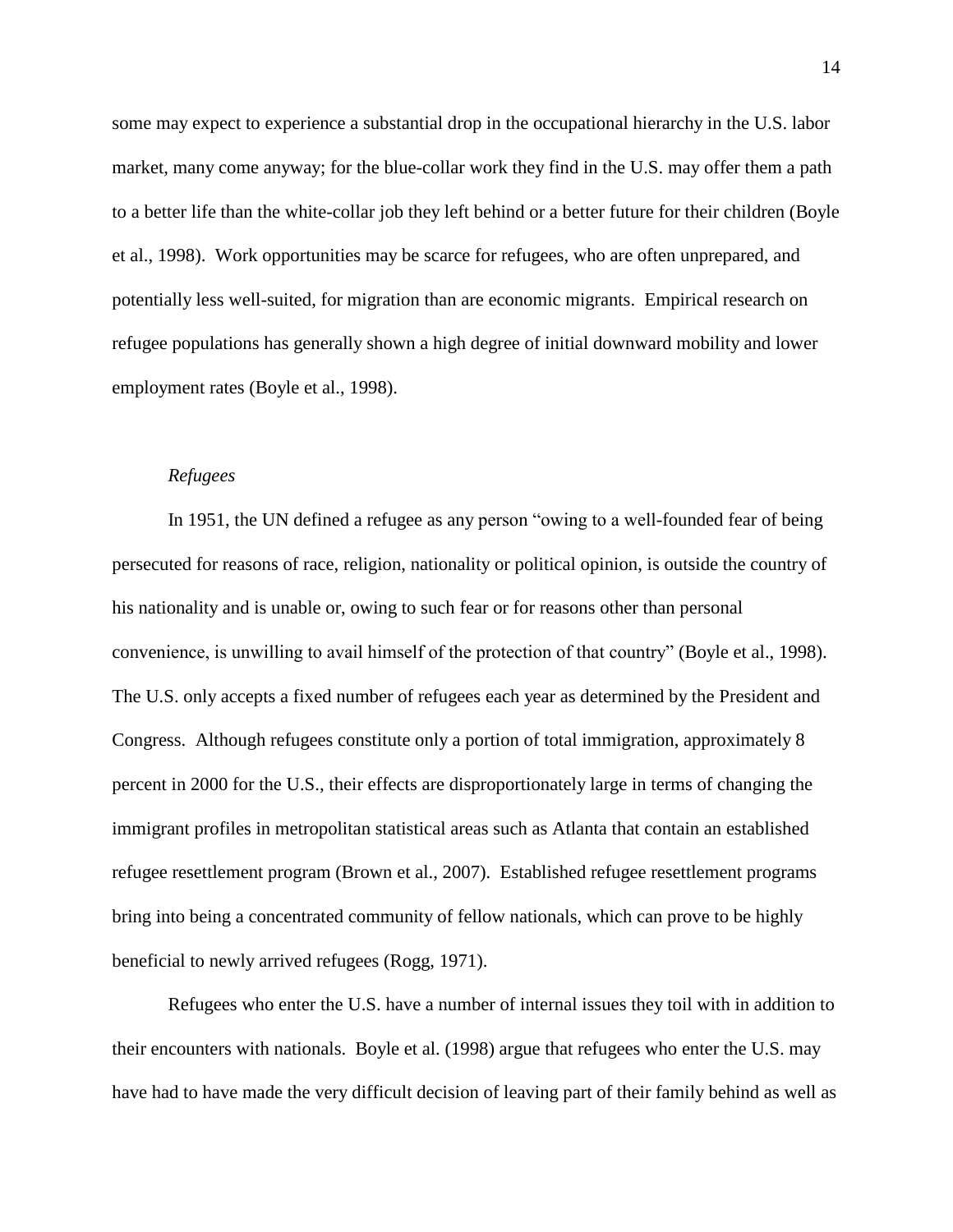the prospect of having their families permanently divided between countries or even continents. Likewise, refugees must deal with the loss of place attachments, considerable financial loss, great financial insecurity, and the fear of what a new life in a new country will be like. Upon arrival in their new country, refugees typically deal with feelings of disorientation and a sense of loss. Refugees must learn to deal with a new way of life, new customs, a new language, and even new administrative procedures (Boyle et al., 1998). Moreover, refugees feel a sense of lost status in the community, lost culture, lost identity, and isolation (Boyle et al., 1998).

Being labeled a refugee can have hurtful side effects. Boyle et al. (1998) argue that refugees are particularly vulnerable to the process of labeling, since forced migrations are often generated by crises that develop rapidly, usually in conditions of scarcity. Labels frequently become stereotypes, carrying with them assumed needs. Once such labels are in place, and especially under conditions of unequal power relations, stereotypes may become self-reinforcing, with refugees feeling that they have to conform to demonstrate their gratitude towards those who assist them in order to receive further assistance (Boyle et al., 1998).

#### U.S. Migration Since the 1800s

#### *Why Migrants Flocked to the U.S.*

In order to better understand Middle Eastern and Muslim immigrants" experiences in the U.S. today, it is important to look at the history of immigration in the U.S. Part of the reason the U.S. is viewed as an immigration country is that more immigrants have come here than any other country in the world. Between 55 and 65 million settlers are thought to have left Europe between 1820 and 1930, many of them coming to the U.S. Immigration to the U.S. reached its peak in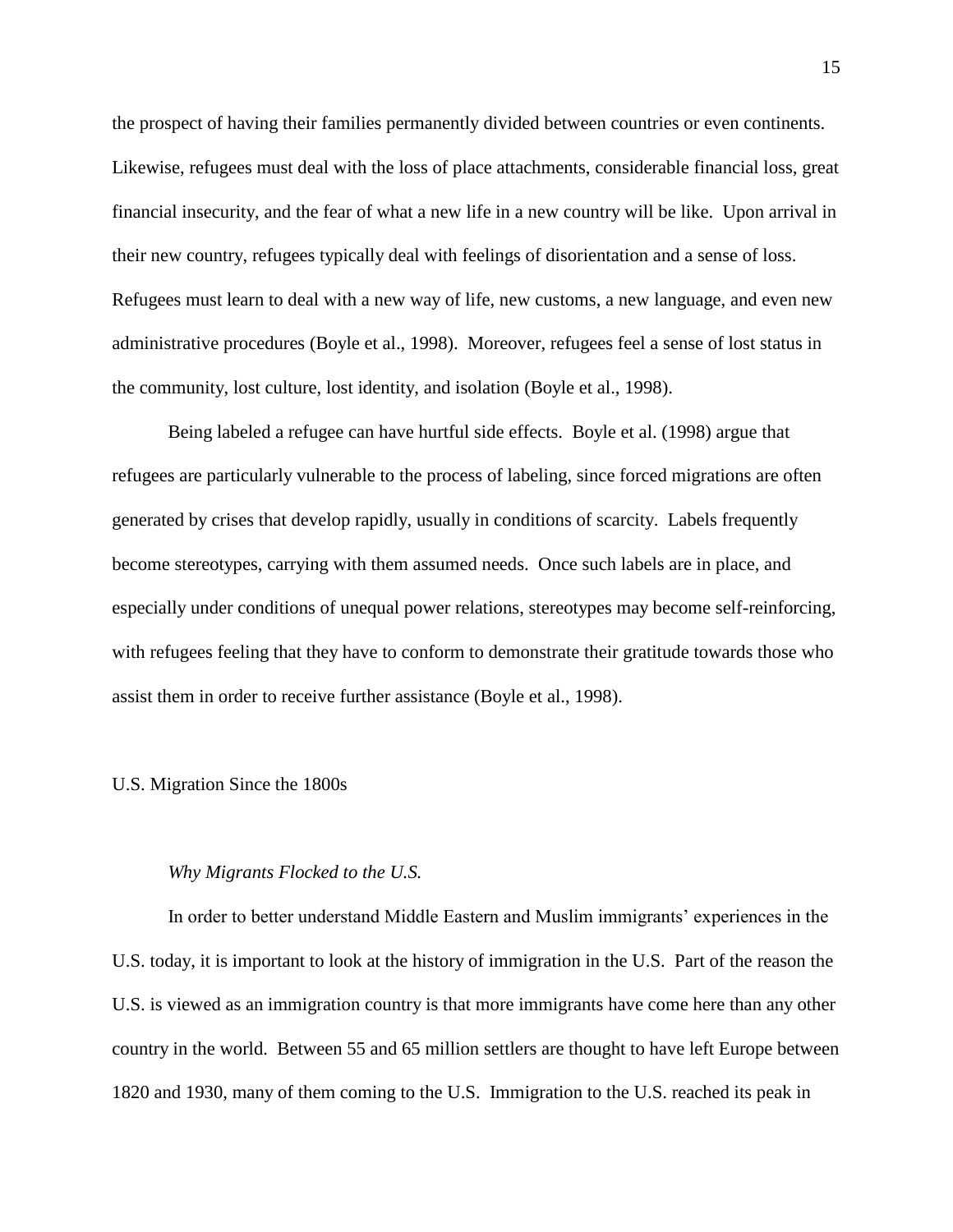1900-1909, with over 8.2 million immigrants recorded as entering the country. According to Jones (1990), the combination of cheap fertile land in the U.S. and poverty, famine and high population growth rates in European countries produced what is arguably the most important migratory movement in human history. However, large-scale international migration grew only after the development of new transport technologies and new opportunities in the nineteenth century. With the steam-powered transportation revolution, transportation of immigrants became a big business, providing millions of peasants the practical means of leaving their native villages (Daniels, 2002). During the 1800s, immigrants felt that America was politically an ideal country, and this was one of the main reasons for them wanting to come (Huseby-Darvas, 1994). It seems that the immigrants" dream is unbreakable in America. Because of the American ideal - the ideal of the Constitution, that all men are created equal - there is not another country in the history of the world where people have wanted to go so much (Huseby-Darvas, 1994).

#### *Mass Waves of Immigration to the U.S.*

There have been four major waves of immigration to the U.S. The first wave arrived before entries began to be recorded in 1820. A large percentage of these immigrants were English, with Scots, Scots-Irish, Germans, and people from the Netherlands, France, and Spain making up most of the rest. These migrants were motivated by a combination of religious, political, and economic factors (Martin, 2003). The second wave of immigrants, who arrived between 1820 and 1860, were mostly German, British, and Irish immigrants. These groups were mostly peasants displaced from agriculture, artisans made jobless by the Industrial Revolution, and Irish escaping extreme poverty and famine (Martin, 2003). Roman Catholics predominated in this second wave. The third wave of immigrants, who arrived between 1880 and 1914, were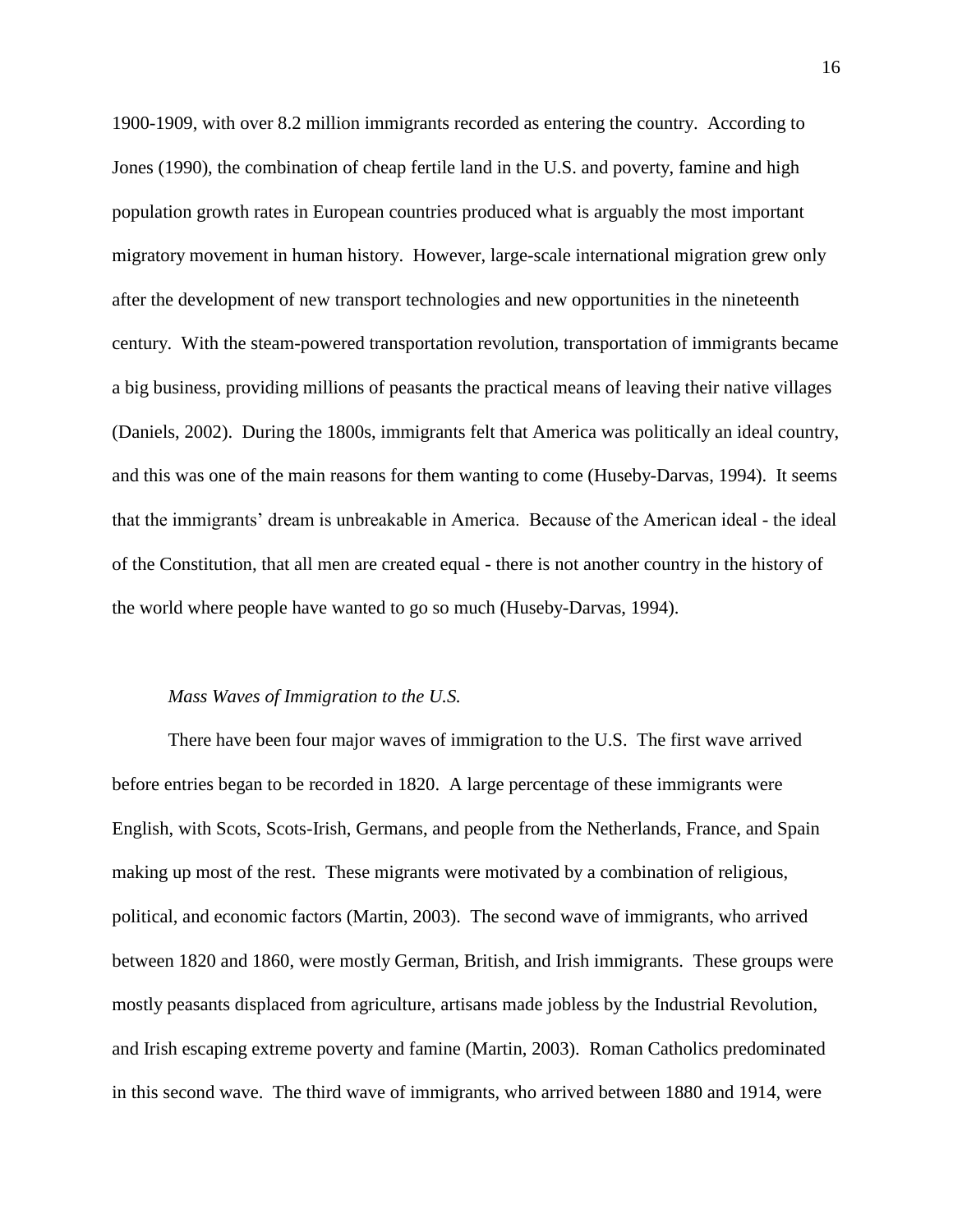mostly Southern and Eastern Europeans, Chinese, Japanese, and other Asian laborers who settled in the western states. Included in this immigration wave were large numbers of people of Jewish and Eastern Orthodox religions. There was actually an immigration pause during World War I. However, when immigration picked back up again in the 1920s, quotas were in place which curtailed immigration (see Table 1-1). During this time, immigration from Mexico and other Western Hemisphere nations became increasingly important (Martin, 2003). The fourth wave of immigrants, which occurred from 1965 to present, saw a change in the preference system. While the older systems gave preference to those from Northern and Western Europe, the new system gave priority to people with U.S. relatives and to a small number of people with outstanding accomplishments or special skills (Martin, 2003). These changes, along with prosperity in Europe, altered the composition of U.S. immigrants. The third and fourth waves of immigration brought people from countries that had not previously sent large numbers of immigrants, raising questions about language, religion, and culture (Martin, 2003).

#### *Historical Immigration Policy*

Fear of foreigners, and the ensuing government policies created to "protect" Americans from them, is nothing new. A look at historical immigration policy shows that this has been a common occurrence throughout U.S. history. U.S. immigration policies determine how many, from where, and under what status immigrants arrive. These policies have gone through three major phases. The first phase, from 1780 to 1875, was a laissez-faire policy toward immigration. Federal, state, and local governments, private employers, shipping companies and railroads, and churches were free to promote immigration to the U.S. (Martin, 2003). The need for labor,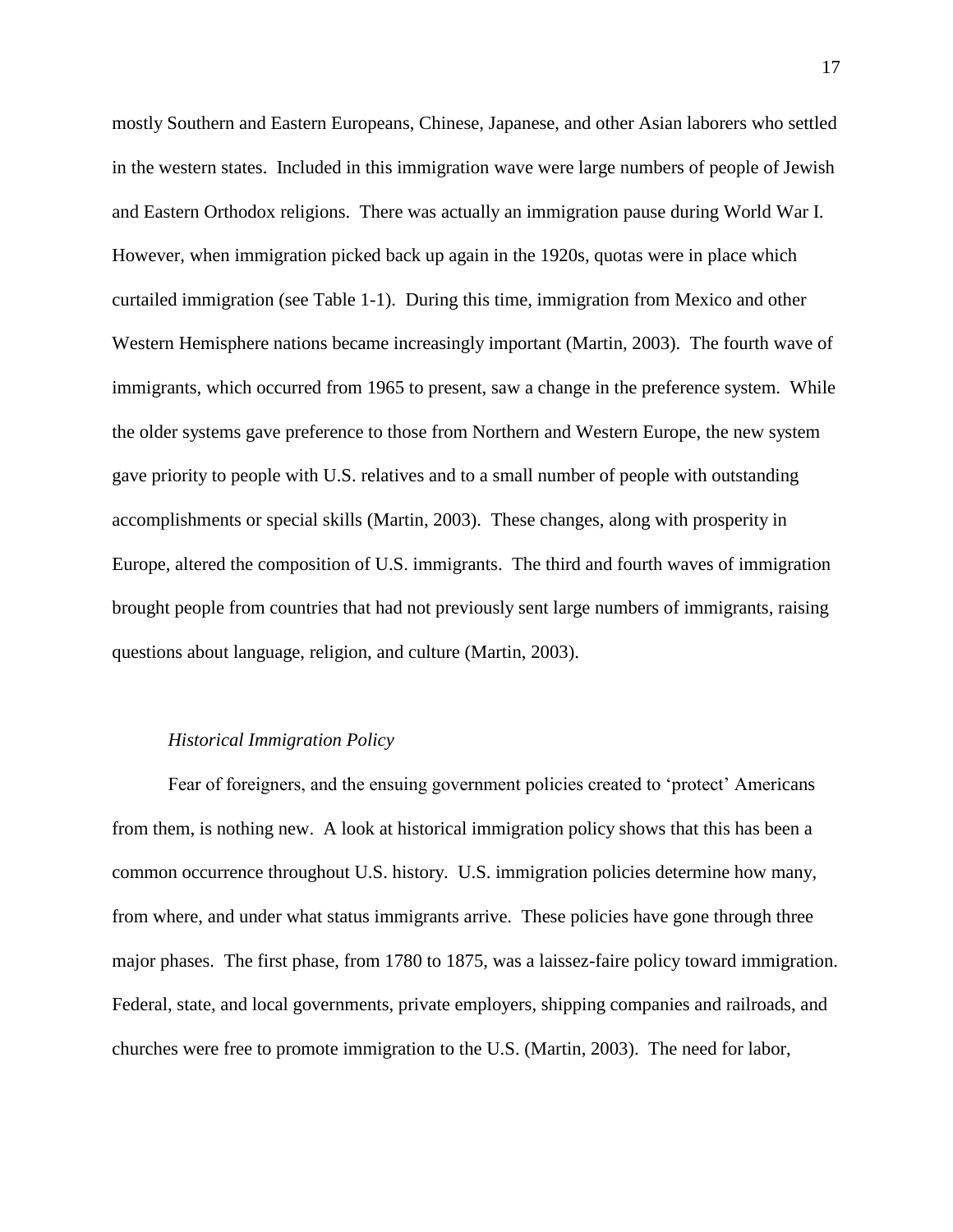combined with the freedoms established in the U.S., made the new nation a good place for newcomers at this time.

The second phase, from 1875 to 1920, consisted of qualitative restrictions. The growing numbers of immigrants from Eastern and Southern Europe aroused feelings of insecurity among the overwhelmingly Protestant and rural American populations. This fear of foreigners led to the imposition of qualitative restrictions aimed at barring certain types of immigrants, including Chinese.

The third phase, which began in 1921, involved quantitative restrictions. In the beginning of the  $20<sup>th</sup>$  century, there was a great demand and need for labor, opening up the ports to millions of Southern and Eastern Europeans. Even though labor was needed, Americans feared the millions of 'strange foreigners' from Eastern and Southern Europe and considered then racially, culturally, and intellectually inferior (Huseby-Darvas, 1994). Therefore, as Eastern and Southern Europeans and even non-Europeans came to dominate immigration into the U.S., the U.S. government began considering regulation. Included with those who were involved in the promotion of immigration restriction were several geographers. Madison Grant, a councilor of the American Geographic Society, provided Congress with race data to show the genetic inferiority of people from central and southern Europe, and Harvard geographer Robert Ward, who was President of the AAG in 1917, was Chairman of Boston's Immigration Restriction League (Crampton, 2007). And so the 1924 Immigration Act was put into place which ensured that annual national quotas were set for immigration, with the size of quota for each country directly linked to the size of the existing settler population of that nationality within the U.S. (Boye, Halfacree, and Robinson, 1998). Congress set an annual limit of 150,000 immigrants, plus accompanying wives and children. However, the composition of migrant flows was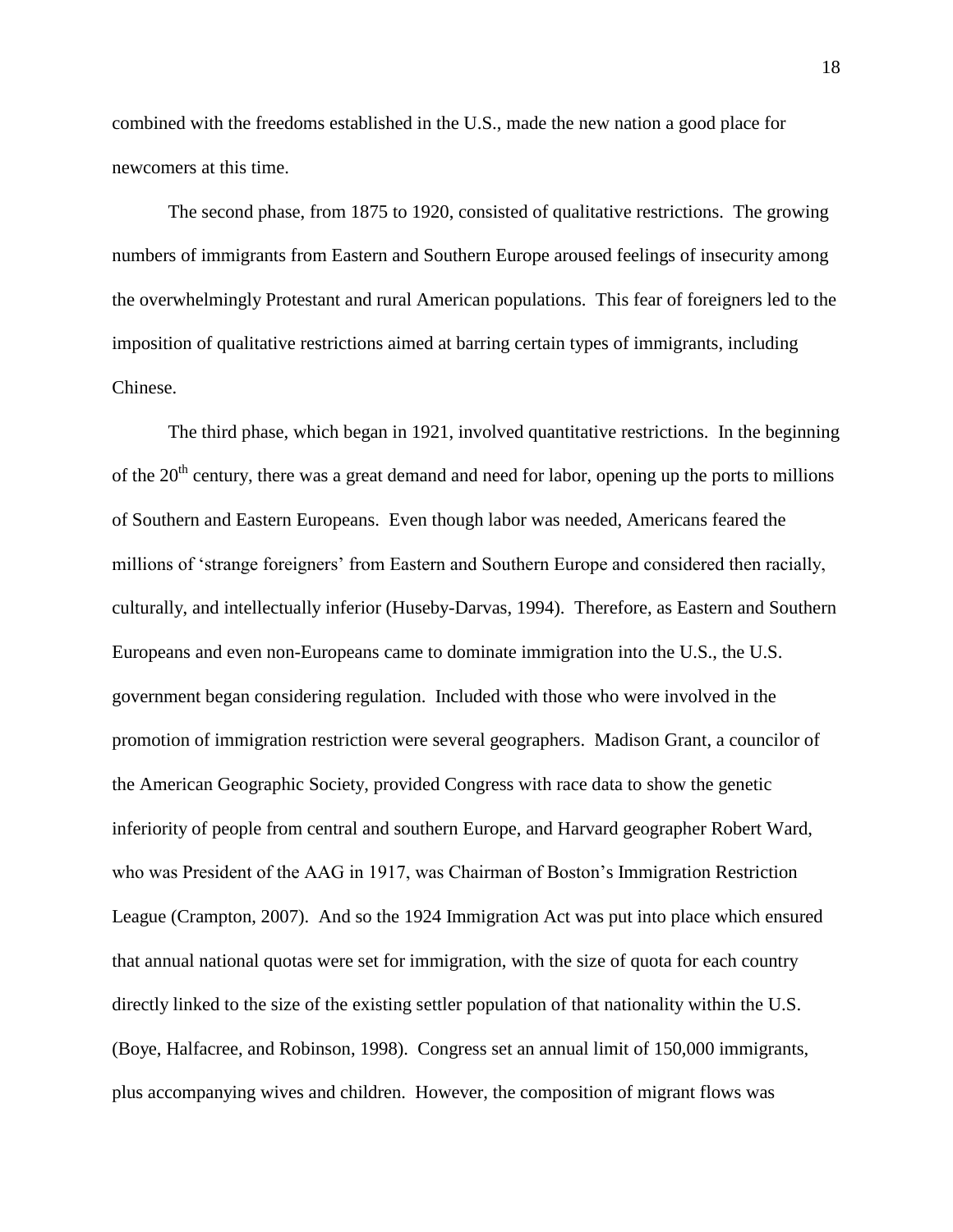artificially created, with certain European nationality groups, such as the British, being given preferential treatment. The quota used race and ethnicity as a form of qualification and was based on the assumption that lighter skinned Europeans would easily Americanize, and that nonwhites would not Americanize at all (Jiobu, 1990).

Due to the Immigration Act of 1924, Europeans dominated major migration flows into the U.S. until the early 1960s. However, around this time in the U.S., economic growth and postwar recovery demanded extra labor. Therefore, legislation was introduced to abandon the old system of quota immigration and allow people to enter the U.S. from different parts of the world, including the Middle East. Under the Immigration and Nationality Act of 1965, Asians were treated like other immigrants and, also for the first time, limits were placed on immigration from the Western Hemisphere (Martin, 2003).

Until the 1980s, U.S. immigration law changed once each generation. However, the accelerating pace of global change has affected migration patterns, and Congress responded with several major changes in immigration laws between 1980 and 1990, three more in 1996, and since 2001, antiterrorism laws have been put into place which affect immigration (Martin, 2003). The first change during the 1980s was the definition of refugees, with the U.S. adopting the United Nation"s definition of refugees. Another major policy change involved illegal immigration, focusing mostly on Mexicans who were entering the U.S. and staying without permission. In 1990, some U.S. businesses and other groups feared a shortage of skilled labor. Therefore Congress, in the Immigration Act of 1990, raised the annual limit on the number of employment preference immigrants from 54,000 to 140,000 a year (Martin, 2003). In 1996 Congress approved three major immigration-related laws. These laws were motivated by concern about terrorism, the desire to find savings to balance the federal budget and to end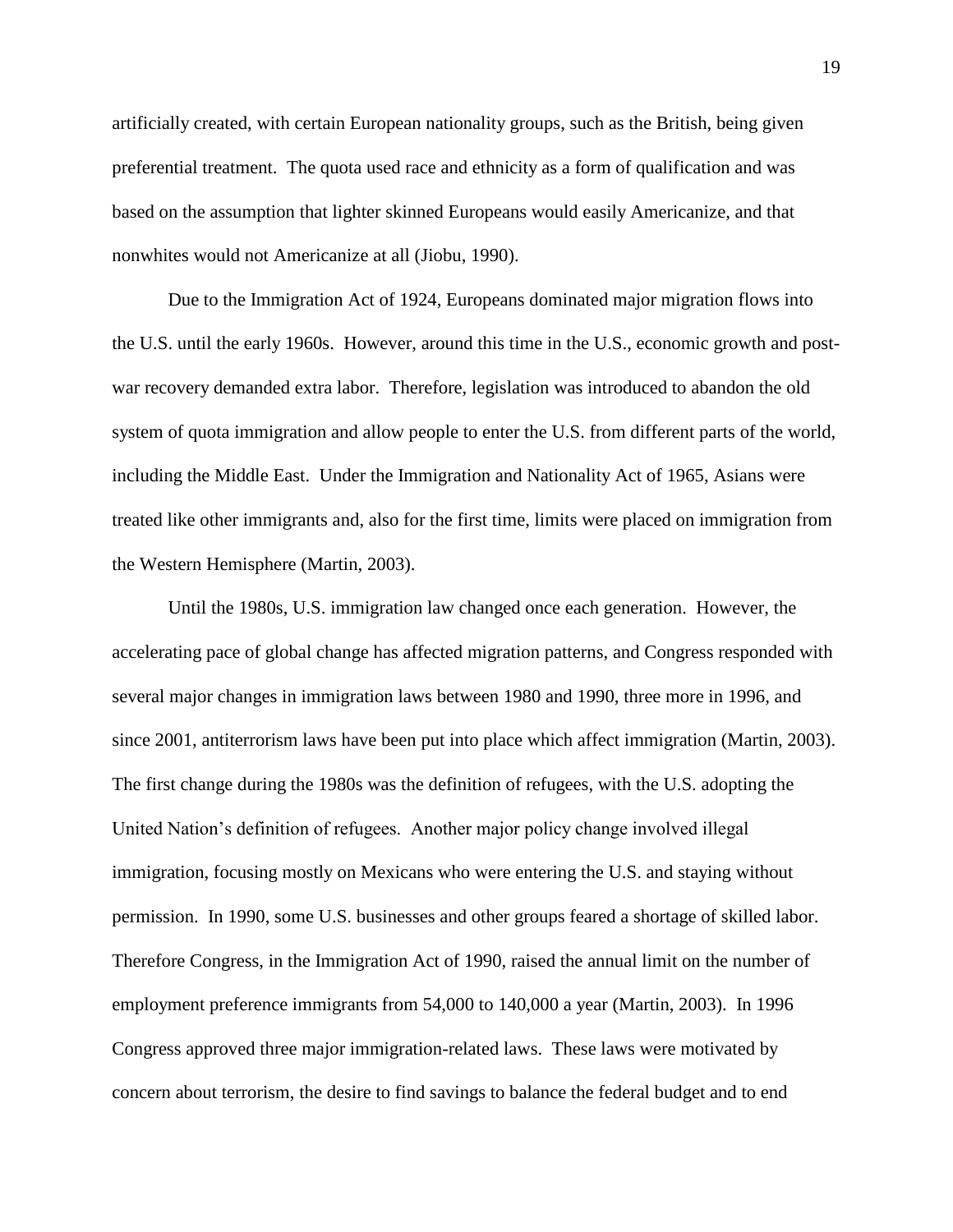| <b>TIME</b>  | <b>MAJOR</b>       | <b>MAJOR</b>             | <b>IMPACTS</b>              |
|--------------|--------------------|--------------------------|-----------------------------|
| <b>FRAME</b> | <b>IMMIGRATION</b> | <b>IMMIGRATION</b>       |                             |
|              | <b>PHASES</b>      | <b>POLICIES</b>          |                             |
| 1780 to 1875 | Laissez-faire      |                          | U.S. a good place for       |
|              |                    |                          | newcomers                   |
| 1875 to 1920 | Qualitative        |                          | Barring of certain types of |
|              | restrictions       |                          | immigrants                  |
|              |                    | <b>Chinese Exclusion</b> | <b>Barring of Chinese</b>   |
|              |                    | <b>Act of 1882</b>       | immigrants                  |
| 1921 to      | Quantitative       |                          | Annual national             |
| Present      | restrictions       |                          | immigration quotas          |
|              |                    | Immigration Act of       | Europeans dominated         |
|              |                    | 1924                     | major U.S. migration flows  |
|              |                    | Immigration and          | Quotas lifted, Middle       |
|              |                    | Nationality Act of       | Eastern and Asian peoples   |
|              |                    | 1965                     | enter U.S., restrictions    |
|              |                    |                          | placed on immigrants from   |
|              |                    |                          | Western hemisphere          |
|              |                    | Immigration Act of       | Annual limit on             |
|              |                    | 1990                     | employment preference       |
|              |                    |                          | immigrants raised from      |
|              |                    |                          | 54,000 to 140,000 per year  |
|              |                    | <b>USA PATRIOT Act</b>   | Expanded government's       |
|              |                    | of 2001                  | power to conduct electronic |
|              |                    |                          | surveillance, detain        |
|              |                    |                          | foreigners without charges, |
|              |                    |                          | and penetrate money-        |
|              |                    |                          | laundering banks            |
|              |                    | <b>EBSVERA</b> Act of    | Added 3,000 immigration     |
|              |                    | 2002                     | inspectors and              |
|              |                    |                          | investigators, required     |
|              |                    |                          | universities to keep better |
|              |                    |                          | track of foreign students,  |
|              |                    |                          | enhanced the scrutiny of    |
|              |                    |                          | visa applications of people |
|              |                    |                          | from countries which are    |
|              |                    |                          | believed to be sponsors of  |
|              |                    |                          | terrorism                   |

Table 1-1. Major U.S. Immigration Phases, Policies, and Impacts

Source: Adapted from Martin (2003)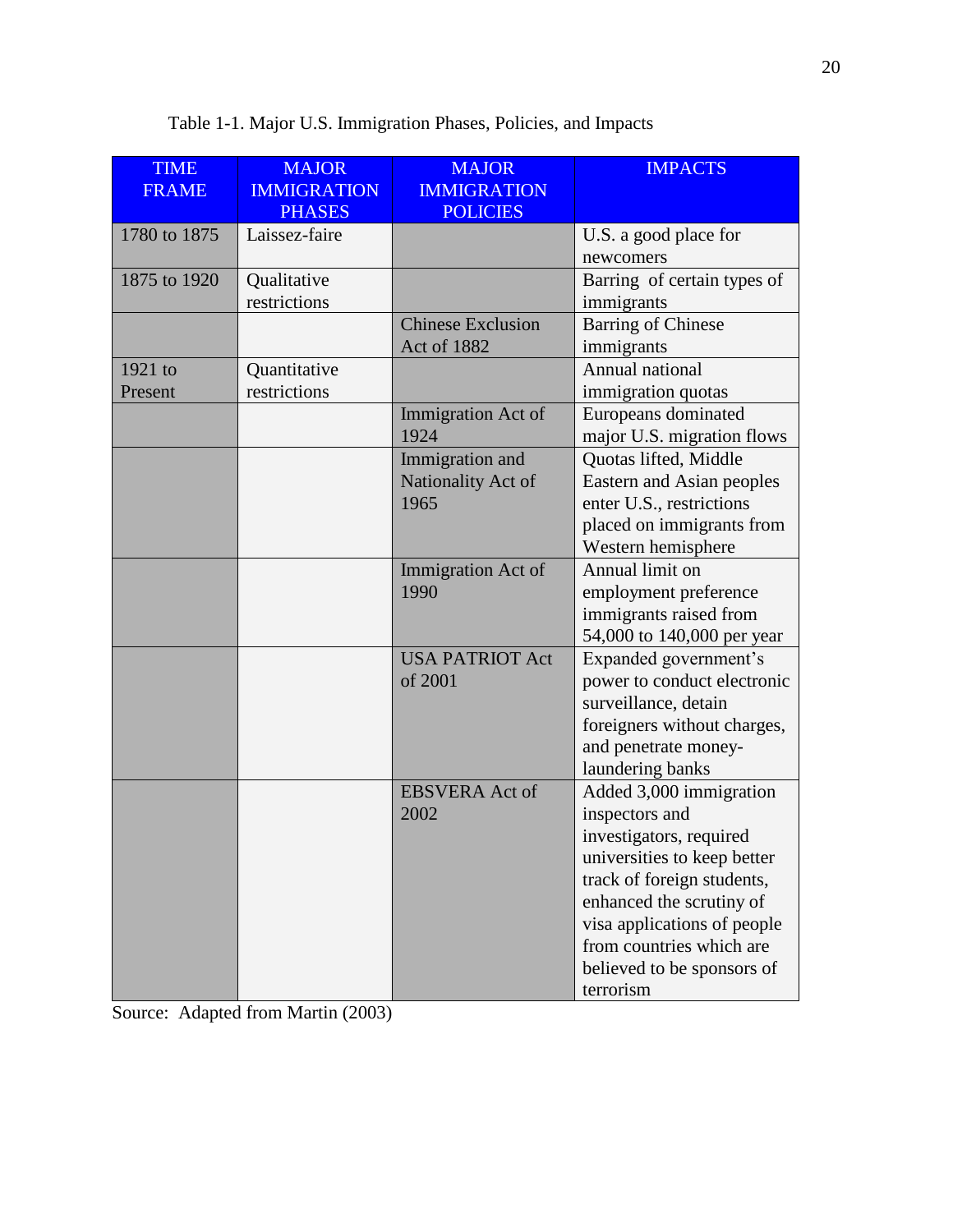perceived abuses of the U.S. welfare system by immigrants, and frustration with continued illegal immigration (Martin, 2003). In the wake of the terrorist attacks of 9/11, Congress enacted legislation to fight terrorism. Congress approved antiterrorism legislation that affected immigrants, including the USA PATRIOT Act of 2001, which expanded the government's power to conduct electronic surveillance, detain foreigners without charges, and penetrate moneylaundering banks. The EBSVERA Act of 2002 added 3,000 immigration inspectors and investigators, required universities to keep better track of foreign students, and enhanced the scrutiny of visa applications of people from countries which are believed to be sponsors of terrorism (Martin, 2003). Countries currently believed by the U.S. government to be "state sponsors of terrorism' are Cuba, Iran, Sudan, and Syria (U.S. Department of State, 2009).

#### *Issues of Race in U.S. Immigration*

The 1924 Immigration Act was based on race, yet anthropologists today question whether race is biologically real.According to Marks (2006), anthropologists have learned that human groups are fluid, biocultural units. Winlow (2006) points out that, critical geographers, among others, in recent years have come to understand the idea of "race" as a social construct. The idea of race was a tool used to make the exploiter or excluder of other groups feel better about their actions (Marks, 2006; Winlow, 2006). It offers the exploiter or excluder the ability to see the one being exploited or excluded as "other".In the Victorian era, the idea of a number of discrete racial groups or types was largely based on physical appearance. Winlow (2006) notes that, of specific relevance to geography as an emerging discipline was the persistence of environmental determinism that frequently portrayed races as human responses to environmental conditions.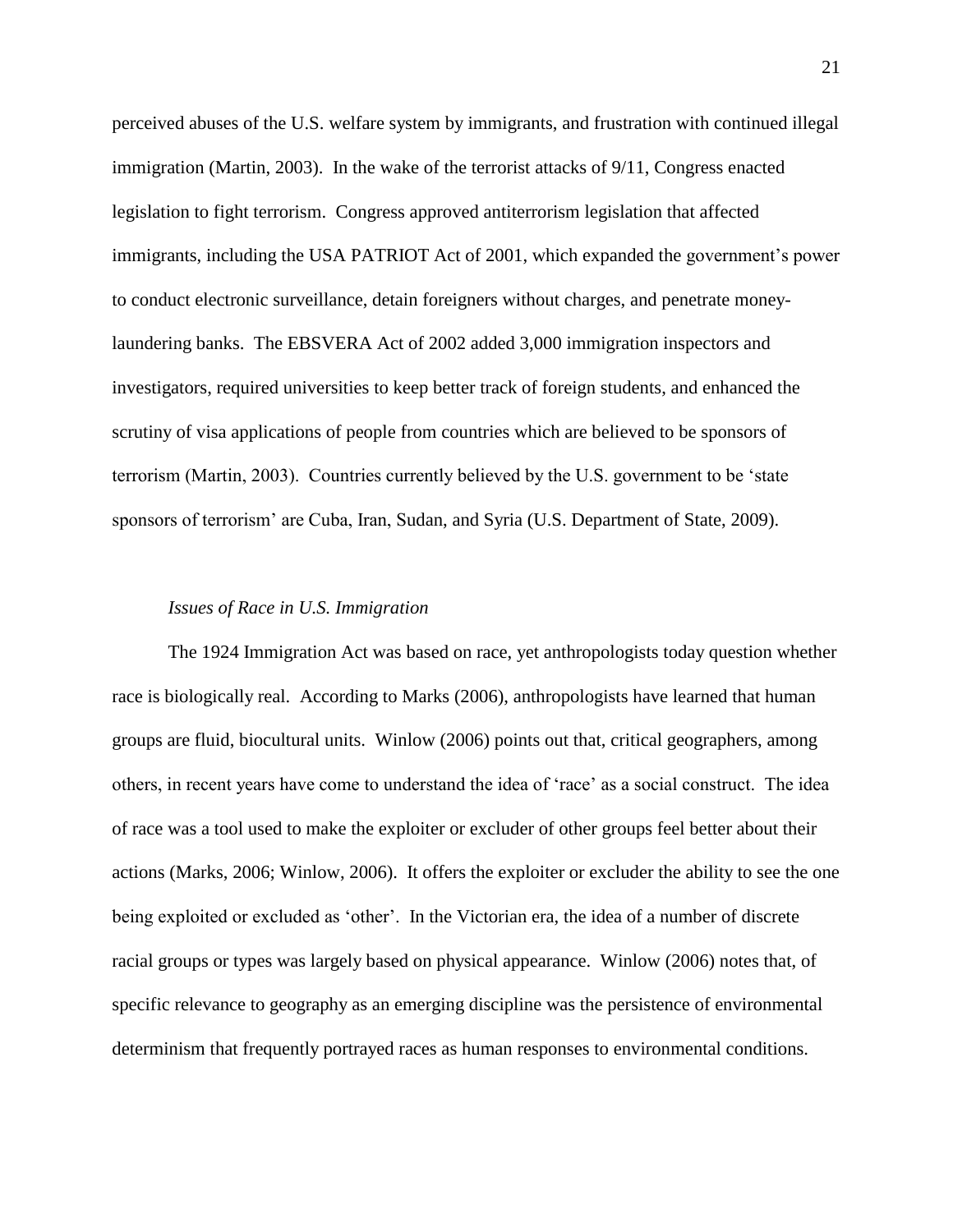However, today it is now believed that differences that exist from person to person are principally cultural (Marks, 2006).

While it is now believed that race is not biologically real, around the turn of the century there were differing views on the subject. In the time before the 1924 Immigration Act was put into place, when the U.S. was seriously considering whether all the European emigrants should be allowed to enter, anthropologist Franz Boas was trying to affect U.S. immigration policies with his scientific work (Huseby-Darvas, 1994). He was employed by a Senate-appointed commission that was to investigate which European populations were acceptable and which were less so (Huseby-Darvas, 1994). Boas" methods included using different instruments to measure various body parts of numerous immigrants and their American-born offspring. In his report to the commission Boas stressed that investigation of a large number of families showed that the makeup of man may be considerably influenced by social and geographic environment, rather than by race. Boas felt that the belief in the hereditary superiority of some people over others must be given up (Huseby-Darvas, 1994). But Boas" objections and reasoning against the quota system and other restrictive measures in immigration policies were ignored (Huseby-Darvas, 1994).

Meanwhile, Francis Amasa Walker used data collected from the ninth and tenth censuses to question whether the new immigrants, generally regarded as biologically and culturally inferior to the old immigrants, could be culturally assimilated into American society. Furthermore, William Zebina Ripley, one of the ruling elite in the U.S. in the nineteenth century, was a major proponent of the idea of a biological racial hierarchy, and its effects on the U.S. population (Winlow, 2006). Ripley used statistics to draw conclusions about the different biological race types, and to link social and moral issues to these traits (Winlow, 2006). Ripley believed that,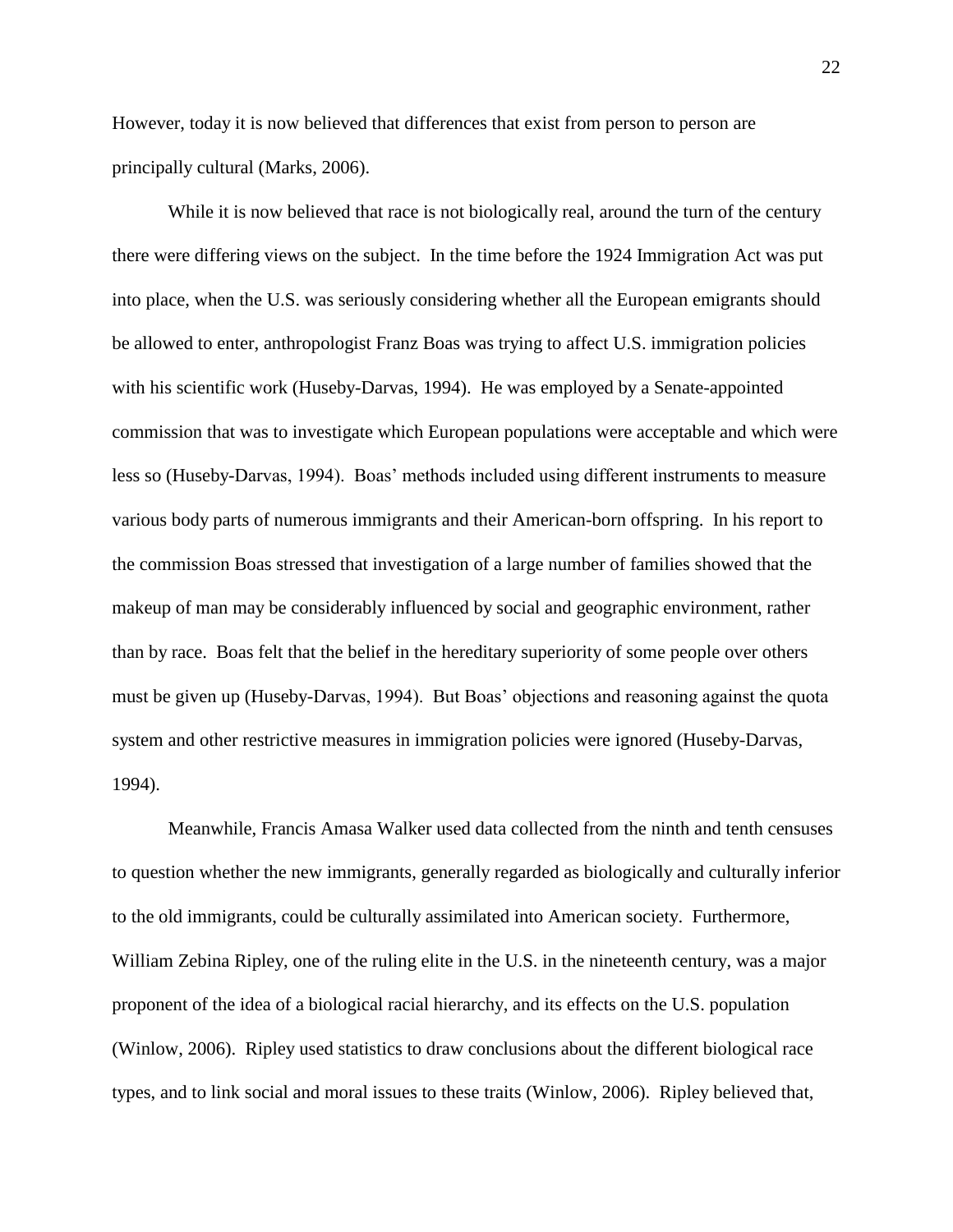hand-in-hand with a biological hierarchy, there existed a moral and intellectual hierarchy of races. Ripley"s metaphorical mapping of European race traits onto the U.S. landscape was used to reinforce notions that particular races belonged in particular places (Winlow, 2006). Winlow (2006) argues that the study of Ripley"s cartographic products demonstrates how the landscapes of Europe and the U.S. were inscribed with racial categorizations, reinforcing notions of otherness.

#### *Middle Eastern and Muslim Immigrants*

 $\overline{a}$ 

Most early Arab<sup>2</sup> immigrants to the U.S. were from Lebanon and Syria, and most were Christian (Daniels, 2002). Arab immigrants came to the U.S. along with some of the groups of European immigrants. In the early twentieth century, the Naples port, which accounted for a large number of immigrants, not only carried Italians, but Greeks, Syrians, and Lebanese as well. The first wave of immigrants was relatively poor, and not well educated. As Daniels (2002) points out, the enthusiastic reports of Arab merchants who had come to the U.S. prior, the activities of recruiting agents, economic pressures at home, and, after 1908, compulsory military service, all led to large scale migration from Lebanon to the U.S.

The first Arabs to discover the economic opportunities of the U.S. were a group of Christian tradesmen who came to the U.S. to exhibit Syrian wares at the Philadelphia World"s Fair in 1876. These Arabs, like many peoples who came to the U.S., were seeking opportunity. The overwhelming majority of early Arabs began earning their living in the U.S. as peddlers. This was a specialization they developed after emigrating. Initially most peddlers sold rosaries,

<sup>&</sup>lt;sup>2</sup>The terms 'Arab' and 'Middle Eastern' are used somewhat interchangeably throughout this thesis, even though these terms are not necessarily interchangeable. This is because I use the term "Middle Eastern" in my work in order to include groups in the Middle East who are not Arabs, such as Kurds and Iranians. However, some works cited in the thesis use the term "Arab", and I did not alter the original citation.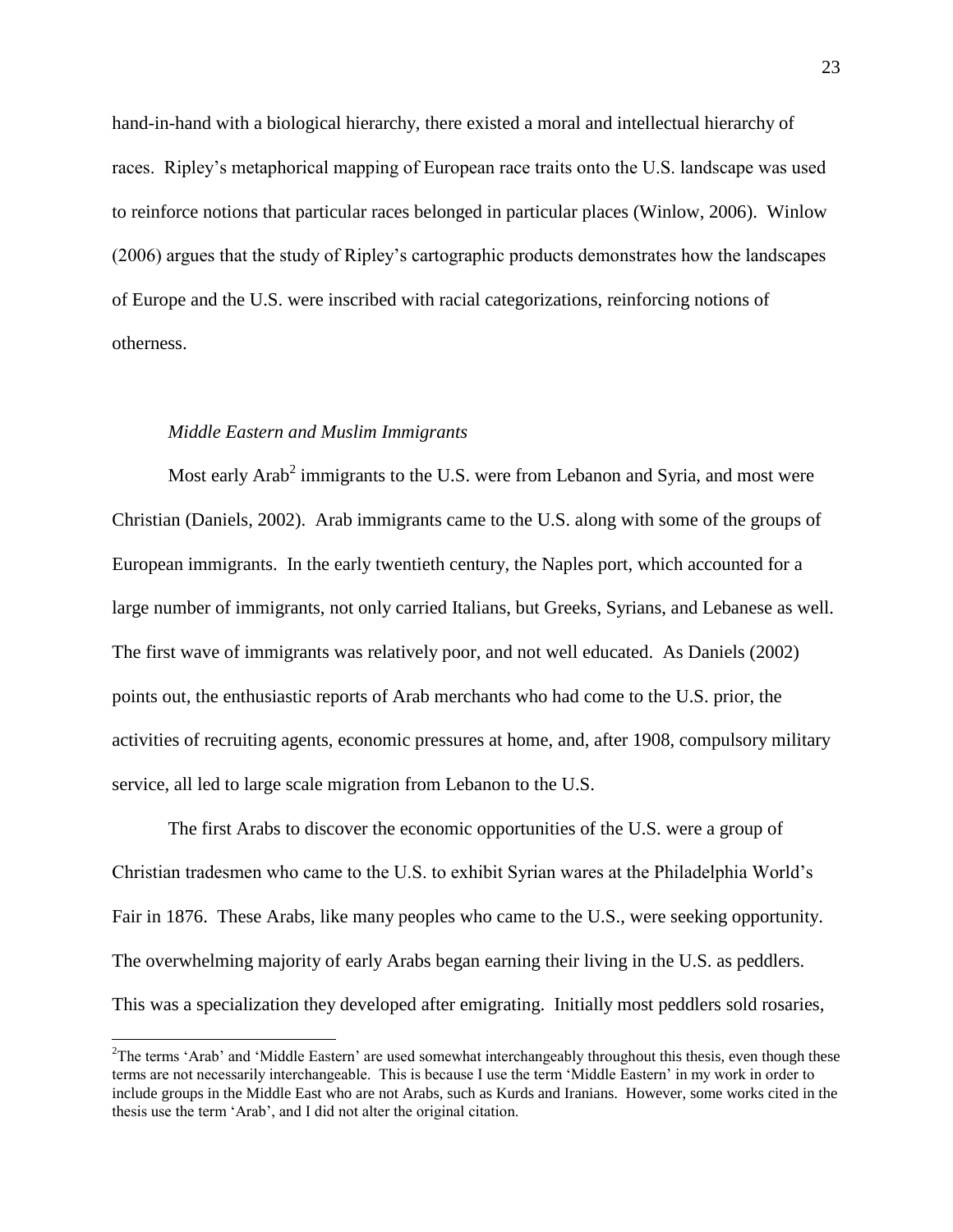costume jewelry, and notions – the sort of things that would fit into a small suitcase or pack (Daniels, 2002). It was imperative that the peddler acculturate quickly, for unlike the immigrant who spent his life in ethnic enclaves and worked at ethnic job sites, the peddler had an economic stake in learning the language and culture of other Americans, even if only enough to peddle their wares (McCarus, 1994; Daniels, 2002). Once the peddler learned the ropes, the economic rewards were greater than those for most contemporary immigrants (Daniels, 2002). Small communities were formed by Arab immigrants that served as bases to sustain the itinerant peddlers and small businessmen (Naff, 1994). Although they had originally come intending to make enough money to be able to return to their home countries and live comfortably, for the most part they ended up bringing over their families and becoming permanent residents. It seems that Arabs who immigrated in the early part of the 1900s were incorporated more smoothly into American society than later Arab immigrants. Cainkar (2002) argues that this may have been due to the fact that most were Christians and were considered white, as well as the fact that, at the time, the U.S. was not so involved in the Arab world. New York was the initial center of Arab immigrants. However, the expansion of Arab peddling territory meant that suppliers had to move – largely south and west – as well. By 1930 the census noted just over 7,500 "Syrians" in New York City, while Detroit was becoming the Arab American second city, with more than 5,000 (Daniels, 2002). By 1970 Detroit would be the Arab American capital, with more than seventy thousand persons, both Christians and Muslims.

Religious institutions were established by lay initiative after settlement (Daniels, 2002). Between 1890 and 1895 New York Arabs founded three churches, one for each of the three major sects represented among the immigrants – Melkite, Maronite, and Orthodox – and imported priests to serve them. Many Arabs in the far-flung settlements were not served by any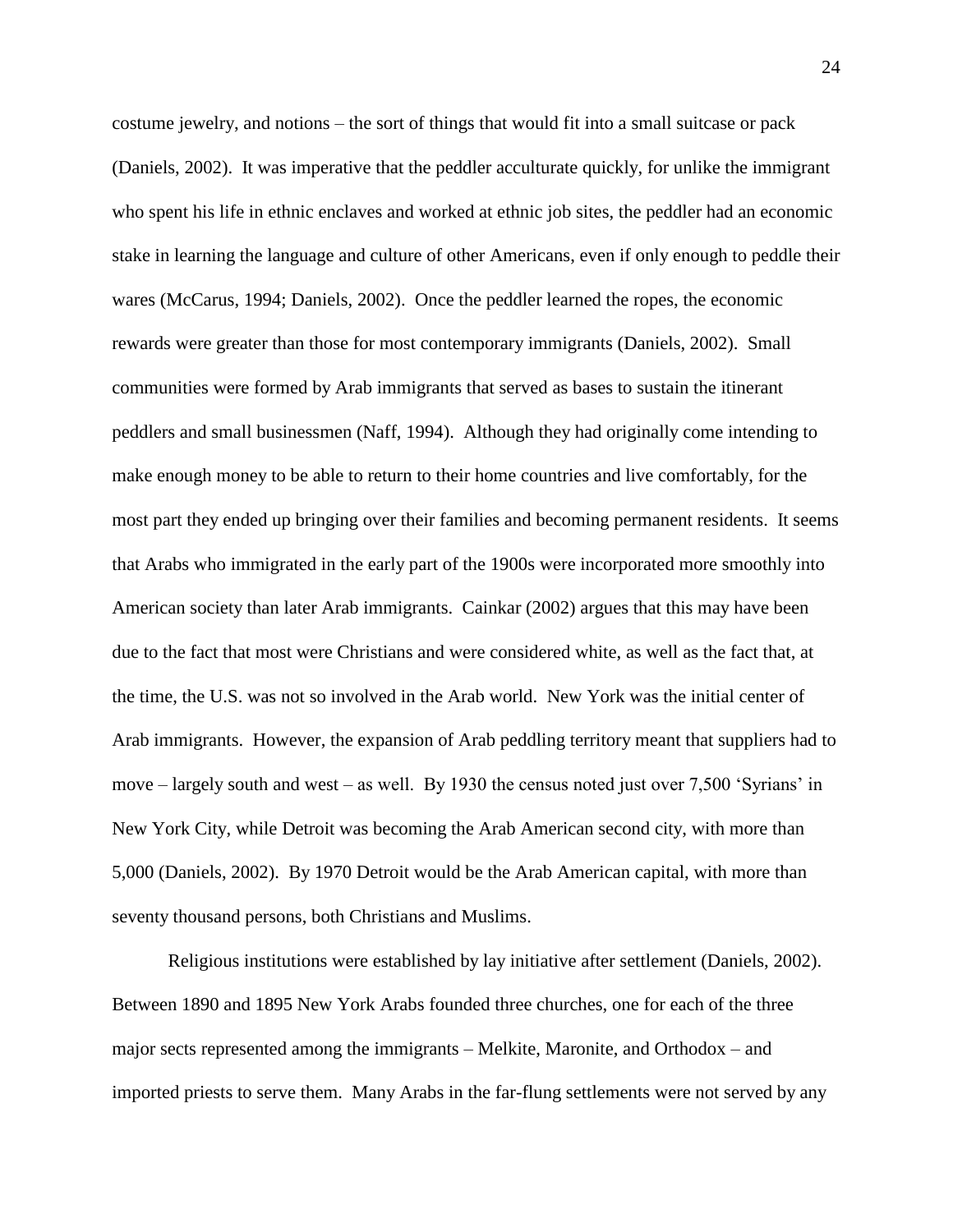ethnic church, and therefore, many of these families attended "American" churches, both Roman Catholic and Protestant (Daniels, 2002).

| <b>TIME FRAME</b>              | <b>COUNTRY OF ORIGIN</b> | <b>DEFINING QUALITIES</b>    |
|--------------------------------|--------------------------|------------------------------|
| Early 20 <sup>th</sup> Century | Lebanon and Syria        | Christian, poor, not well    |
|                                |                          | educated                     |
| After World War II             | From various Arab        | Many were Muslims, more      |
|                                | countries                | highly educated and more     |
|                                |                          | financially secure           |
| 1978-1979                      | Iran                     | Came to U.S. because of      |
|                                |                          | Iranian Revolution and Iran- |
|                                |                          | Iraq War                     |
| Present                        | From various Arab        | Many are Muslims, large      |
|                                | countries                | numbers of refugees as well  |
|                                |                          | economic immigrants.         |

Table 1-2. Major Waves of Middle Eastern Immigrants in the U.S.

Source: Adapted from Daniels (2002), McAuliffe (2007), and McCarus (1994)

After World War II, during the second immigration wave of Arabs to the U.S., economic factors did not play as large a role as the Arab-Israeli conflict and civil war. These immigrants came from various regions of the Arab world and a good number of them practiced Islam, a religion that Americans were not so familiar with. Immigrants in this group tended to be more financially secure when they arrived than those who had come earlier for economic opportunity. Likewise, they were generally more highly educated or came for a higher education, and they were prepared to settle here permanently (McCarus, 1994). Suleiman (1994) notes that the second major wave was one of politically sophisticated and active individuals who brought with them a sense of Arab identity. Furthermore, the Iranian revolution of 1978-1979 marked the onset of large-scale contemporary Iranian emigration to the U.S. (McAuliffe, 2007). Many of these Iranians emigrated due to the initial persecution of the elites and political minority groups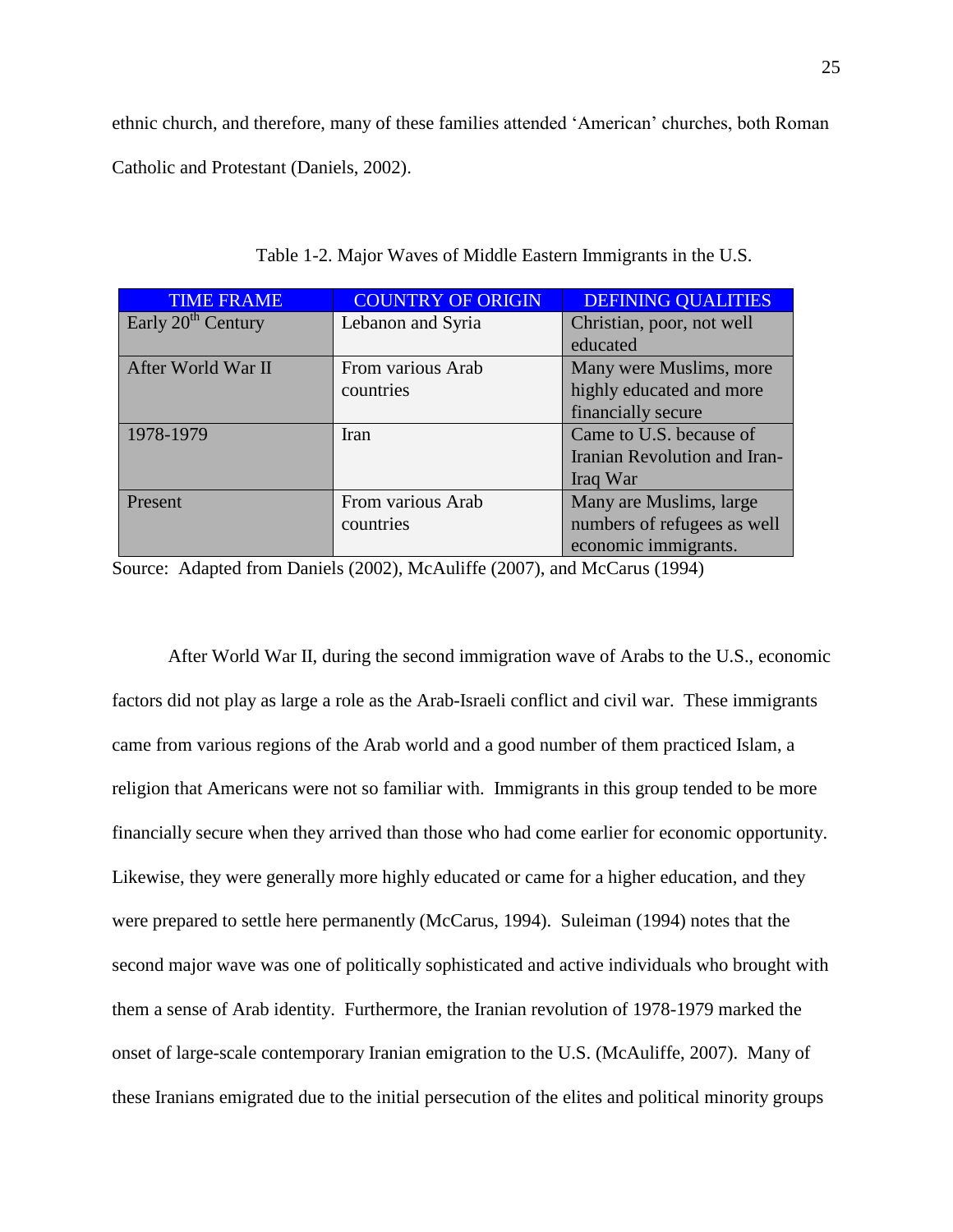as well as the continuous persecution of religious minorities and the uncertainties of the Iran-Iraq war (McAuliffe, 2007).

#### *Atlanta Migration Since the 1800s*

Between 1880 and 1896, immigrants made up between two and four percent of Atlanta"s total population, with the majority occupying a relatively high economic and social status within the city. Most of the immigrants were scattered throughout the city, and a high percentage of Atlanta"s foreign born were married to Americans. Mebane (1967) argues that these facts suggest that most of these immigrants made a rapid adjustment to their new life in Atlanta, quickly assimilating into the social and economic structure of the Atlanta community. Mebane (1967) goes on to say that one of the most important factors contributing to the rapid adjustment of the Atlanta immigrants was their relatively high economic status, most likely due to the selective migration of those immigrants coming to the South. The vast majority of the immigrants who came to Atlanta near the turn of the century arrived first in the large Northern cities before deciding to travel south. The decision to come south presented many difficulties to the average immigrant, namely the fact that transportation to the South was more difficult to obtain than transportation to the West. In addition, due to the small numbers of foreign born in the area, it would have been more difficult for them to maintain their ethnic culture, including language and food. This most likely sped up the process of total integration into the community. Since there were no heavy concentrations of any one ethnic group (except Russian Jews), and hence no ethnic enclaves in Atlanta, this probably hastened the acceptance of these immigrants by the native residents (Mebane, 1967).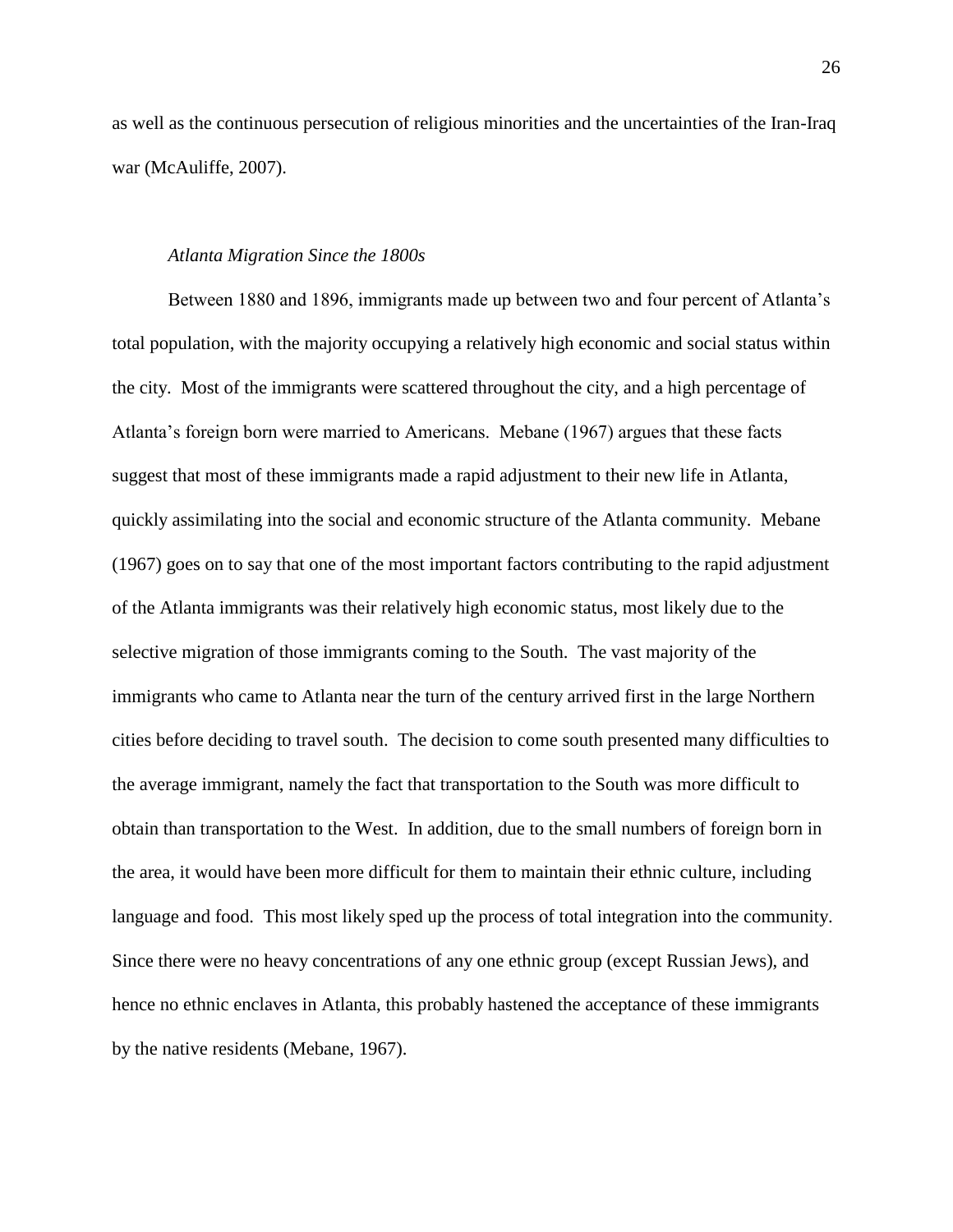All foreign born reported in the 1880 census for Atlanta were male. The majority were German (34%) and Irish (32.5%). Early in the  $20<sup>th</sup>$  century, immigration of non-Europeans to the South was prohibited, either by law or by negative cultural sanctioning (Lamphere, 1992). As a result, Atlanta received new immigrants at the turn of the century, but they were predominantly of European descent. This should be sufficient explanation as to why the 1880 census reported only one immigrant in Atlanta from the Middle East (Turkey).

Since the 1970s, Atlanta has been promoted as an international city, where people are "too busy to hate", the 1996 Olympics helping to solidify this claim (Murphy, 1997; Waldrop, 1993). Nevertheless, Atlanta has a history of conflict and segregation that affects the lives of immigrants to the city (Fogarty, 2002; Murphy, 1997). A study done in 1994 by the Center for Applied Research in Anthropology at Georgia State University found that Atlanta does not match in diversity to its claims of being an international city, with Atlanta suburbs shown to be populated by people of predominantly European ancestry and African Americans forming a majority of the population in Fulton County (Fogarty, 2002). According to this study, the most culturally diverse county in the region is Dekalb County (metropolitan Atlanta"s second-largest county), with Atlanta"s largest Hispanic and Asian populations (Fogarty, 2002). Being the area"s most culturally diverse county is arguably Dekalb"s greatest strength because, according to Waldrop (1993), while locals patronize ethnic business districts in Dekalb during the week, on weekends people come from all over the state, and even surrounding states, to shop at these unique ethnic businesses. A large reason for Dekalb"s diversity is the location there of several refugee resettlement agencies, with large numbers of people from Afghanistan, Bosnia, Burundi, Congo, Ethiopia, Eritrea, Gambia, Iraq, Kosovo, Liberia, Somalia, and Sudan moving to the area since the 1990s.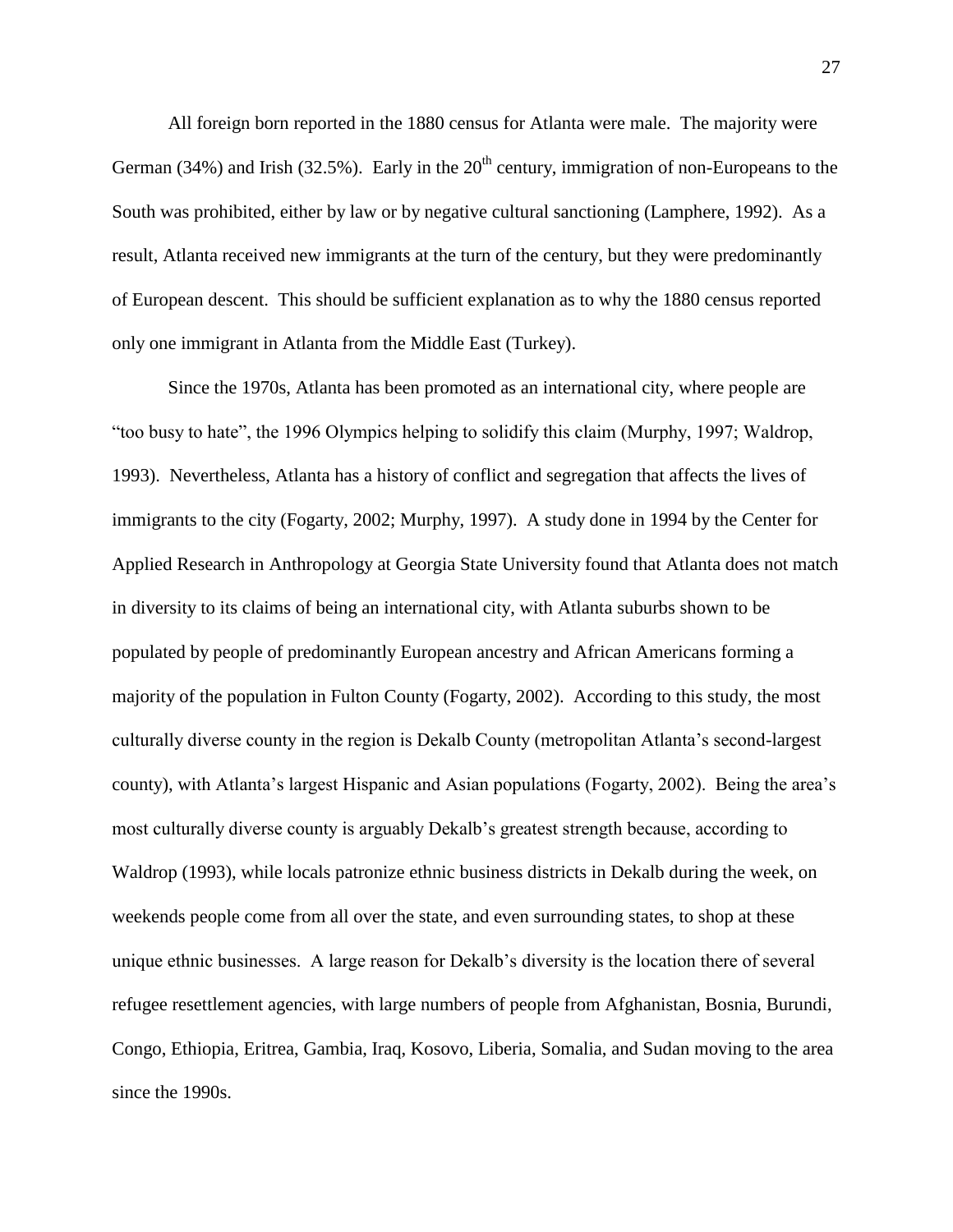According to Dameron and Murphy (1997 in Fogarty, 2002:24), "…through the 1970s most immigrants to Atlanta were relatively well off economically, were in Atlanta for business reasons, lived in dispersed neighborhoods and did not use ethnicity as an organizing principle for political or economic power". When U.S. immigration policies were reformed in 1965, making it easier for existing residents to bring family members to the U.S. from other countries and also encouraging immigrants to fill jobs, the "fourth wave" of immigrants began arriving and by the 1980s, became a factor in Atlanta"s demographic profile (Lamphere, 1992). The rapid growth of immigrants to Atlanta after 1965 led to new developments in the ways ethnic groups organized themselves (Dameron and Murphy, 1997). The majority of newcomers to Atlanta were workingclass people, and working-class neighborhoods of "others" arose, with these groups of immigrants interacting with each other rather than forming enclaves of one ethnicity or another. For example, it is now common to see Mexican and Asian businesses in the same commercial complexes (Dameron and Murphy, 1997). During the 1980s, the number of people in Georgia who did not speak English in the home increased by 113%, the highest rate for any state in the U.S. (Dameron and Murphy, 1997). Therefore, Atlanta, like most other larger cities in the U.S., is faced with the issue of a change in its racial and ethnic balance.

## *Today's Immigration Discourses*

Today"s immigration discourses are mainly concerned with the ability of terrorists to slip into the U.S. as well as the burden to the American taxpayer of illegal immigrants from Mexico. A major issue is how to handle the illegal immigrant situation. There is opposition from many Americans to extending citizenship to illegal immigrants. While some of this opposition is based in prejudice, others feel that U.S. jobs are being given to illegal immigrants –mostly Mexicans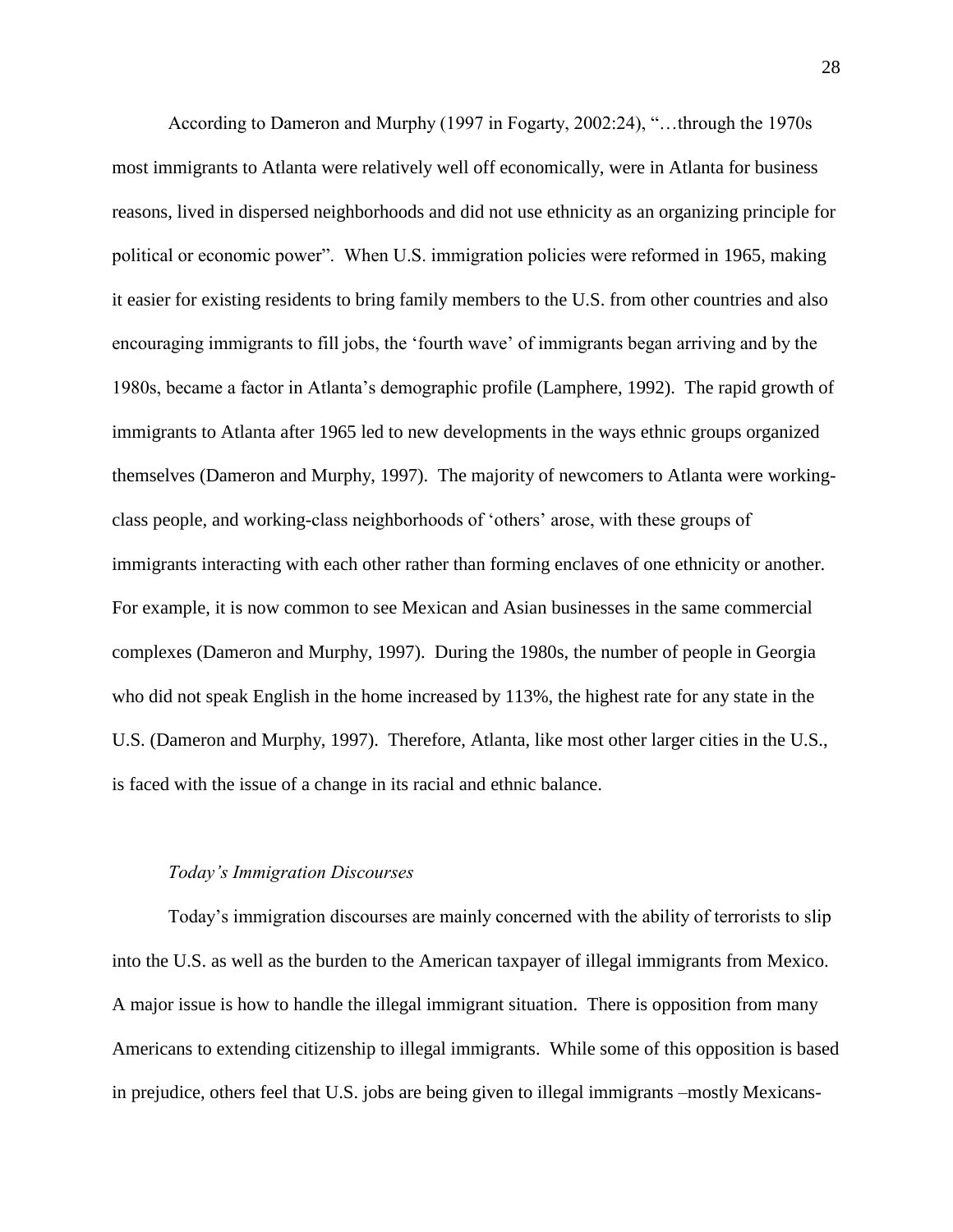which could be given to tax-paying U.S. citizens. Many Americans are in favor of legal immigration, but not illegal immigration. They feel that immigration laws should exist so that taxpayers are not paying for the health care, education, and other services of those who do not pay into the tax system. Still others are upset that immigrants, both legal and illegal, come into the U.S. and do not learn to speak English.

Many Americans worry that immigration is changing the characteristics of the population. But, according to Martin (2003), public opinion often changes with economic circumstances. During the 1990s, when the economy expanded and unemployment rates were low, public opinion became more tolerant toward immigration. However, terrorism and a weakening economy have made Americans more restrictionist at the start of the  $21<sup>st</sup>$  century (Martin, 2003). Even though American public opinion favored stopping or slowing down immigration in these years since, 9/11, no lawmaker of influence has moved to reverse the U.S."s generous immigration policy (Martin, 2003).

Contemporary Middle Eastern and Muslim Immigration Experiences

#### *Numbers of Immigrants*

Accurate statistics on Arab and Muslim immigrants in the U.S. are difficult to compile, especially for a temporal comparison, because the 2000 Census was the first census to report Arab ancestry, and religion is not reported in the census. According to the 2000 Census, the U.S. Arab population, which numbered over 1 million in 2000, increased by nearly 40 percent during the 1990s. In 2000, more than one-third (37 percent) of those reporting an Arab ancestry were Lebanese. The next largest specific groups were Syrian and Egyptian (12 percent each).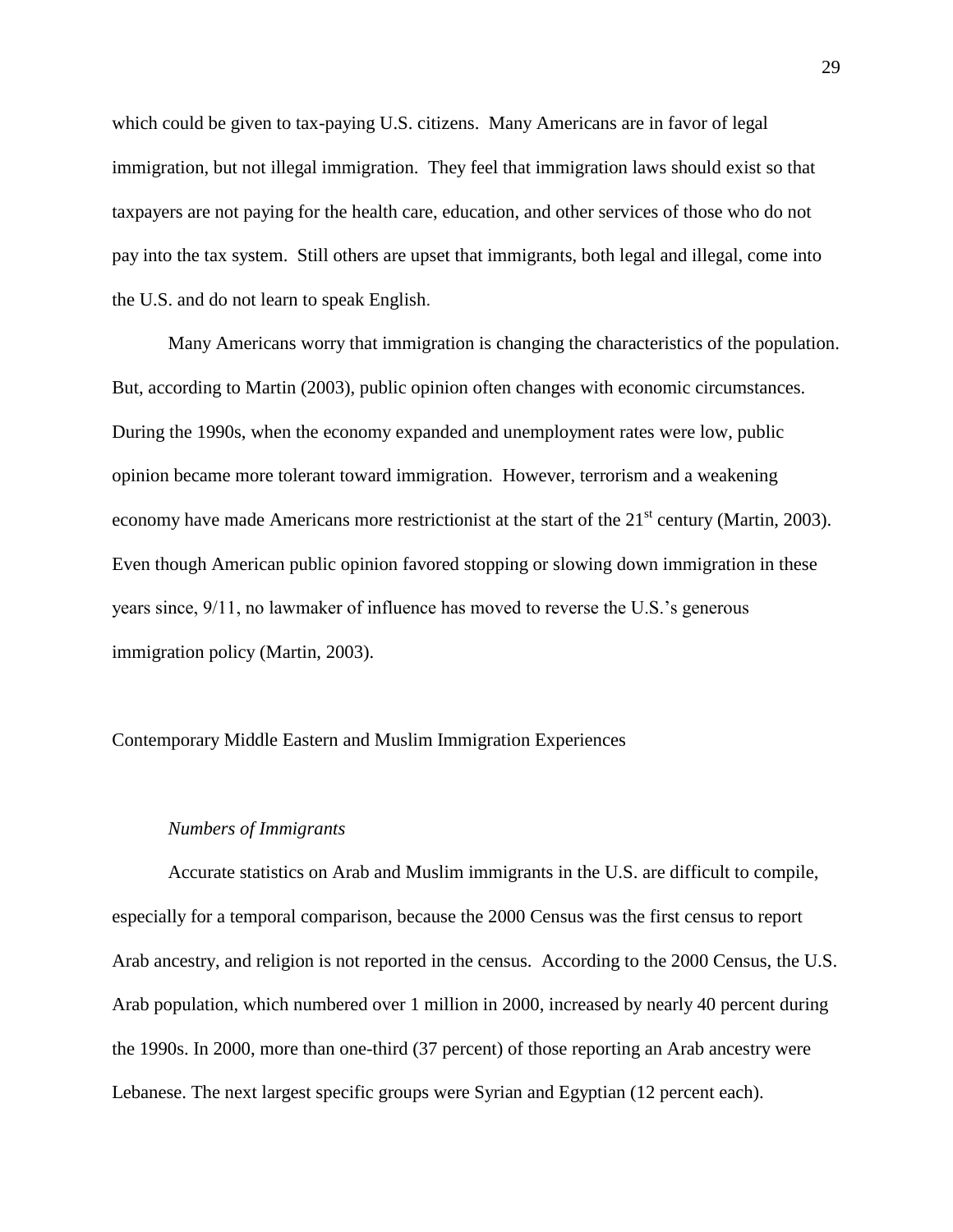According to the U.S. Census, in the last decade the Arab population increased in almost every state, with the Arab population in Georgia increasing from 10,357 in 1990 to 17,110 in 2000 (de la Cruz and Brittingham, 2003).

#### *Negative Media Images and Stereotypes of Middle Easterners and Muslims*

The way people see themselves and others can be greatly influenced by the media through the particular representations it conveys. Because of this, McAuliffe (2007) argues, the media plays a crucial role in the creation of social identities. The media creates expectations in the American mainstream of "what a Muslim is" as well as "what the Middle East is like", with the attachment of negative meanings to images of Muslims and Middle Easterners. Abdelrazek (2005) observed that, prior to 9/11, the prevailing stereotype of Middle-Eastern Americans was somewhat negative but not particularly well articulated. The events of 9/11 changed all of this.

Distorted media images of Islam and the Middle East contribute to the negative stereotypes many Americans hold of Middle Eastern and Muslim Americans. These groups must constantly counter Orientalist conceptions of the Middle East (Erakat, 2005). However, negative media images of Middle Easterners and Muslims are nothing new. Little (2002) notes that a glance at eighteenth- and nineteenth-century popular culture shows that Muslims and most other peoples of the Middle East were depicted as inferior, decadent, and untrustworthy figures who bore close watching. In more recent times, popular magazines such as *National Geographic*, Hollywood movies such as *True Lies*, even such innocent children"s movies as *Aladdin* perpetuate this orientalist outlook (Little, 2002). Little (2002: 314) goes on to argue: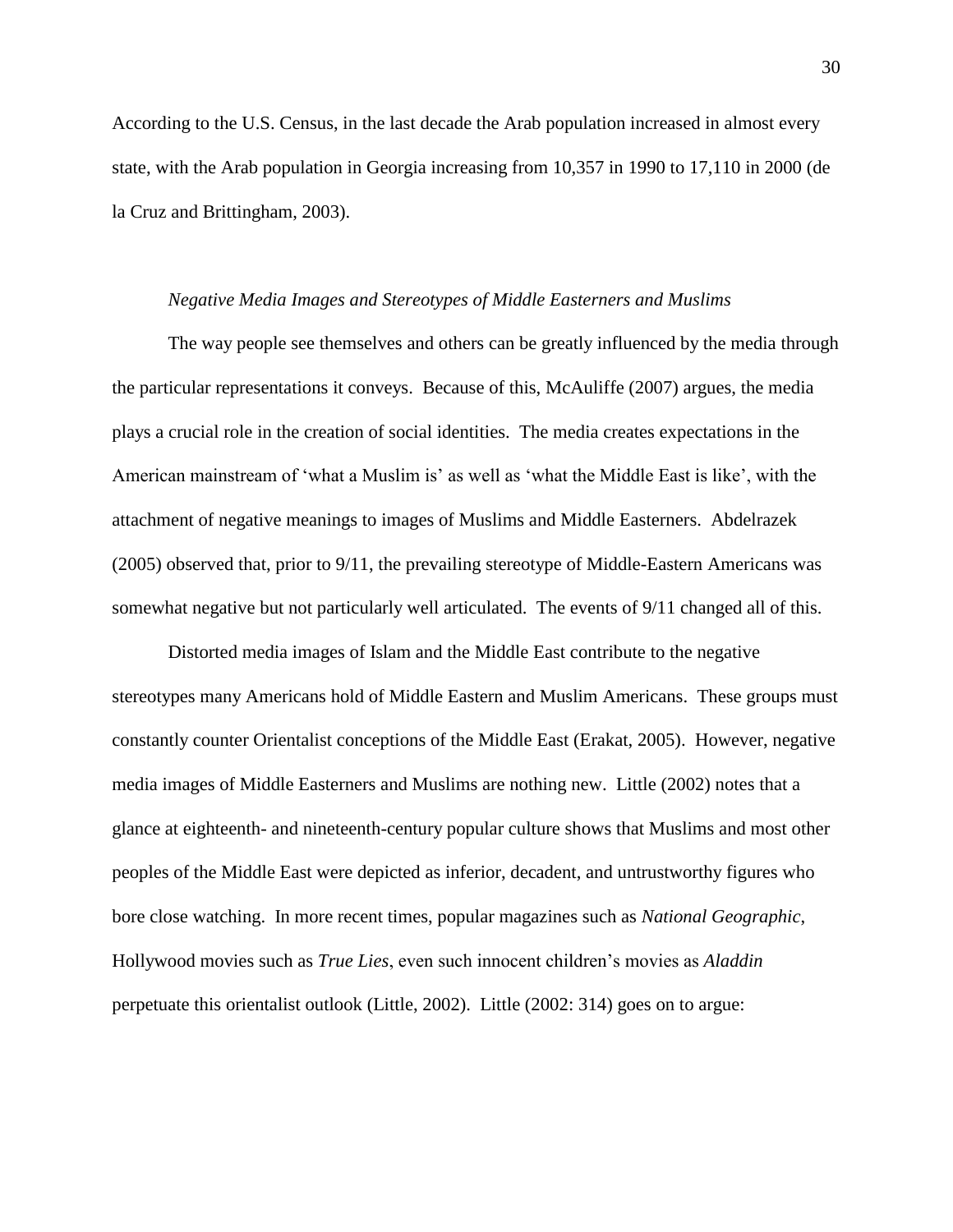Having been fed a steady diet of books, films, and news reports depicting Arabs as demonic anti-Western others and Israelis as heroic pro-Western partners and having watched in horror the events of 11 September 2001, the American public understandably fears Osama bin Laden and cheers Aladdin.

Shaheen (1984) argues that, since the late 1960s, Arabs and Muslims were the only groups for whom it was socially acceptable for the media to negatively stereotype. Because of these negative stereotypes, even though most Muslim and Arab immigrants have been integrated into the U.S. economically, and frequently become citizens, they have remained a targeted minority.

Abdelrazek (2005) asserts that, in many instances, it seems that Westerners are blinded by their assumptions and their reliance upon the negative and demonizing stereotypes propagated by the media. Ghareeb (1983) argues that, when it comes to Middle Eastern history and culture, most Americans" educational experience is very limited**,** allowing inaccurate stereotypes of Middle Easterners to continue. Likewise, Chami (2003) argues that, due to the selective information fed to the American general public by U.S. media, Americans know very little about Islam. Unfortunately, stereotypes do not lead to a clear understanding of the lives of Middle Eastern and/or Muslim Americans. Falah (2005) argues that stereotyping is damaging not only for Muslims, but also for those who buy into these negative, monolithic images, as they will eventually suffer the consequences of their limited geopolitical awareness.

In particular, stereotyping leads many Americans to believe that Muslims are a homogenous group. However, this is not the case. Modood (2003) argues that some Muslims are devout while some are not, some are political while others are not, some identify more with country of origin while others identify more with the nationality of citizenship, some make their mosques top priority while others make campaigning against discrimination, unemployment, or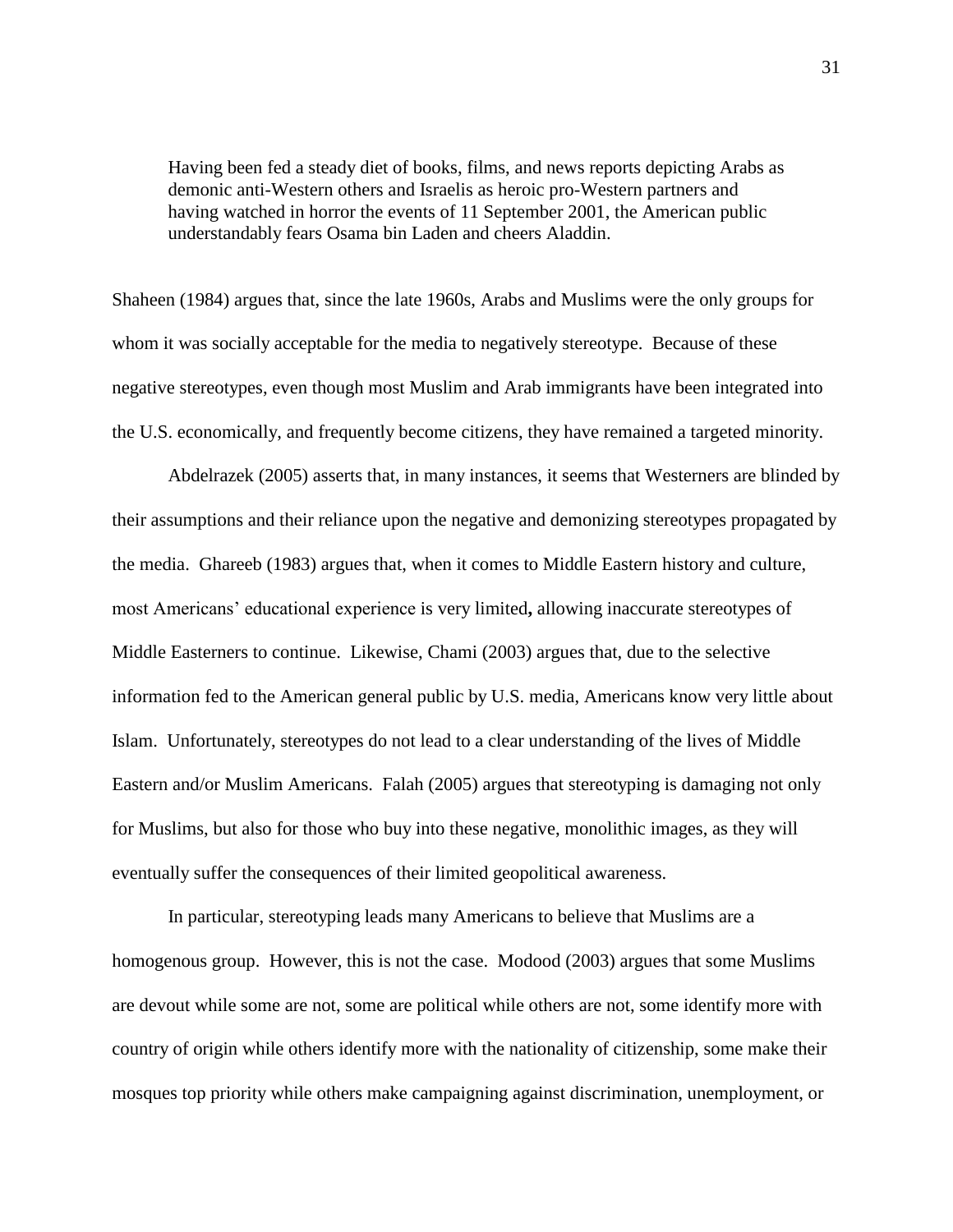Zionism their top priority. Modood (2003) goes on to say that "Muslim" is only a category, useful in ordering or understanding, but with many subcategories contained within it, just at the categories "American", "middle-class", or "Christian" have many subcategories.

U.S. media does not give a "fair and balanced" picture of the Palestinian-Israeli conflict, depicting Palestinians as radical Islamic terrorists and Israelis as noble, innocent victims surrounded by unruly Arabs (Little, 2002). Because this is the only viewpoint many Americans are exposed to, they believe it to be factual. Understandably, Middle Eastern and Muslim immigrants may be uncomfortable voicing their opinions on the matter, being seen by some Americans as supporting terrorism when they show support for the Palestinians. For example, shortly after Erakat (2005) started up a pro-Palestinian organization at UC Berkeley, accusations of anti-Semitism began circulating around the school, and the organization quickly lost the support of other student organizations at the university. The fact that Erakat's viewpoint on the Palestinian-Israeli conflict was not seen as valid by many of her fellow students served to make her feel not only invisible, but erased.

McCarus (1994) argues that stereotypes, such as seeing the 'other' as inferior, permit the stereotyper to rationalize the victimization of the 'other'. McCarus (1994) goes on to say that major policy decisions are justified by stereotypes of Middle Easterners and Muslims, leading people not to questions its government"s policies when, for example, it decides to start an illegal with an Islamic country. Afzal-Khan (2005) argues that the U.S. media has not presented Americans with a true understanding of either Islam or the roots of terrorism.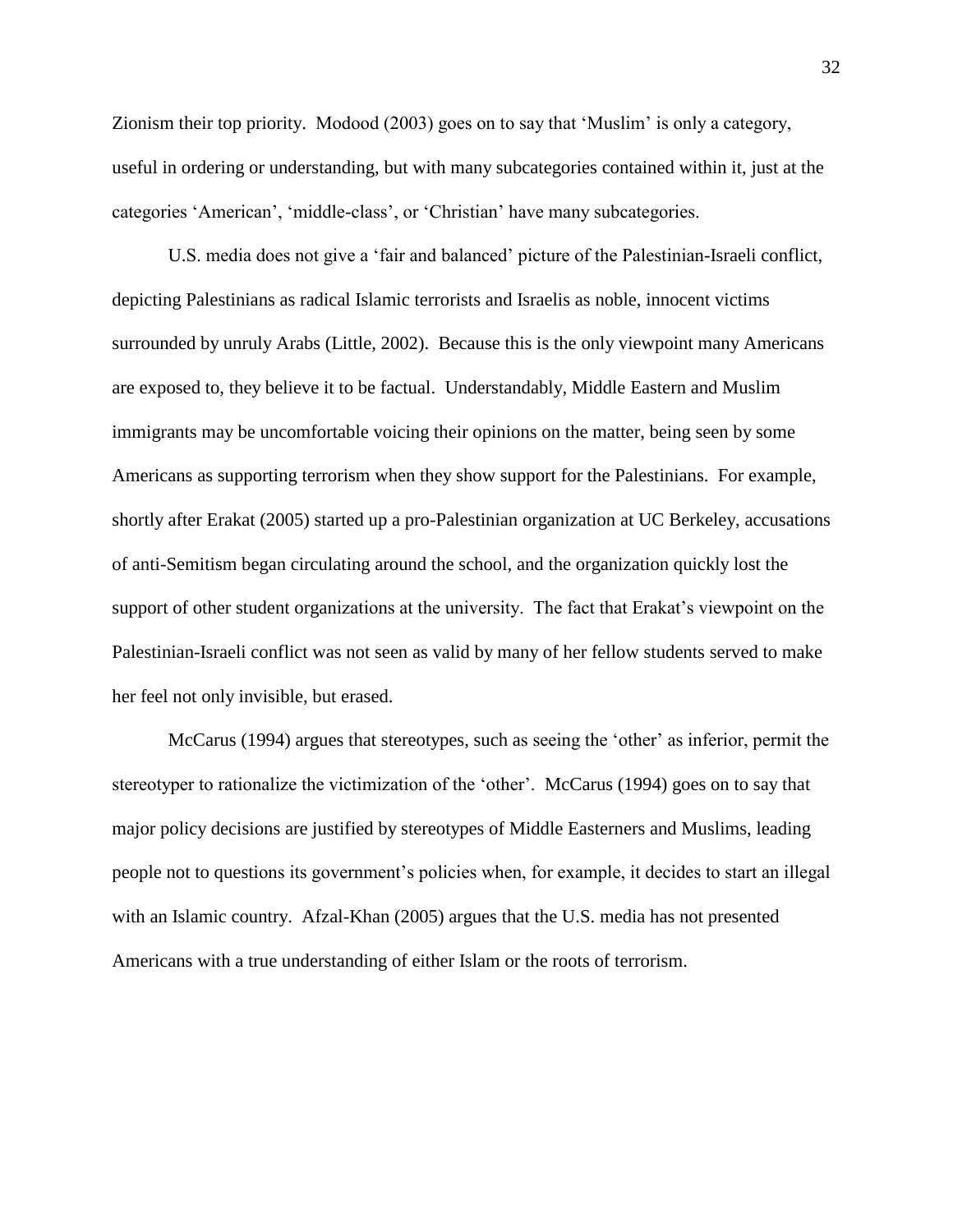#### *Negative Media Images and Stereotypes of Middle Eastern and Muslim Women*

Falah (2005) argues that the constant repetition of a limited number of media images of Muslim women narrows understanding of Muslim women"s lives and reduces the experiences and political sentiments of Muslim women to a few stereotypes. Falah (2005) goes on to say that the label "Muslim Woman", and all of the connotations that go along with it, has been used in post 9/11 U.S. to, as many Americans see it, briefly yet accurately describe women who practice the Islamic faith. Typically, the connotations that accompany this label are negative in the eyes of many Americans. Middle Eastern and Muslim women are rarely portrayed as having "normal" lives by U.S. standards – that is, as simply going to work or to school, having fun or enjoying their lives and their families. Falah (2005) argues that Muslim women are often shown in despair, with editors selecting pictures of Middle Eastern and Muslim women who are crying and upset. Therefore, Americans rarely see Muslim women depicted as doing anything other than crying passively as they are victimized, and never leading a "normal" existence. Falah (2005) goes on to say that images of Muslim women are used almost exclusively to communicate the abnormality of life in Muslim societies; marked by violence, religious fanaticism, and political turmoil. As Hardt (2004) argues, it seems that the power of photographs to convey "the truth" remains relatively unchallenged.

Falah (2005) suggests that the visual representations of Muslim and Middle Eastern women typically have served to reinforce images of Muslim and Middle Eastern society as the cultural, political, and moral "other" of the West, proliferating the West"s sense of fear and fascination with the Muslim world. Newspaper editors seem to be aware, given the actual content of newspaper reports, that the U.S. public has little interest in learning about the lives of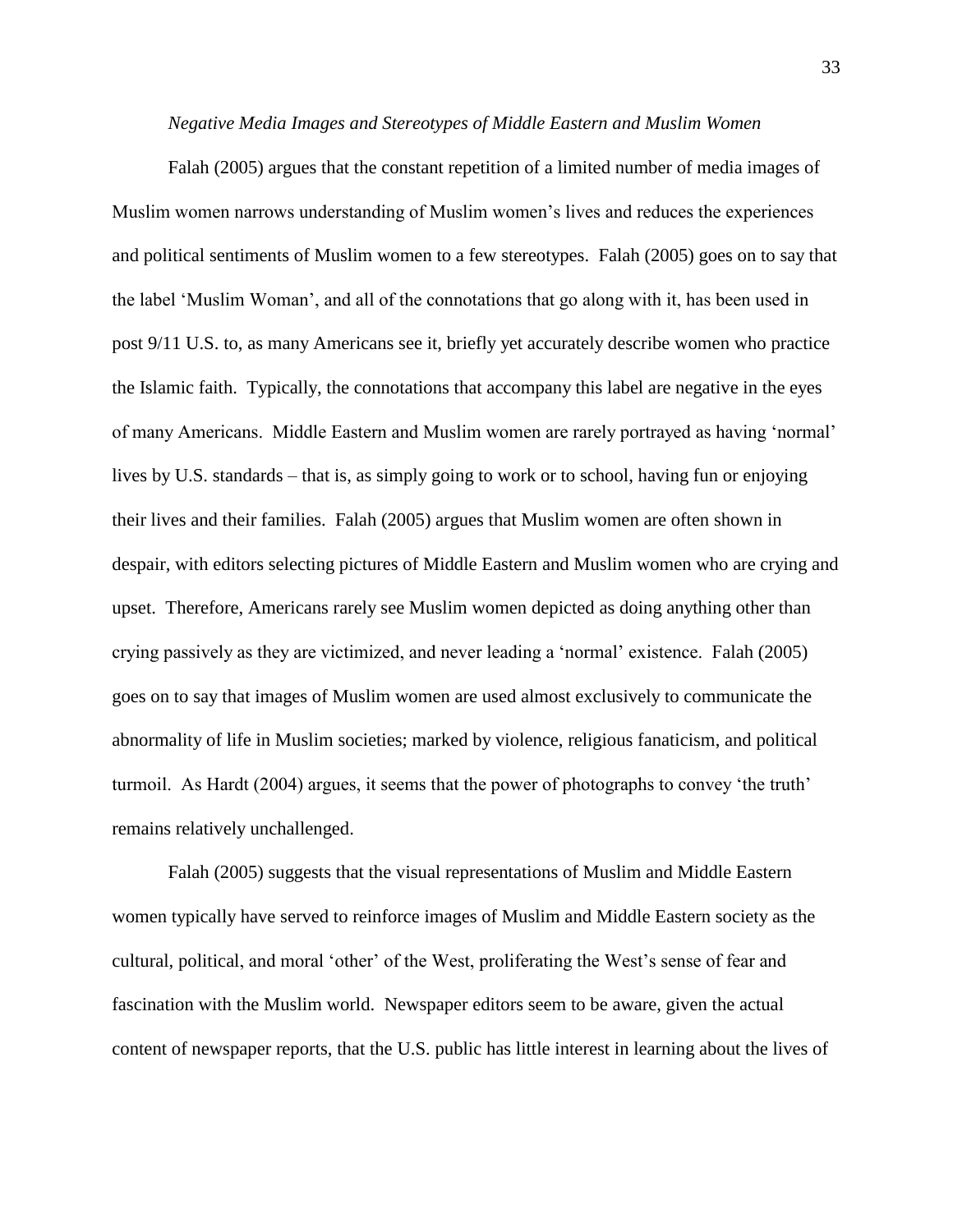"ordinary" Muslim women, but that they do have an insatiable desire to be reminded of the great social and cultural divide that exists between themselves and the Muslim world (Falah, 2005).

According to Naber (2005), given the way gender, Middle Easterners and Muslims are played out in the media, oppression of Middle Eastern and Muslim women by Middle Eastern and Muslim men seems to be a common occurrence. In addition, the media presents all Middle Eastern and Muslim women as illiterates who are not allowed to leave the house. Naber (2005) goes on to say that U.S. media makes it seem as though Middle Eastern and Muslim women in countries such as Afghanistan and Iraq are in need of being liberated and saved from their savage men - a big part of their oppression being forced to wear the *hijab*. While some women in the Middle East and Muslim countries are oppressed, just as some women in the U.S. are oppressed, many Muslim women have made the choice to wear the *hijab*. This concept is not understood by many Americans. They can"t believe that a Muslim woman would choose this "oppression" for herself, when in fact, for many Muslim women the adoption of Islamic dress has been a personal choice, and not enforced by family, state, or local culture (Franks, 2000). But many Americans do not understand the importance to a Muslim woman of expressing her religion on the outside, by her attire. Some Americans, while wearing tight mini skirts and painful four inch heals, or business suits with ties tied tightly around their necks, cannot understand why a Muslim woman would actually want to wear such constricting clothing (Mernissi, 2001).

#### *Distrust, Discrimination, and Surveillance of Middle Eastern and Muslim Immigrants*

Public consciousness of a large Muslim presence in the U.S. began with the first Iraq War in the 1990s and reached its peak in the aftermath of the attacks of 9/11. Middle Eastern and Muslim Americans are now the victims of misguided American anger. Because of this there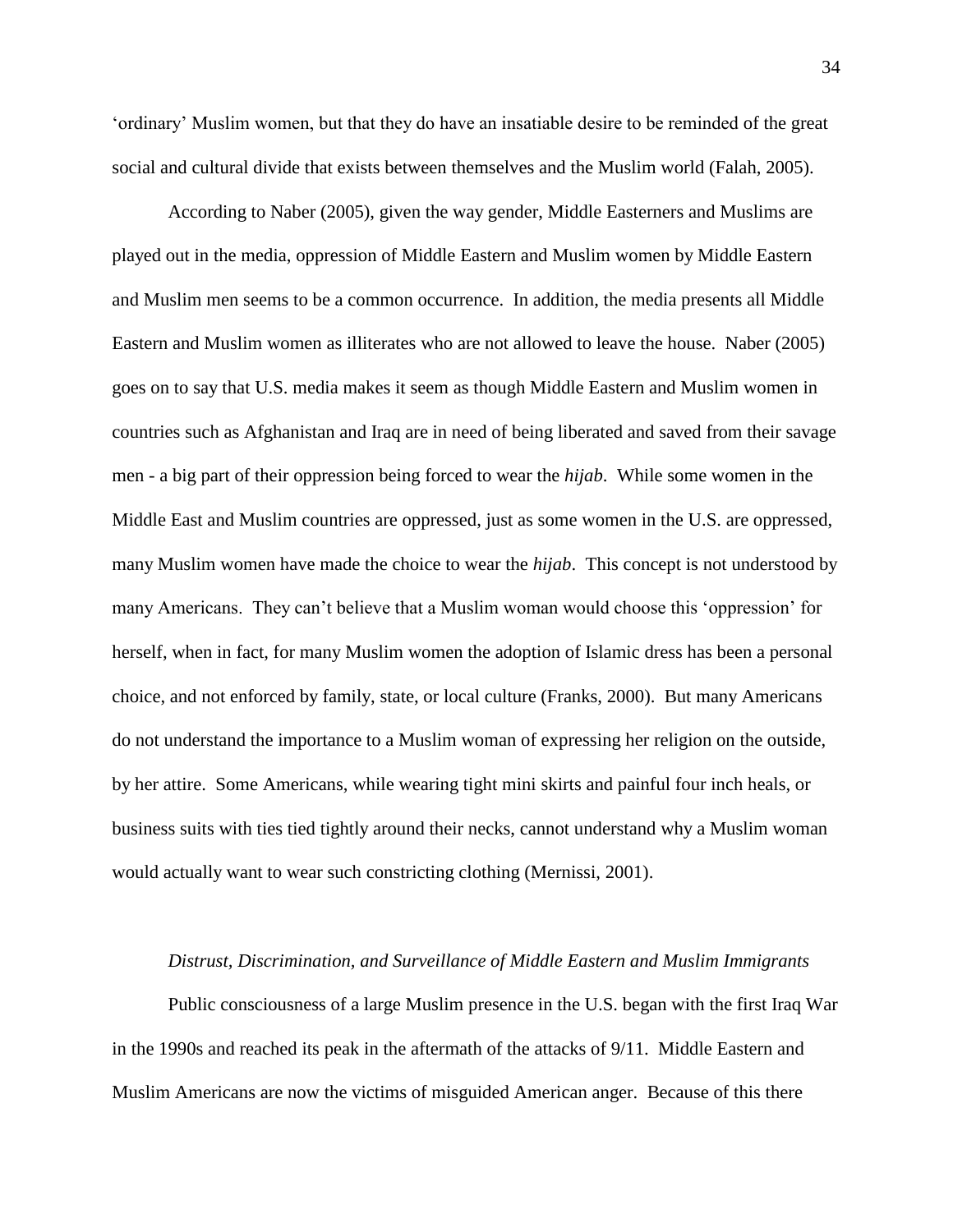have been problems with discrimination- including derogation, denial, and aggression- against immigrants of Middle Eastern and Islamic origins to the U.S. Now, in the wake of 9/11, more and more American Muslims are fearful that new policies relating to the screening of migrants, including the USA PATRIOT Act of 2001 and EBSVERA Act of 2002 (see Table 1-1), surveillance of communal institutions, and general distrust of those who share their faith may mean a rise in hostility against them (Rose 2006). While many Americans see Muslims as a monolithic group to be feared, they do not take into account that Muslims were victimized by the attacks of 9/11 alongside their fellow Americans. Hundreds of Muslims perished in the World Trade Center. It seems that the terrorists of 9/11 did not have the welfare of American Muslims at heart.

Lefebvre (1996) argues that the rights to the city are the rights of all citizens to shape urban life and to benefit from it. However, Amin (2006) argues that many urban dwellers do not seem to have this right. In Western society, lack of rights are seen in the form of growing vilification and intolerance of immigrants, especially those of Middle Eastern and Muslim origins. In many Western societies, Amin (2006:1017) argues, "…a new paradox of rights has arisen, involving constraints on the civil freedoms of many urban-dwellers in the name of the individual rights of the so-called majority". Amin (2006) offers as an example the rapid rise of surveillance technologies which is both an encroachment on civil liberties and a means of protecting the public against harm. Furthermore, Middle Eastern and Muslim Americans are profiled at airports, schools and universities, in the workplace, at border points, and by immigration officials in the selective enforcement of immigration laws (Kayyali 2006). In response, U.S. Middle Eastern and Muslim organizations such as The Council for American Islamic Relations in the U.S. have been created to identify and redress instances of discrimination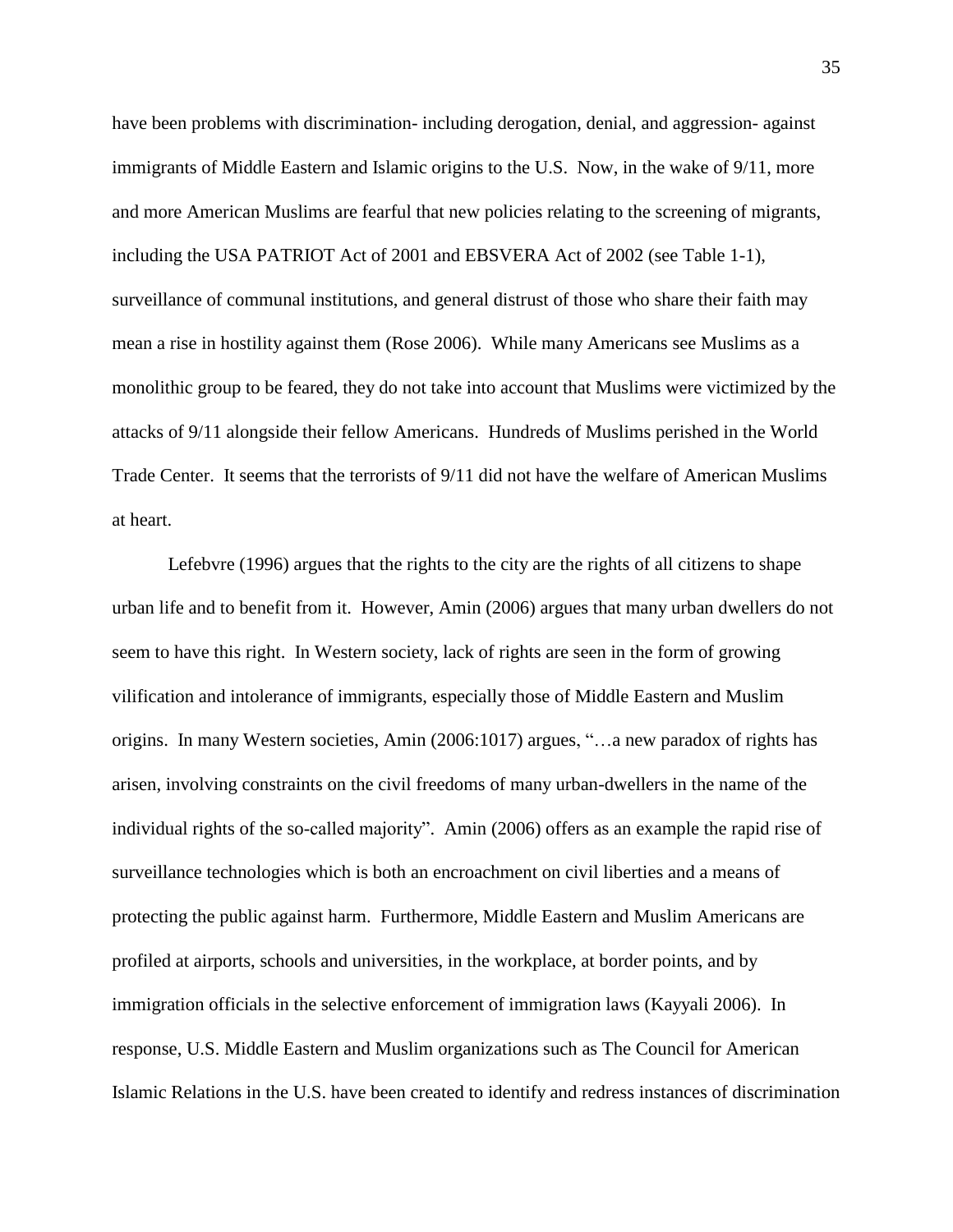against Muslims in the workplace, in schools, in hospitals, and in other public contexts (Haddad and Smith, 2002).

As a paradox to arguments about the mistreatment of Middle Eastern and Muslim Americans as a result of misguided American anger and distrust, Cainkar (2002) states that there appears to be a marked increase in public education about Islam, with Middle Easterners and Muslims being invited to speak at public forums and to engage in dialogue. Furthermore, according to 2002 reports, Muslim American organizations stated that the vast majority of Middle Easterners and Muslims experienced special caring, kindness and protection from persons outside their communities in the past year (Cainkar, 2002).

# *Identity and Assimilation*

Read (2004) argues that, although popular stereotypes exist of how Middle Easterners and Muslims live their lives in the U.S., there are diverse Middle Eastern and Muslim American communities whose assimilation into American society varies by nativity, social class, and culture. Since Middle Eastern and Muslim immigrants in the U.S. do not all belong to the same social class, the way they lead their lives is no more the same than the way lower-, middle-, and upper-class Americans lead their lives (Cainkar, 1994). For example, a popular stereotype of Middle Eastern-American women portrays them as Islamic traditionalists – veiled, submissive, and secluded within the home. However, Middle Eastern-American women"s assimilation experiences are more complicated than this. On the one hand, Middle Eastern Americans are a relatively well-educated and affluent ethnic group, and so there are many employment opportunities available to them. On the other hand, Middle Eastern cultural and religious customs reinforce traditional gender roles, especially those regarding women"s responsibilities in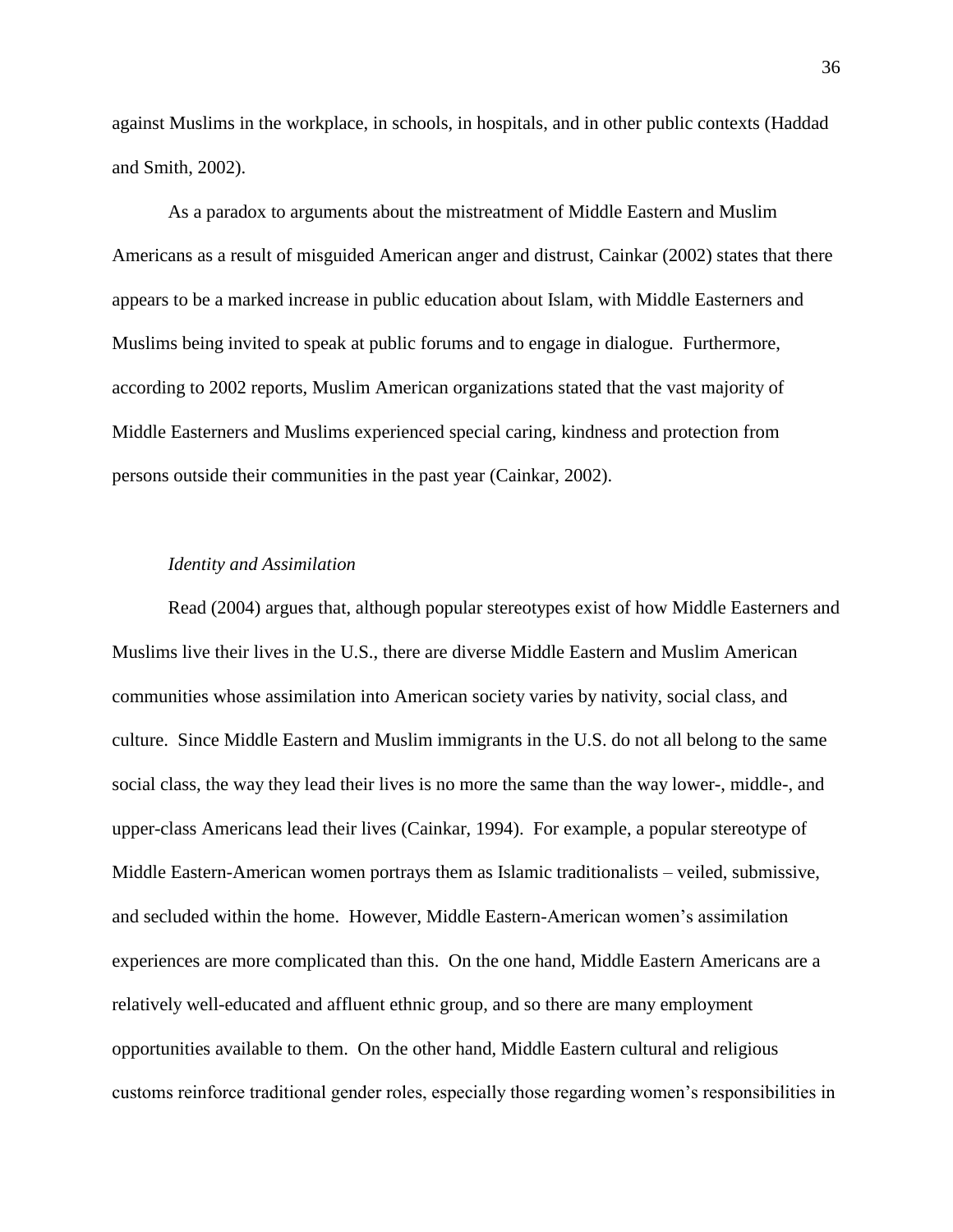the home and family (Read, 2004). Thus, it depends on the individual woman as to which factors will play a greater role in her assimilation experience. In another example, McAuliffe (2007) points out the differences between Iranian immigrants who are actively practicing Muslims, those who are secular, and those 'cultural Muslims' whose practices fall somewhere in between. According to McAuliffe (2007), with the practice of "Cultural Islam", Iranian immigrants" everyday social actions remain imbued with "Muslim values" due to the strong association of Iranian identity with Islam. For these immigrants, Islam guides rather than rules the actions of the individual. Individuals practicing cultural Islam, though not expected to have as easy an assimilation experience as those who are secular, are expected to have an easier assimilation experience than those immigrants who are actively practicing Islam.

Some Middle Eastern immigrants, especially those who are secular and those in the middle- to upper-classes, interact significantly with mainstream America. Many Muslim Middle Eastern Americans are secular, often being successful professionals, students, and business owners. As Jamal (2005) argues, non-mosqued immigrants have been able to move through society relatively unaffected by discrimination.

Afzal-Khan (2005) suggests that Muslim communities in the U.S. need to mediate multiple identities: they have to negotiate between reaching out to the American community at large with one hand and networking within Muslim communities with the other. Many Middle Eastern immigrants have made deliberate attempts at mediating multiple identities. Nagel (2002) asserts that Arabs may compartmentalize their identities in different realms of life, placing their Arabness in a private, personal, cultural realm and their Westernness in a practical, public sphere of work and everyday life. Furthermore, Nagel (2002) observes that some middle-class Middle Easterners, whom she calls the Middle-Class Negotiators, make strategic choices in their day-to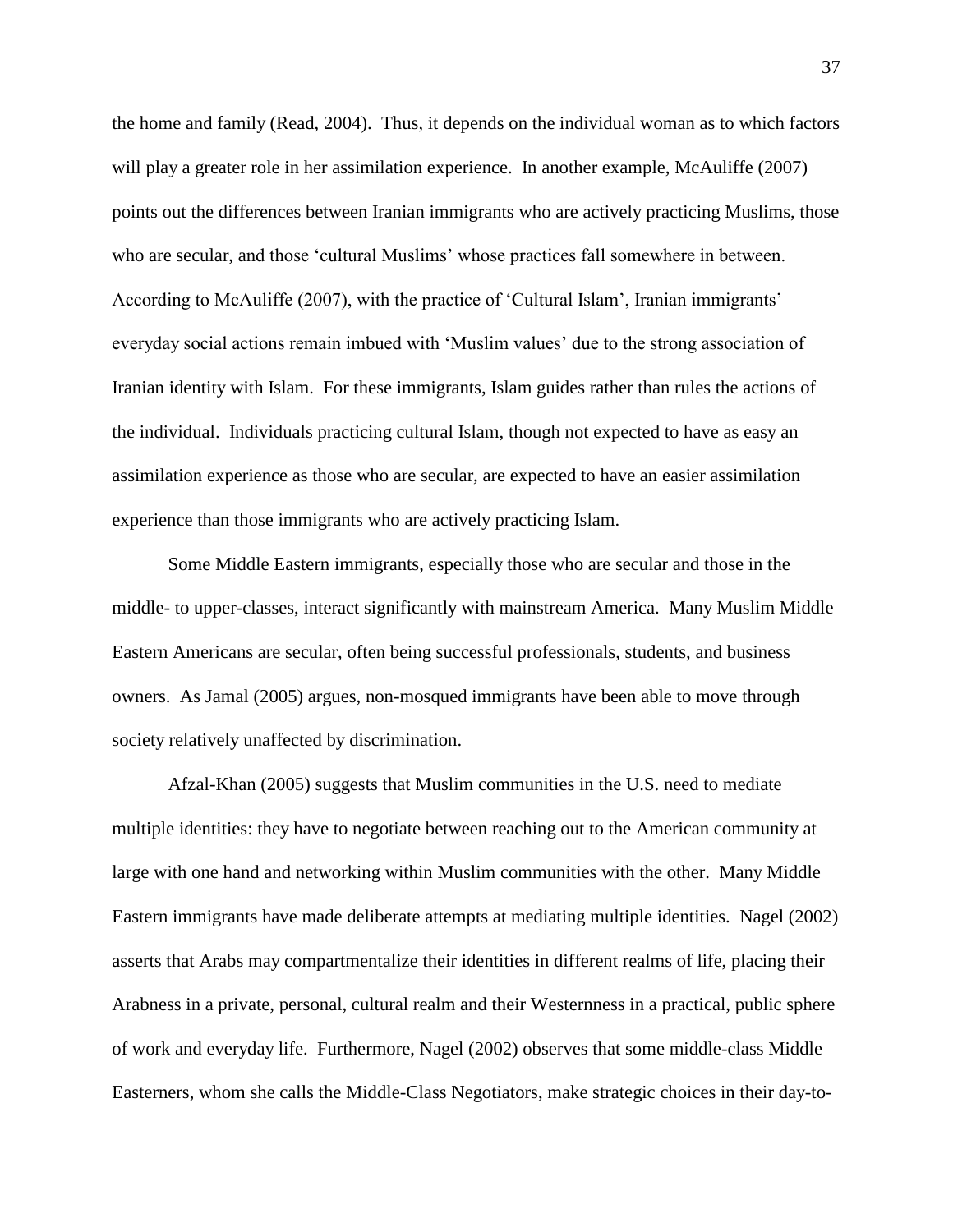day behaviors to blend into their surroundings and to accommodate Western, middle-class society. Moreover, as Cainkar (2002) points out, some Middle Easterners and Muslims, in an effort to blend more smoothly into American society, attempted to mask their Middle Eastern identity by changing their names from Muhammad to Mike and from Farouq to Fred and by socializing with mostly non-Middle Easterners. Some Middle Eastern and Muslim immigrants will describe their country of origin in ambiguous terms in order to not startle Americans. Kamiar (2007) offers the example of Iranian Americans who, taking advantage of the geographical illiteracy of the general population of Americans, think it is safer to say they are from Persia rather than Iran, hiding their national identity for a greater sense of security in public spaces.

While it is true that many middle- to upper-class Middle Eastern immigrants, especially those who are secular, have a fairly easy time assimilating into American society, it is not the case for all Middle Eastern and Muslim immigrants. A survey conducted in 2000 for the National Conference for Community and Justice shows that American Muslims remain unfamiliar to many people in the U.S. (Moore, 2002). Moreover, the survey data shows that Muslims are in limited contact with other Americans and, as a group, are among the most isolated in society and remote in people"s feelings (Moore, 2002). As Moore (2002) argues, there is a lack of intergroup and personal relations between Muslims and non-Muslims, and of the intersubjectivity that emerges from such relations. Cainkar (2002) points out, even in the 1990s Middle Eastern and/or Muslim immigrants, even those of the middle classes, believed that the Middle Eastern voice was unwelcomed in American society. Cainkar (2002) offers the example of Chicago, where even highly educated Middle Eastern men and women prefer to work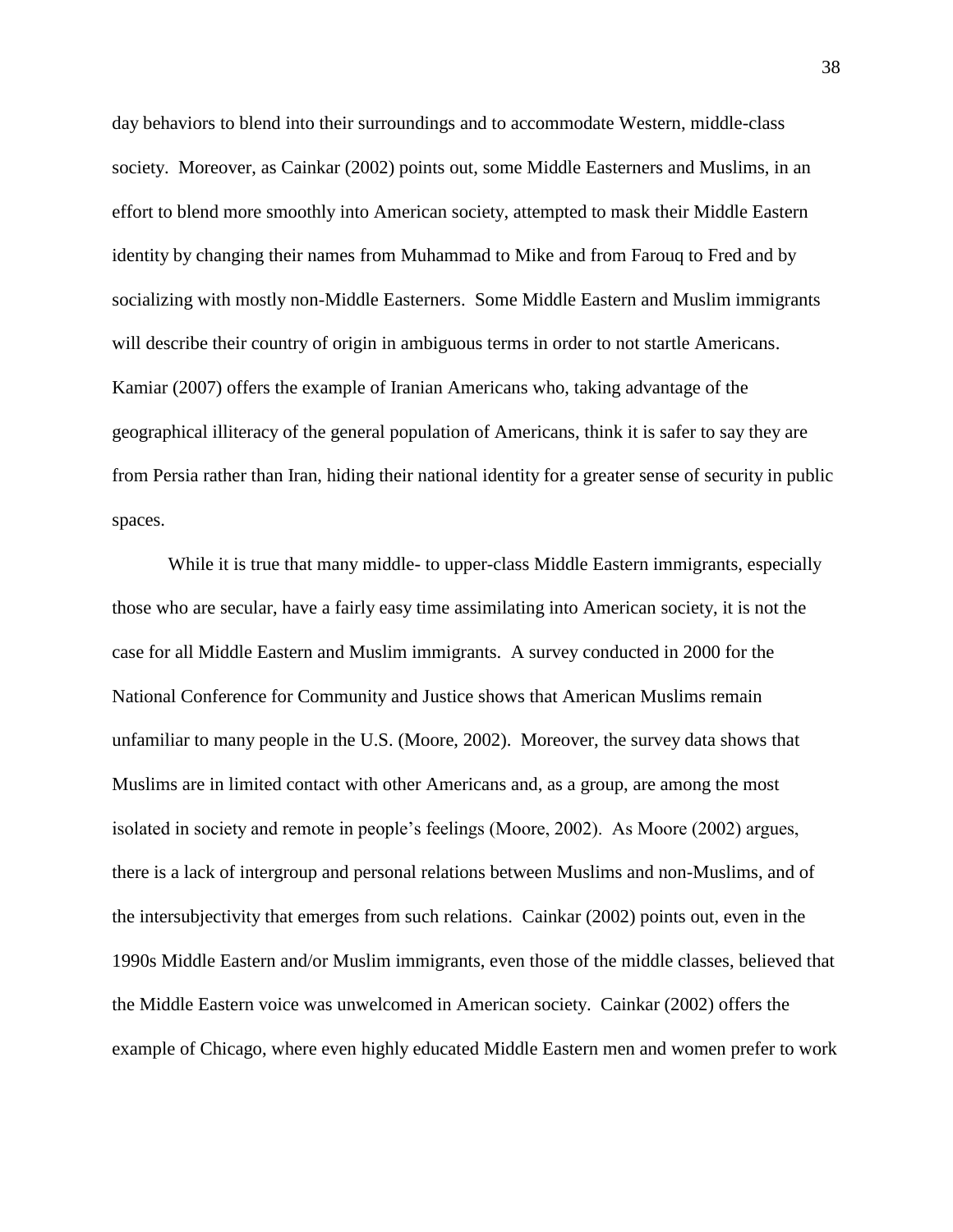in small businesses partly as a measure to protect themselves from the pain of interacting with their fellow non-Middle Eastern, non-Muslim Americans.

Cainkar (2002) argues that, due to the inhospitable American society, many Middle Eastern immigrants arriving in the last 40 years and their American-born children developed a range of transnational identities. Some immigrants identify themselves as Arab or Middle Eastern Americans, while some prefer more nationalistic titles such as Palestinian Americans or Jordanian Americans. Nagel (2002) explains, for these immigrants, Arabness represents a set of values, traditions and attitudes that are common to people in the Arab world and that have been passed down over generations. It also signifies a particular world view marked by attachment to family and high regard for hospitality (Nagel, 2002). Furthermore, Nagel (2002) states that some Middle Eastern immigrants do not wish to leave behind their own culture and actually resist assimilation into American society, seeing assimilation as evisceration of their national identity. Therefore, while some Middle Eastern and Muslim immigrants believe that by assimilating and remaining invisible they will not be seen as a threat to society and can live their lives without fear of harassment, growing numbers of Middle Eastern and Muslim immigrants in all areas of the Western world are now opting to be more visible (Haddad and Smith, 2002). In addition, Cainkar (2002) points out that a major shift in identification, affiliation and behavior occurred among a significant proportion of Middle Eastern Muslim Americans during the 1990s. They began to identify as Muslims first, and Middle Easterners, Arabs, Palestinians or Jordanians second. As part of this, Muslim women who in the 1980s did not cover their hair began to do so. Instead of being a private way of life, Islam became a public way of being (Cainkar, 2002).

39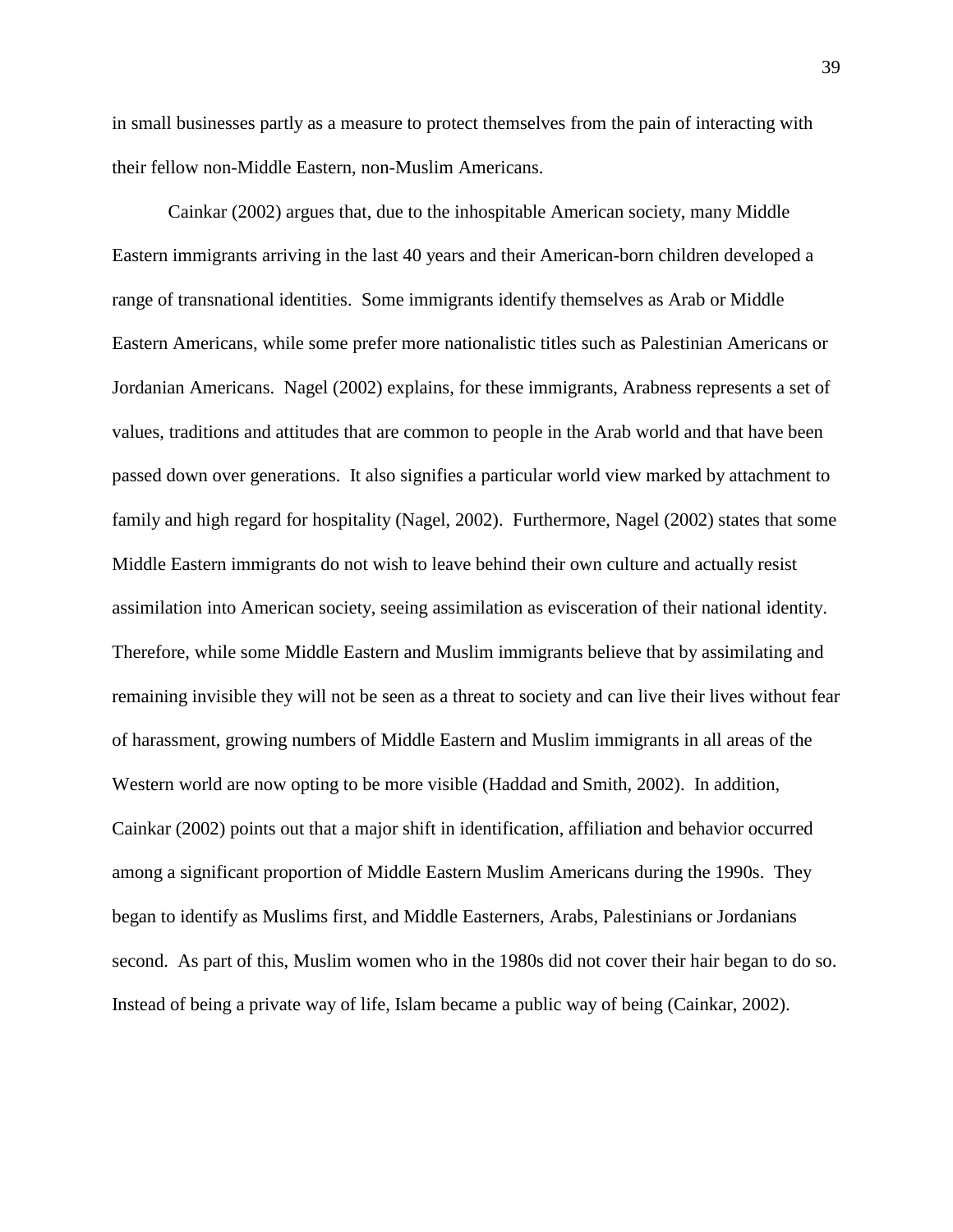Social interaction in public spaces can provide opportunities for building bridges, especially between people of different ethnicities. For Jacobs, it was casual contact with people different from oneself which was essential for integration and "exuberant diversity" (Jacobs, 1961). Cattell et al. (2008) found that public spaces had potential for fostering inter-ethnic understanding by providing opportunities for people to meet, which might not happen in a more organized setting. However, according to Cattell et al. (2008) we cannot assume causal relationships between opportunities for interaction and harmonious social relations because social interaction is socially constructed as well as socially constrained or facilitated. Amin (2002) opines that public spaces may not be the most appropriate locales for generating interethnic understanding. This is partially due to the critique that the notion of "community" is sometimes based on the exclusion of 'others' (Mitchell, 2000).

Mitchell (2000:215) asserts that "space is the unchanging backdrop against which life is played out". That being said, spaces, or rather public spaces, are a fundamental feature of cities. Ideally, Young (1990) opines, public spaces are places that are accessible to everybody and where difference is encountered and negotiated. They represent sites of sociability and face-toface interaction. Foucault (1986) sees the world as a place where overlapping 'heterotopias' occur; spaces of multiplicity or spaces of difference**,** that are at once home to opposing performances. Brewer (2005) argues that public spaces can be contested social arenas, sites of division as well as cohesion, of negative as well as positive engagement, and of unequal power relations.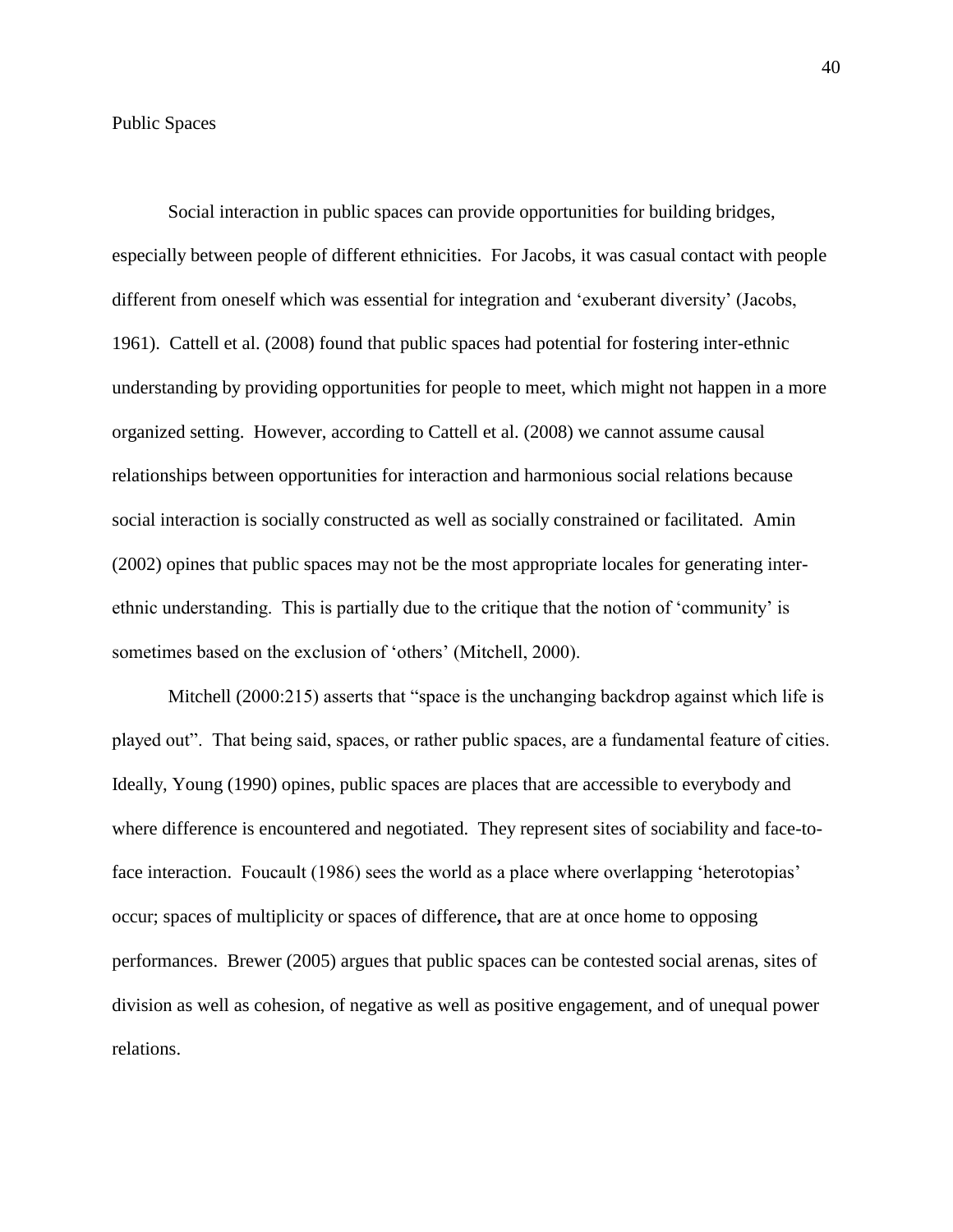Freeman (2005) argues that notions of public and private spheres have been shown to be overlapping rather than discrete spaces in Western contexts. Public actions can take place in private spaces and vice versa. In addition to purely public spaces such as parks and streets, many Americans now accept shopping centers as the preeminent public spaces of our time, and Zukin (1995) states that many social critics have begun to write about new public spaces formed by the "transactional space" of telecommunications and computer technology.

Public spaces are not simply physical settings for everyday experiences. They also have various subjective meanings that accumulate over time (Cattell et al., 2008). Spaces can contribute to meeting needs for security, identity, and a sense of place. Cattell et al. (2008) argue that even mundane places can attain symbolic significance for people through social relations that take place there. For some, the environment of familiar streets and neighborhoods, where people are brought together and where friendships and support networks are made, plays a role in one"s sense of well-being (Saunders, 1986; Cattel et al., 2008). An example of this would be a busy ethnic shopping street which can provide a supportive environment for recent immigrants who are not confident speaking English. Layard (2005) agrees that our well-being is very closely tied to positive interactions with others in public spaces since social and physical environments do not exist independently of each other. Likewise, Goffman (1963) argues that fleeting, chance or momentary encounters in public spaces are significant in their effects on one"s well-being. Cattell et al. (2008) point out that important opportunities for casual interaction, which can lead to perceptions of inclusion and a sense of community, are offered through such local features as street markets, residential squares, sitting-out areas and canal-side walks, or journeys on foot to a school or workplace. In a study by Cattell et al. (2008), it was generally reported that simple public gestures such as nods and smiles were often reassuring and could raise one"s spirits; with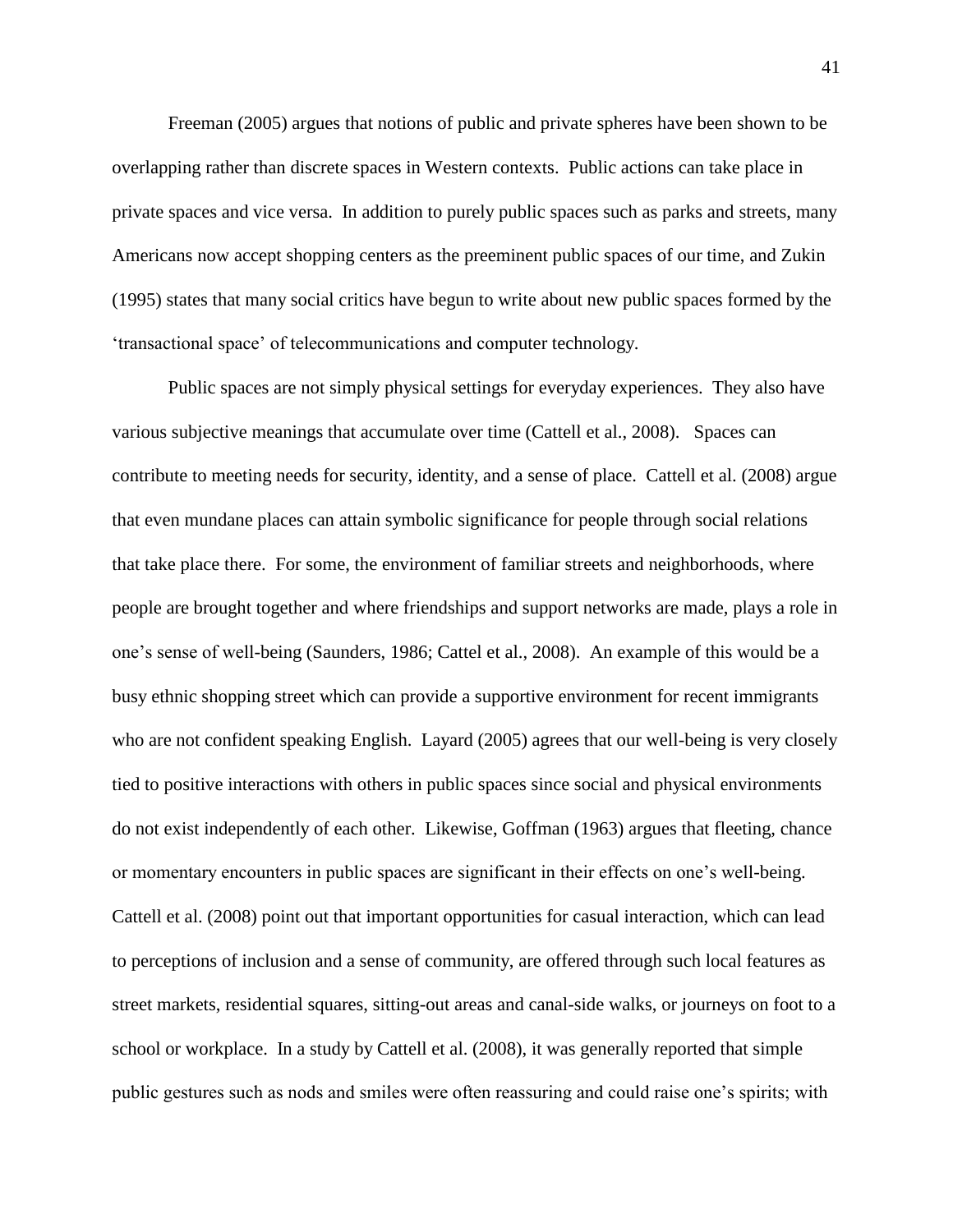the added possibility of marking the beginning of a long-term relationship, and even a community. For a young Pakistani woman in Cattel el al."s (2008) study whose recent decision to wear a headscarf had led to a number of derogatory comments aimed at her in public, the smiles from familiar strangers relieved stress and made her feel comfortable to be herself out in public.

In addition, social interaction in public spaces can provide relief from daily routines (Cattell et al., 2008). According to Cattell et al. (2008), entering public spaces can be used as an opportunity to escape from the pressures of domestic life, offering as an example a young Pakistani mother in the U.K. who occasionally drove to an out-of-town shopping mall in order to take time out for herself, gaining enjoyment from both visiting the space and her journey to it. Cattell et al. (2008) assert that, for some people, it is the opportunities that public spaces provide as an escape from household routines that attract people to these very public spaces.

While certain public spaces may be appreciated at face value, other spaces may be important to immigrants because they bring to mind other, more distant places, such as an immigrant's country of origin. Cattell et al. (2008) go on to argue that it is through these "comfort zones" that some immigrants are able to negotiate and make sense of the meaning of "home", which may now be in the U.S. but is also linked to the immigrant's country of origin. Cattell et al. (2008) found that many first generation Asian research participants described ethnic shopping areas as places that they felt comfortable to use because there were people they identified with, few language barriers and direct reminders of their countries of origin. However, Cattell et al. (2008) found that younger people, including second and third generation Asian research participants were much less interested in these types of places as social spaces. Scopelliti and Guiliani (2004) suggest that the potential for well-being in places can differ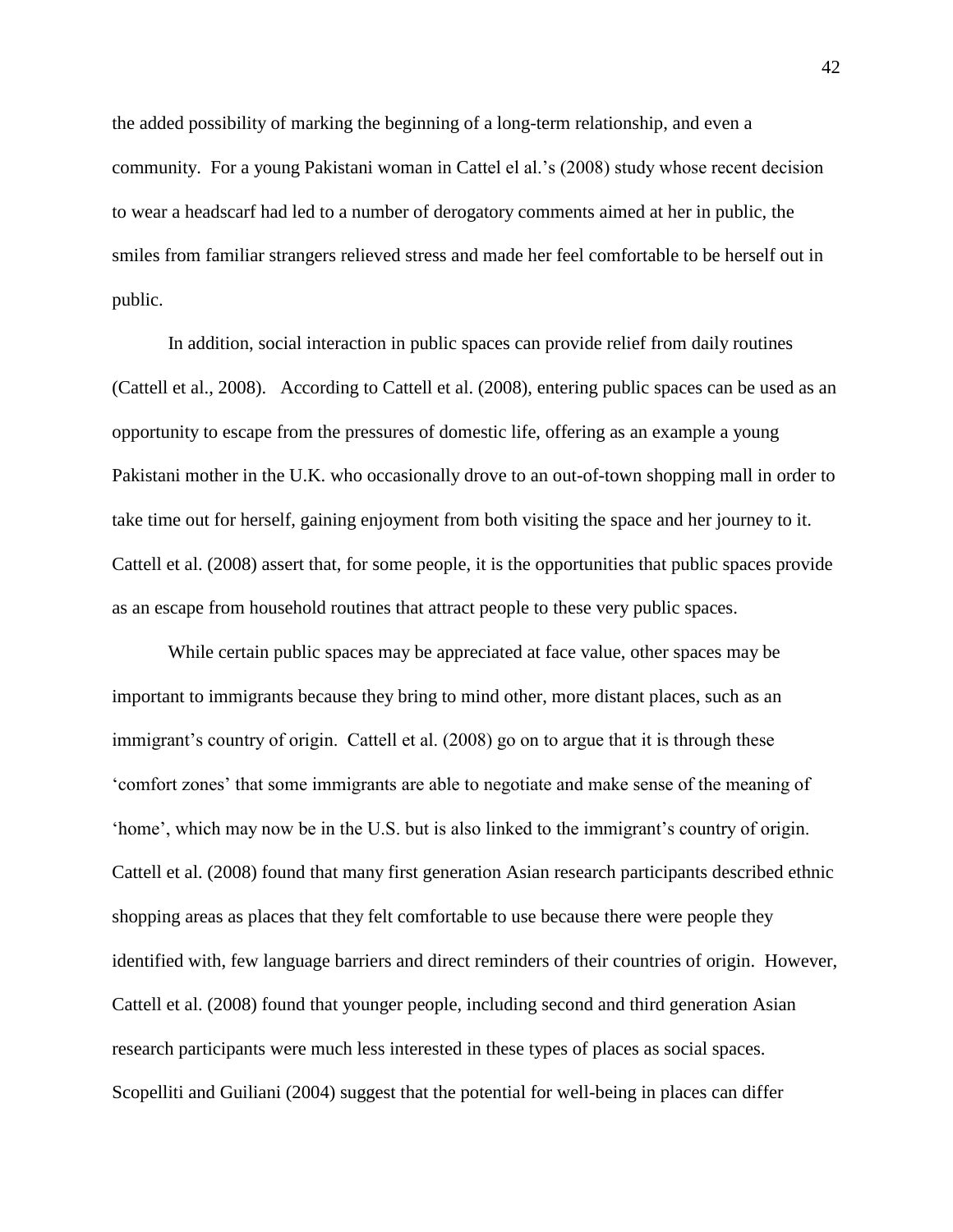according to the life stage. In their study, Cattel et al. (2008) note a 24-year old Pakistani who said that he might enjoy the social aspects of the ethnic marketplaces and shops in thirty years time, but at this stage in his life he wants to "get away from it".

Zukin (1995) argues that one of the most tangible threats to public culture comes from the politics of everyday fear. While some find interactions with others in public spaces stimulating and emotionally uplifting, others view interactions with strangers in public spaces as threatening. This is partially due to the fact that spaces are experienced in different ways by different people. Furthermore, while public spaces can play a role in encouraging healthy lifestyles or benefiting emotional health, they can also be a source of racism and emotional discomfort. Zukin (1995) argues that the dangers of being in public spaces, such as physical assaults, random violence, hate crimes that target specific groups, serve to destroy the principle of open access. Public spaces, especially urban public spaces, highlight the challenges of negotiating class, gender and ethnic or racial differences placed in close proximity (Amin, 2006). Young (1995) argues that, because anyone can access a truly public space, when one enters the public he or she risks encountering those who are different and those who have different opinions.

A study by Cattell et al. (2008) indicated that, while the social dimensions of public spaces were generally perceived as having a positive impact on well-being, the experience of public space is not always positive. A few recent refugee arrivals in the area of study in the U.K. experienced problems with racism which they believed had a major impact upon their physical and mental health (Cattell et al., 2008). For example, a Black African woman complained of increased back pains and stress as a result of racial harassment from a neighbor (Cattell et al., 2008). The consequent withdrawal into her home also curtailed her ability to establish loose ties

43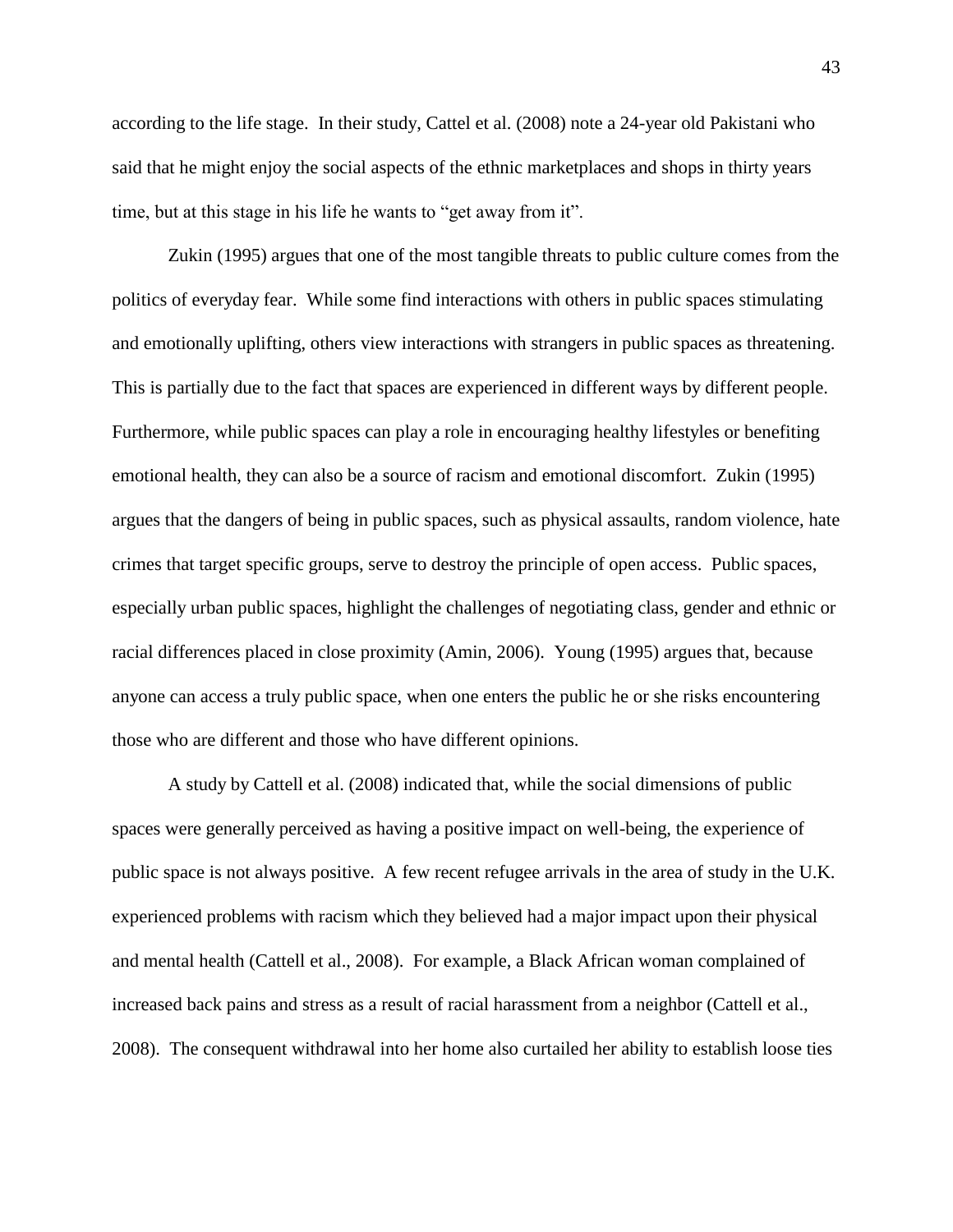with local people. It seems that racism in public spaces had increased her sense of isolation as well as having a more direct impact on her well-being (Cattell et al., 2008).

## Women in Public Spaces

# *Introduction*

Public space is a place where anyone has a right to come without being excluded because of [economic or social](http://en.wikipedia.org/wiki/Socioeconomics) conditions. While anyone may have the right to be in public spaces, not everyone feels welcome in public spaces. While I have already discussed the fact that minorities may be unwelcome in public spaces, there is another group that may feel especially uncomfortable in public spaces – women. Mitchell (2000) argues that public space is often highly controlled and surveyed; an exclusionary space in which women are in many ways made unwelcome. The public spaces of the city are seen as masculine and, as Mitchell (2000) notes, some feminists have argued that the very public sphere is predicated on the exclusion of women. It seems that the world is separated into separate spheres for men and women. The man"s sphere is the public sphere, the city, a place for public social interaction. The woman"s sphere is the private sphere, the home and suburb, a place for domesticity, emotional bonds, and the maintenance of family (Mitchell 2000). Furthermore, women participating in conservative religious denominations may be especially restricted in their public sphere participation, especially those religions where issues regarding women and the family are a major concern (Read, 2004).

According to Kwan (2000), many women are still primarily responsible for most household-serving daily activities that take place outside the home. Because of these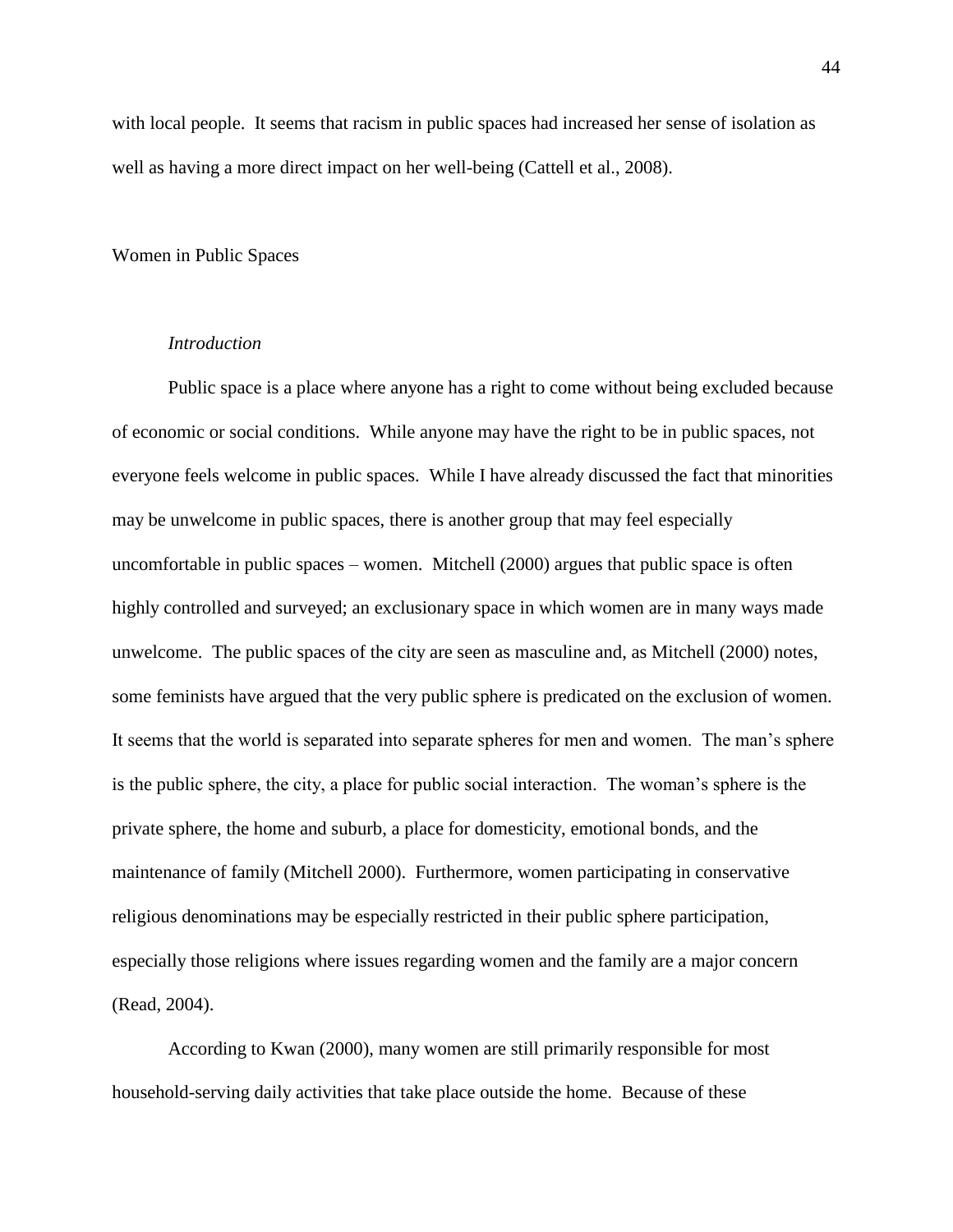responsibilities, it is necessary for women to occupy public spaces, whether they feel safe in them or not. Kwan (2000) suggests that household-serving tasks dominate the out-of-home activities of women, especially those with young children, and the space-time requirements of these tasks limit their activity space for weekday activities. This gives women with young children fewer options of where to go for certain out-of-home activities, for example, grocery shopping. Rose (1993) argues that time-geography cannot take into account the effect of women"s fear of violence or attack in public spaces on their mobility. So for example, if a woman feels safer and generally more comfortable going to a grocery store across town than she does going to the grocery store down the street, because of space-time fixity of child care tasks, she may not have the option of going to the safer grocery store.

#### *Safety Concerns*

Being a woman in public spaces can be dangerous. Rose (1993) (in Mitchell, 2000:217) quotes June Jordan"s argument that there is:

a universal experience for women, which is that physical mobility is circumscribed by our gender and by the enemies of our gender. This holds throughout the world for women and literally we are not to move about in the world freely. If we do then we have to understand that we must pay for it with our bodies.

Fortunately, increased surveillance of urban consumer spaces provides safety and reassurance for middle-class women, however women"s nighttime mobility remains problematic because they fear more for their safety when streets are dark and deserted. Furthermore, women who "hangout' in public spaces, rather than quickly moving through for errand-running, are seen by some as asking for trouble. Wilson (1991, in Mitchell 2000:209) argues that the city "offers untrammeled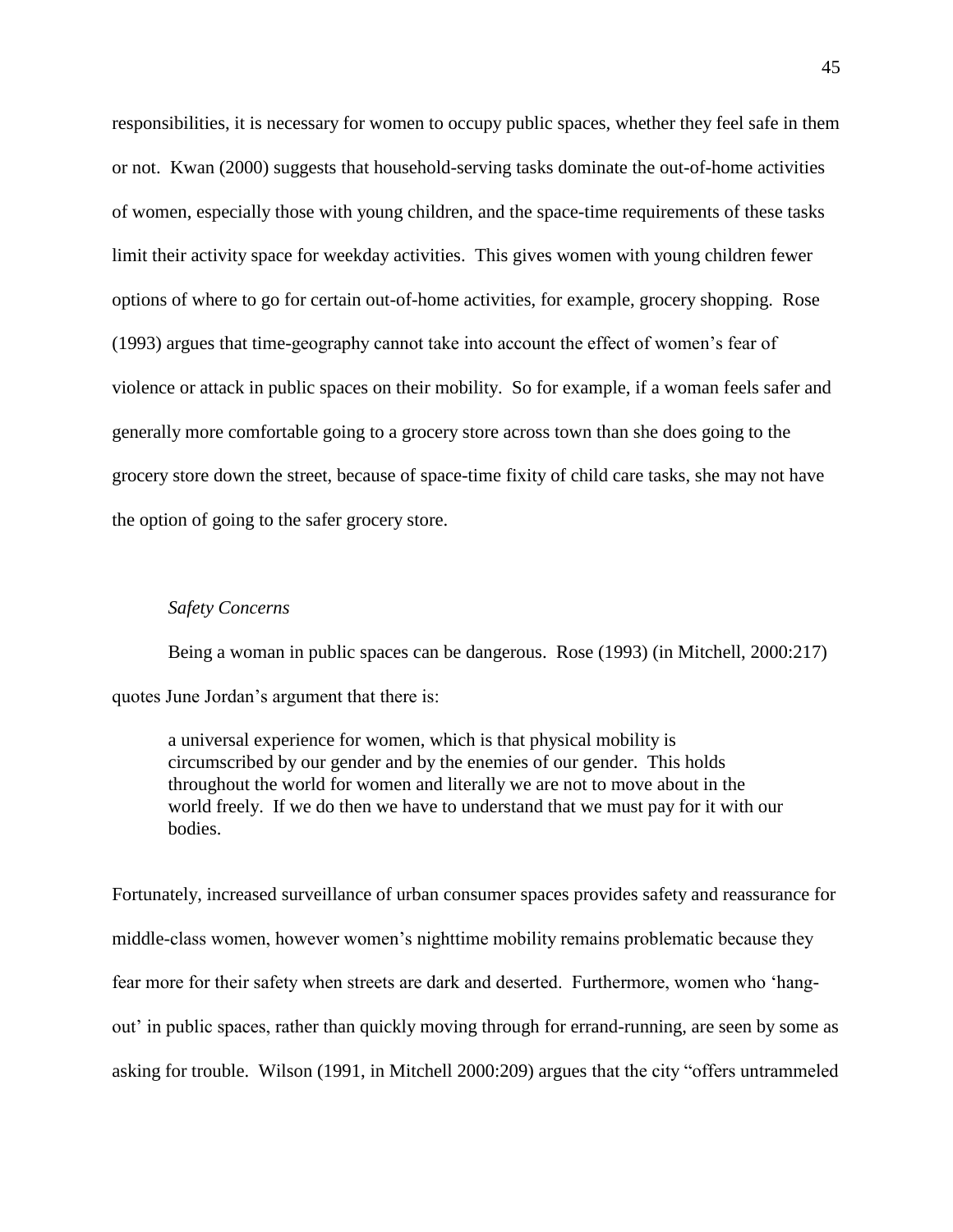sexual experience; in the city the forbidden – what is most feared and desired- becomes possible. Woman is present in cities as temptress, as fallen woman, as lesbian…"**.** Mitchell (2000) argues that this is how femininity has been socially constructed in the public spaces of the city and that public space is seen as no place for real and moral women.

## Middle Eastern and Muslim Immigrants in Various Spaces

# *Discrimination in Various Spaces, Including Employment and Educational Spaces*

Abdulhadi (2005) argues that in post-9/11 U.S., many Middle Eastern and Muslim Americans are made to feel foreign at home. While some of the largest U.S. cities advocate multiculturalism, even in these cities Abdulhadi (2005) opines, Middle Eastern and Muslim immigrants are still treated as suspicious characters, villains, helpless female victims, and the exotic "other". Many recorded instances of physical and verbal attacks as well as destroying and defacing property of Middle Eastern and Muslim immigrants have occurred since 9/11. Such occurrences change the experience of public space for those immigrants living in the U.S. Having such a thing happen can suddenly change what feels like a safe street into a threatening open space. Feagin and Sikes (1994) argue that discrimination in public places may leave a person feeling especially vulnerable. Because it happens in a public place, the space is more open and less protected, the person perpetrating the discrimination can do so quickly and often anonymously, and thus the action can be more severe and dangerous (Feagin and Sikes 1994). So what is it about an immigrant that may trigger a misguided American to take out his or her anger on that immigrant? According to Kayyali (2006), it is possible that religious affiliation in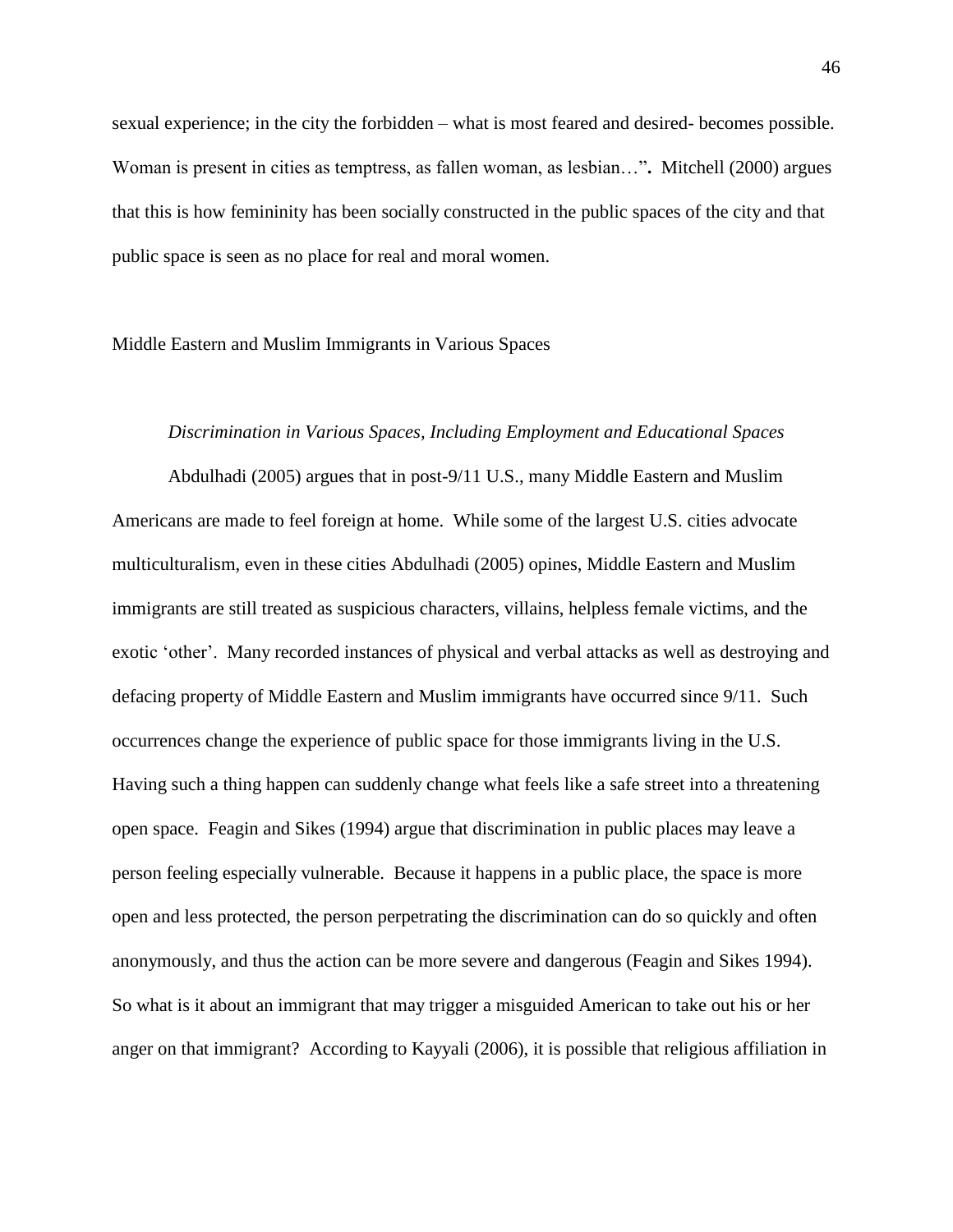combination with foreign accent, behavior, or dress may set off these acts of discrimination and hate crimes.

According to Marvasti and McKinney (2004), the interesting thing about discrimination for many Middle Eastern and Muslim Americans is the lengths they must go to in order to ensure that other Americans are comfortable enough not to discriminate against them. For example, immediately after the attacks of 9/11, Somali students in colleges in Minnesota were abused by their American colleagues for being Muslim. The Somali students then felt that it was necessary to organize talks to denounce the terrorist attacks and to let it be known that they were peaceloving people (Fonseka 2002). Likewise, Afzal-Khan (2005) felt the need to organize a "teachin" a few weeks after 9/11 at her local library in order to get a dialog going between the Muslims and non-Muslims in her neighborhood regarding their thoughts on 9/11. Many immigrants of Middle Eastern and/or Muslim origins have also taken more passive approaches such as hanging American flags from their homes and/or businesses and even putting American flag stickers on their cars.

Work and educational spaces can be especially problematic for Middle Eastern and Muslim immigrants who are discriminated against since they are not places where one can simply get up and leave. Marvasti and McKinney (2004) argue that a recurring problem with being of Middle Eastern or Islamic origins in the workplace that, when professional duties and having to account for oneself coincide, the task of answering for one"s ethnic background and religion could become a considerable chore. Furthermore, the *hijab* can be especially problematic in the workplace, possibly even prohibiting the woman wearing it from being able to obtain employment in the first place.Jamal (2005) points out that observing Islamic guidelines – such as not drinking alcohol – may impact work-related functions. Muslims who attend work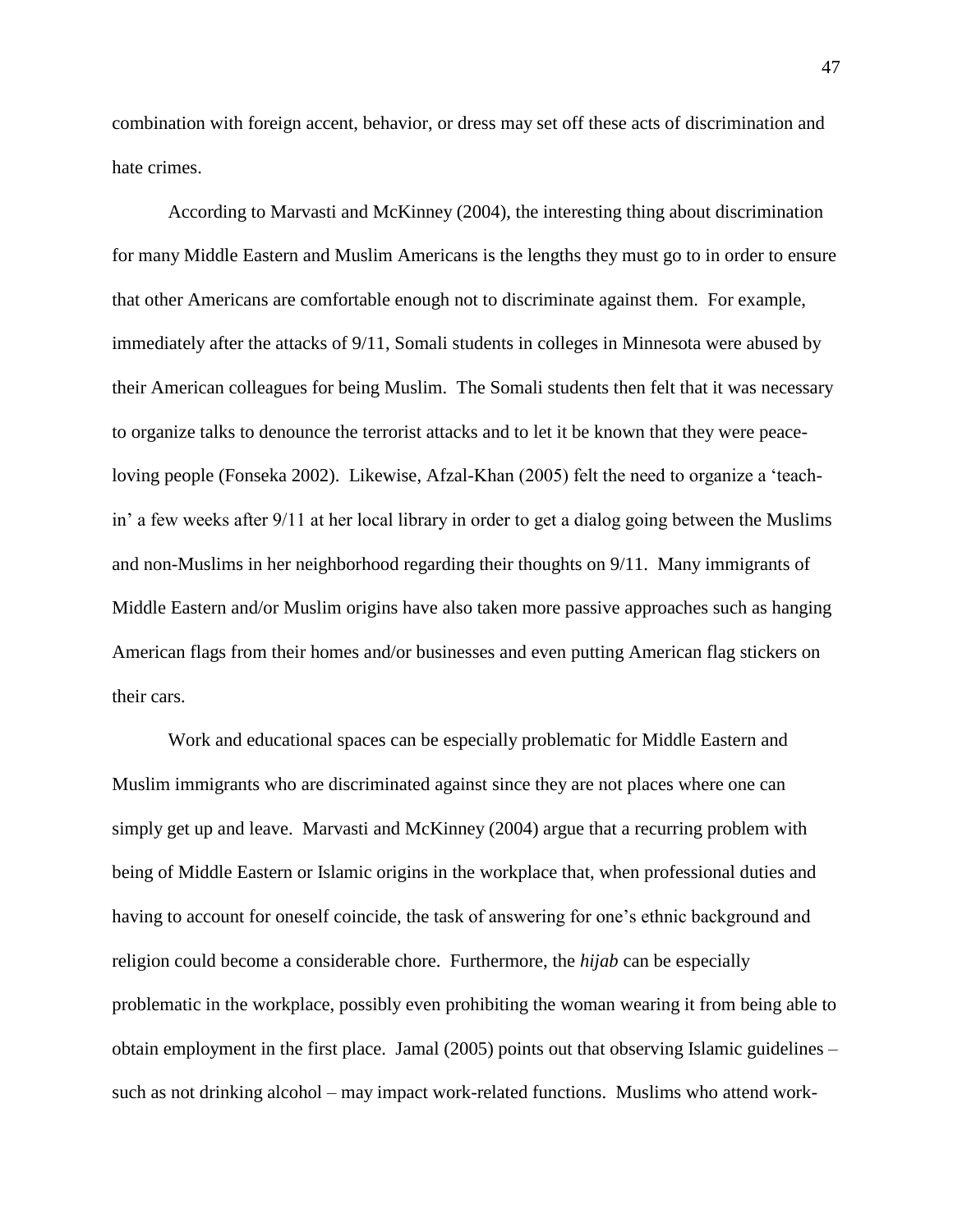related functions where alcohol is served, but refuse to drink, may be seen by coworkers as "overly religious" and "strange", straining relations.

# *Ethnic Spaces*

As immigrants of a particular ethnicity transform a neighborhood into an ethnic space, they take ownership and feel more comfortable being themselves in that local place (Ehrkamp, 2005). The established ethnic community, with its ethnic restaurants, grocery stores, coffee houses, bookstores, and mosques is an attractive destination for lower-class, and even some middle-class, ethnic immigrants (Kaya 2005). Because there is a strong association between food, ethnic identity, and language for many Middle Eastern Americans, Middle Eastern restaurants which are patronized by members of the community, and where Middle Eastern music is played, serve sociocultural functions as well as commercial ones (Kayyali 2006). Therefore, restaurants and cafes in particular are social gathering places for immigrants, who congregate for a reminder of home. As Chacko (2003) observed, these ethnic spaces are also good places to form networks to find jobs and places to live. These spaces, where native languages are freely used, provide venues for immigrants to meet one another and also supply information on community events (Chacko 2003). Moreover, Read (2004) points out that Middle Eastern immigrants often move to U.S. ethnic communities for psychological and economic support, maintaining strong attachments to indigenous cultural norms and values and having greater opportunities to meet Middle Eastern friends.

Ehrkamp (2007) argues that, for some Muslim immigrants, the mosque and its religious community play a central role in establishing a sense of home and belonging in the U.S. In addition to worship and Koran instruction, local mosques serve other purposes. Mosques serve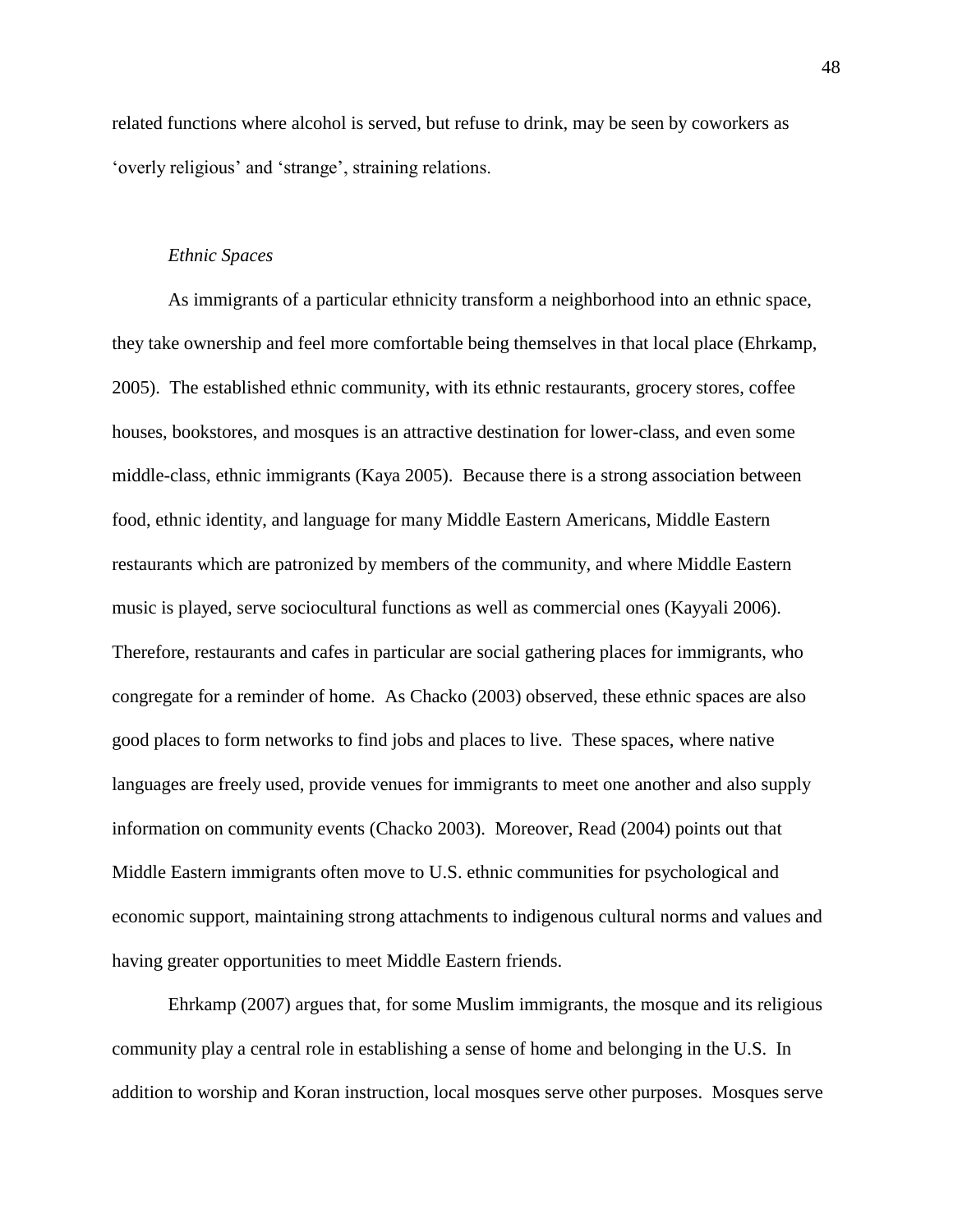as communal places in which members can socialize, and some even offer homework tutoring and after-school programs for children (Ehrkamp, 2007).

# Female Middle Eastern and Muslim Immigrants in Various Spaces

# *Introduction*

There is not a monolithic female Middle Eastern/Muslim immigrant experience, instead there is much variety. In fact, Middle Eastern and/or Muslim women have a rich diversity of experiences and struggles. Many things such as religiosity, class, and nationality change the experience. For example, a middle class Christian Lebanese woman moving to the U.S. for graduate school is likely to have a different experience than a female Muslim Iraqi refugee who has moved to the U.S. with her family. However, as Abdelrazek (2005:140) argues, "American society tends to lump all women from Muslim countries into the category of 'Arab', and to view all 'Arabs' as 'Muslims', and all Muslims as practicing a particular rigid kind of Islam''. Islam is represented as monolithic, and Middle Eastern women, whether Muslims or not, as passive victims of their religion or culture. Furthermore, according to Abdelrazek (2005), the West either ignores or demonizes Middle Eastern and Muslim American women. Middle Eastern women are perceived as either the exotic belly dancer, the terrorist, or the meek and oppressed creature coming from the un/underdeveloped world (Jarmakani, 2005). Stereotyping of the Middle Eastern and/or Muslim woman is nothing new. The view of the Middle Eastern woman as an illiterate, silenced, and oppressed wife covered from head to toe dates back to colonial times.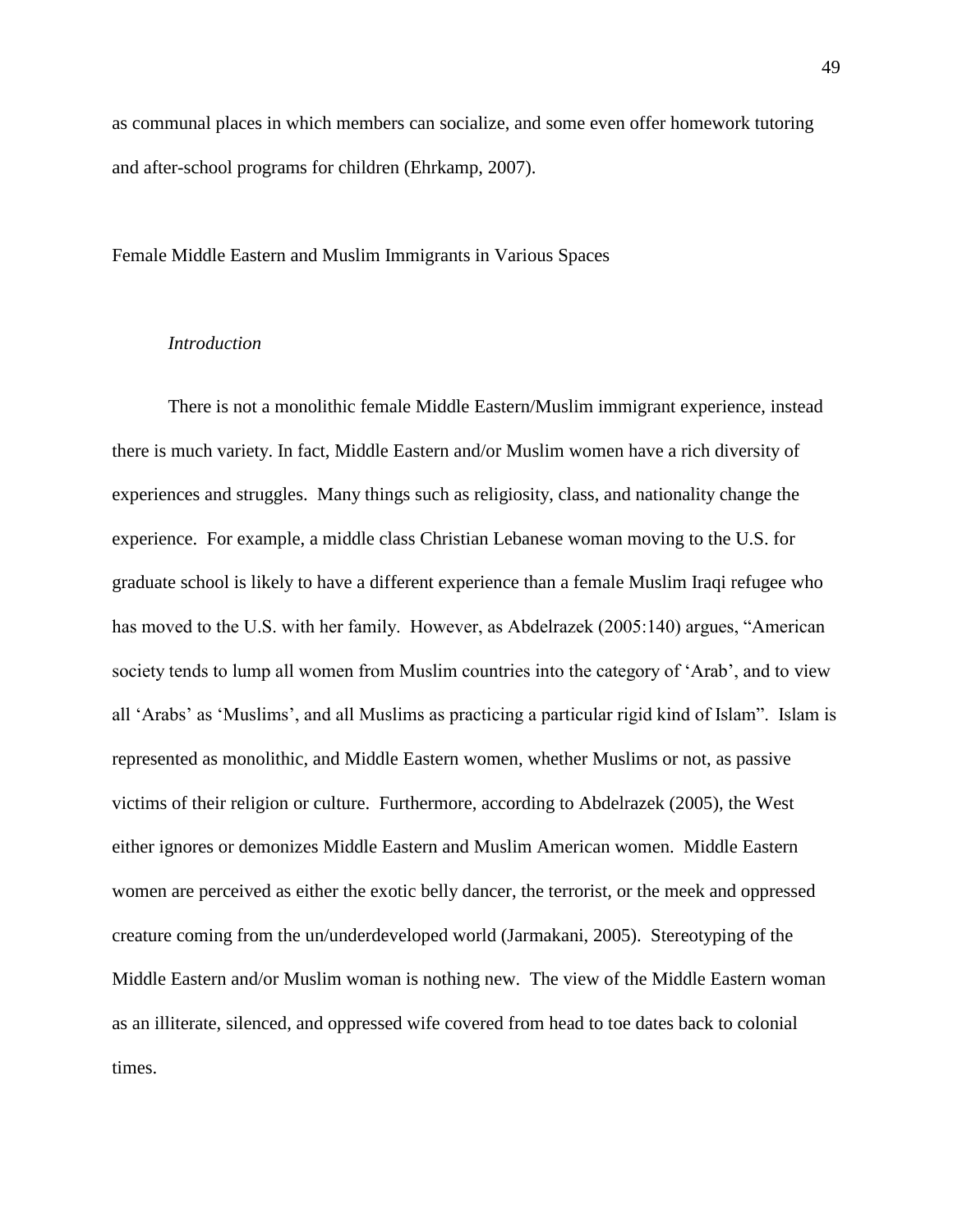Because of the stereotypes many Americans hold of Middle Eastern and Muslim women, these groups living in the U.S. complain of having several recurring experiences. Either Americans choose not to see them because they believe they are inferior, that they come from a backward part of the world; or they are stared at in public, even approached by some Americans, as if keeping their eyes on the woman or approaching her in public, asking the woman to account for herself, will keep the woman from carrying out the evil deed she is about to undertake. As Abdelrazek (2005:141) puts it, "I … am tired of the way people gaze at me in the grocery store as if I were an alien coming from a different planet either blindly following my husband who is married to a thousand other wives or hiding grenades in my wide and loose clothes". Furthermore, due to the lack of understanding many Americans have about Middle Eastern and Muslim women, some Americans feel that it is their duty to "save" these oppressed victims from their men and their religion, even if it means approaching them on the street or in other public places and asking why they doesn"t just take off their *hijab*. Middle Eastern women complain of being recipients of the external gaze from the moment they set foot in America, a moment some describe as difficult not just because of the clash of cultures that results from any kind of immigration but because of the stereotypes Middle Eastern women are branded with (Abdelrazek, 2005). Because of stereotypical media images of Middle Eastern and Muslim women, they are put in a position of first having to correct common misunderstandings of Middle Eastern and Muslim womanhood when getting to know a fellow American for the first time, rather than getting the chance to reveal their true selves. As Jarmakani (2005) argues, Middle Eastern and Muslim women are not seen in the U.S. as the thinking, theorizing individuals that they are.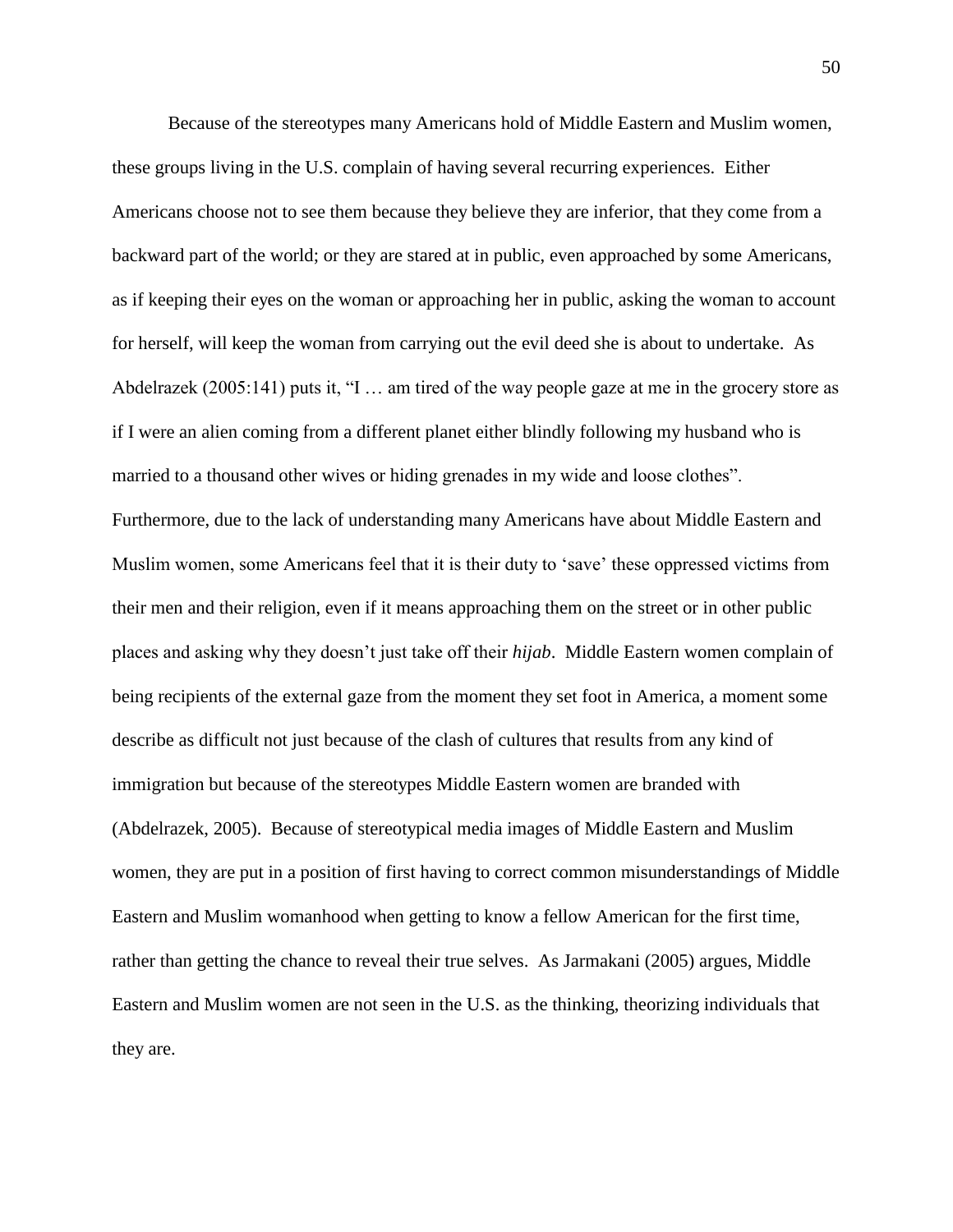Because many Americans buy into such strong stereotypes of Middle Eastern and Muslim women, when a woman does not fit the stereotype, her fellow Americans may become confused as to what nationality she is. For example, Erakat (2005) argues that non-*hijab*-wearing Middle Eastern and/or Muslim women may be mistaken as Latinas by those who don"t know them so well. When one of Erakat's classmates commented to Erakat "I thought you were Latina" (rather than her true Arab background), Erakat asked the classmate why she thought this (Erakat, 2005:208). The classmate"s response was, "Because you"re loud and outspoken…I always thought Arab women were demure and submissive" (Erakat, 2005:208). Erakat (2005) argues that her classmate"s misconceptions are due to her social complicity – mainstream media fed her a line about "Middle Eastern" women, and the classmate had not bothered to question it.

Not all negative experiences of female Middle Eastern and Muslim immigrants in public spaces have been as harmless as someone misunderstanding the woman"s nationality or asking why they do not take off their headscarf. There has been much more aggressive behavior such as yanking off of headscarves, drivers not stopping for pedestrians wearing headscarves, and even spitting at Middle Eastern and Muslim women. It does appear that many of these more extreme forms of discrimination in public spaces are geared towards women who wear the *hijab*. Mitchell (2000) uses the phrase 'terrorism of travel', as it relates to a black woman moving about in apartheid South Africa or even in the U.S. hooks (1992, in Mitchell, 2000:256-257) states "…to travel, I must always move through fear, confront terror" and "all black people in the United States, irrespective of their class status or politics, live with the possibility that they will be terrorized by whiteness". Mitchell (2000) states that, as a black woman, hooks knows just how much her own travel is circumscribed by the racialized and gendered spaces in which she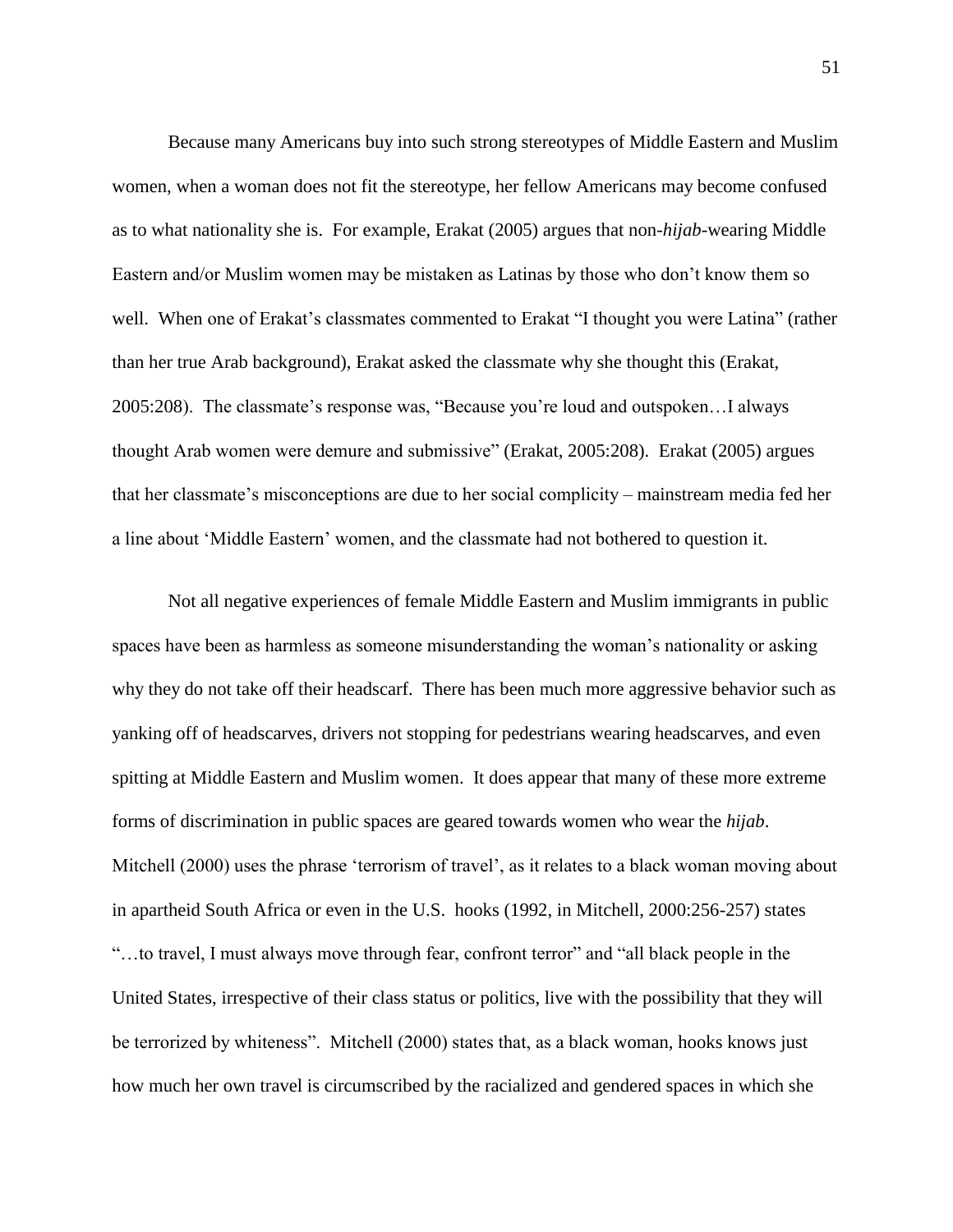must live, work, and move. I argue that the same can be said for female Middle Eastern and Muslim immigrants, especially those who wear the *hijab*. Kaya (2005) offers the example of a Turkish woman living in the U.S., who wears the *hijab*, who stated that she takes precautions in public for potential discrimination. She says that she cannot just go around freely or comfortably in public. She is always cautious about what is going on around her. If she feels something strange or something suspicious, she will change her route a little bit. Even though the U.S. Census labels those from the Middle East as 'white', they are still seen as 'other' by many Americans. While these groups may not be labeled as a different race by the U.S. Census, they confront race issues just as blacks do.

For female Middle Eastern and/or Muslim immigrants in the U.S., mobility may be more limited and/or difficult to negotiate in the U.S. than in their country of origin (Freeman, 2005). This could occur if the immigrant woman does not have other community members to accompany her on public outings, and if she does not speak English (Freeman, 2005). Class and religiosity play significant roles in differences between immigrant women"s experiences of safety, freedom, and mobility in the U.S. (Freeman, 2005). American society has different ideas than Middle Eastern society (although beliefs vary from area to area in both societies) about where women belong and where they do not. Traditionally, even in the U.S., private space, especially domestic space, is associated with women, whereas the public domain is a more masculine space. However, Brosseau and Ayari (2005), argue that this type of spatial segregation is especially prevalent in the Arab/Muslim context where private and public spheres are well defined with little overlap between the two. Even though its intensity varies with one"s age, family environment, and socioeconomic class, spatial segregation of the genders is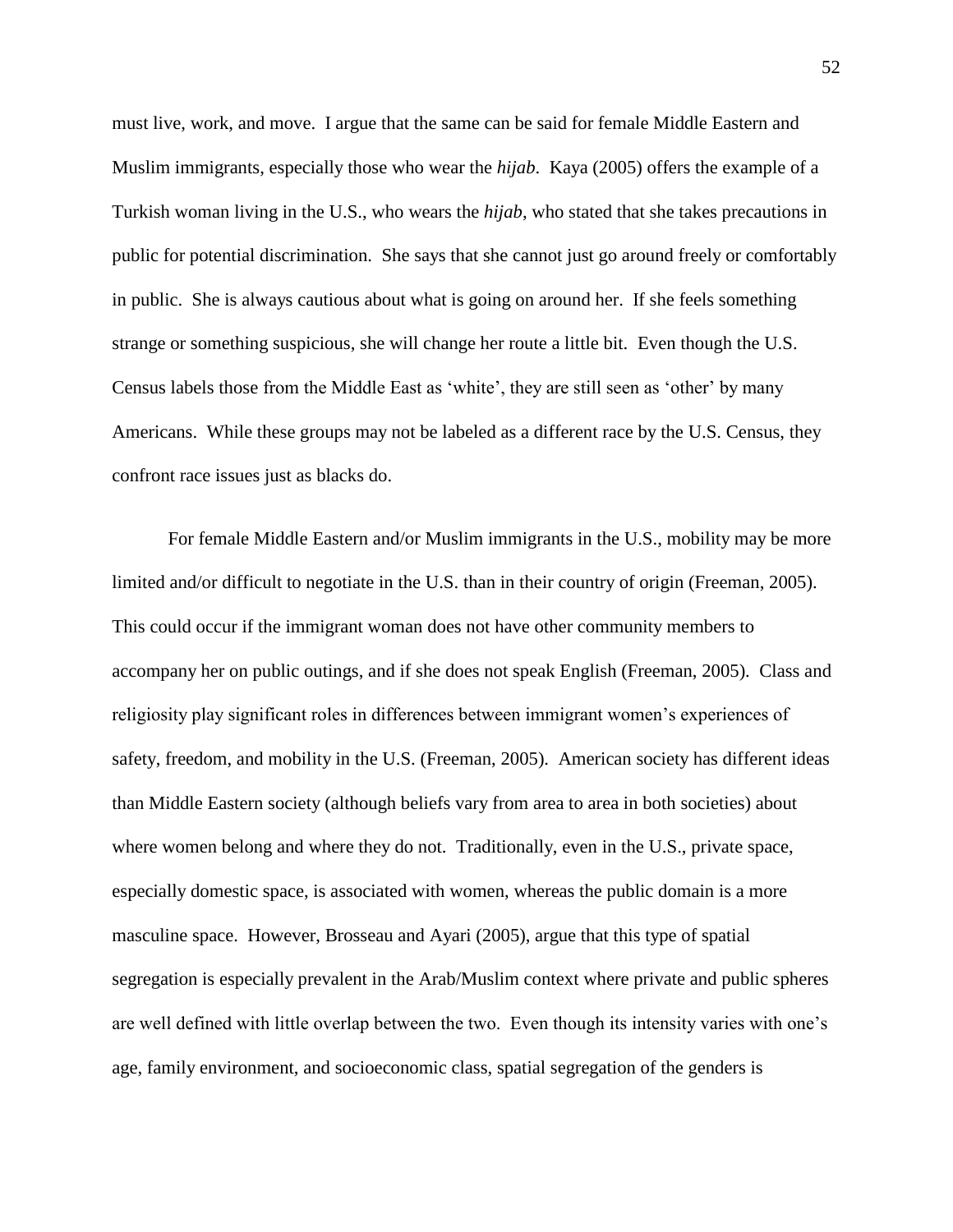fundamental in shaping a woman's experience of space and place (Brosseau and Ayari, 2005). For some women, home is the only place where they truly belong (Brosseau and Ayari, 2005). Therefore, clashes can occur when immigrants from the Middle East bring with them belief systems from their country of origin. For example, what happens when a female immigrant runs out of baby food while her husband is at work, only she has no one to accompany her to the store? How does she negotiate her belief that she cannot go to the store unaccompanied with the reality that she needs baby food right now? In her country of origin she may have neighbors who are able to accompany her on an errand such as this, however, she may not have this type of support group nearby her new home in the U.S.

Some female Muslim immigrants see their public experiences in the U.S. as being not nearly as difficult as their experiences in the Muslim cities from which they came. For example, Brosseau and Ayari (2005) point out that women who find themselves in the streets of Muslim cities may have to endure aggressive looks and comments from men. Men in these Muslim cities feel that they need to accompany women who need to go outside the home in order to protect 'their honor' (Brosseau and Ayari, 2005). In some Muslim cities, the public domain is a man's domain. You will only see men hanging out, for example, in cafes. Women are in public spaces only out of necessity, to go from one home to another or to run errands and quickly return home (Brosseau and Ayari, 2005). Beaujot (1985) argues that a woman who is being harassed on the street or on a crowded bus of a Muslim city has no recourse, because, in effect, she does not belong there. Therefore, a young woman"s experience of the street in a Muslim city is overseen and controlled by men. While Mitchell (2000) argues that public space in the U.S. is often highly controlled and surveyed, and that it is from the start an exclusionary space in which women are in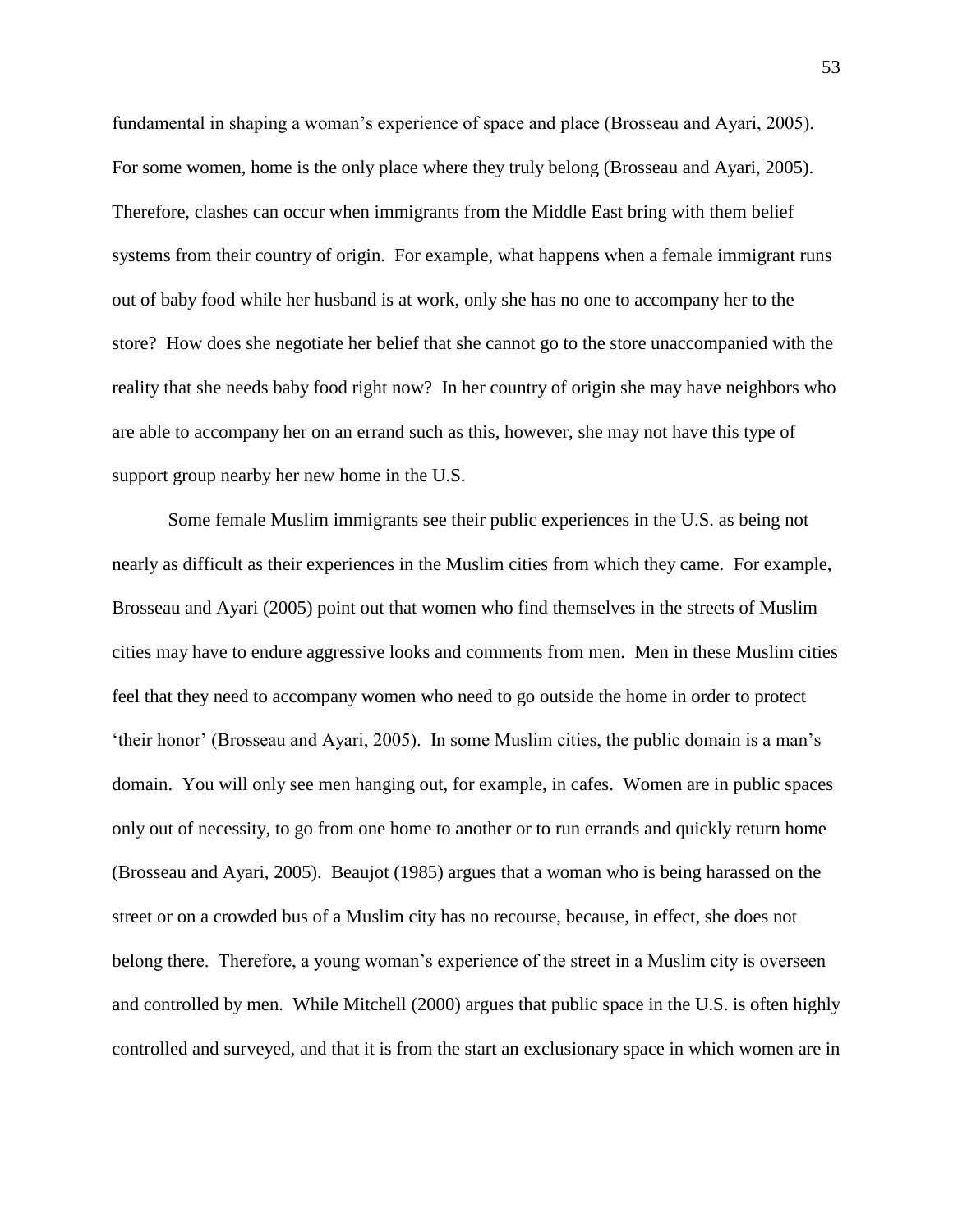many ways made unwelcome, this is generally true to a greater extent in Middle Eastern cities than in U.S. cities.

# *Attire*

Public spaces can be unwelcoming enough for the average American woman, let alone an immigrant woman who travels about dressed in attire that marks her as "other" or even seen by some Americans as an enemy of the U.S. This attire may also let those who may be inclined to carry out non-hate related crimes such as muggings know that the woman is likely to be an immigrant, not familiar with U.S. street crime, and therefore an easy target. Therefore, because the *hijab* is a signifier of Islam, women who wear it are singled out for discrimination, harassment, and even hate crimes in the U.S. This produces a conflict of interests because, for the more orthodox, the meaning of Muslimness has been linked to the adoption of a more explicitly Islamic dress in the form of the *hijab* (Dwyer 1999). Therefore veiling, while meant to take attention away from the woman"s body, actually dramatically raises the visibility of women who choose to wear it in the U.S. (Haddad and Smith, 2002; Kayyali 2006). The *hijab* has become a recognizable marker of difference.

Veiling means different things to different people. Muslim women who identify with contemporary Islamist movements follow the ideology that veiling enables them to participate, and be protected, in the public sphere (Haddad and Smith, 2002). Franks (2000) argues that the *hijab* as a garment offers a Muslim woman the means to move between the private and public spheres and to be a spectator in the public world of men. Therefore, rather than the wearing of *hijab* serving to exclude Muslim women from the public domain, it actually allows them a way to enter the public domain (Franks, 2000). Interestingly, where a woman in an Islamic country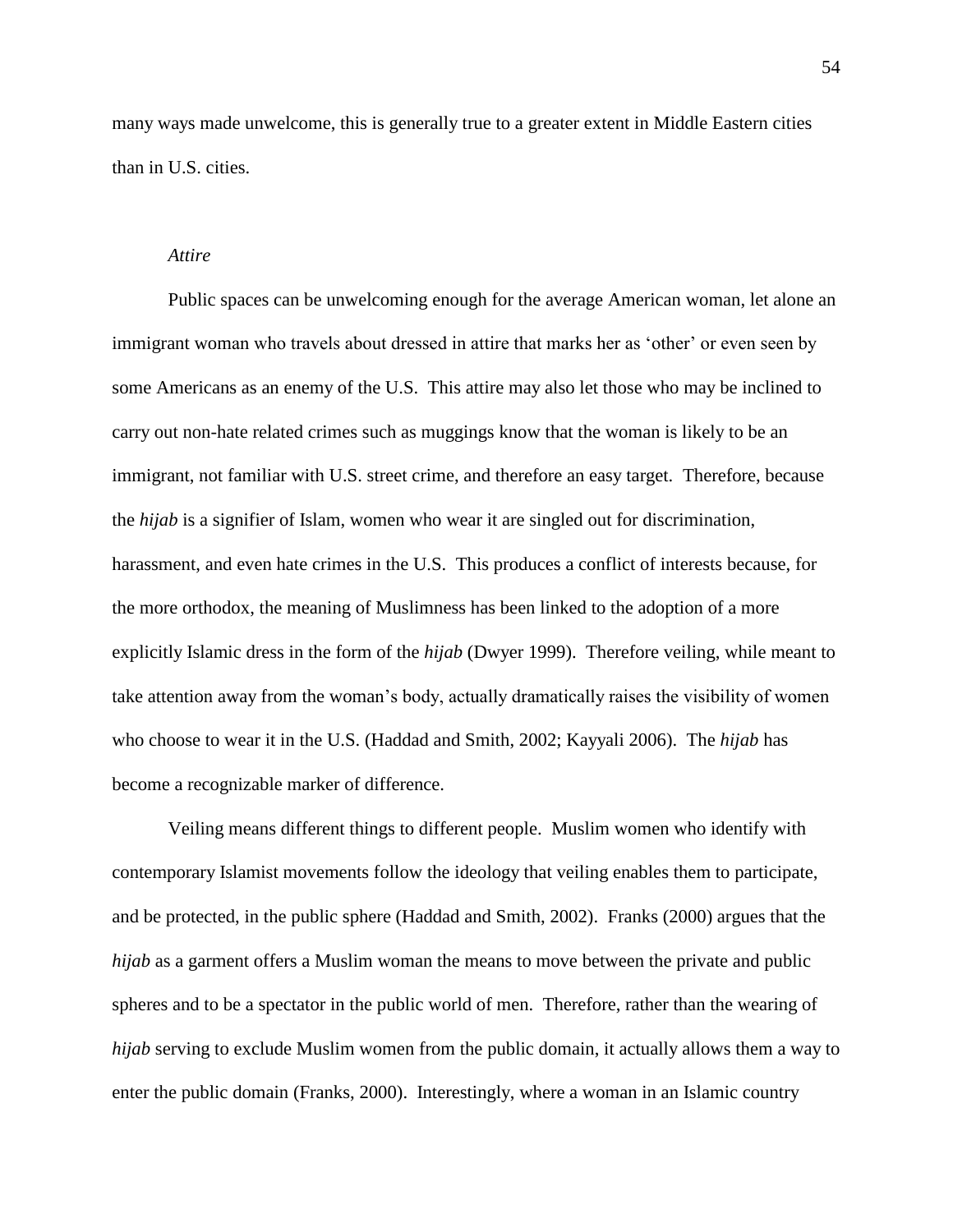could be criticized for wearing too little, Muslim women in Western society may be belittled for wearing too much (Franks, 2000). Western society expects women to define themselves in specific ways. Most of all, according to Franks (2000), Western society requires that women be the object of the gaze. However, it is difficult for a woman to be the object of the gaze, to be objectified, when she is covered from head to toe. In a sense the woman, free from being surveilled, is able to become the spectator with free access to gaze upon men. This gaze reversal may produce a sense of discomfort for those in Western society who have always been the subject rather than the object of the gaze.

For other Middle Eastern and Muslim women, despite a deep sense of pride and cultural difference, there is a strong desire to fit in and be viewed as "the same" within Western society (Nagel 2002). These women will not usually dress in Muslim attire, but wear typical Western fashions. Furthermore, some women who normally do wear the *hijab* will forego it if they travel outside of their Muslim communities. Therefore, these women are not as likely to face the more extreme forms of discrimination in public spaces as the more orthodox women.

# *Compliance with the Muslim Community*

Mohammad (2005) points out that, in Islamic discourses, women"s bodies are seen as endangering their own sexual purity, a key component of marriage and the formation of Muslim families. Furthermore, Badran (1995) and Mernissi (1975) argue that, in Islamic discourse, women are seen as "naturally" sexually provocative, being associated with *fitna* (chaos) in Islamic society, and therefore must be kept separate from unrelated men, being restricted to domestic spaces. Afzal-Khan (2005) opines that there seems to be an obsession with Muslim women"s bodies as markers of familial and societal honor.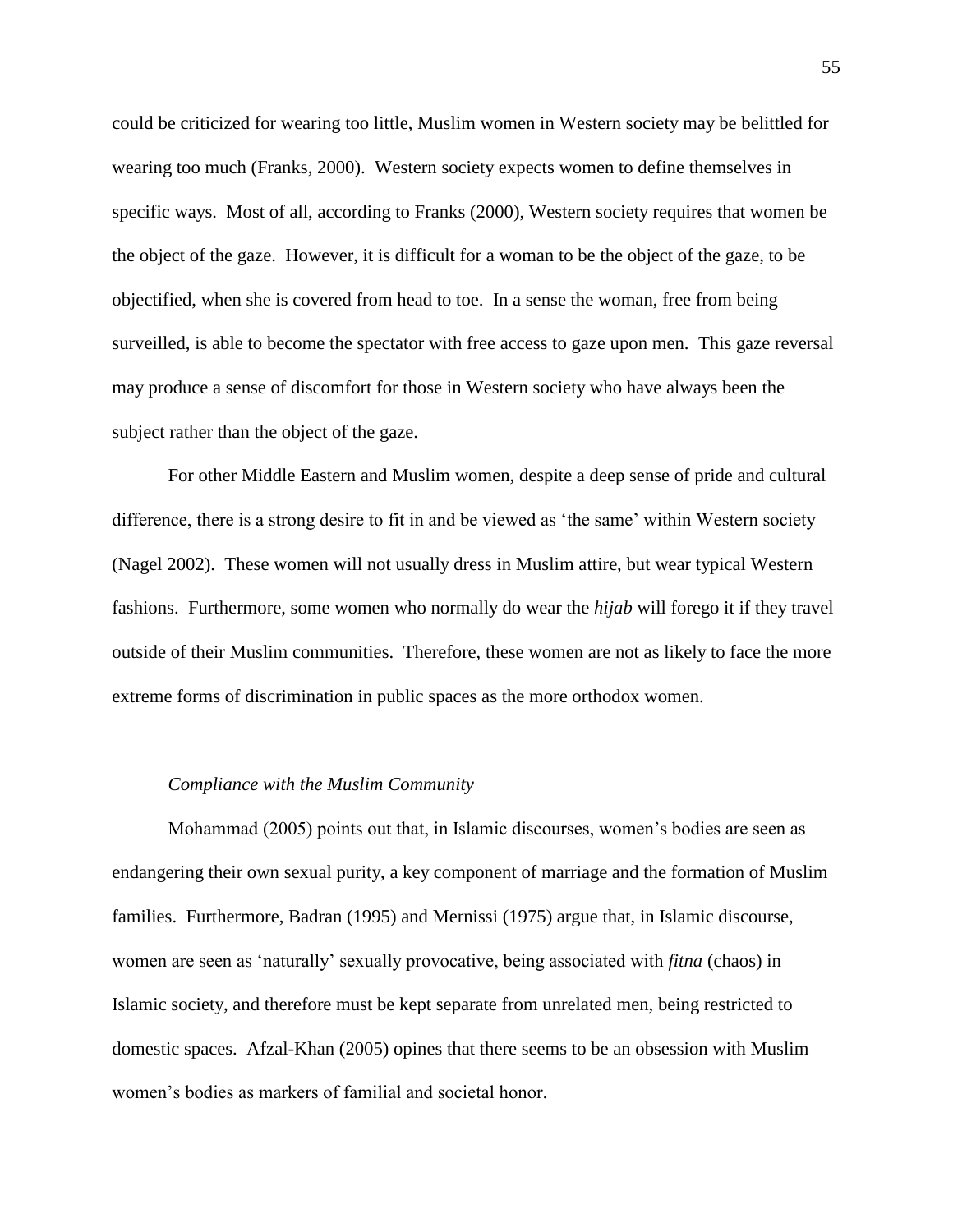According to Islamic discourse, if the woman is to move from the domestic sphere to a public, masculine space, the head and body must be covered, containing the woman"s sexuality. Many Americans don"t understand why the hair must be covered. As Mohammad (2005) states, this is because hair is regarded as being as sexually enticing as the body, forming part of what the Quran refers to as women"s "ornaments" that they must hide from the gaze of unrelated men. Thus, prior to entering a public space, a woman must actually create a private space around her body and hair by covering it, thereby desexualizing herself (Mohammad, 2005). This idea may prove to be problematic for Muslim immigrants in Western societies. This is due to the fact that, as Mohammad (2005) points out, in Western society, there are no state regulations prohibiting and policing relations between men and women in keeping with the requirements of certain Muslim communities. In addition, while there is a community framework of surveillance in Muslim societies, it is lacking in Western society (Mohammad, 2005). This is not to say that community surveillance of Middle Eastern and Muslim women does not exist in Western society, for it does, it is simply a more difficult undertaking in Western society. However, according to Nagel (2005), more than ever, Muslim women living in Western societies are subjected to constant scrutiny by their "community". As the "community" sees it, certain public spaces are viewed as dangerous for women to occupy, danger that can be minimized in many instances through community norms of appropriate female dress. According to the "community" spaces can be seen in terms of transparent and opaque spaces – the former referring to public spaces within which 'community' members can monitor women's behavior and the later referring to public space that makes monitoring more difficult (Dwyer 1999; Mohammad 2005). Mohammad (2005:383) argues: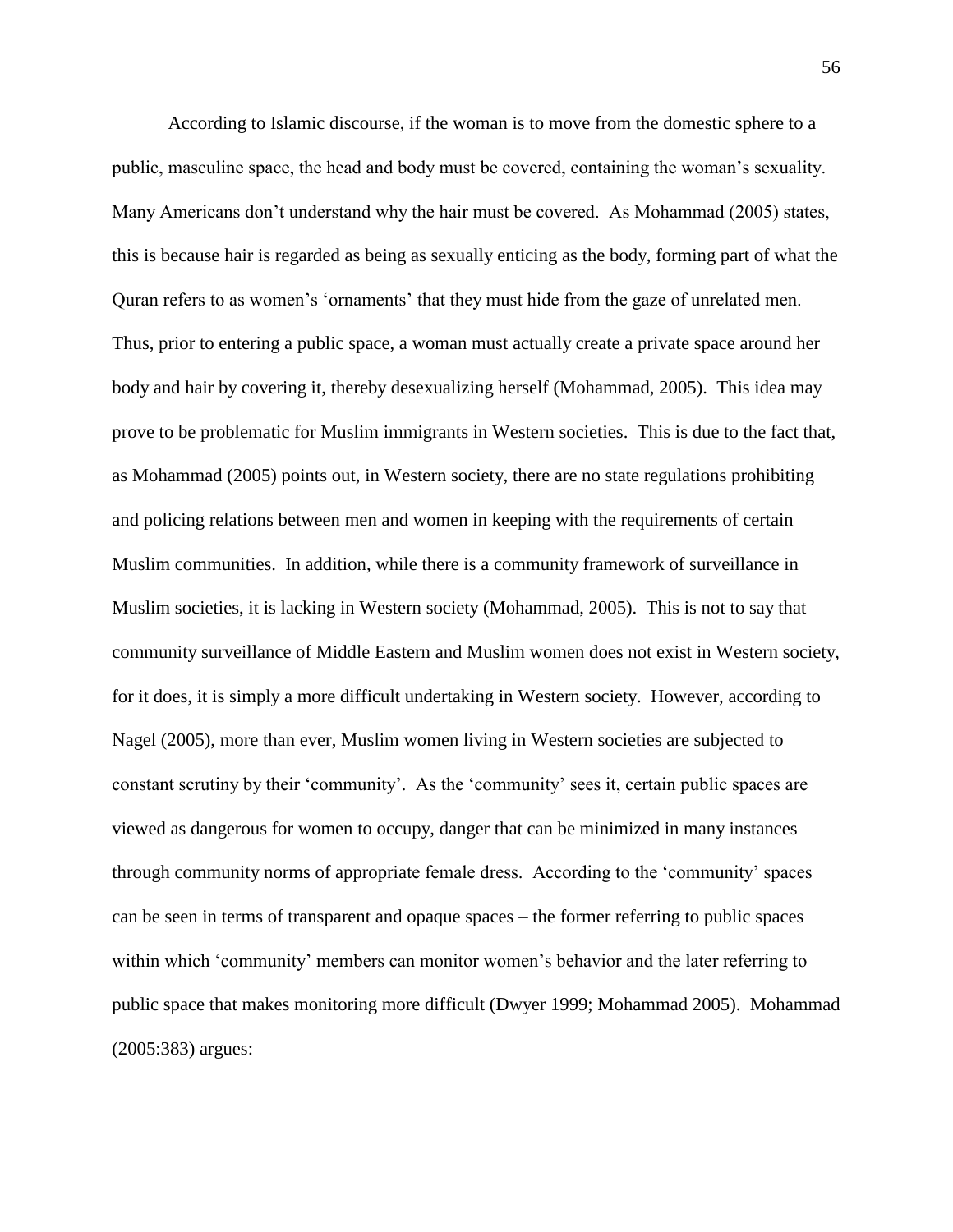For the "community", dangerous spaces are not only the dark alleyways that may characterize general fears about women"s safety in public spaces but well-lit 'unregulated' spaces that might be considered 'safe' for women by the wider white 'community', such as the high street, certain spaces of the education system, and the labor market. According to many women of Middle Eastern and Islamic descent, "community" norms construct these spaces as offering dangerous possibilities for sexual immorality, social mobility, and financial independence for women.

In a survey conducted by Mohammad (2005) which was given to young British Pakistani Muslim women, she found that many respondents agreed with another respondent's claim that it is seen as wrong to hang out around town because there are men hanging out there as well. Therefore, being seen in a place considered morally inappropriate for women jeopardizes a woman's reputation, affecting both her prospects for marriage and the honor of her family (Freeman, 2005). This can be problematic for the female immigrant who wishes to negotiate Middle Eastern and Islamic culture with school, employment, and American culture.

Middle Eastern and/or Muslim women must fight two very different fights in the same public space. As Abdelrazek (2005) sees it, female Middle Eastern and/or Muslim immigrants must not only resist Orientalist views of women, but they also have to resist Islamic fundamentalists who misinterpret the Islamic religion to serve their own patriarchal interests and who see women"s bodies as a symbol of procreation and communal dignity to be manipulated and its activities codified. In other words, there are two ways that female Middle Eastern immigrants must negotiate space; one is so as not to feel threatened by certain Americans in public spaces and the other is, if the woman is Muslim, so as to comply with the norms of Islam and the community (Mohammad 2005). As Malek (2005:170) states**,** "In the Arab-American/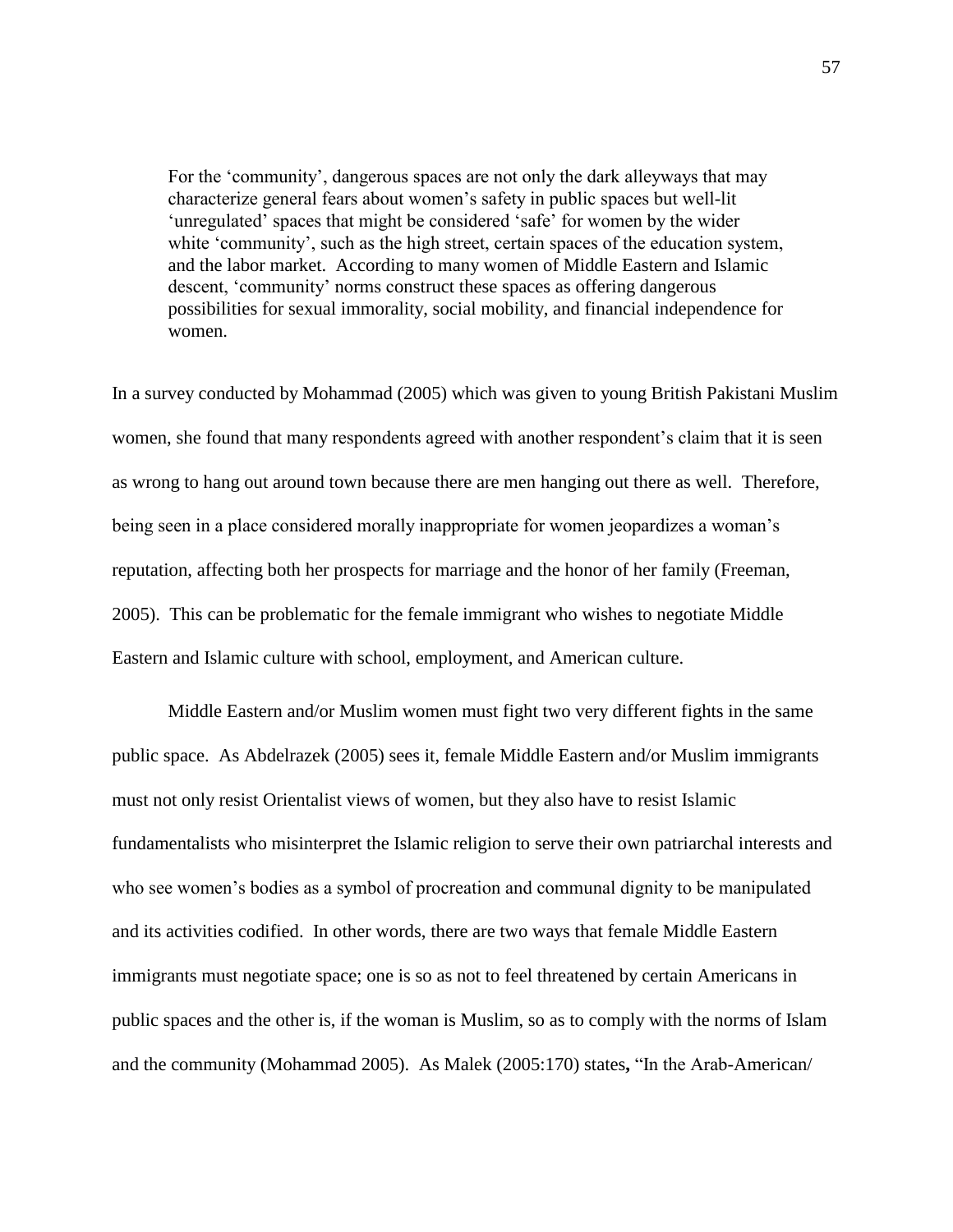private sphere, we were guarding against an assault on our humanity as women. In the greater-American/public sphere, we were guarding against an assault on our humanity as Arabs."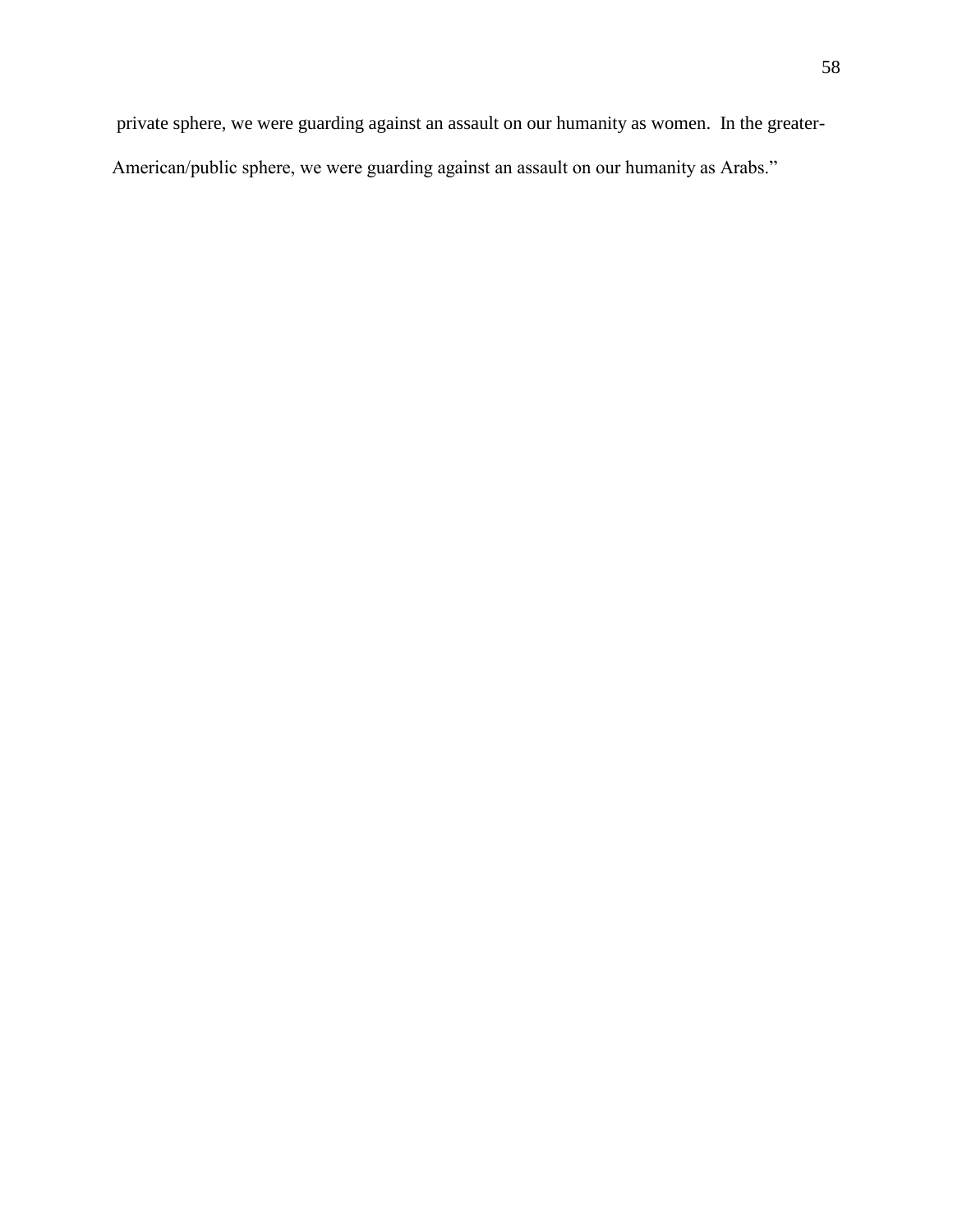#### CHAPTER 2: METHODOLOGY

#### Importance of the Project

Public consciousness of a large Muslim presence in the U.S. began with the first Iraq War in the 1990s and reached its peak in the aftermath of the attacks of September 11 (Rose 2006). Since 9/11 there have been problems with discrimination- including derogation, denial, and aggression- against immigrants and citizens of Middle Eastern and Islamic origins. While the experiences of female Middle Eastern and Muslim immigrants and citizens who wear the *hijab* in the West have been previously explored, research has not yet been conducted explicitly on the public experiences of female Middle Eastern and Muslim immigrants in the Atlanta, Georgia area. This research also goes beyond much of the existing research by examining both women who wear the *hijab* as well as those who dress in 'Western' style attire. This study explores the everyday experiences of female Middle Eastern and/or Muslim immigrants within various public spaces and draws attention to the 'othering' of female Middle Eastern and/or Muslim immigrants in American society. While "public space" is classically defined as a place where anyone has a right to be, without exclusions due to [economic or social](http://en.wikipedia.org/wiki/Socioeconomics) conditions, this study also includes semi-public spaces, such as shopping centers, as well as employment and educational spaces.

A primary goal of this study is to capture the voices and perceptions of female Middle Eastern and Muslim immigrants in the Atlanta, Georgia area. Secondly, this research may be referenced by newcomers of Middle Eastern and/or Islamic origins in order to gain knowledge as to which spaces they can expect to travel about with minimal discrimination in the Atlanta, Georgia area, and which spaces they may wish to avoid due to other immigrants" negative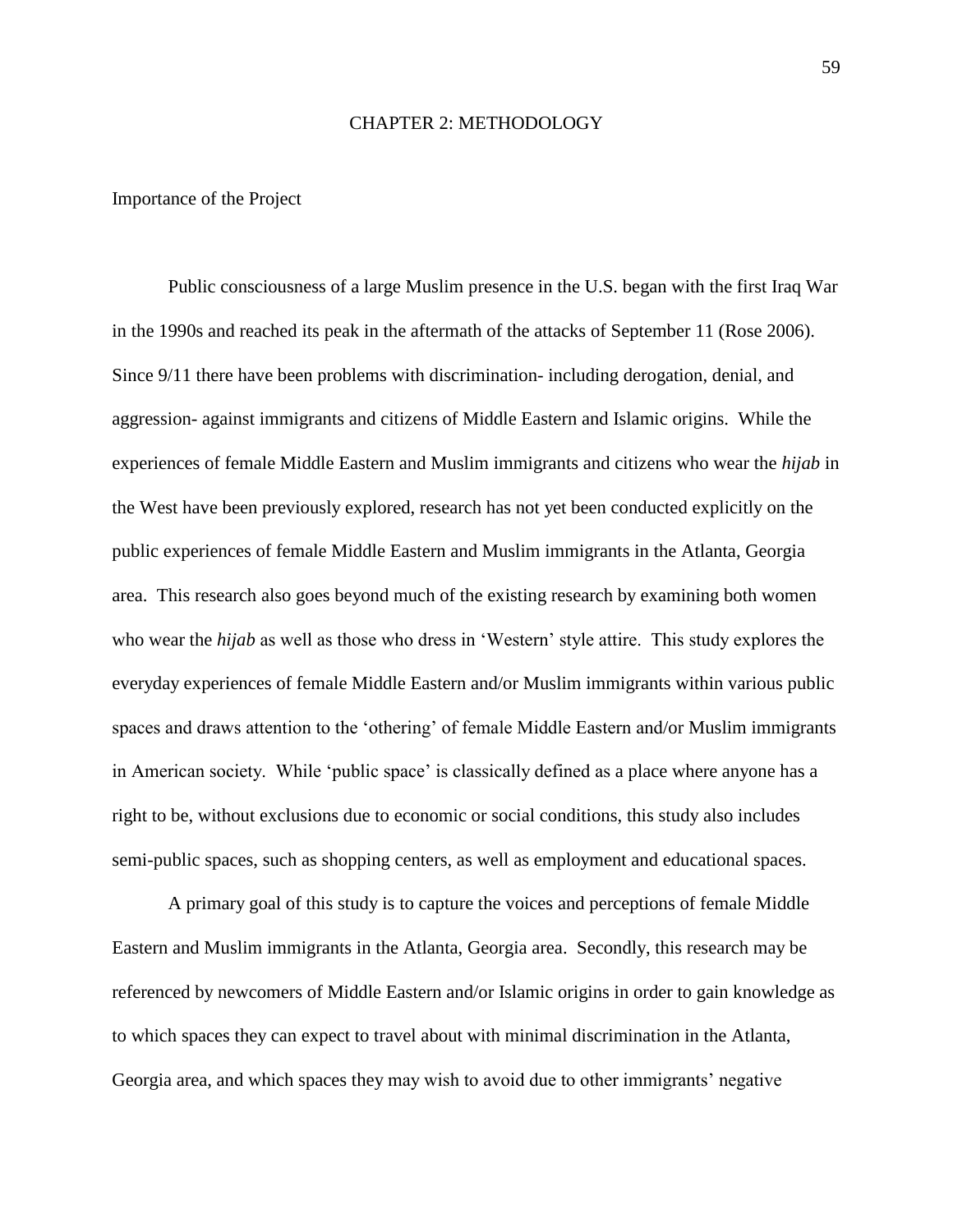experiences in those spaces. While research participants did not always agree on which spaces they felt comfortable in, there were some types of spaces that were named by many as places considered enjoyable to be in, with little or no harassment. Likewise, there was some disagreement as to which spaces produced discomfort in research participants, however, this study will discuss those spaces that were mentioned repeatedly. While many new immigrants will have connections to the 'community', which will suggest where and where not to go, this research can provide additional assistance.

# Atlanta"s Middle Eastern and Muslim Communities

Atlanta"s Middle Eastern community is made up of individuals from all parts of the Middle East, including North African countries. The largest group is Lebanese, followed by Palestinians and Syrians. According to educational literature produced by the Alif Institute, a local Arab organization, nearly 25,000 persons of Arab descent live in Georgia. Of those, approximately 15,000 reside in the Atlanta metropolitan area. Furthermore, it is estimated that close to 10,000 Iranian Americans and approximately 2,000 Turkish Americans reside in the Atlanta area. However, precise statistics on these communities are not available, and estimates of size vary widely. One reason for this is that many persons from the Middle East fall into the census category of "white", and therefore a specific ethnic distinction is not made, possibly leaving many people of Middle Eastern origins unaccounted for. Furthermore, census data is not collected on religion, and so it is also difficult to get a count of Muslims in the Atlanta area. For the most part, immigrants from the Middle East living in the Atlanta metropolitan statistical area reside in communities throughout northern and eastern Atlanta. The Arab Americans in Atlanta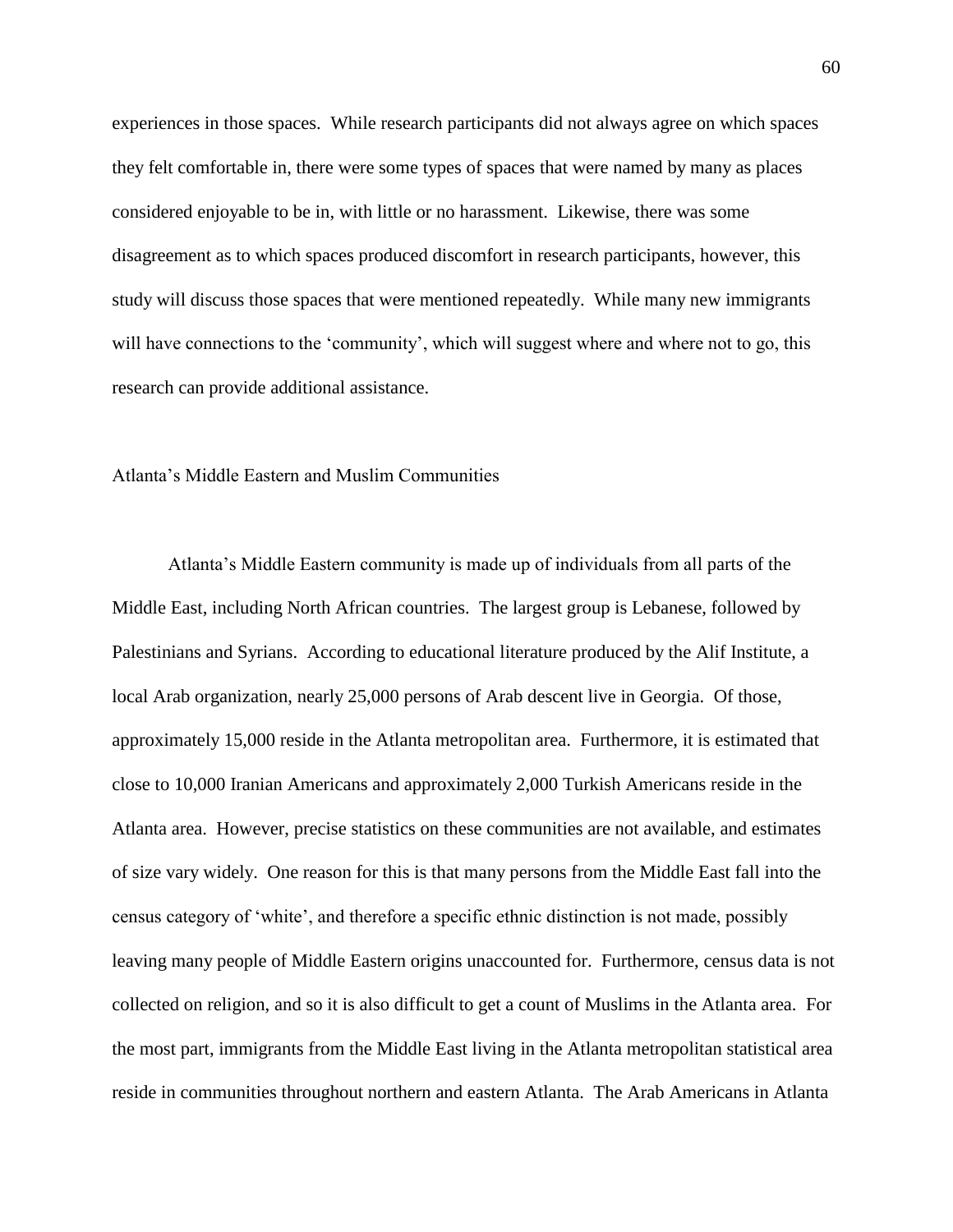have never made an ethnic enclave for themselves, unlike other ethnic communities such as Hispanics or Asians. Likewise, Arab Americans are not well represented in the large multicultural area of Atlanta known as Buford Highway (Walcott, 2002). Many Arab Americans have chosen homes based on safety, schools, and shopping. Furthermore, many are highly educated and occupy the middle and upper middle class socioeconomic strata.

Schools and classes are offered at various locations. Al-Farooq Masjid offers religious instruction for adults, a children"s weekend Islamic school, and an early morning school where children memorize the Quran. The Atlanta Masjid of Al-Islam runs an elementary school and high school which together form the second largest Islamic educational facility in the U.S. The Alif Institute offers Arabic language classes as well as lectures, conferences and workshops relating to the peoples and cultures of the Arab world and Arab Americans. Likewise, the Persian Community Center offers Farsi language classes and Persian music classes.

Middle Eastern and Islamic newspapers, magazines, books and videos are available at such places as Al-Farooq Masjid, The Islamic Book Center and various Middle Eastern groceries and import stores, such as International Groceries and Delicatessen, Leon International Foods, Shahrzad International, Georgia Halal Meat, and S.K Grocery store. There are quite a few Middle Eastern restaurants in the Atlanta area such as Lawrence"s Café, Nicola"s, The Imperial Fez, and Persepolis. Belly dancing may be seen at most of the above mentioned restaurants, and it is not uncommon to see people of Middle Eastern descent get up to dance with the belly dancer, as this is a way of expressing appreciation and joy in the culture. Furthermore, the Lebanese Dance Troupe can be seen at various ethnic festivals throughout the year. The Persian Community Center offers concerts and Persian dance discos which are usually advertised by flyers in Persian grocery stores and restaurants. There are various festivals and special events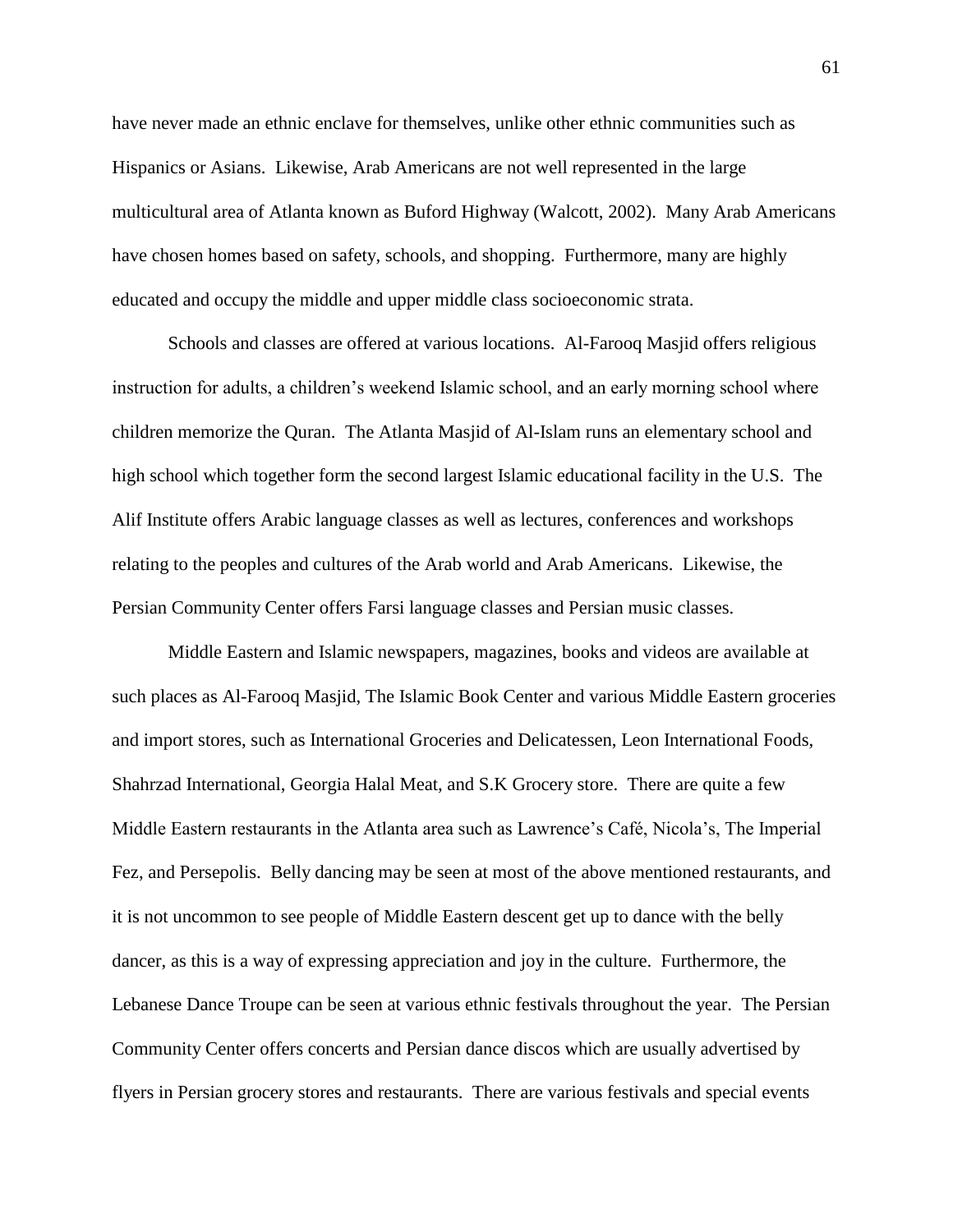during different times of the year, including the Persian New Year Celebration, the Mideastern Festival, and the Turkish Festival. Additionally, Middle Eastern film festivals are held yearly at Georgia State University and the High Museum.

There are a number of Arab organizations in Georgia. These groups are educational, charitable, cultural, political, or business related in nature. In addition, many national Arab organizations have chapters in Atlanta. These organizations serve to promote an understanding and appreciation of the Arab people and culture, and Arab Americans in general. Members of Arab organizations are eager to include the general population in their many social gatherings, cultural events, festivals and holiday celebrations. There are also more specialized Middle Eastern organizations such as The American Druze Society, The Cedar Club of Atlanta, The National Alliance of Lebanese Americans, the Palestinian Human Rights Campaign, the Persian Community Center, and the Turkish American Cultural Association.

Another way the Middle Eastern community comes together is through worship.There are a variety of churches and mosques, including St. Mary"s Coptic Orthodox Church, St. Elias Antiochian Orthodox Church, and Briarlake Arabic Baptist Church. Local Arab churches were founded by the early Arab community in Atlanta and feature Arab cultural festivals, Arab dance groups and religious services in Arabic. In addition, there are presently just over 30 mosques in the Atlanta metropolitan statistical area serving immigrant Muslims who come from at least 80 countries. Al-Farooq Masjid, which has the largest membership of any Atlanta mosque, was founded primarily by Pakistani and Arab Muslim immigrants beginning in the late 1970s. Those who formed Al-Farooq were Muslims who lived in the area around Georgia Tech for whom travel to other Masjids was a burden. Many participants at Al-Farooq continue to come from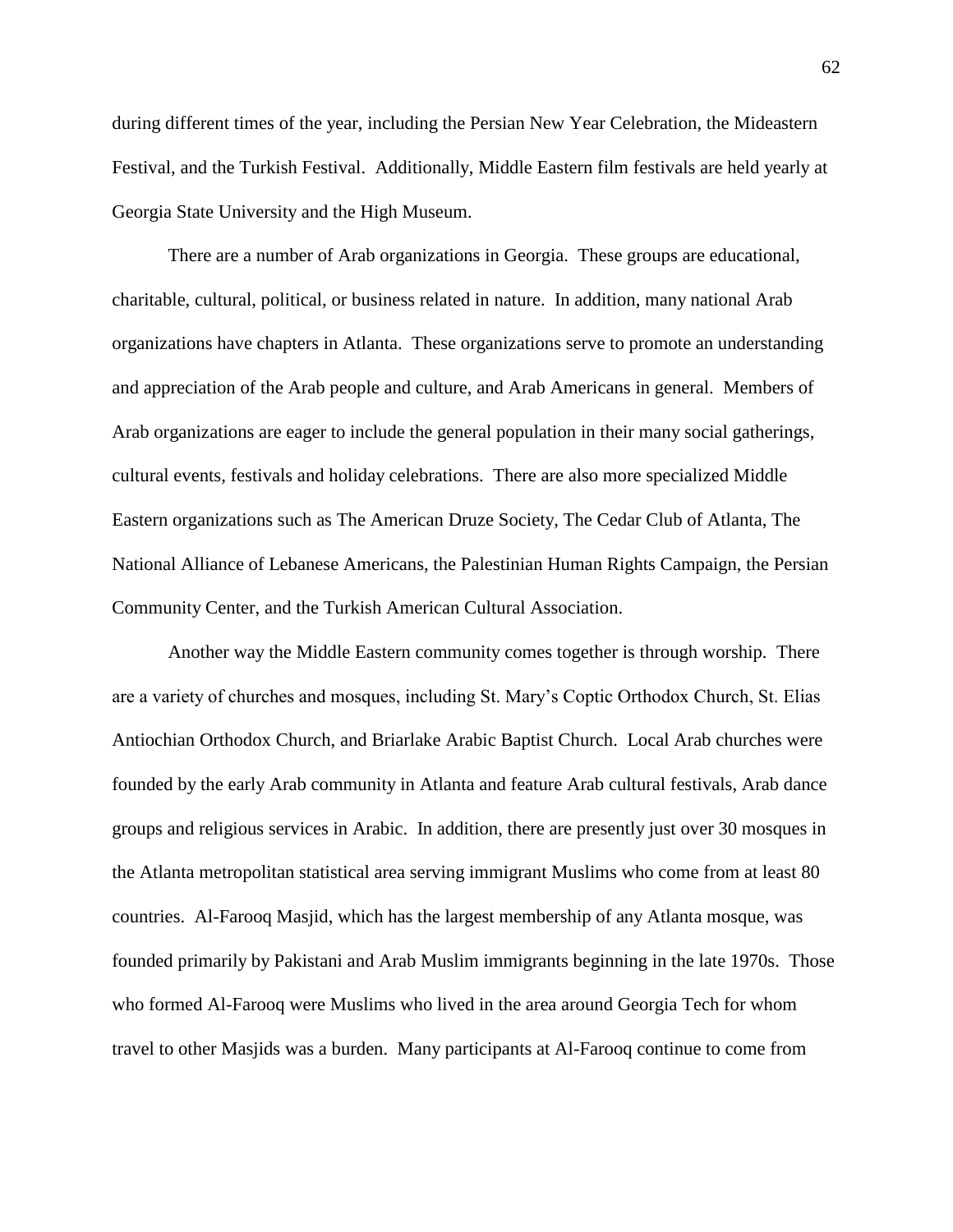| Organization                                 | <b>Brief Description</b>                                                        |
|----------------------------------------------|---------------------------------------------------------------------------------|
| Alif Institute/ Arab American Fund of        | Education, cultural, arts and enrichment center                                 |
| Georgia                                      |                                                                                 |
| American-Arab Anti-Discrimination            | Grassroots civil rights organization                                            |
| Committee                                    |                                                                                 |
| The American Druze Society                   | Perpetuate the universal teachings of the Druze                                 |
|                                              | faith through education, research, and<br>charitable work                       |
| American-Turkish Friendship Council          | Cultural awareness and knowledge, business<br>connections, humanitarian efforts |
| Arab American Women's Society of<br>Georgia  | Educational and cultural organization                                           |
| The Cedar Club of Atlanta                    | Educational, spiritual, social organization                                     |
| <b>Council on American-Islamic Relations</b> | Advocate for justice and mutual understanding                                   |
| Georgia Islamic Institute                    | Religious, moral and intellectual training of<br><b>American Muslims</b>        |
| <b>Istanbul Center</b>                       | Education, culture, dialogue and humanitarian<br>works                          |
| Middle East Socio-Political Association      | Addresses cultural and political issues                                         |
| The National Alliance of Lebanese            | Education and humanitarian assistance                                           |
| Americans                                    |                                                                                 |
| The National Arab-American Medical           | Educational, cultural, and charitable events as                                 |
| Association                                  | well as sponsors national and international                                     |
|                                              | medical conventions                                                             |
| Palestinian Human Rights Campaign            | Issues related to the struggle of the Palestinian                               |
|                                              | people                                                                          |
| <b>Persian Community Center</b>              | Provide and preserve cultural values and                                        |
|                                              | standards                                                                       |
| <b>Student Associations</b>                  | Muslim and Middle Eastern associations for                                      |
|                                              | students attending various Georgia colleges                                     |
|                                              | and universities                                                                |
| <b>Turkish American Cultural Association</b> | Educational, cultural and social activities                                     |

Table 2-1. Middle Eastern and Muslim Organizations in Georgia (Non-exhaustive)

Georgia Tech. In addition, Emory Muslims have introduced lasting traditions on Emory"s campus, including the Islamic Art Gala and the weekly call to prayer or "*adhan*" that rings from the Bell Tower every Friday of Ramadan (the holy month for Muslims). The latter tradition, initiated in 2001, was the first of its kind in the U.S. and proudly proclaims the presence of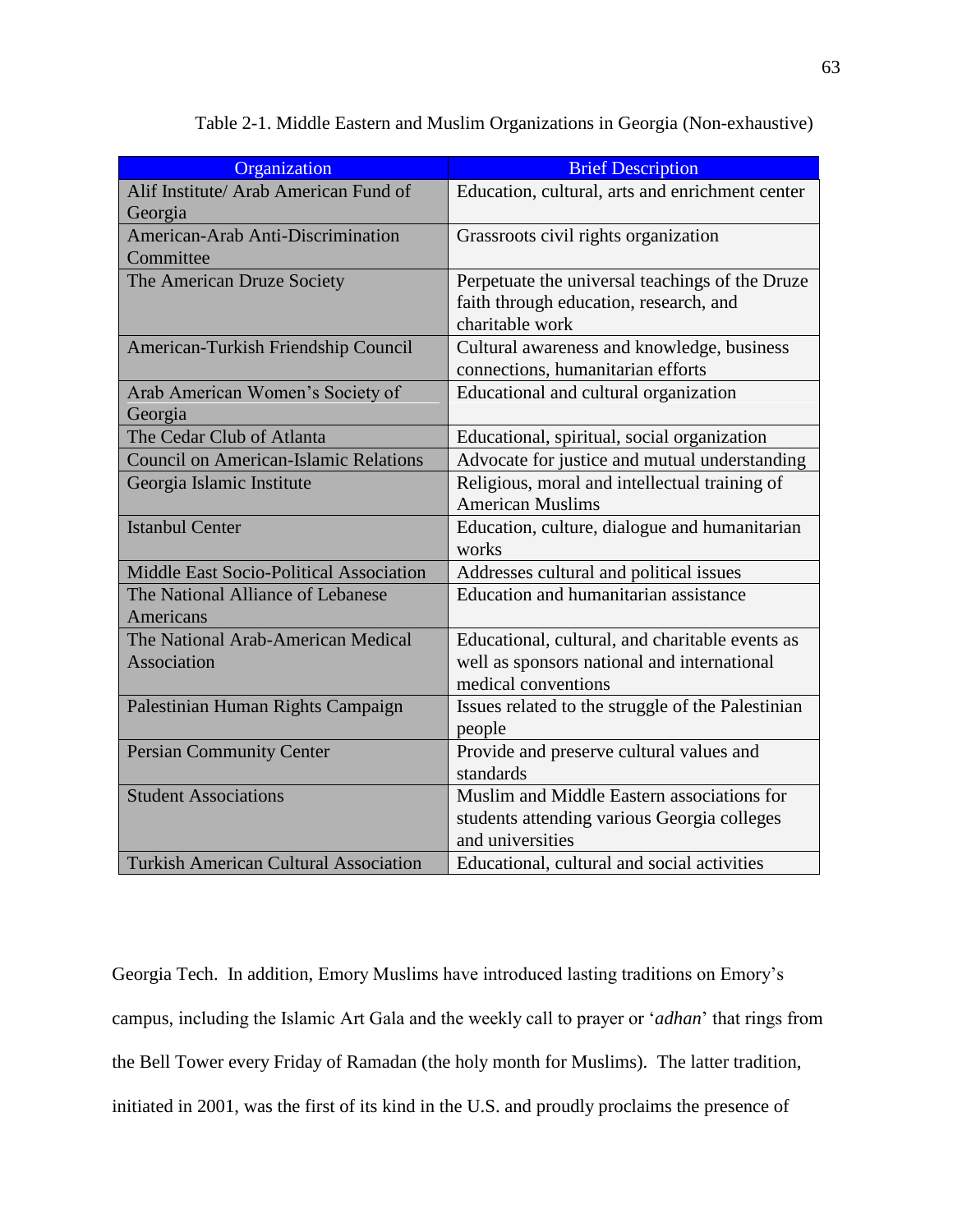Muslims on Emory"s campus. For more than three minutes, the call to prayer is audible to the whole university and beyond. Encouraged by such public recognition, Muslims are hoping that other institutions will make similar gestures to acknowledge the presence of Islam in America (Haddad and Smith, 2002).

There are a number of Muslim and/or Middle Eastern refugees located in the Atlanta area. From 1996 to 2001, more than 19,000 refugees were resettled in Georgia, many in Clarkston, a once mostly white town about 12 miles outside of Atlanta, or in surrounding Dekalb County. In Clarkston, as many as half of the current residents are refugees from war-torn countries around the world. Many of these refugees are Muslim, and some are Middle Eastern. They come from more than 50 countries including Afghanistan, Bosnia, Burundi, Congo, Ethiopia, Eritrea, Gambia, Iraq, Kosovo, Liberia, Somalia, and Sudan. They are placed by resettlement agencies in the area, where they receive 90 days of assistance from the government and then are left to fend for themselves. These resettlement agencies are key players in easing immigrants' absorption into the host society. Because of the resettlement programs in Clarkston, this area has become one of the most diverse in America. The transformation of Clarkston began in the late 1980s, when resettlement agencies decided Clarkston was perfect for refugees to begin new lives due to its availability of housing, good public transportation, and proximity to employment prospects in Atlanta. There is a local mosque in Clarkston which serves the Muslim refugees, drawing more than 800 to Friday prayers. In addition, local churches facing declining memberships have been willing to reach out to sponsor immigrant resettlement in the Clarkston area in order to fill pews (Walcott, 2002). Previous studies have found that, as surrounding communities and businesses grow to meet the demands of newly arrived immigrants, urban space becomes culturally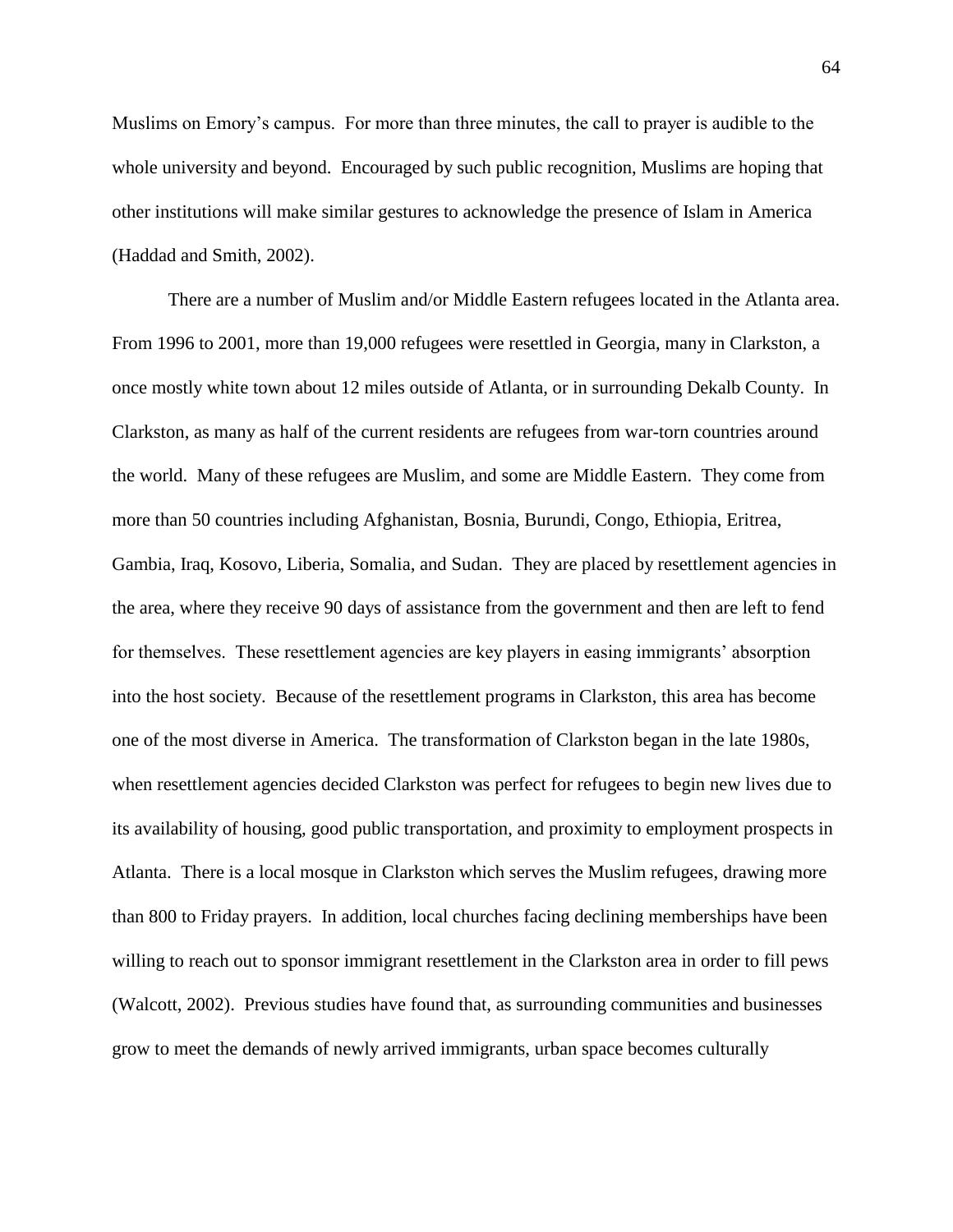

Figure 2-1.Foreign-born Arab Population in Atlanta Area Source: U.S. Census, 2000

transformed. Clarkston is no different. Because of its large refugee population, Clarkston is now dotted with ethnic restaurants and other ethnic-owned businesses.

The refugees have not always gotten a warm welcome from the original residents of Clarkston. There have been problems with racial epithets being hurled at these refugees from some whites in the area who are unhappy with the presence of the refugees in Clarkston, and some refugees have even complained that they have been harassed by police officers in the area. St. John (2007) recounts, at a town meeting in 2003 to foster understanding between the refugees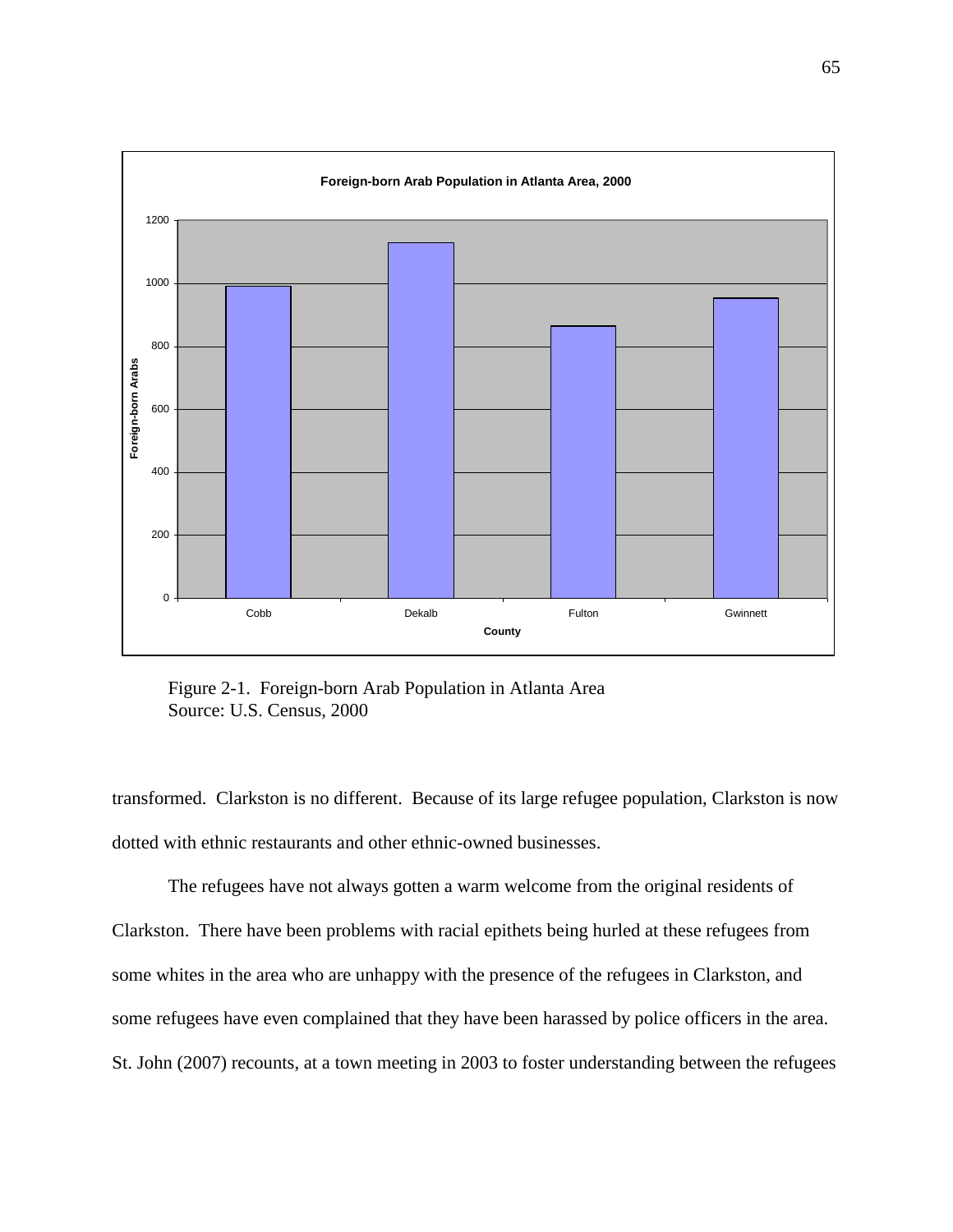and residents, the first question, submitted on an index card, was, "What can we do to keep the refugees from coming to Clarkston?".

## Attire

It seems that dress is the predominant marker used within American society to identify Muslims. Dwyer (1999) states that, for the more orthodox, the meaning of Muslimness has been linked to the adoption of a more explicitly Islamic dress in the form of the *hijab*. *Hijab* is modest dress for women, which most Islamic legal systems define as covering everything except the face and hands in public. Therefore, one of the basic assumptions underlying this research is that the experiences of female Middle Eastern and/or Muslim immigrants in non-domestic spaces are at least partly determined by attire. Because the *hijab* is a signifier of Islam, women who wear it are singled out for discrimination. In addition, this study discusses other qualities besides the wearing of the *hijab* that mark a female Middle Eastern and/or Muslim immigrant as 'other' and motivate some misguided Americans to discriminate against her.

## Participant Recruitment

In order to identify subjects for this project, the names of several gatekeepers to the local Middle Eastern and Muslim communities were obtained from Alta Schwartz, the Outreach Director of the Middle East Institute at Georgia State University, as well as a friend of mine who has contacts in the Middle Eastern community. Some of the gatekeepers were heavily involved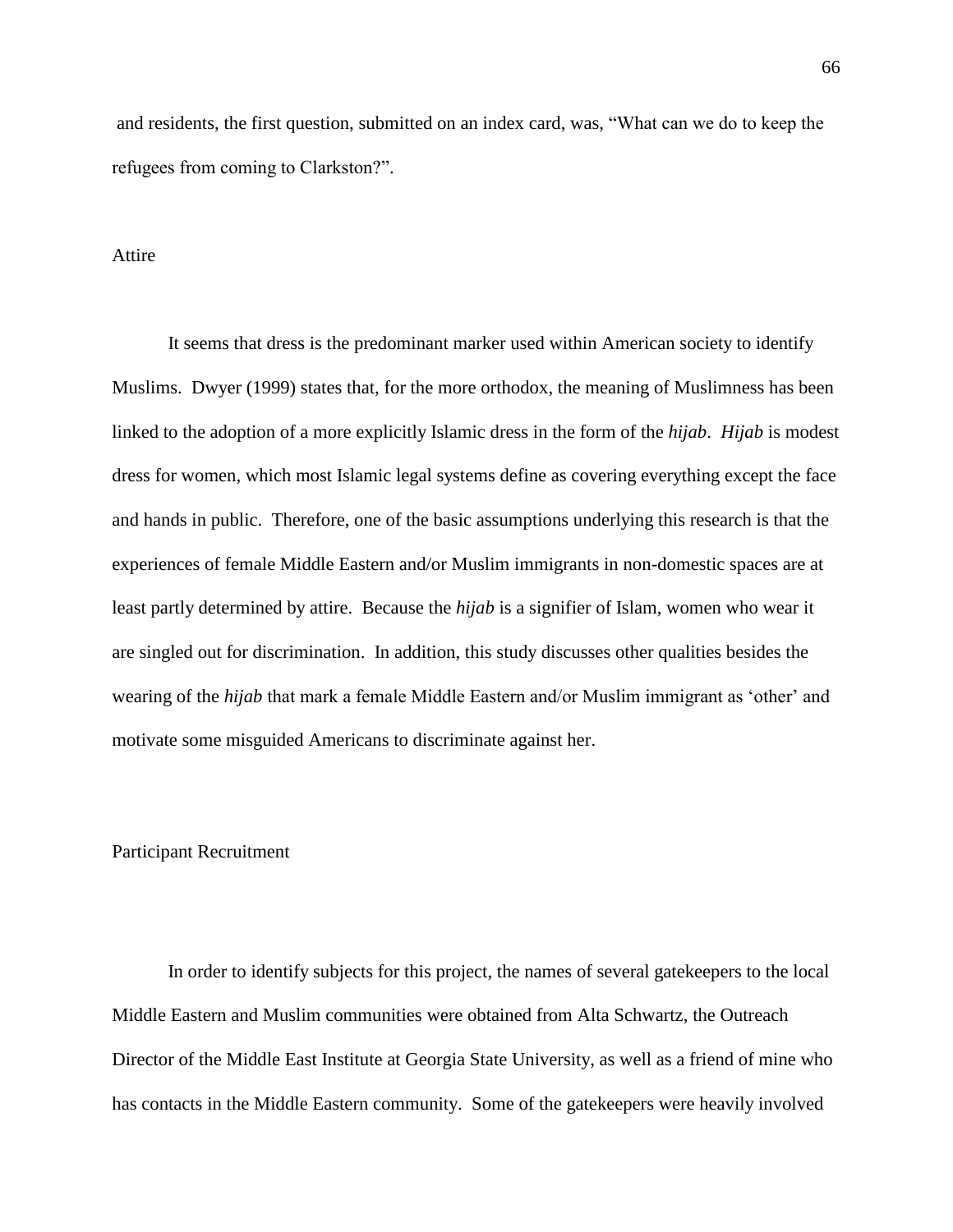in various Arab and/or Muslim organizations. As well, they were of various religious backgrounds (including non-practicing), ages, and countries of origin. Starting with the gatekeepers, I was able to secure a number of interviews using the snowball method, a technique in which existing research participants identify additional people to be included in the study (Dunn, 2000). Since a potential barrier to truly representative research is the fact that it is difficult to get some groups to participate in research projects because of their anxieties about their personal safety, the strength of the snowball technique, as Valentine (1997) points out, is that it helps researchers to gain the trust of potential research participants. Additionally, several contacts were obtained from women whom I work with in a local Persian restaurant. Valentine (1997) argues that one must be sure to use multiple initial contact points when you begin the snowballing process to ensure that all informants are not like-minded.

While the initial gatekeepers proved to be very helpful in the recruitment of participants, in order to maximize diversity an attempt was made at recruiting research participants from other sources as well. This was not always an easy-going process. Many directions were taken, many inquiries made, and many hours were spent on the telephone attempting to recruit participants. Towards the beginning of the search for research participants, one woman who refused to interview said that the questionnaire was too intrusive, that Middle Eastern women did not like to answer such personal questions about themselves, and that perhaps the questionnaire should be rewritten to be less personal, and more vague. Since this suggestion, while appreciated, did not serve the purposes of this study, the advice was not heeded and the search continued for potential subjects who did not feel that the questionnaire was too intrusive. Eventually, a number of women were found who were interested in discussing their experiences.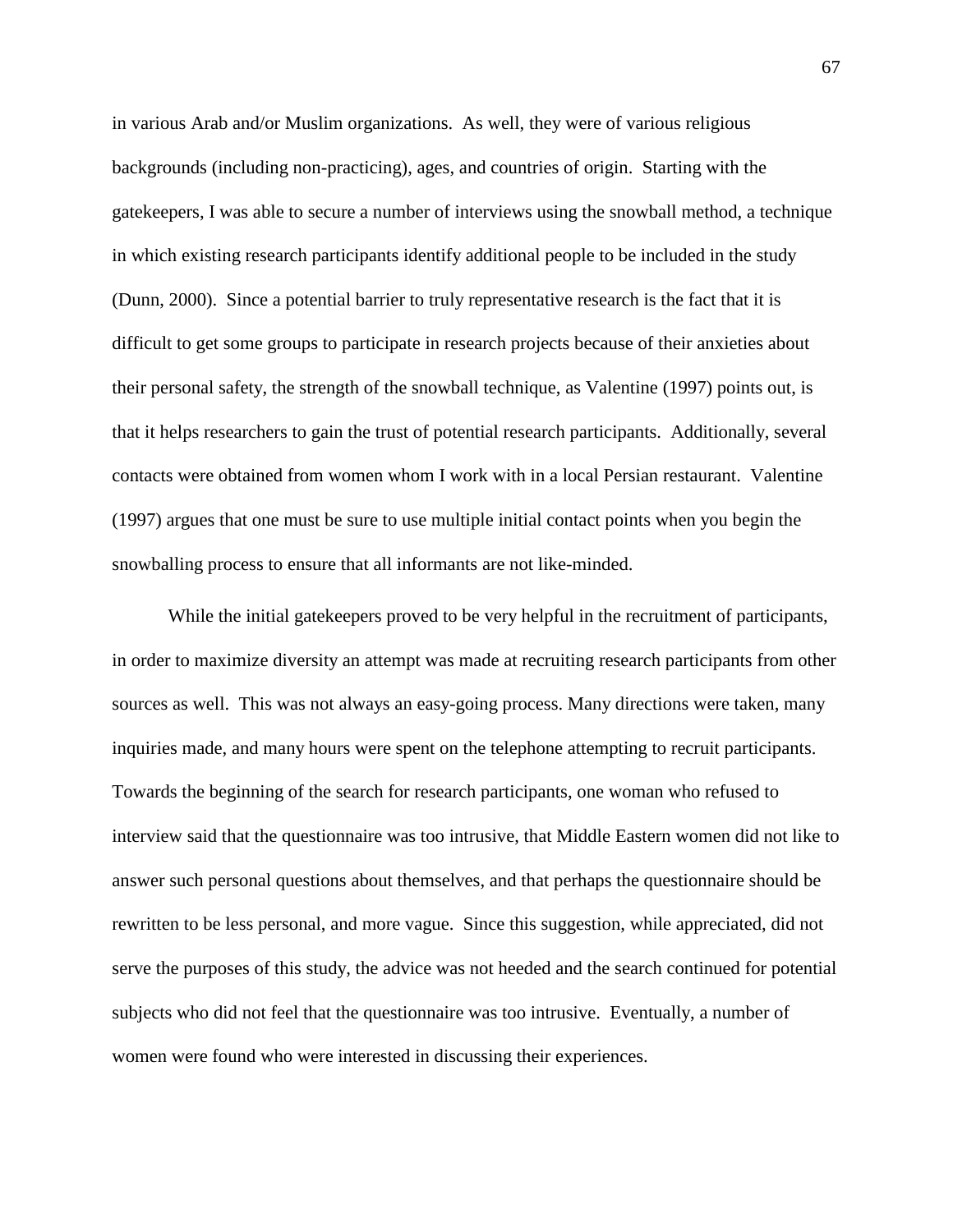Once contact names were obtained, a preliminary phone conversation or email quickly established whether potential research participants were interested and able to interview. This was followed by an email with more information about the project, including the questions that would be asked of the research participants. This was done to alleviate any anxiety the research participants may have had about interviewing.

## Research Participants

Primary research took place during Summer and Fall of 2008. Research participants were female Middle Eastern and/or Muslim immigrants living in the Atlanta area. Since there was a deliberate attempt to maximize the diversity of research participants, backgrounds of subjects chosen vary by religion, socioeconomic status, country of origin, and reason for migration. Countries of origin include China (Taiwan), Egypt, Eritrea, Iran, Iraq, Israel, Jordan, Lebanon, Pakistan, Palestinian territories, and Syria. The age range of subjects is 24-65 years old. Research participants reside in various areas of the Atlanta metropolitan statistical area. Participants were not compensated for their time. Arrangements were made to meet research participants at agreed-upon locations that were convenient for them, including homes, coffee shops, various Middle Eastern restaurants, and in organizations, including a local Arab organization, as well as a local Islamic Center.

Obtaining interviews from immigrants from the lower classes, including refugees, was problematic. One barrier was the refusal of the directors of several refugee resettlement agencies to allow interviewing of the refugees they serve, stating that they were protecting the refugees. A director of one resettlement agency explained that the refugees had recently undergone, and in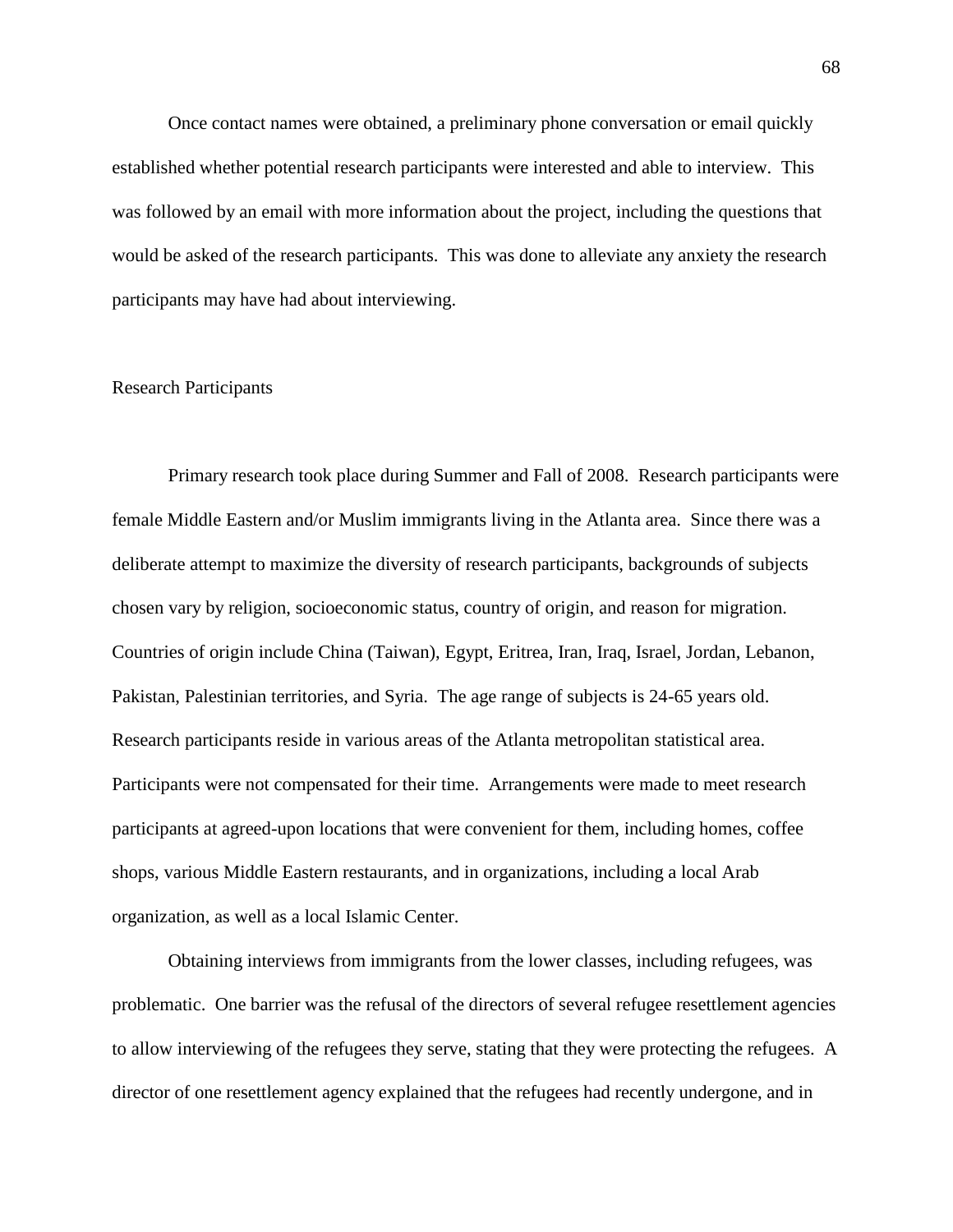some cases continue to undergo, traumatic experiences. Therefore to allow a stranger access to the refugees in order to ask intrusive questions was considered by the agency to be unethical. Furthermore, after consultation with an expert on the local Middle Eastern community, it was determined that approaching women at farmer"s markets, in mosques, or on the street would likely create a threatening environment for them and not produce reliable data. Another barrier to the recruitment of refugees was the fact that a commitment of at least 45 minutes was needed from research participants with very good English skills. The time commitment would be much greater for women who did not possess good English skills, a category which many refugee women fall into. Therefore, the possibility of approaching refugee women on the street or in the market and obtaining the necessary time commitment from them on-the-spot seemed unlikely.

During the search for research participants I ended up doing, and continue to do, volunteer work for one of the refugee resettlement agencies in Clarkston, Georgia, serving as an English tutor to a female refugee from Iraq. At first, I hoped that an interview for the research project would result from the volunteer work. However, I have come to be considered a close and trusted friend by the family, even being invited to family birthday parties and asked by the husband to watch over his family while he made a month-long trip to Iraq. Therefore, I was uncomfortable changing our relationship from a trusted friendship into a researcher/human subject relationship.

It was much easier to recruit participants when I went from attempting to video and/or audio tape the interviews to simple note-taking during the interviews. My initial experiences attempting to record interviews confirmed Dunn"s (2000) argument that recorders may sometimes inhibit a participant's responses or desire to participate altogether because the tape recorder serves as a reminder of the formal situation of the interview. Likewise, participants may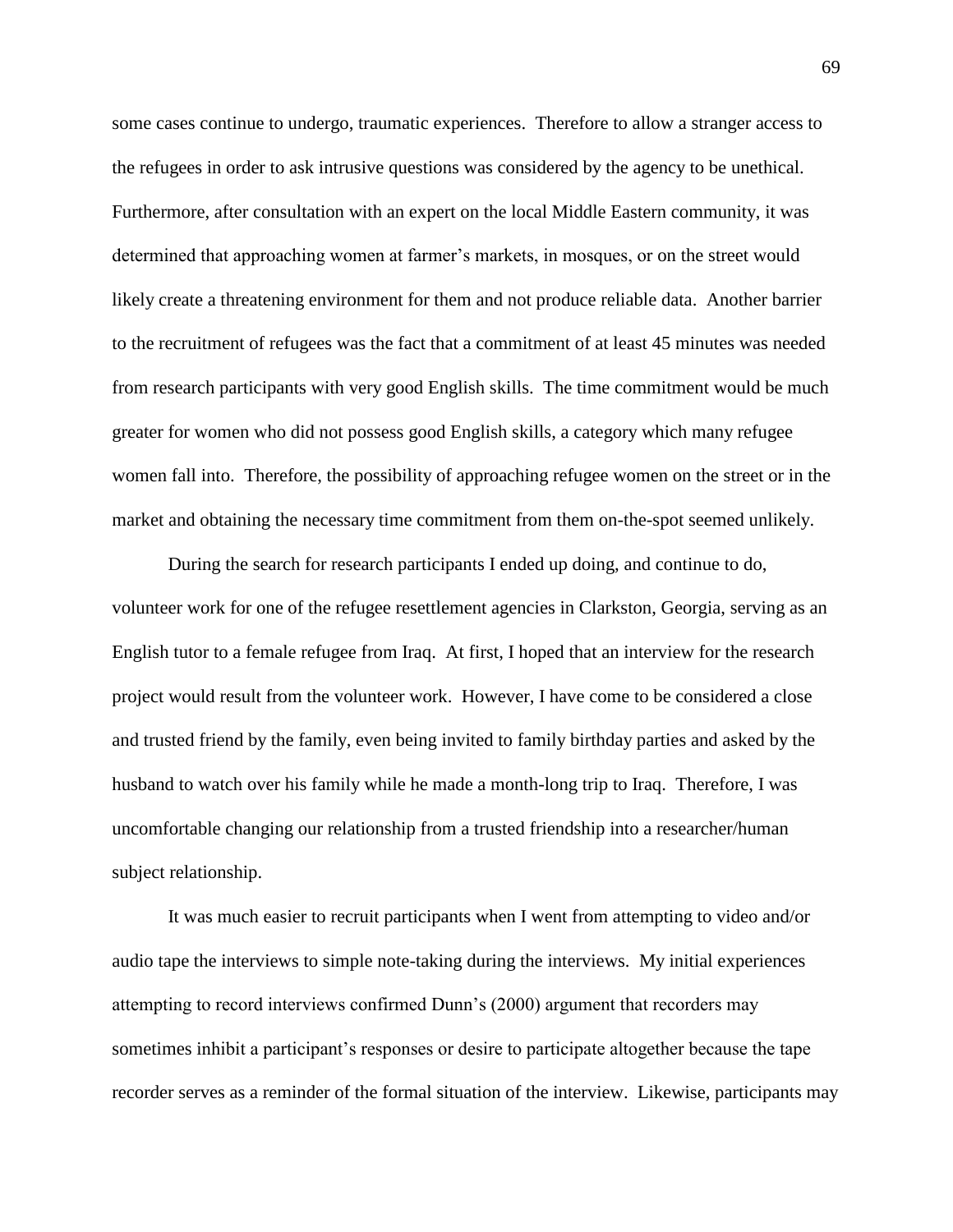feel particularly vulnerable because someone might recognize their voice if the recording was to be aired publicly (Dunn, 2000). This may lead to the participant being less forthcoming than they would have been if note-taking had been used.

## Qualitative Research

This research is qualitative. Qualitative methods have been used to verify, analyze, interpret and understand human behavior of all types. Winchester (2000) argues that qualitative methods have been used to reveal that which has previously been considered unknowable – feelings, emotions, attitudes, perceptions, and cognition. As researchers, we are usually resource-limited, both in terms of time and money, and we must make decisions about what/who to include and what/who to exclude from our study. We must decide how many people to talk with and how many texts to read. Dowling (2000) argues that there are no rules for sample size in qualitative inquiry; sample size depends on what you want to know, the purpose of the inquiry, what's at stake, what will be useful, what will have credibility, and what can be done with available time and resources. Dowling (2000) goes on to observe that the validity, meaningfulness, and insights generated from qualitative inquiry have more to do with information-richness and the analytical capacities of the researcher than with sample size. For this particular research project, 24 female Middle Eastern and/or Muslim immigrants were interviewed. This number of interviews is statistically significant while providing some variety in responses.

Semi-structured interviews were used, taking an average time of 45 minutes to one hour to complete, although some interviews went on for several hours.Bernard (1994) opines that a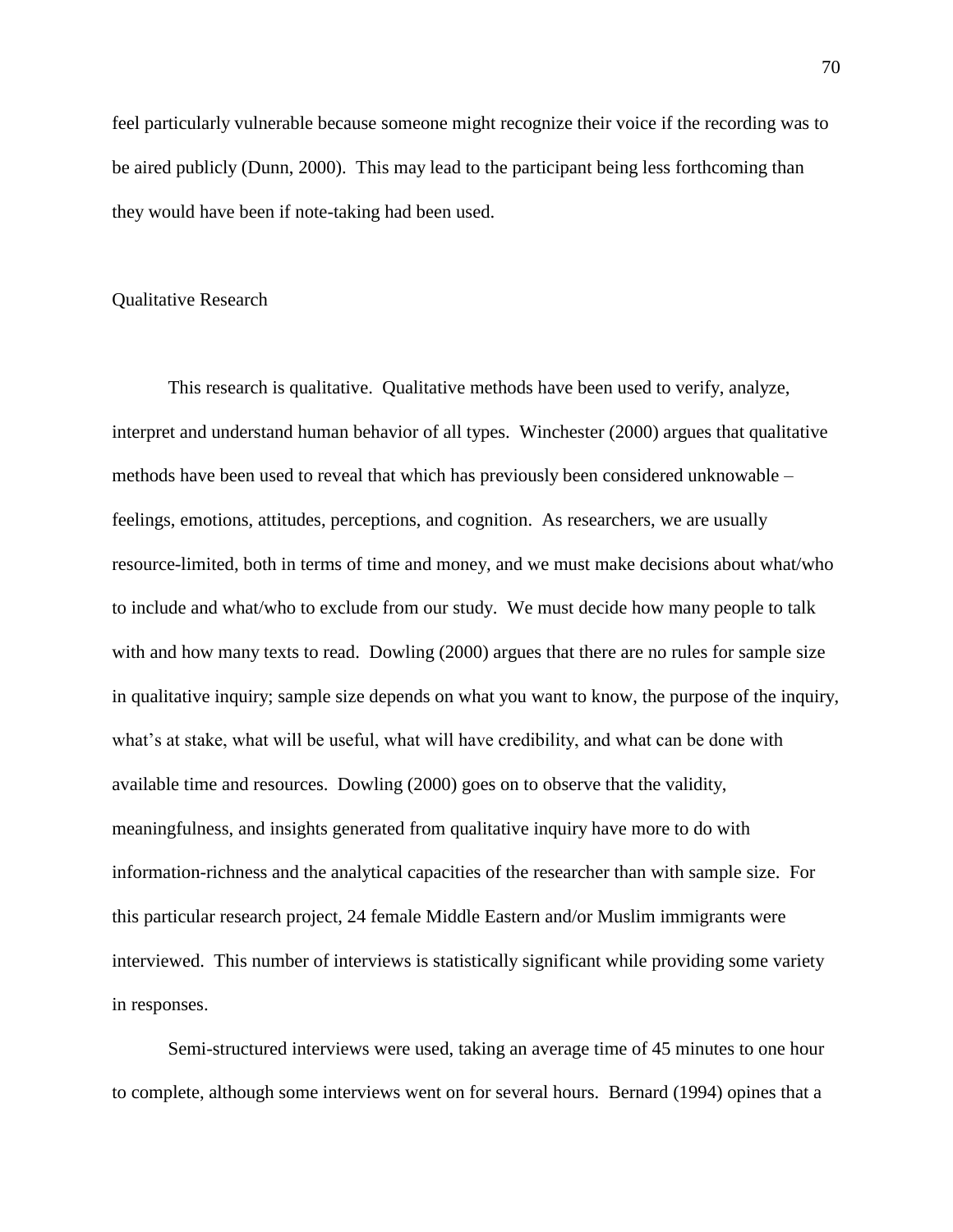semi-structured interview is a good choice because when the questions are more private and threatening, a greater response is attributed to open-ended questions because people seem to feel less threatened when they can offer their own answers. Additionally, Bernard (1994) argues for the importance of semi-structured interviewing because it demonstrates some control and competency while simultaneously demonstrating that you are not trying to exercise excessive control over the research participant. This is one way of developing rapport with the participant, enabling the researcher to gain their trust and confidence, and prompting the research participant to reveal information they would otherwise not have disclosed. The use of questionnaires while interviewing is a good choice because they have numerous benefits, including the removal of interviewer bias by providing each participant with the same set of questions (Bernard 2002). Prearranged topics covered on the questionnaire included migration history, attire, travel patterns, work/school experiences, and public experiences. This method allowed reliable, comparable data to be collected due to its overall consistency.

## Researcher Positioning

It is important to acknowledge the ways in which the researcher"s positioning structures the research; in my case as a white, non-Muslim woman. Dwyer (1999) asserts that, with one-toone interviews, there are possibilities of acquiring only a superficial understanding of the research participant, as well as reinforcing dominant power relations. Interviewing in different cultural contexts requires a heightened sensitivity to the complex power relations which exist between researchers and interviewees (Valentine, 1997). With one-to-one interviews it is possible for subjects to see the researcher as a person of authority and answer interview questions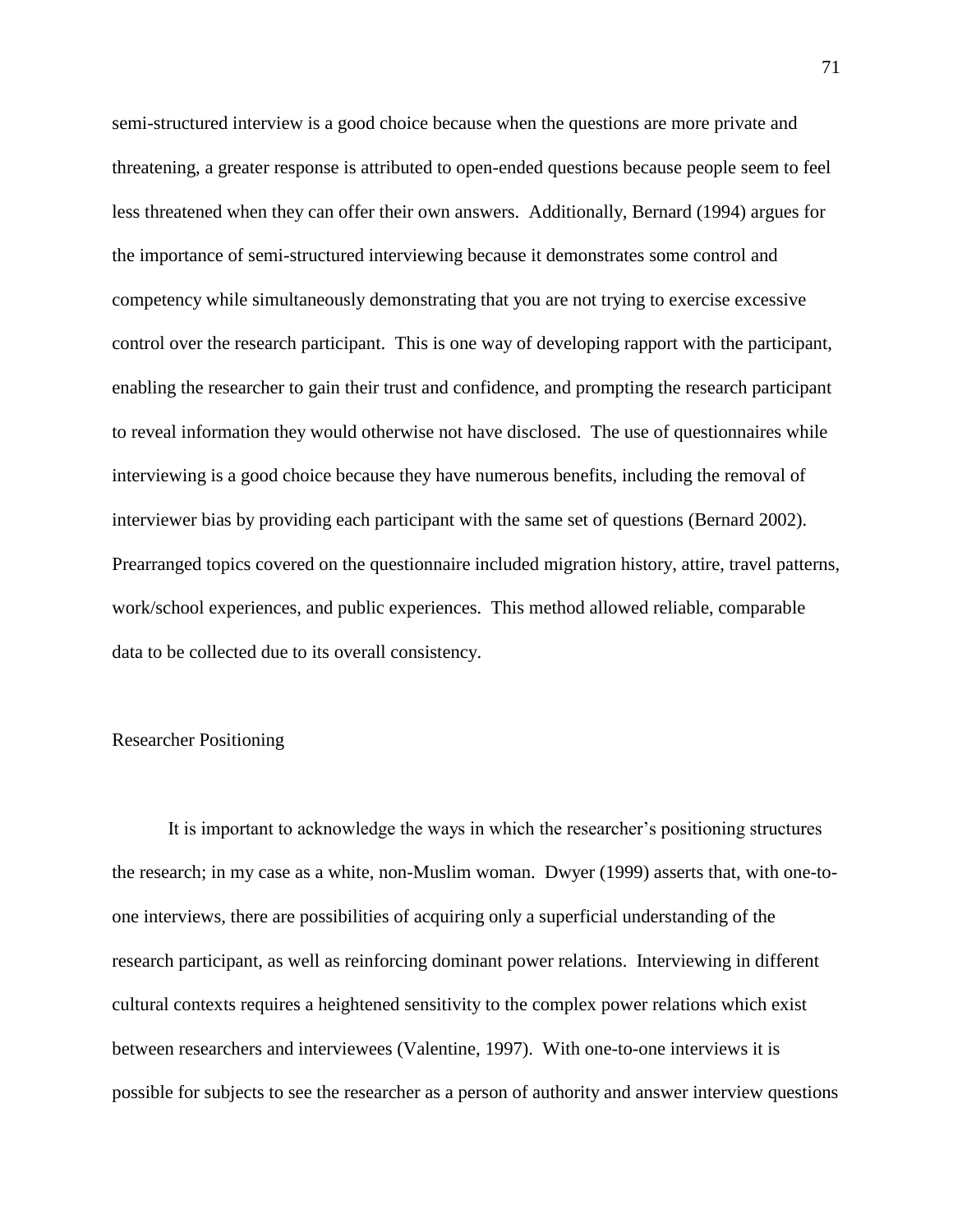according to what they believe the researcher wants to hear.Moreover, Manning (1967) argues that interviews actually help to create meanings that seemingly reside within respondents. Because of this, respondents are not so much repositories of knowledge as they are constructors of knowledge in collaboration with interviewers (Holstein & Gubrium, 1995). Pool (1957) sees the interview as a drama between the interviewer and the interviewee. Collecting and interpreting social information involves personal interactions, and interactions between two or more individuals always occur in a societal context (Dowling, 2000). Societal and individual expectations, as well as structures of power influence the nature of those interactions (Dowling, 2000).

The researcher should try to become aware of the nature of his or her involvement in the interview, and the influence of social relations. The researcher's ability to interpret information obtained during the interview also depends on his or her own characteristics. As such, there is a debate about the pros and cons of being an 'insider' versus an 'outsider' (Dowling, 2000). An insider is someone who possesses many of the same qualities as the research participant, while an outsider differs substantially from the research participant. As a white, non-immigrant academic interviewing migrant women, I am considered an outsider in my research. One position in the debate is that as an insider both the information you collect and your interpretations of it are more valid than those of an "outsider" (Dowling, 2000). People are more likely to speak their minds more freely, and you are more likely to understand the meaning behind what they are saying because you share the same experiences as they do. It may be more difficult to establish good rapport with a research participant if you are not both members of the same social group. However, another position in the debate holds that being an outsider can bring benefits to the research (Dowling, 2000). Being an outsider may mean that research participants make more of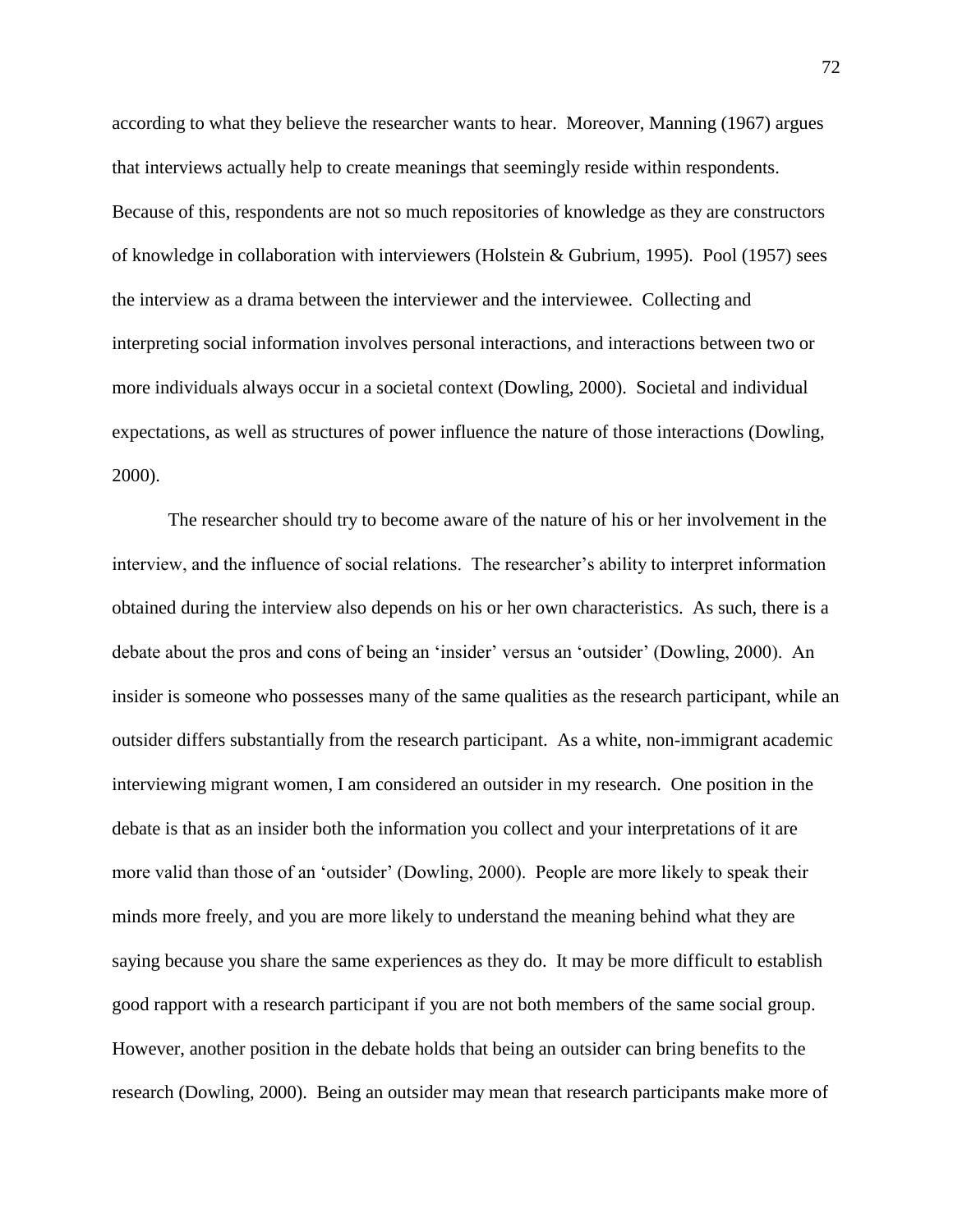an effort to clearly articulate their feelings and ideas and to make sure the researcher really understands what they are trying to convey. Dowling (2000) concludes that a researcher is never simply either an insider or an outsider. We all possess overlapping characteristics in at least some areas, whether they are racial, socioeconomic, gender, ethnic, etc. Indeed, becoming aware of some of these similar qualities as well as discrepancies can be a learning opportunity for the researcher.

### Presentation of Self

Researchers have always encountered the barriers of difference between themselves and those they research (Lofland 1995). As such, in order to gain respect as a researcher, I needed to make an effort to neither be nor appear to be Orientalist. Edward Said (1978) states that Orientalism situates the "other" in the Western experience, thereby allowing the "other" to be represented by Western ideas of who he or she is. As well, to combat the stigma of an investigator, Lofland (1995) argues that researchers need to develop their own interviewing style, one that is appropriate to the situation. The interviewing style is part role-playing, but not to the effect of misleading or unethical deception (Rotsos 2002). The researcher, while role-playing, must still be genuine, otherwise research participants become suspicious. Role-playing is simply applying the right manner of inquiry and common sense in a given situation (Rotsos 2002).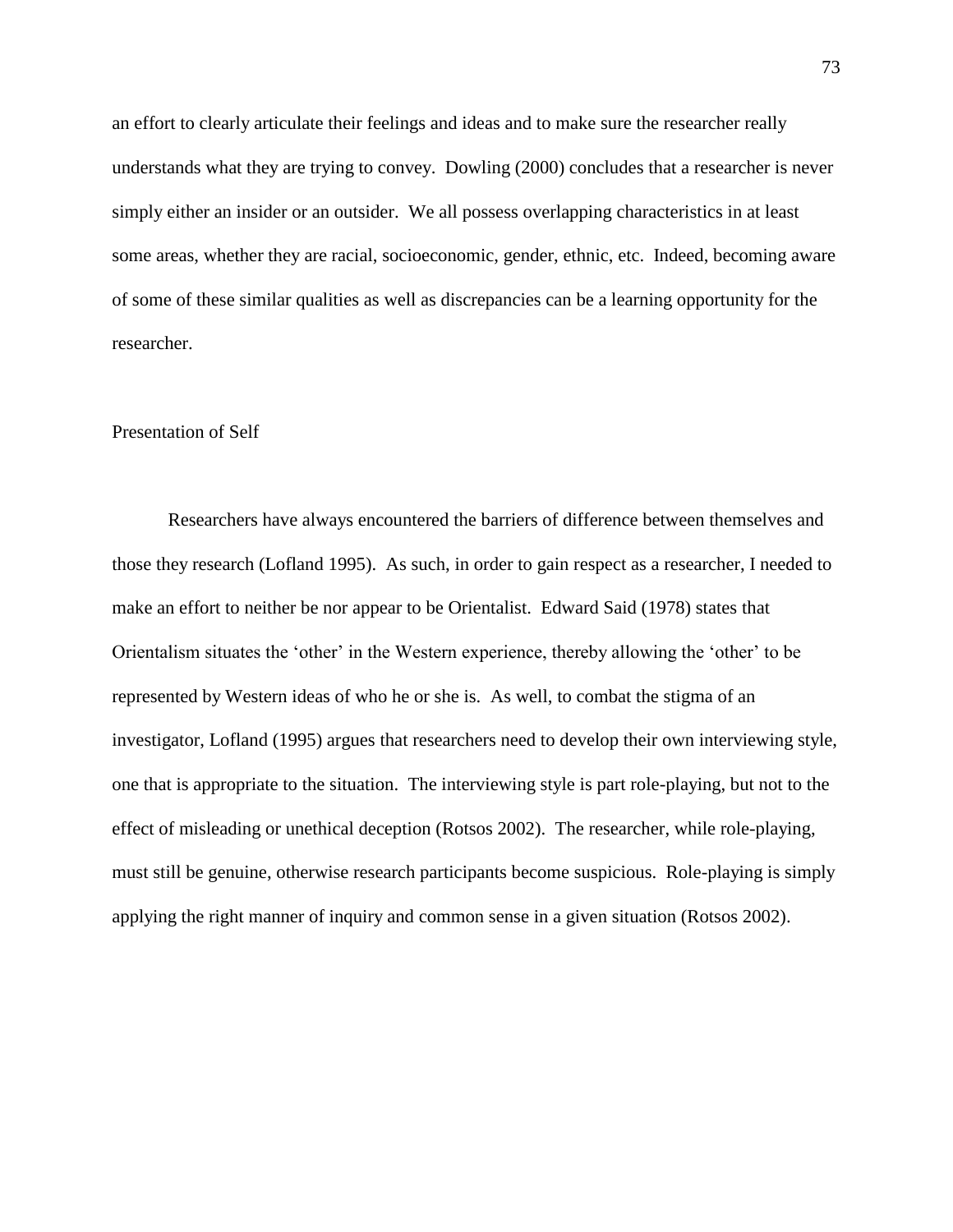As the researcher, I prepared myself to answer questions as well as ask them. I understood that it was possible that research participants viewed my probing of their lives and experiences with suspicion, possibly feeling that I meant to do them harm with the information I was collecting. Therefore, I made a conscious effort to make the research participants feel comfortable about answering my questions and comfortable with my intentions for the information I was collecting. Likewise, I had to consider the possible ways the data I had collected could be misused, and put appropriate precautions in place. For example, completed questionnaires did not contain names of the research participants, only a number that corresponded to a list of research participants which was kept in a locked office file. In addition, pseudonyms have been used in the final product for the protection of the research participants.

# Observations and Other Limitations

I had the distinct feeling that some research participants did not trust me, for I could see the look of suspicion in their eyes. One participant told me that she knew of another researcher who interviewed Arabs and Middle Easterners but then used the information against them rather than to benefit them. In addition, there were several instances during the interview when she would respond to a question but then tell me not to print her response. However, towards the end of the interview, I felt that she was much more open, even offering unsolicited information about herself. I am unsure as to whether or not this particular respondent gave "complete" responses during the first half of the interview, however, I felt that responses were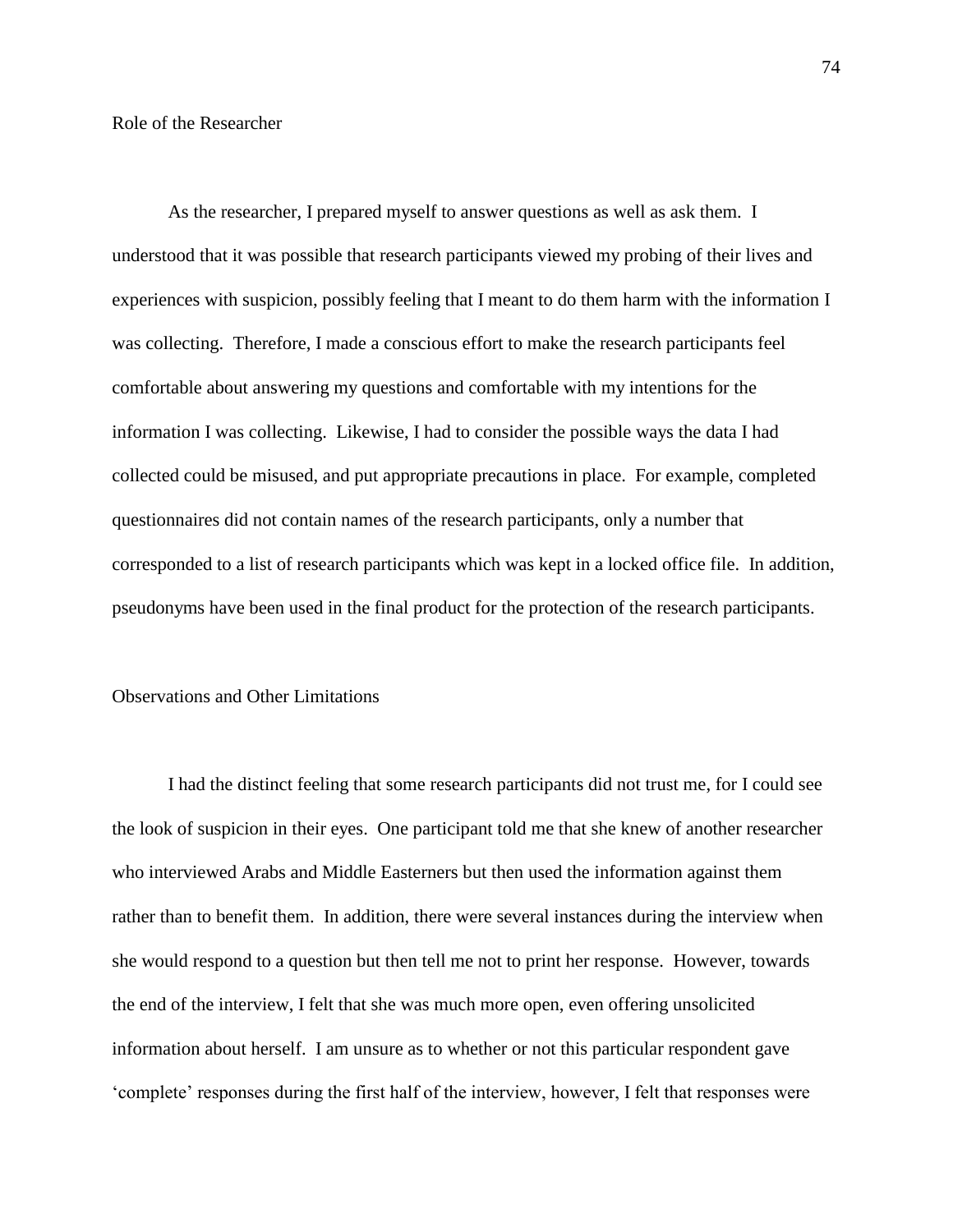more thorough during the last half of the interview. This underscores the idea that the beginning of the interview should consist of questions that serve to build rapport, and that the more sensitive questions, the "meat" of the study, should be saved until the end of the interview. Perhaps in some cases making time when first meeting a participant to in order to get to know each other would be beneficial to getting more complete responses. In general, I believe that most non-Western peoples appreciate a slower pace, and getting to know someone a little better before giving personal information about themselves. However, I believe this is not what all research participants want. Some participants were not interested in getting to know me beforehand over a cup of tea or coffee. It was apparent that that these participants were busy and wanted to get the interview over with. Therefore, accommodating each interviewee"s needs is a complex yet critical component of the interview process, and having the ability to "read" people, or even simply asking respondents what they need if that seems appropriate, is a good research skill.

Some respondents, while it did not seem that there were rapport issues, appeared to want to 'get it over with'. Therefore, I have doubts as to how complete their responses were. With two research participants in particular, even though they were referred by a fellow mosque attendant and they were willing to do the interview, it seemed that rapport was not established during any time of the interview process. These two participants were interviewed together with another woman, the other woman being much more responsive than these two. While both participants spoke English, during the interview they continuously spoke to each other in their native Pakistani language. It was apparent that they were asking each other, instead of me as was instructed, about the interview questions, and neither seemed to be giving complete information. This group of respondents was interviewed during Ramadan and had been fasting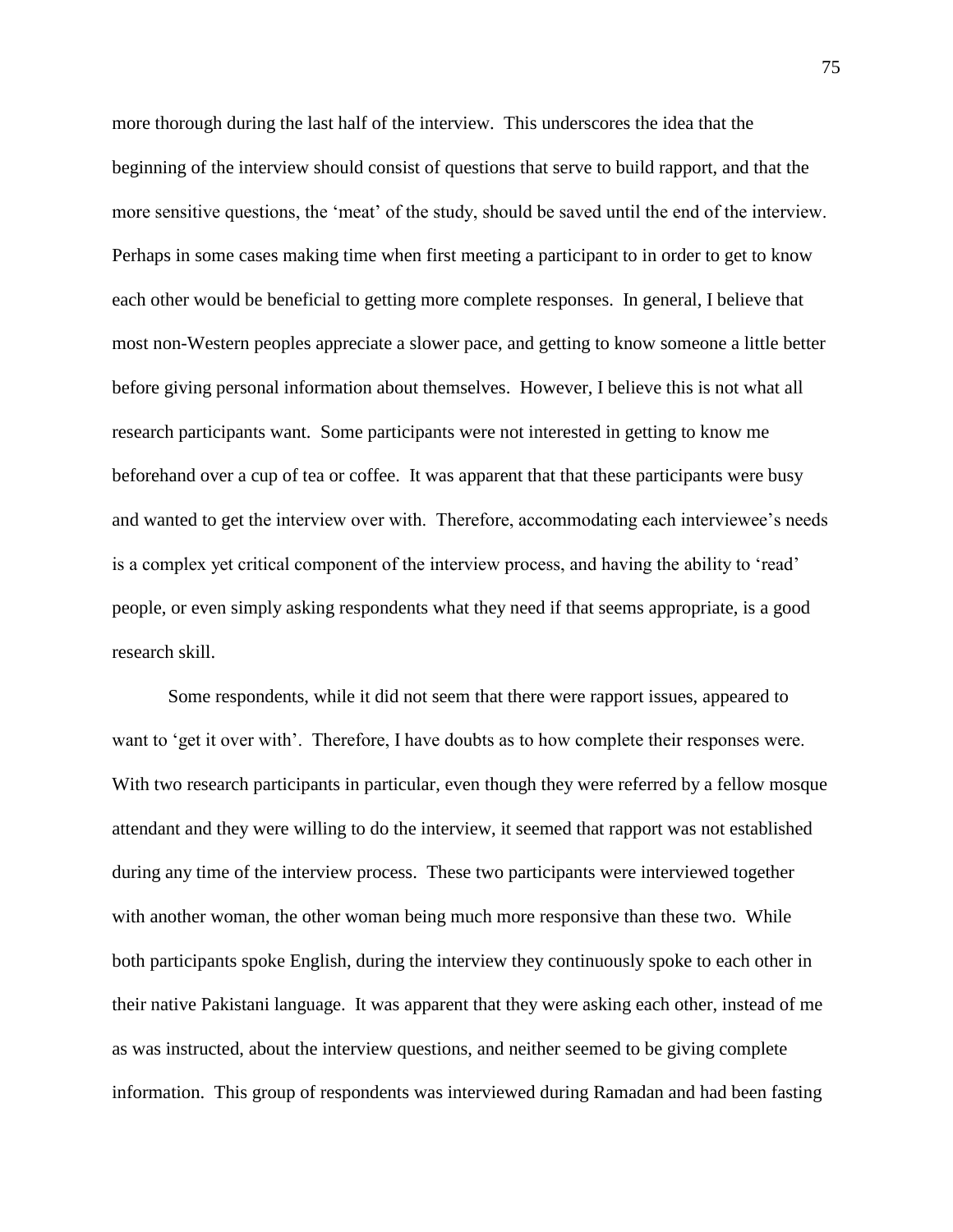all day. Perhaps the fact that the interviews were scheduled just before dinnertime, and that the women were probably hungry, had an effect on their demeanor!

As for most participants, the fact that their friends or colleagues had referred me seemed to be enough for them to open up right from the beginning. Some participants were excited about sharing their experiences with me, and were very interested in assisting me in locating other research participants. Some participants stated that they felt this study would benefit the community and were more than willing to help out in any way they could.

Since research participants were part of a "sensitive group", namely Middle Eastern and Muslim immigrants, I was always sure to tell them at the beginning of an interview that they did not have to answer any question that they did not feel comfortable answering (a requirement of the Institutional Review Board). As for the participants who seemed distrustful of me, I did not always feel comfortable asking for more thorough responses than what they were willing to give at first, fearing that they might think that I was getting too personal and begin to question my motives. Therefore, I did not always get detailed responses, which I believe would have made the research more valuable.

#### Data Analysis

After completing all of the interviews, transcripts of the interviews were then typed up to facilitate analysis. I used a coding system to sort and retrieve data. Once the sections of all the interviews were coded, it was possible to retrieve all similarly coded sections. These sections of text were compiled and re-read as a single file. Dunn (2000:77) states, "This allows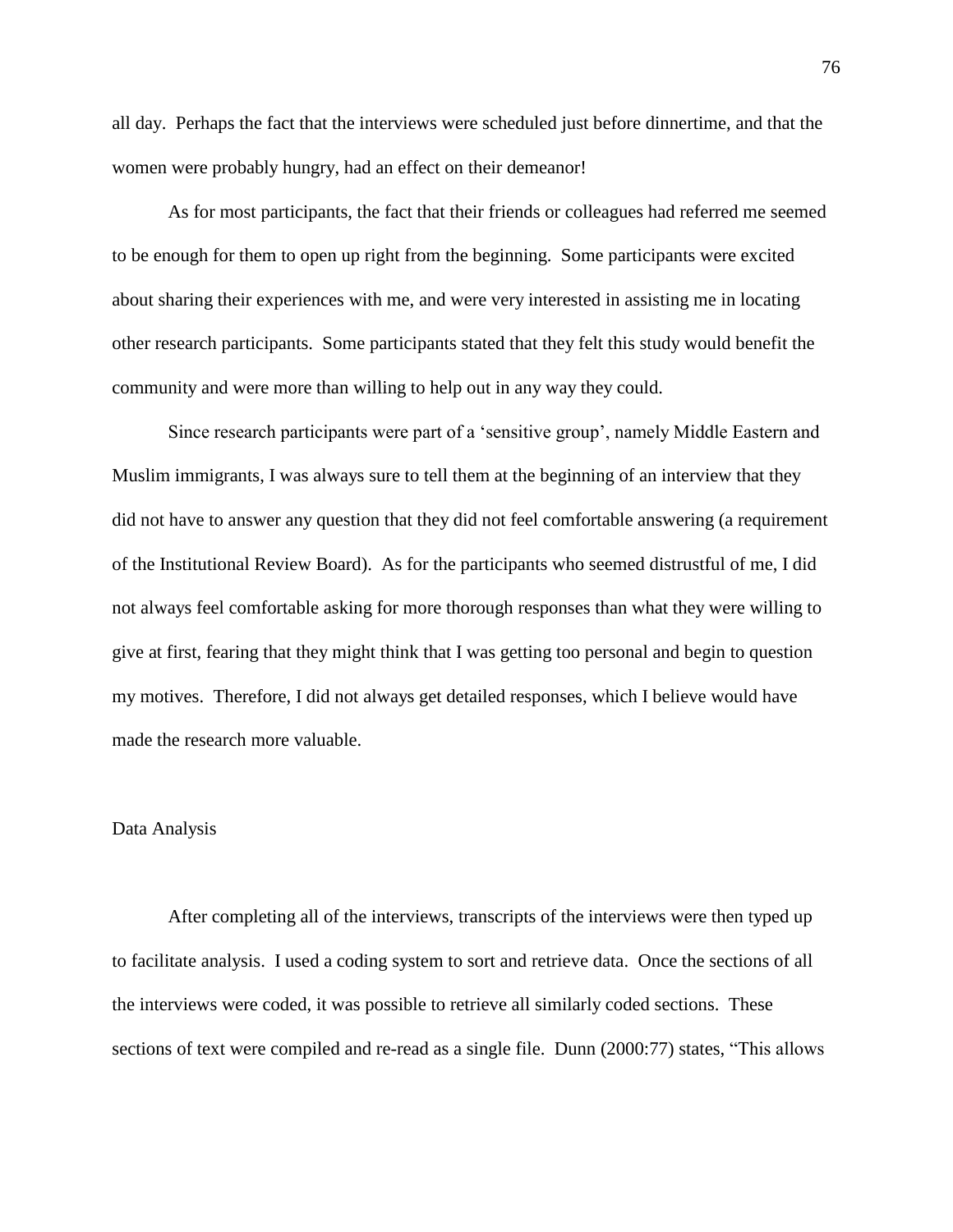the researcher to grasp the varying opinions on different issues and to begin to unravel the

general feeling about an issue"**.** The following categories were used for the coding system:

- 1. Scrutiny
- 2. Violence, discrimination, defamation, and intolerance
- 3. Hyper visibility / invisibility
- 4. Racism
- 5. Cultural alienation and conflict
- 6. Association and participation in the host society and sharing values of the dominant classes
- 7. Work opportunities
- 8. Encountering Orientalist conceptions, stereotypes and biased media coverage
- 9. Negative experiences based on class and religiosity
- 10. Going to great lengths in order to make sure Americans are comfortable
- 11. The ethnic community
- 12. Mosques play a role in establishing a sense of home in the U.S.
- 13. Experiencing special caring and protection from persons outside of the communities
- 14. Public spaces as places of fear and insecurity
- 15. Women and minorities can be made to feel unwelcome in public spaces
- 16. A greater percentage of Muslims as opposed to non-Muslims have experienced discrimination since 9/11
- 17. Profiling at places such as work, airports, schools and by immigration officials
- 18. Work places can be problematic, also work-related functions can be an issue
- 19. Women from many parts of the world feel that they have more opportunities in the U.S. than in country of origin
- 20. Women who wear *hijab* are singled out for discrimination
- 21. Muslim women feel the need to comply with the norms of the community
- 22. Experiences in urban versus rural areas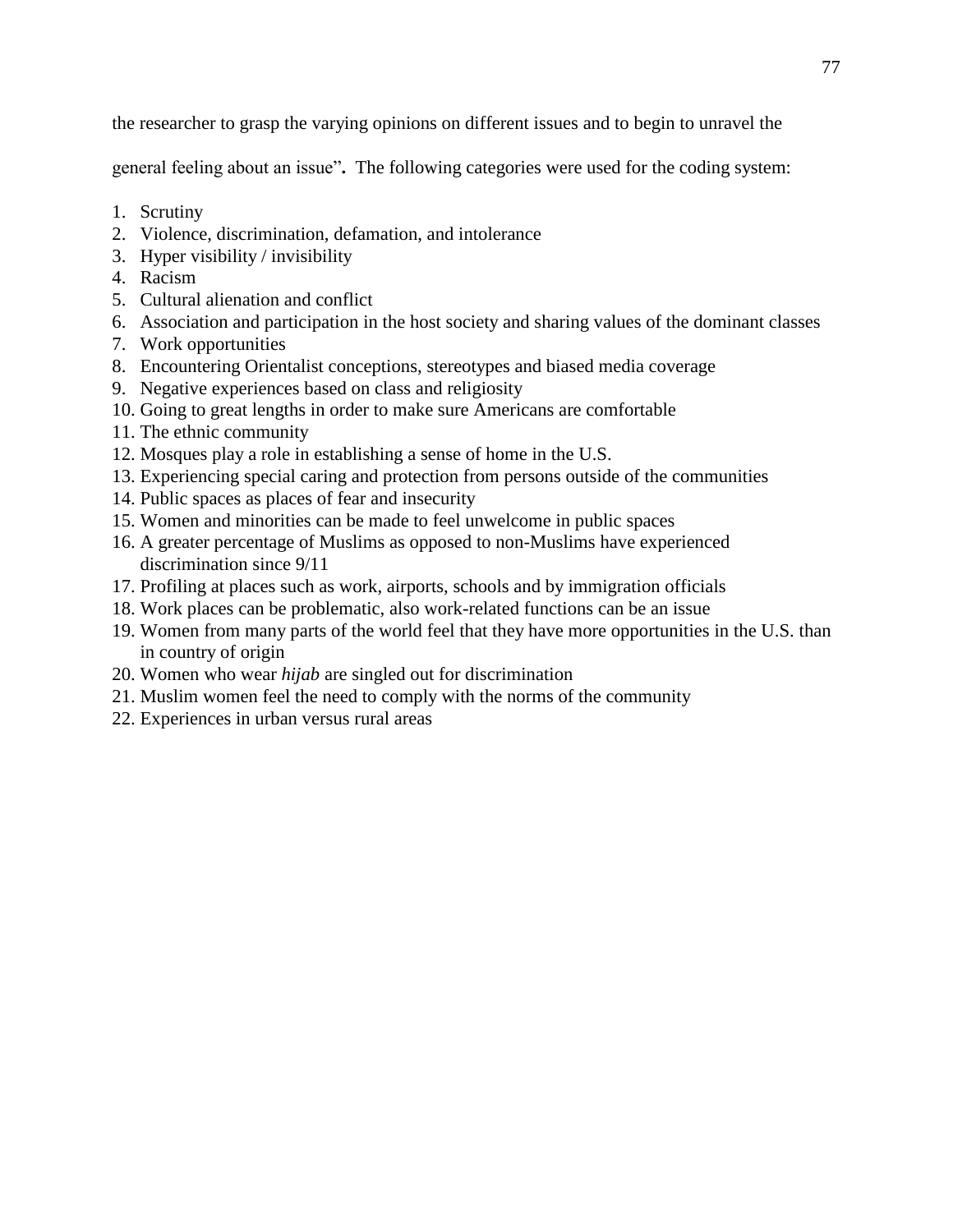## CHAPTER 3: DATA FINDINGS

#### Demographic Profile

Twenty four female Middle Eastern and/or Muslim immigrants were interviewed and their responses analyzed. Thus, in this chapter, 24 respondents will be discussed. The questionnaire, which is discussed in Chapter Two, is shown in the Appendix. The first group of questions were demographic in nature and were designed to put the later questions into context, as well as to build a level of comfort between myself and the participants before I moved on to the more delicate questions. I wanted to obtain information about the respondents, such as why they moved to the U.S., where they reside in the Atlanta area, religion practiced, and socioeconomic class in order to situate their responses in the later questions pertaining to their experiences in public spaces.

The age range of the respondents was 24-65 years. Since two respondents did not wish to give their ages, a statistically correct estimate of ages cannot be given. However, a rough estimate of the average age of respondents is around 41 years. While all respondents reside in various parts of the Metropolitan Atlanta area (see Table 3-1), the majority of respondents live in suburban areas north of the city proper, with more respondents claiming residence in Alpharetta, followed by Sandy Springs, than any other area. This is most likely due to the fact that over one quarter of the respondents were interviewed in a mosque located in Alpharetta which they regularly attend. Furthermore, the fact that the snowball method was used to recruit participants most likely led to the fact that most respondents live in the same general areas.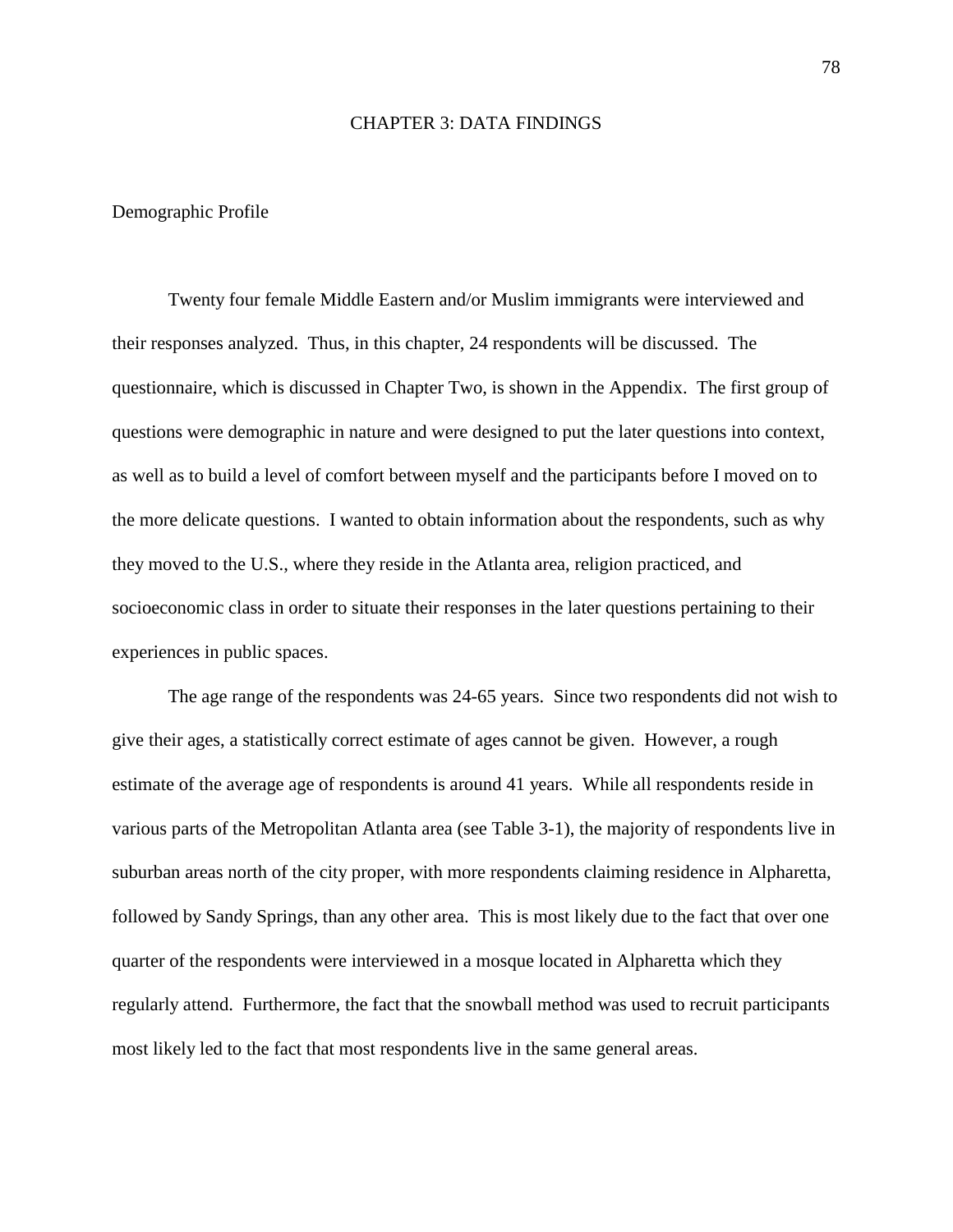|                      | Frequency      | <b>Percent</b> |
|----------------------|----------------|----------------|
| Acworth              |                | $\overline{4}$ |
| Alpharetta           |                | 29             |
| Atlanta              |                | $\overline{4}$ |
| <b>Buckhead</b>      | $\overline{2}$ | 8              |
| Cumming              | $\overline{2}$ | 8              |
| Duluth               | $\overline{2}$ | 8              |
| East Cobb            |                | $\overline{4}$ |
| Kennesaw             |                | 4              |
| Marietta             | $\overline{2}$ | 8              |
| Peachtree City       |                | $\overline{4}$ |
| <b>Sandy Springs</b> | 3              | 13             |
| Tucker               |                | 4              |
| Total                | 24             | 100            |

Table 3-1. Where Respondents Reside in the Atlanta Area

Respondents have resided in the Atlanta area anywhere from 1½ to 35 years, with the average time in Atlanta being 14 years (see Table 3-2). Some respondents lived in other parts of the U.S. prior to moving to Atlanta.

|                | Frequency | Percent |
|----------------|-----------|---------|
| 1 to 5 years   | 6         | 25      |
| 6 to 10 years  |           |         |
| 11 to 15 years | h         | 25      |
| 16 to 20 years |           |         |
| 21 to 25 years |           | 13      |
| 26 to 30 years |           |         |
| 31 to 35 years |           |         |
| Total          | 24        | 100     |

Table 3-2. Respondents" Length of Residence in the Atlanta Area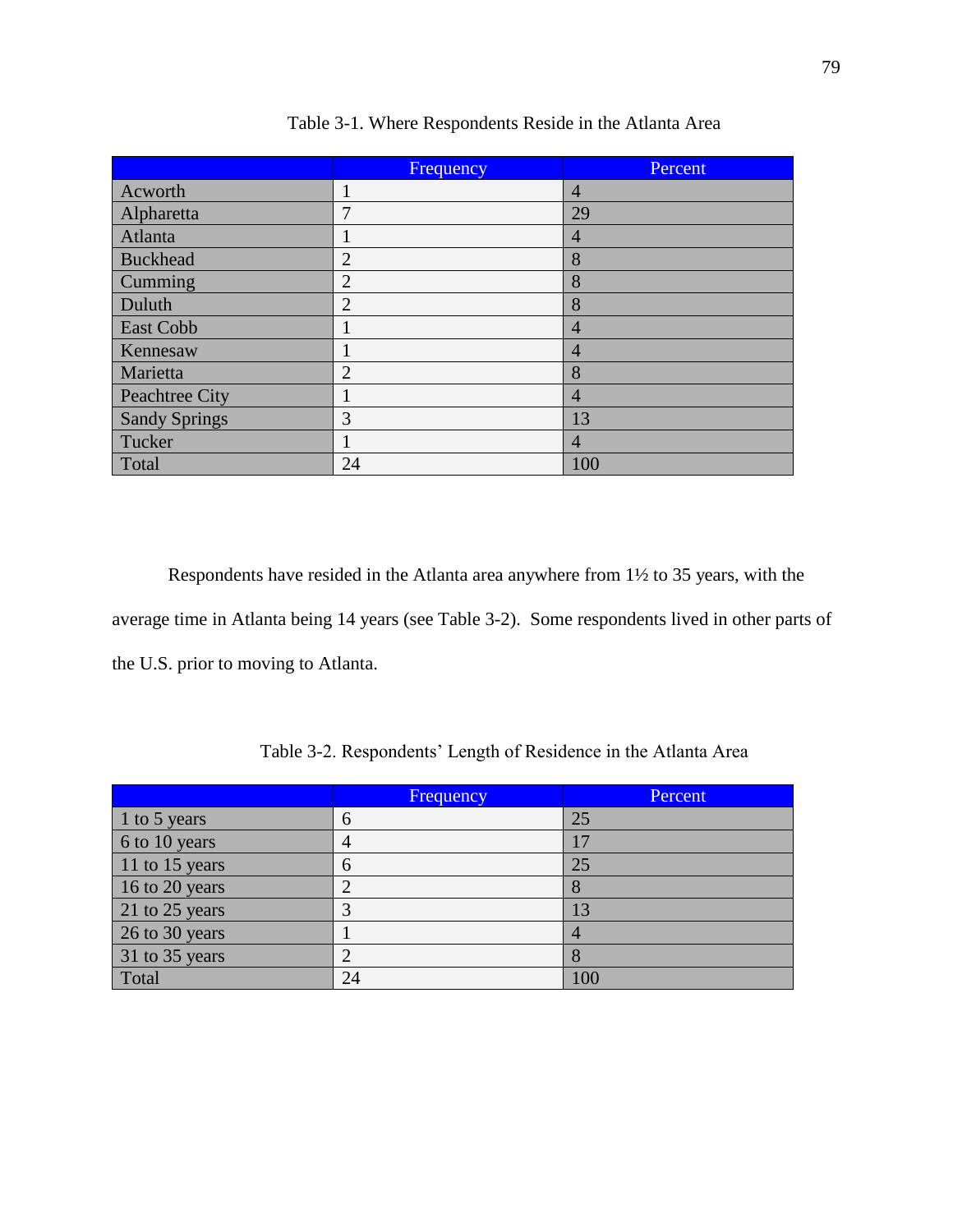When asked why they moved to the U.S. (see Table 3-3), fully one-half of the respondents moved to the U.S. to be with their husbands, followed by 21% who moved to the U.S. as children with their families.

|                           | Frequency | Percent |
|---------------------------|-----------|---------|
| To be with husband        | 12        | 50      |
| As a child (with family)  |           | 21      |
| For a better life/job     |           | 13      |
| For a better education    |           |         |
| To leave a bad political  |           |         |
| situation in home country |           |         |
| Total                     | 24        | 100     |

Table 3-3. Reasons Why Respondents Moved to the U.S.

As Table 3-4 shows, respondents have moved to the U.S. from 11 different countries of origin. More respondents were from Pakistan than anywhere else, followed by Syria.

|                | Frequency      | Percent |
|----------------|----------------|---------|
| Egypt          | $\overline{2}$ | 8       |
| Eritrea        |                | 4       |
| Iran           | $\overline{2}$ | 8       |
| Iraq           | $\overline{2}$ | 8       |
| Israel         | $\overline{2}$ | 8       |
| Jordan         |                | 4       |
| Lebanon        | $\overline{2}$ | 8       |
| Pakistan       | 5              | 21      |
| Palestine      | $\overline{2}$ | 8       |
| Syria          | 4              | 17      |
| Taiwan, R.O.C. |                | 4       |
| Total          | 24             | 100     |

Table 3-4. Respondents' Countries of Origin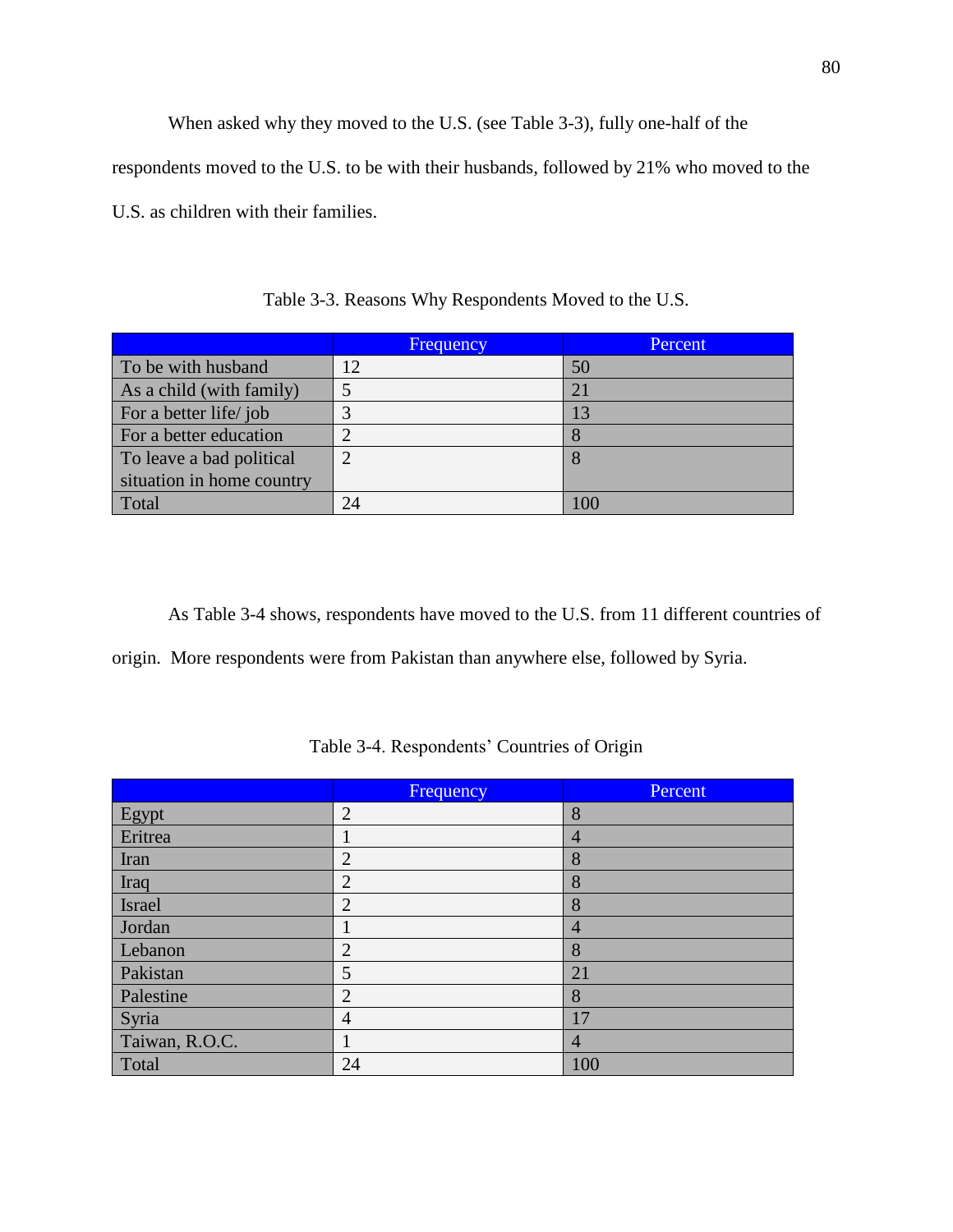The majority of respondents stated that they were practicing Muslims (see Table 3-5). The majority of respondents described their standard of living as middle class, with no respondents describing their standard of living as below middle class (see Table 3-6).

Table 3-5. Respondents' Religions

|                           | <b>Frequency</b> | Percent |
|---------------------------|------------------|---------|
| <b>Christian</b>          |                  |         |
| Christian, non-practicing |                  |         |
| Muslim                    | 17               |         |
| Muslim, non-practicing    |                  |         |
| Total                     | 24               | 100     |

While respondents were not explicitly asked about their educational attainment, most respondents mentioned having degrees, with some having advanced degrees, while some respondents were in the process of obtaining a degree. Other respondents mentioned coming to the U.S. to be with their husbands who moved here for advanced degrees. Most of the respondents have jobs where they work with other Americans, and all except one said there were no restrictions placed on them by family members as to where they may visit or travel.

Table 3-6. Respondents" Socioeconomic Class

|                                   | <b>Frequency</b> | Percent |
|-----------------------------------|------------------|---------|
| Middle Class                      | 14               | 58      |
| Somewhat Above Middle Class   9   |                  | 38      |
| <b>Greatly Above Middle Class</b> |                  |         |
| Total                             | 24               | 100     |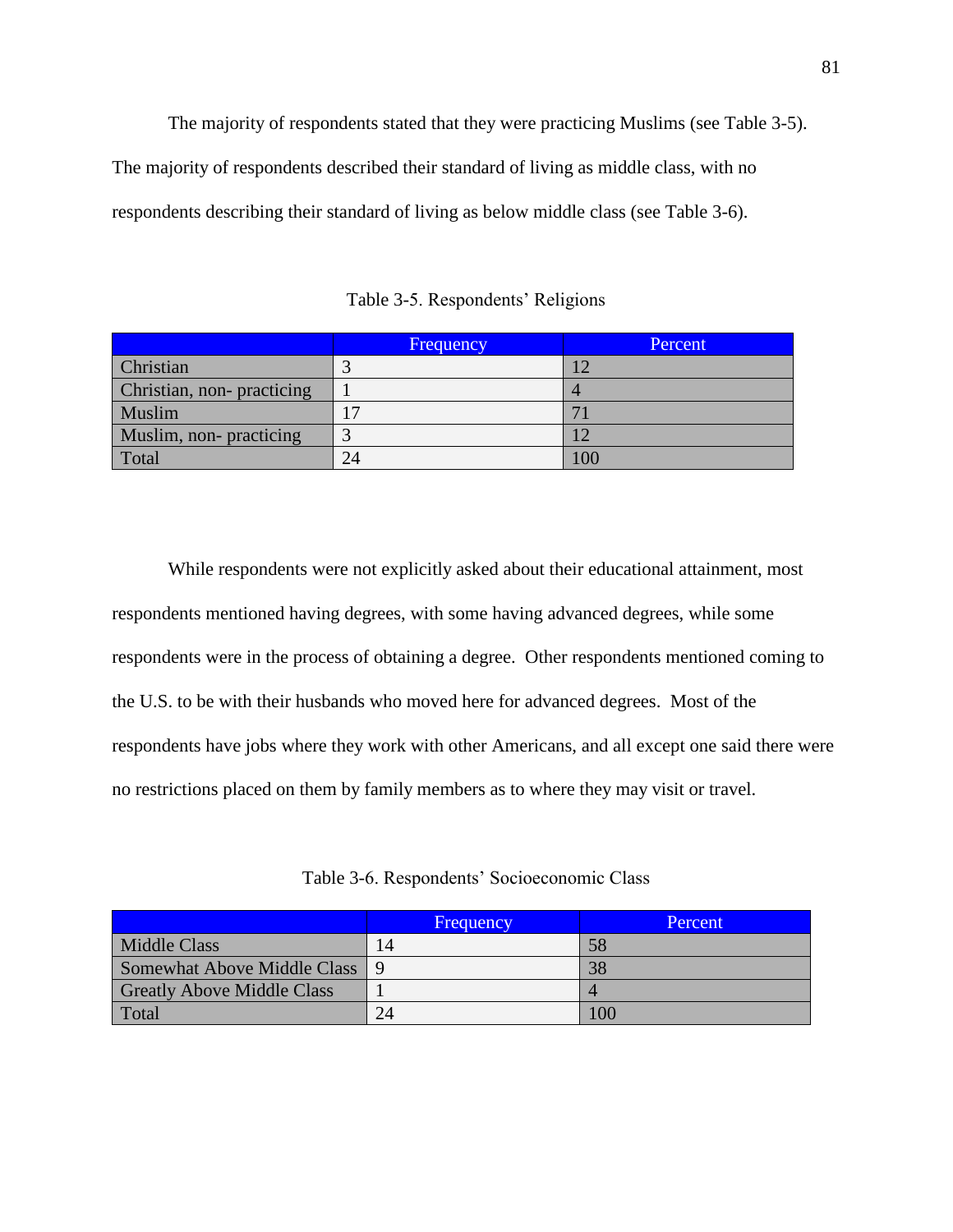The majority of respondents described their typical attire as Western style, meaning they dress the same as most American women, while seven wore the *hijab* and one respondent (a Pakistani woman) dressed in shalwar qameez with dupatta (see Table 3-7). Several of the younger respondents reported that, out of respect, they dressed more modestly if attending a community function or if visiting older members of the community. Likewise, some respondents who did not typically wear the *hijab* reported wearing it when going to mosque out of respect for the holy place and following Islamic guidelines for a place of worship.

Table 3-7. Respondents' Typical Attire

|                        | Frequency | Percent |
|------------------------|-----------|---------|
| Hijab                  |           | 29      |
| <b>Western Attire</b>  | n         | --      |
| Shalwar/Qameez/Dupatta |           |         |
| Total                  | 24        | 100     |

Orientalist Conceptions, Stereotypes and Biased Media Coverage

Respondents must counter Orientalist conceptions, stereotypes and negative effects of biased media coverage. Aisha, a non-practicing Muslim who moved to the U.S. from Lebanon as a child, stated that, while attending a local university, "a white guy asked me and my Iranian friend where we were from and wanted to know which one would blow him up faster". She says she wasn"t offended, but was disappointed because "he was so ignorant". Aisha says she simply chooses not to deal with people like that. Furthermore, Aisha said that a young man used to come to her workplace at the same local university and told Aisha that he was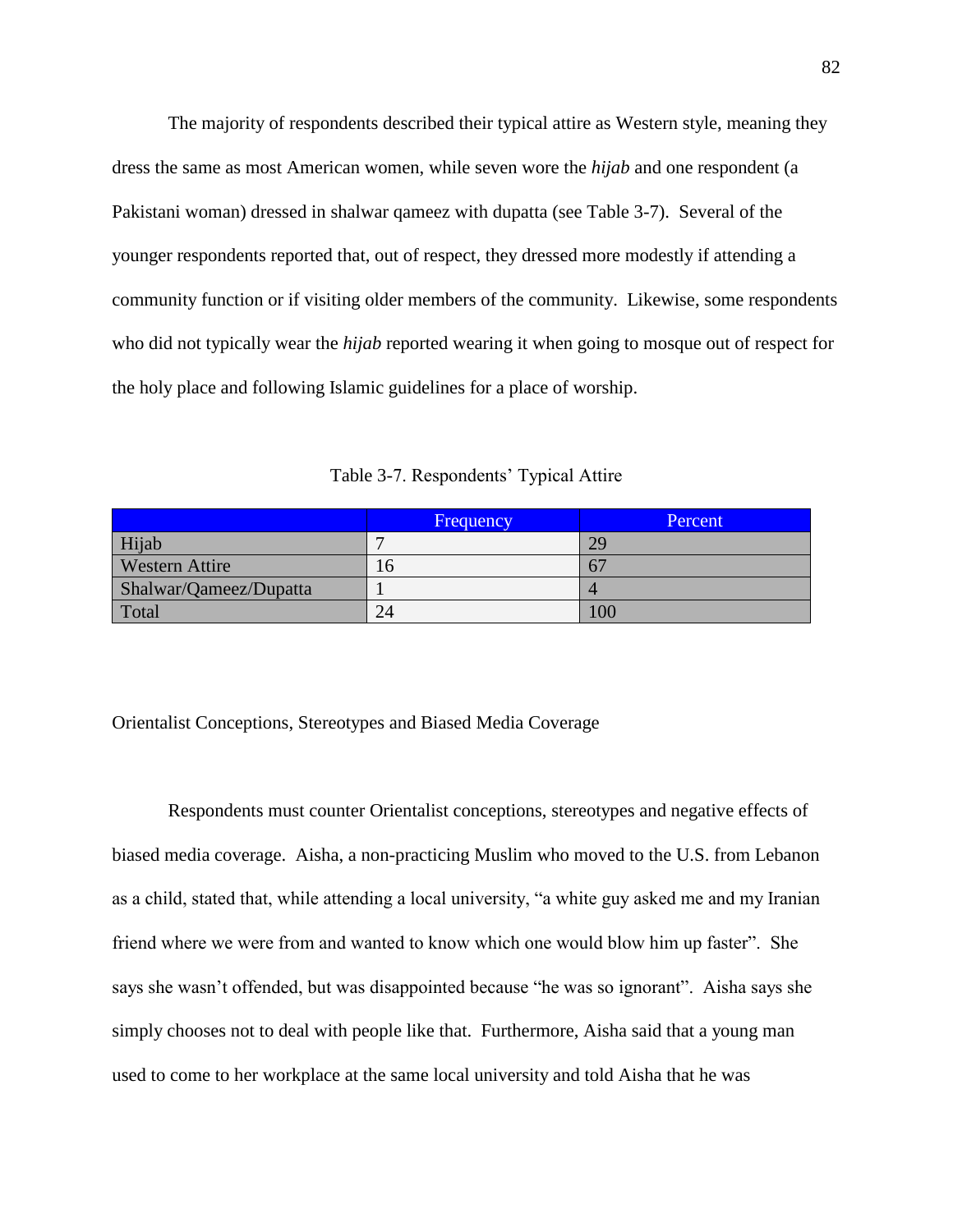"surprised that Lebanon had a Christian population and he was also surprised I was not dark and he was talking about how Crusaders tried to free Lebanon". Aisha said that she thinks he was ignorant and so it didn"t hurt her feelings.

Badria, a Christian who moved to the U.S. 33 years ago in order to be with her husband, remarked that some time ago (before 9/11) while taking classes at a local university, "a professor found out that I was from Syria and asked me questions about how women dressed and he was surprised to see a woman from Syria wearing pants and having a college degree". Hanan, a non-practicing Muslim from Syria, offers "I feel that people are cautious at the beginning of an encounter – they usually say at the end that I don"t look or behave like a Middle Easterner". Houda, a Muslim from Jerusalem who wears the *hijab*, offered "cashiers stare and don"t know how to act with me, they think I don"t speak English". Nabiha, a Muslim from Palestine who dresses in Western styles, reports that she and a group of female friends, some in the *hijab* and some not, went to lunch at La Madeline restaurant in Cobb County. The chef became upset with the group of women over some confusion with the food and said to them in a demeaning tone "Don"t you understand English?".

Respondents have experienced anti-Islamic and anti-Middle Eastern sentiments from their fellow Americans. Nabiha reports that during a staff gathering at work, a coworker who had just listened to talk radio blurted out "can you believe what 'they' ('they' being Muslims) are teaching their children?". Nabiha asked the coworker what she means by "they" and told her not to generalize or blame the religion for any ill behavior by members of the religion. Fortunately, in this case the coworker apologized profusely and Nabiha felt that the discussion opened room for questions and a discussion about Muslims. When negative media representations of Middle Easterners and/or Muslims arouse racism in the majority population,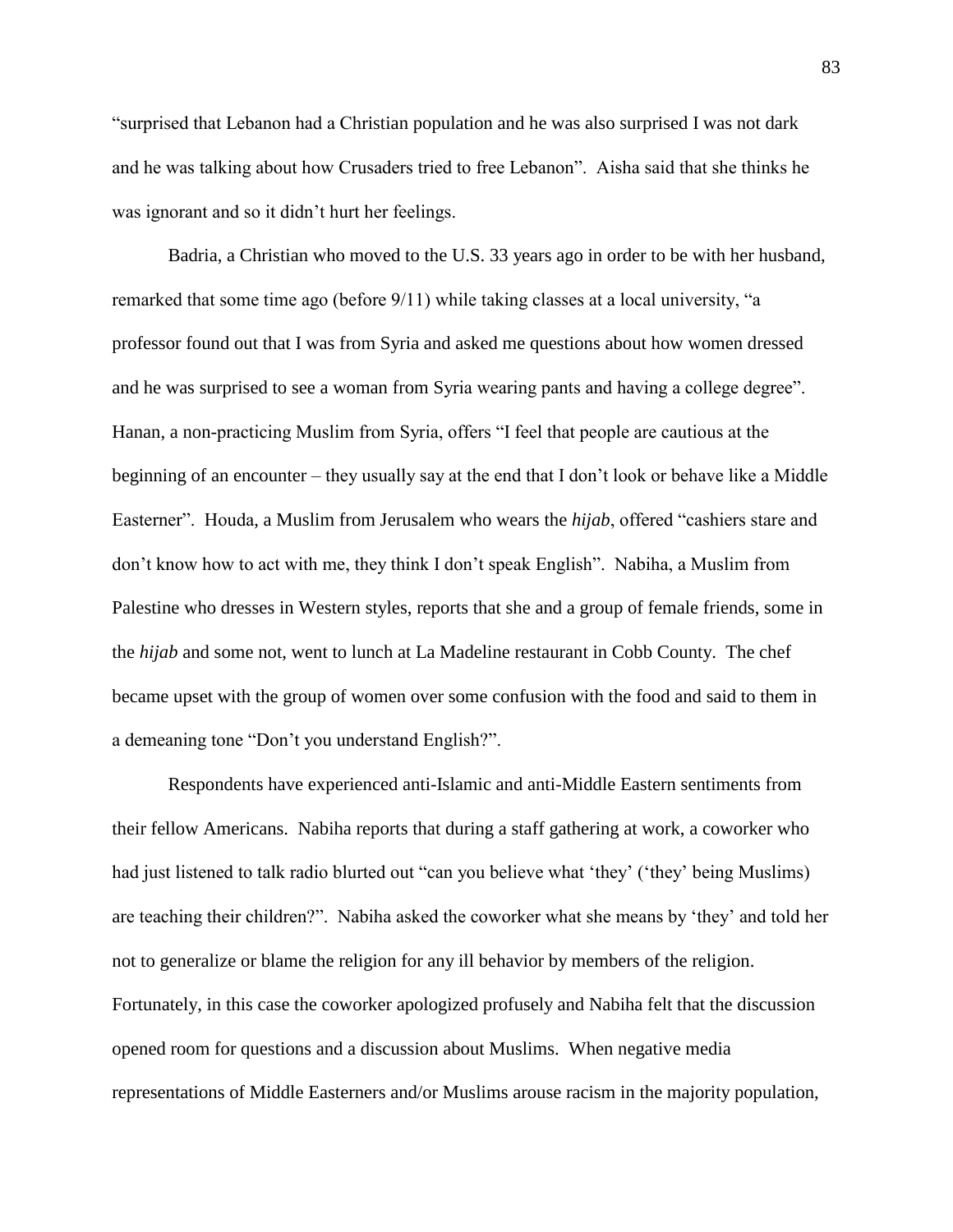female Middle Eastern and/or Muslim immigrants may feel uncomfortable even in their own neighborhoods as well as public spaces which they once felt comfortable frequenting. Hanan reports that she does not feel 100% safe in her own neighborhood because "anytime there is an event that relates to terrorism caused by Arabs/Muslims outside of the U.S. the event could fire back on us with hate crimes and discrimination". Maha, a Muslim from Iraq who dresses in Western styles, said that she used to volunteer at a Christian school, but she said that "after 9/11 they began treating me unfairly". The media hype, which peaked shortly after 9/11, regarding "Islamic terrorism" likely played a role in the way Maha was treated.

Negative sentiments set into motion by the media are also fairly common in the "virtual" public spaces of the internet. I asked all respondents if they had ever received anti-Middle Eastern or anti-Islamic email from a coworker or fellow student. While many said that they had not, or that they had received them only from friends as a "joke", Sameeha, a Muslim who moved to the U.S. from Egypt as a child and who wears the *hijab*, reported receiving emails with negative sentiments towards Muslims from associates on the boards she serves on. While Sameeha remarked that she has become "numb" to situations like this, she says that, nevertheless, it makes her feel horrible. Zaynab, a Muslim from Jordan who dresses in Western styles, reported that an American coworker showed her an email about Obama being a Muslim terrorist. While Zaynab believes the coworker wasn"t trying to be rude, it is upsetting to Zaynab that the words "Muslim" and "terrorist" frequently go hand in hand in the U.S. Regarding U.S. media, Aya, a Muslim from Pakistan, commented "I would like the media most of all to portray the majority of Muslims and not just the few doing bad stuff".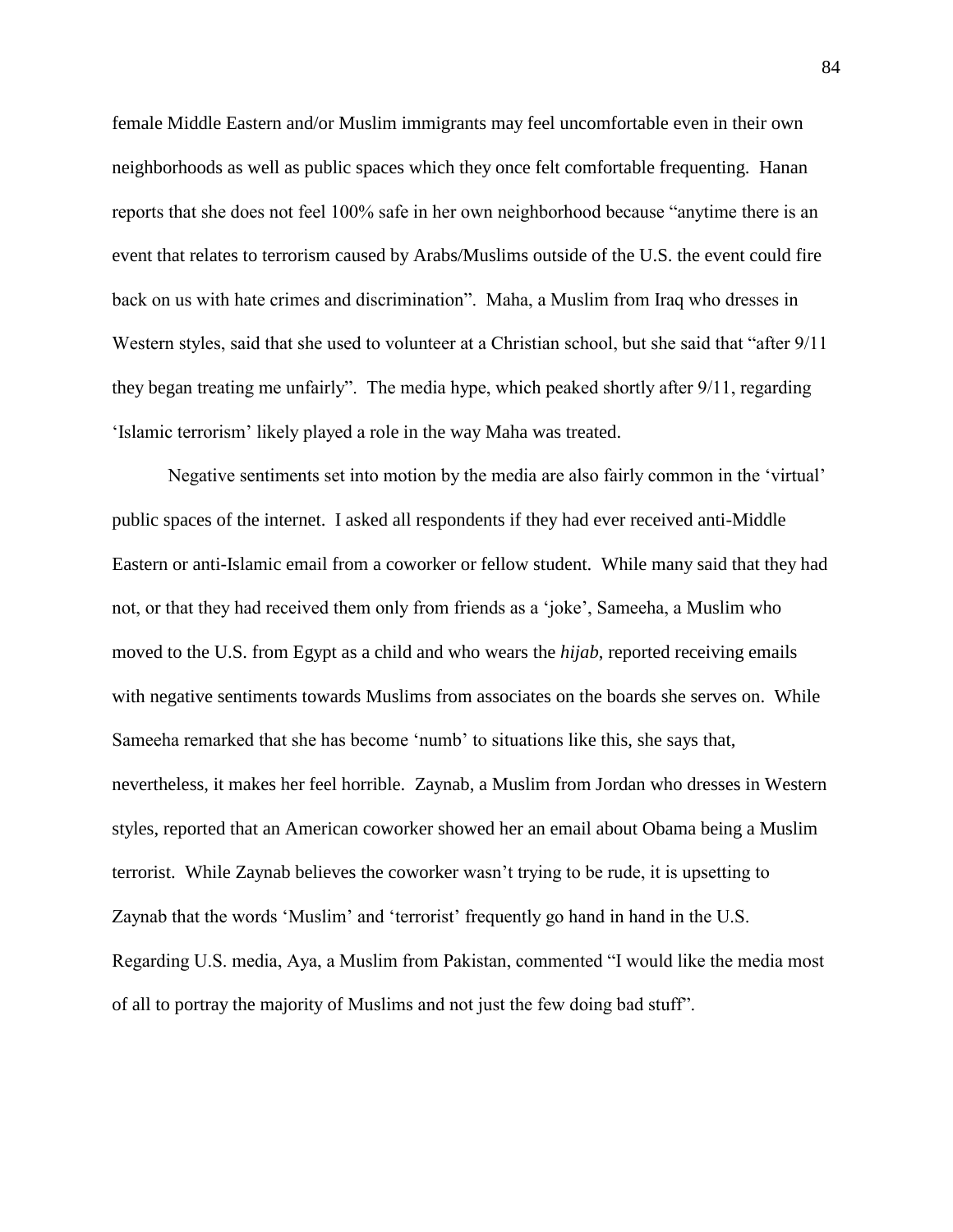Respondents reported experiencing cultural conflict, which can occur when immigrants have relatively different customs than those found in the destination country, and can result in racist prejudice of a majority population towards immigrants and lead to feelings of alienation for the immigrants. Recall Marcus Eli Ravage"s (1884-1965) (in Daniels, 2002) analysis of the problem of cultural conflict for European immigrants coming to the U.S. around the turn of the century, in which he stated that the European immigrants" Old World traditions came into conflict with America as soon as European immigrants set foot in the U.S. Realizing that even European immigrants, people who hold the same or very similar religious views as most Americans, experience cultural conflict, imagine the degree of cultural conflict for an immigrant whose religion is so different from that of many Americans, a religion that is seen by some misguided Americans as a religion that espouses terrorism.

Sameeha reported that, at a previous job, she would attend work related meetings and that "they used to start every meeting with a Christian prayer and they talked about being patriotic in formal speeches and how those terrorists are out to get them". Furthermore, some Americans may not be understanding or supportive of non-Christian religious requirements. While Nabiha, a Muslim who lives in Alpharetta, does not wear a headscarf, she does make it a point to dress modestly. She remarked that she joined a local pool and wanted to wear a T-shirt over her bathing suit for modesty reasons. While Nabiha was told by those working at the pool that T-shirts over swimsuits were not allowed under the pretext that the fibers would clog the drains, she said that management looked the other way if it was a "fair" person wearing it for health reasons. Farah, a Christian from Syria who moved to the U.S. to pursue a medical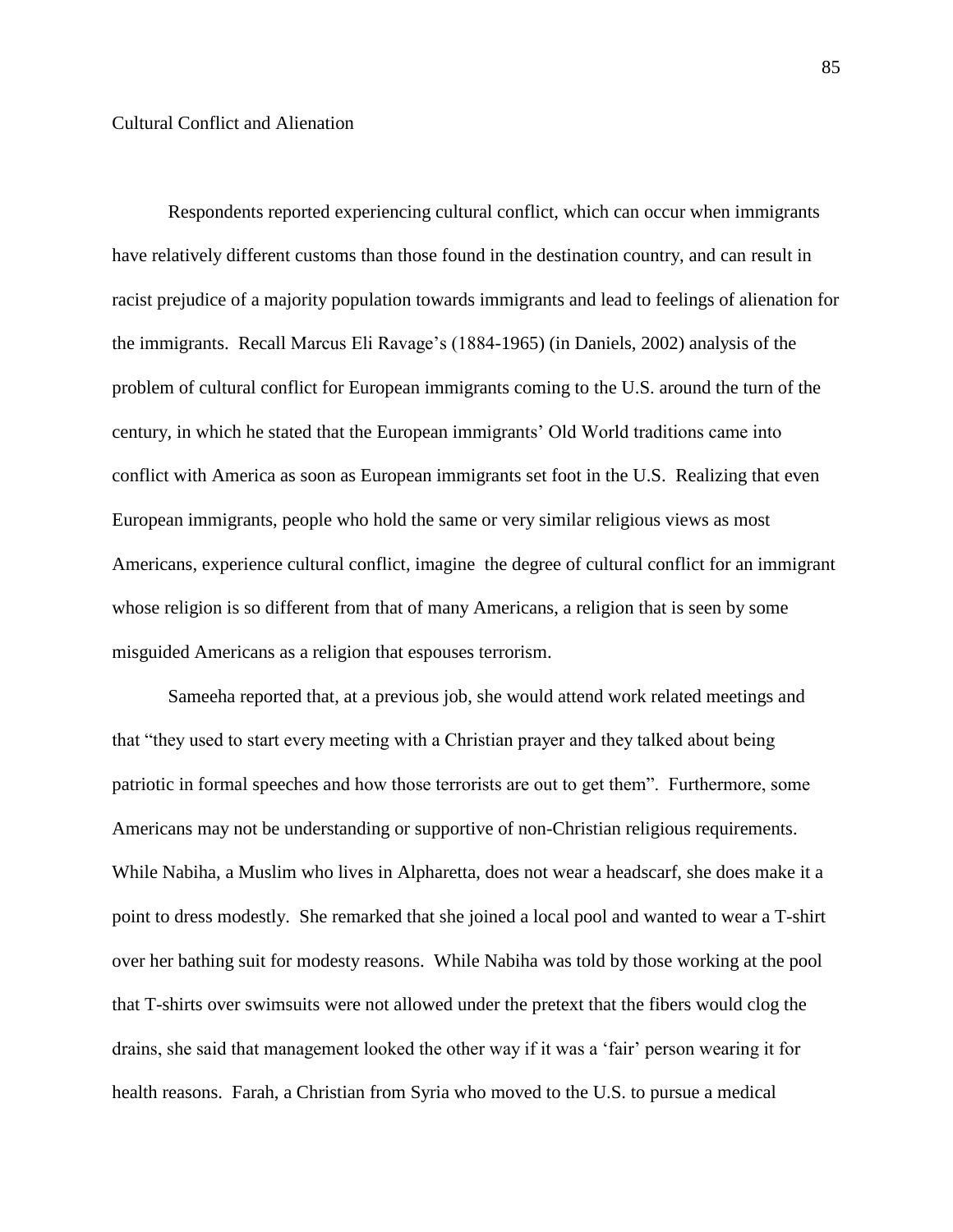career, reported that she was at Macy"s at Lenox mall in order to purchase linens. After looking at the linens for quite a while she chose some which, due to the signage, she believed to be on sale. She then attempted to find a sales clerk, but said that it took her a while to find one. After finally finding a sales clerk, the clerk scanned the linens at regular price. Farah, who has a slight accent, had a discussion with the clerk about the price being unfair. A man who was standing in line behind Farah said "You people, you foreigners don"t know how to treat people". While we have probably all experienced a situation where we are standing in line at a store behind someone, accent or no accent, who seems to have an issue with the cashier and is taking a long time, the comment made to Farah was clearly a racist remark.

Cultural conflict and feelings of alienation can even occur in an immigrant"s own neighborhood. Hanan lives in a neighborhood that is, according to her, 70% Jewish, and commented that her neighbors know she is Syrian. She reported that around 2003, a neighbor put up a "nativity scene" with an American soldier and bodies of dead Arabs in a ditch at his house. Furthermore, Hanan found a plastic snake in her mailbox shortly after the war began in Iraq, she doesn"t know from who or why. Hanan reported that, even before 9/11, someone put an article about the Syrian government"s violations of human rights in her mailbox. All of this has led to Hanan not feeling completely comfortable even in her own upper-middle class neighborhood.

Who 'Belongs' in the U.S.?

While none of the research participants reported any experiences of violence against themselves, some of the participants who wore the *hijab* have experienced aggression and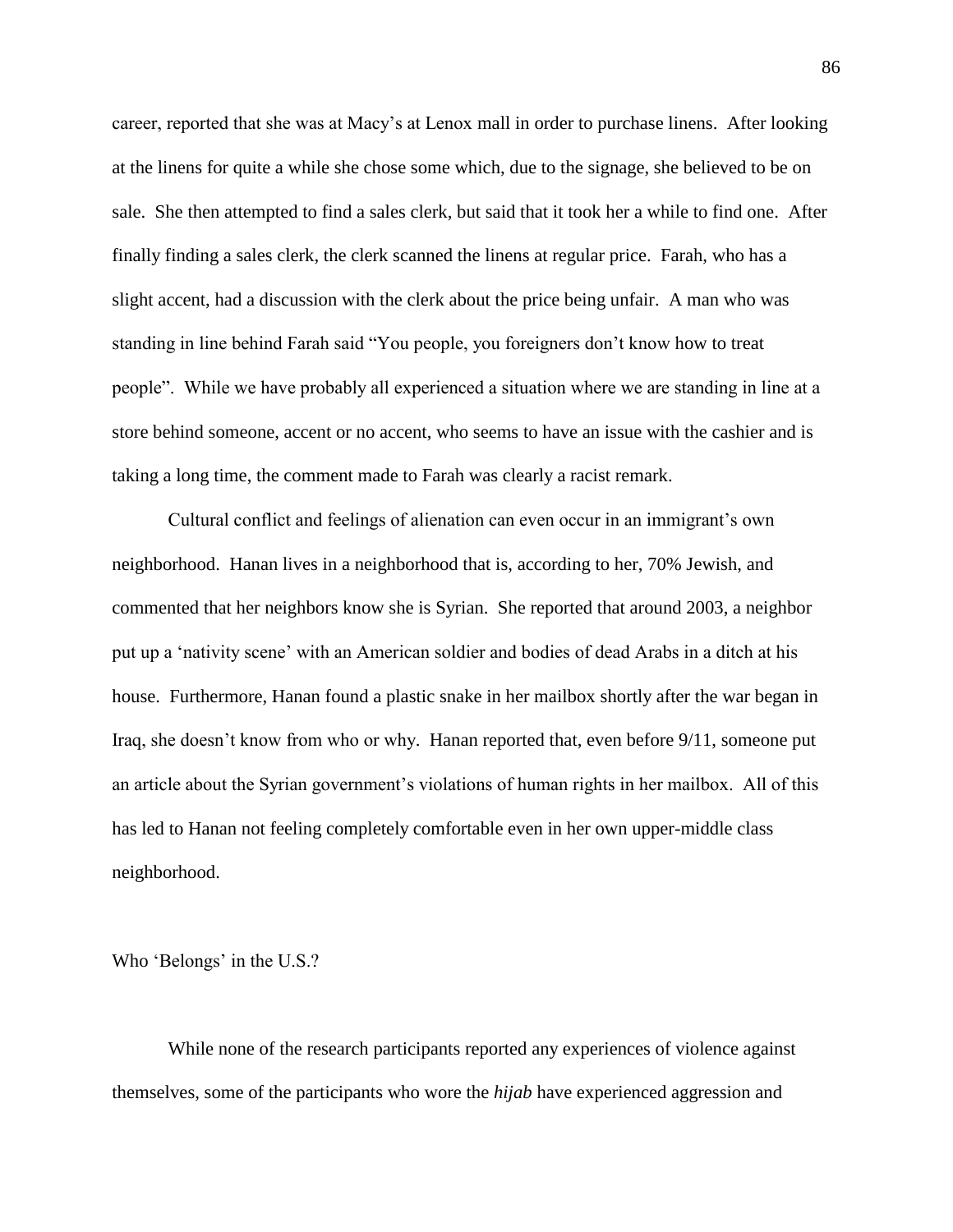discrimination from other Americans who made it clear that they did not feel that the respondents belonged in the U.S. Sameeha reported that, upon entering her mosque (which had previously been vandalized as well as burglarized), people drove by in trucks with confederate flags yelling "Go home terrorist". Houda stated that, while parking her car at the strip mall where her restaurant is located in Marietta, a man whom she described as a "redneck alcoholic", got out of his car, called her the "F" word, and then said "go back to where you came from". Likewise, Rasha, a Muslim from Pakistan who wears the *hijab*, commented that once in front of Publix, someone went by saying to her "go back to your country".

#### Feeling Comfortable in Public Spaces

Some respondents reported feeling uncomfortable in some public spaces. Zaynab stated that she feels uncomfortable in nightclubs, specifically naming Plaka (a Mediterranean-style restaurant/night club which a few respondents said they frequent), and other places where there is heavy drinking and misbehaving men. Aya, who wears an abaya and headscarf, stated that she does not always feel very welcome in public places. For this reason, she travels close to home (in the Alpharetta/ Roswell area) because she says she doesn"t feel comfortable when she doesn"t know the way and may need help.

Some respondents felt that the burden was on them to make sure other Americans were comfortable sharing public spaces with them. For example, Malika, a Muslim from Eritrea, previously wore a black abaya but now says she avoids it completely because she "felt like people were looking at her even more differently when she wore black". She now wears brighter colors and long skirts or long pants with long shirts and a brightly colored headscarf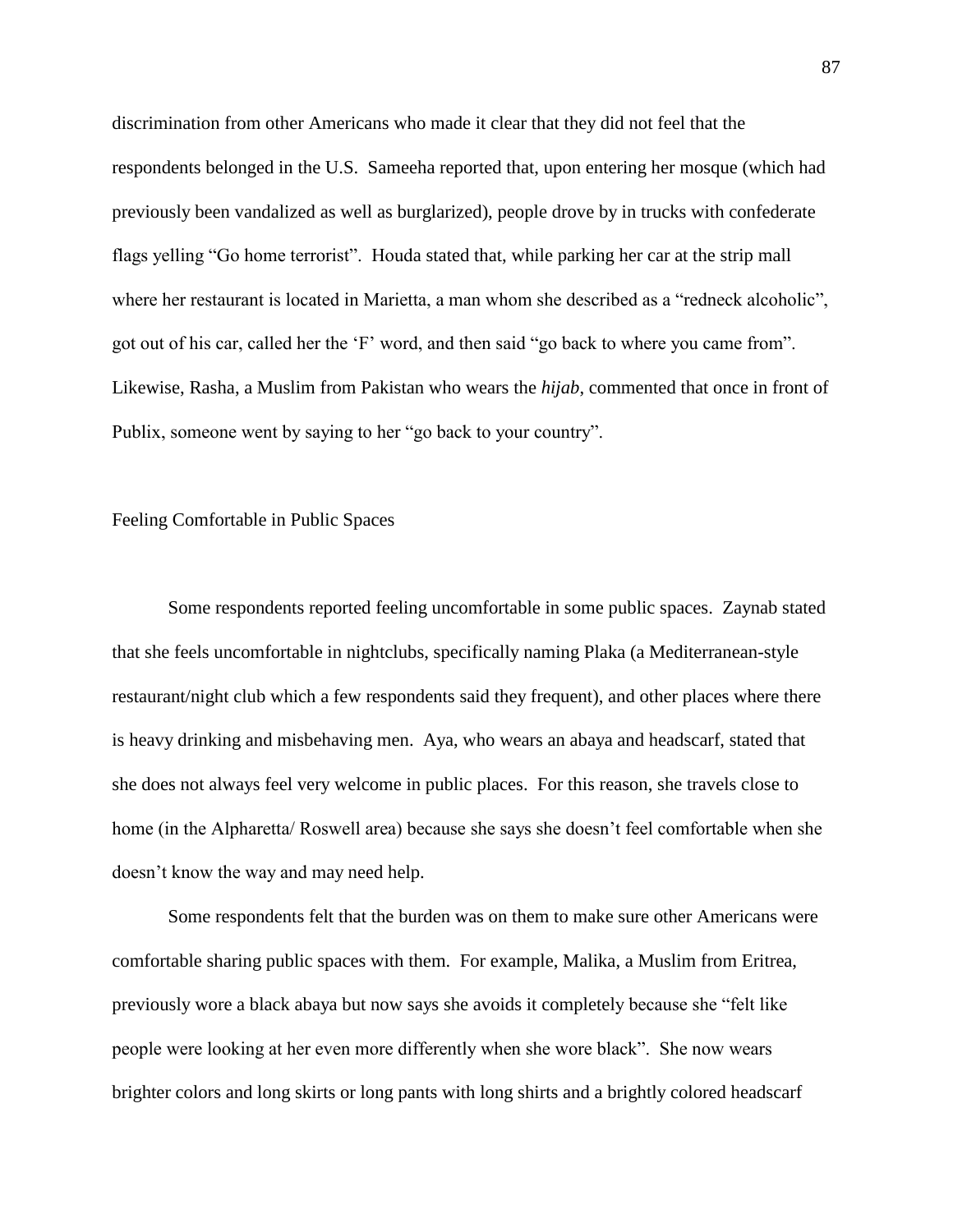instead of the black abaya to avoid getting as many strange looks in public places. Furthermore, Malika says she now avoids swimming pools, water parks, and co-ed fitness centers because, due to religious restrictions, she has a dress code which makes her feel very uncomfortable in these places and she feels that others are uncomfortable with her dress code as well.

## Hyper-Visibility and Scrutiny

Some respondents, reported experiencing "hyper-visibility" and scrutiny in public spaces in the Atlanta area, especially those who wear the *hijab*, since it is a signifier of Islam. Many respondents reported that they felt scrutinized more frequently in rural and suburban areas than in urban areas, and attributed this to the fact that people in these parts of Atlanta are not as exposed to immigrants as those who live in the city. However, scrutiny of female Middle Eastern and/or Muslim immigrants, especially those who wear the *hijab*, can occur anywhere. Samia, a Muslim who wears the *hijab*, mentioned that sometimes in Northpoint, Lenox, and Perimeter Malls "people look at me funny". Rita, who volunteers at her children's elementary school in Cumming, has the opportunity to eat lunch with her children in the school cafeteria. However, Rita states that she feels uncomfortable in the lunchroom because some parents who are there look at her with unpleasant, shocked faces. Because of this, Rita, who says she used to participate at quite a few events at her children"s school in Houston, Texas, does not participate in PTA at her children"s current school in Cumming. Furthermore, Rita does not want to be a room mom at this school because of her dress code and the negative attention she feels she gets for it. Aya told of how at a restaurant in Hawkinsville, a customer came up to she and her husband and started asking them questions about Islam in a demeaning way. Aya says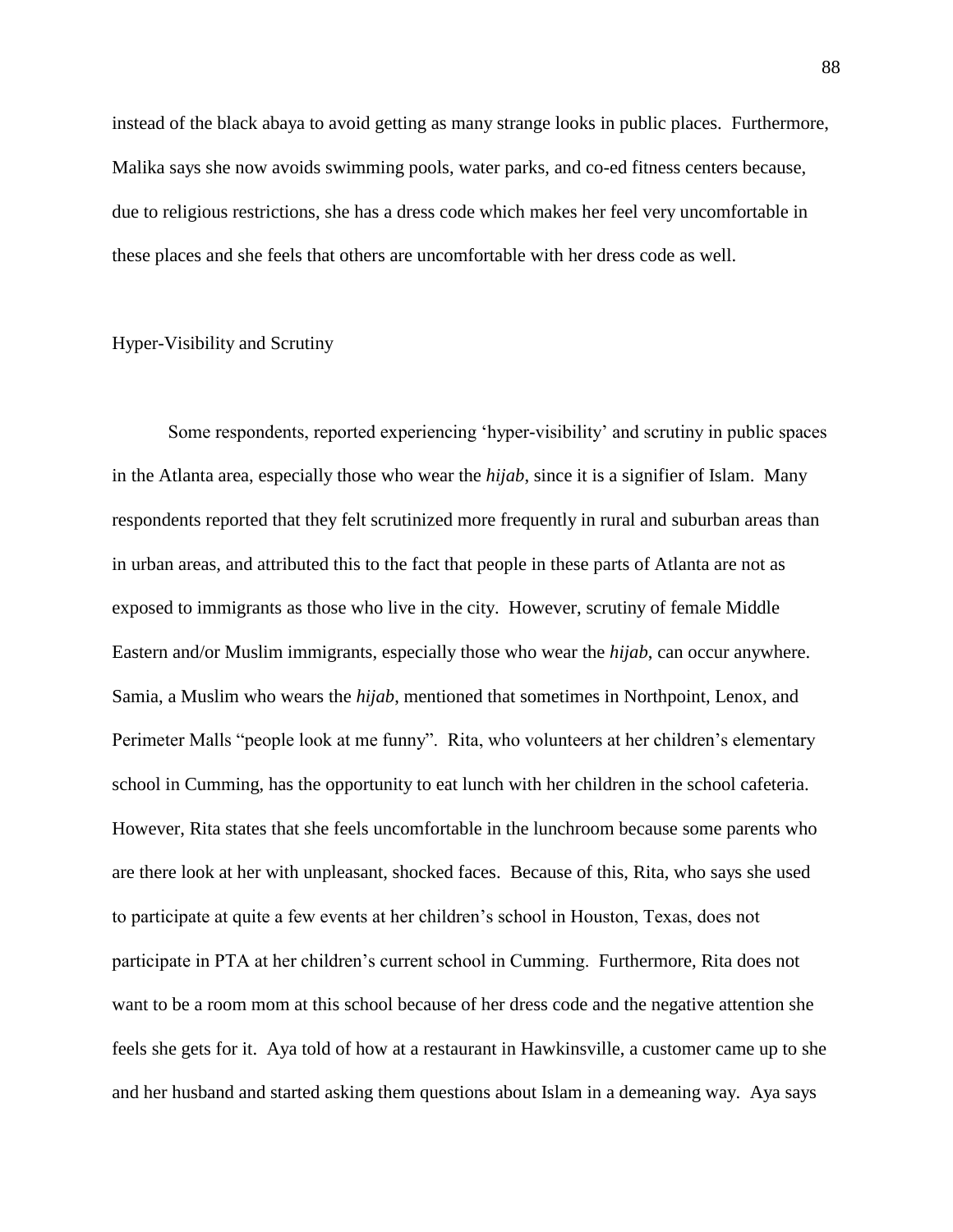her husband now refuses to go to Hawkinsville because the situation made them so uncomfortable. Miriam, a Muslim from Lebanon who dresses in Western styles, said she feels scrutinized at her government job in Midtown. She said she thinks twice before going to the mailroom because she is concerned that the people she works with will be suspicious of her and what she is doing there.

Zaynab, who is Muslim but wears the *hijab* only to attend mosque, was torn because she feels that she should wear the *hijab* at all times, but has some fear of it and says she "is just not ready". Recall Malika, who stated that she avoids wearing a black abaya because she perceived it to draw more negative attention to herself than the brightly colored clothing and headscarf that she now wears. According to Malika, wearing a black abaya made her more "visible", and hence more subject to scrutiny, than brightly colored clothing.

Violence, Discrimination, Defamation, and Intolerance

Respondents reported experiencing discrimination, defamation, and intolerance in public spaces in the Atlanta area. While no respondents reported violence against themselves, some respondents said that the mosques they regularly attend had been vandalized and/or burglarized. Other respondents have reported racist and defamatory remarks from passers-by as well as from coworkers. Sameeha reported that, upon entering her mosque one day in the Peachtree City area with other Muslims, people drove by in trucks with confederate flags yelling "Go home terrorists". Another respondent, Nadia, a Muslim from Syria, overheard an American coworker who had just adopted a Muslim boy explain to fellow coworkers that the adopted little boy was the product of incest. The coworker talked about "honor killings" and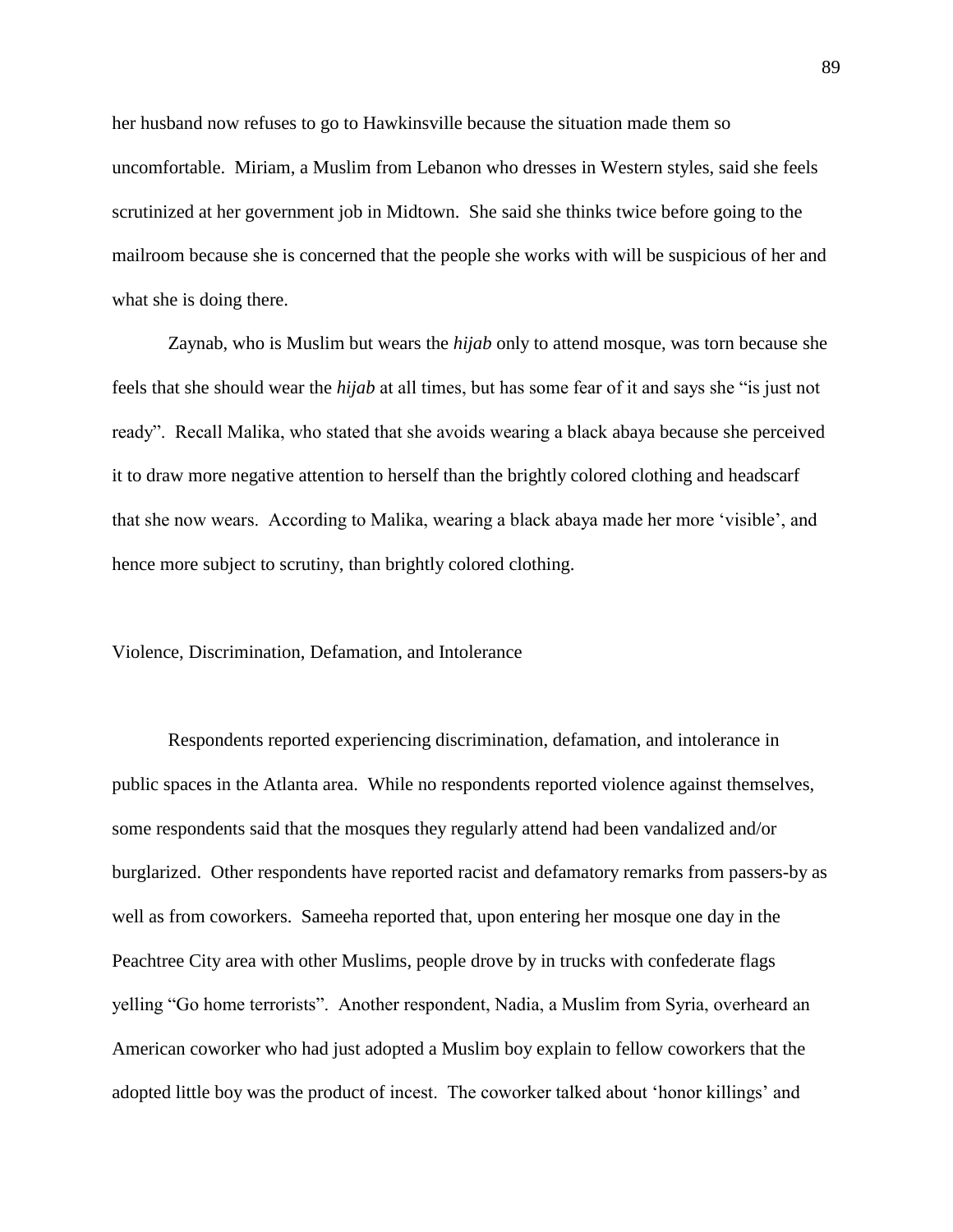about how social workers took the mother away from her family because she would be killed since, in Islam, it is a shame to the family that she was raped. The coworker then said to the group "this is how Muslims are". Hearing this upset Nadia. Nadia felt the need to address the group, saying "This is not Islam, don"t blame it on the religion. It is a biased opinion, and a general assumption". Samia, who used to work at a grocery store in Tucker, stated that a female customer at the cash register said to her "all Muslims are terrorists".

Sameeha attempted to put several advertisements in a local newspaper in order to invite people to services held by an Islamic organization as well as her mosque. Upon notifying the newspaper of her intentions of submitting the advertisements, Sameeha received a letter from the sales manager stating that they could not run the advertisements because, as the sales manager said, they are a Christian newspaper and it would be like "putting an ad for Pepsi Cola in a Coca Cola advertisement". Zaynab reported that a Christian woman whom she works with was talking to her about religion and kept badgering her about how Christianity is superior to Islam and that Zaynab "needs to reevaluate her religion of Islam". Aya, who wears the *hijab*, commented that upon attempting to apply for a job in-person "the secretary did not want to give me the application form". Zahra, a non-practicing Christian from Iran who worked at a pharmacy in Marietta, offered "a male white American customer told me he didn"t want me to fill his prescription because "you are a Muslim and a fucking foreigner"".

For several of the respondents, just as disturbing as the discrimination they encountered themselves in public spaces was the discrimination their children had encountered. Nabiha, a Palestinian Muslim, reported that, at her son's school they held an 'International Night' event where families were to bring a native dish to share and the children were to walk in a parade holding a flag to represent their country of origin. When, during rehearsals, her son said that he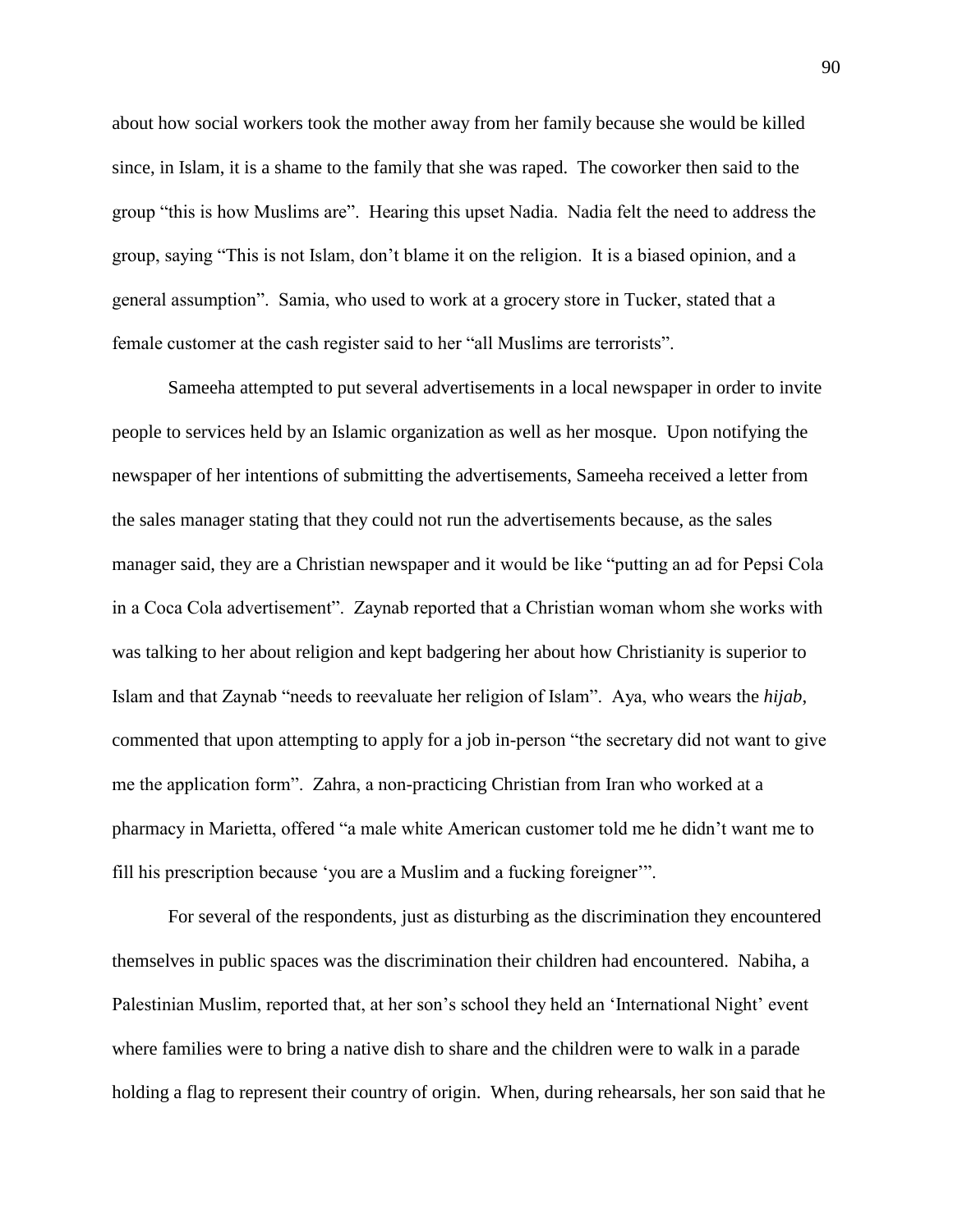would be representing Palestine, he was told by someone who worked at the school that he is not from Palestine, but from Jordan. Upon hearing about this from her son, Nabiha talked to the school principal, who in turn talked with the Fulton Board of Education about the situation. Their compromise was to have Nabiha"s son represent the "Palestinian People" and not Palestine. Rita commented that some of her neighbors "do not let their daughters come across my front yard and do not let their daughters play with my daughters". Undoubtedly, the intolerance and discrimination experienced by their children adds stress to the daily lives of the respondents.

Fear and Insecurity in Public Spaces

Several respondents experienced fear and insecurity in public spaces. Miriam said that when she is in large groups of people where some of the women are wearing the *hijab*, she is "afraid that a crazy person will do something to the women in *hijab*". Recall Aya who remarked that she feels that she is not always very welcome at places and therefore only travels close to home because she doesn"t feel comfortable when she doesn"t know the way and may need help. Nabiha reports that she feels concerned for her children"s safety. She reports "I have three teenage boys and one nine year old daughter. Two neighbors have made it very clear that they do not like us there. They have even taken pictures of my children playing in the culde-sac".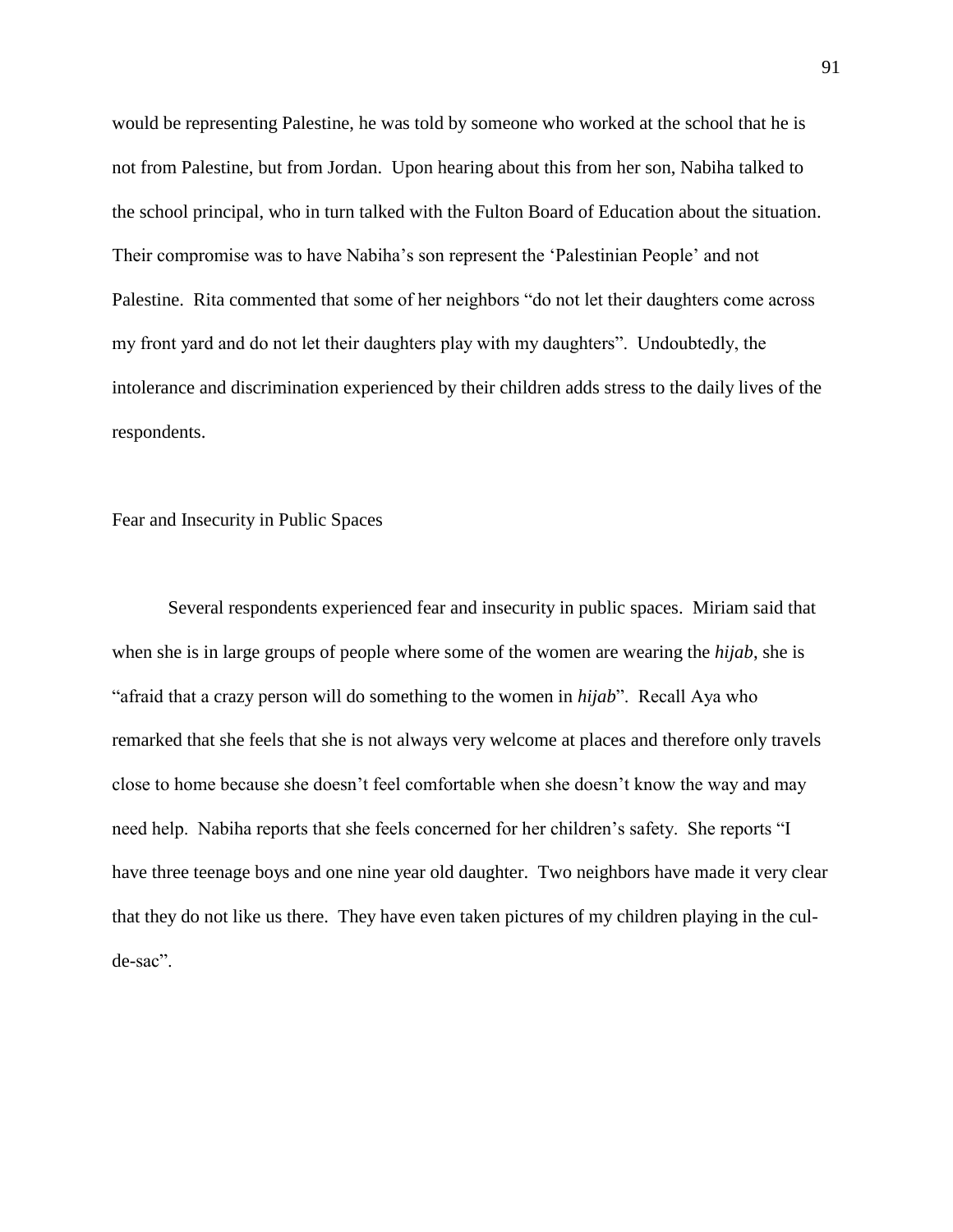Effects of Class and Religiosity on Patterns of Association in the Host Society

All research participants considered themselves to be middle to upper-middle class and all patronize public spaces which are frequented by other middle-class Americans. Furthermore, most participants who had jobs outside of the home worked with middle-class Americans. "Favorite places" listed by respondents were those frequented by the average American. It seems that, just like many Americans, research participants' favorite public spaces are those which are natural and peaceful, have good shopping, or have good food. Houda says her favorite local places are the beach at Lake Allatoona and the beach in Acworth because "they are serene and there is a peaceful feeling and nature". Malika says her favorite place is Target because of the "great service!". Rita says her favorite place is Jason"s Deli in Alpharetta because they are friendly (first experience was bad, but manager apologized regarding an employee who was rude to them) and she and her family like the food there. Other popular "favorite places" given by participants were exercise-related spaces such as athletic clubs and tennis courts, Stone Mountain Park and other local parks, Buckhead, the Fox Theater, bookstores such as Border"s and Barnes and Noble, malls, and yes, Middle Eastern-owned restaurants such as Persepolis and Amore.

While those respondents who are Muslim and wear the *hijab* encountered more negative remarks explicitly directed at them, Christian as well as non-practicing research participants also had negative experiences in public spaces. Recall Zahra, a non-practicing Christian from Iran, who worked at a pharmacy in Marietta and was told by a male American customer that he did not want her to fill his prescription because she is a Muslim and a foreigner.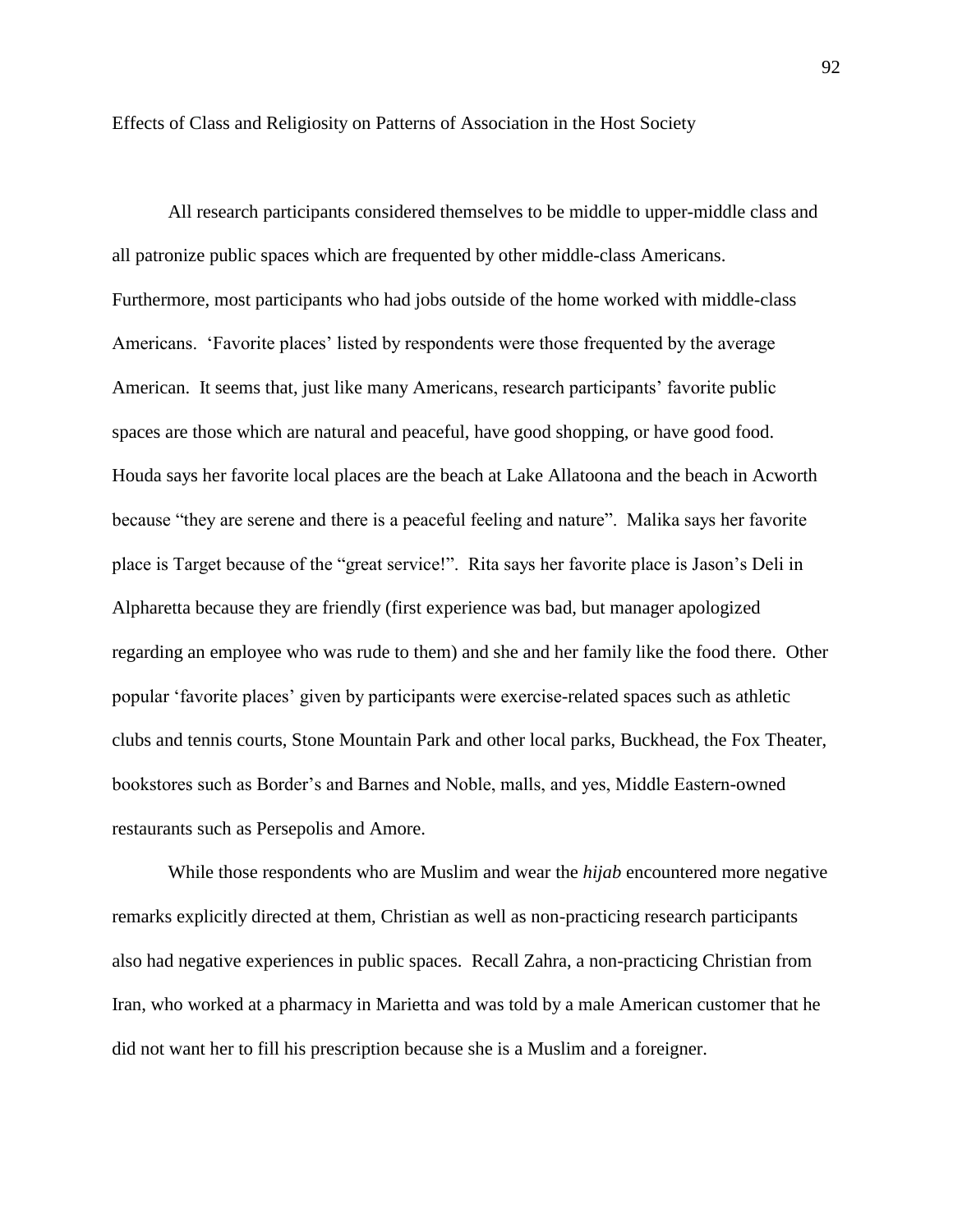Ethnic-Owned Businesses and Mosques as Social Gathering Places for Immigrants

There are Middle Eastern and/or Muslim owned businesses interspersed throughout the Atlanta area, and these businesses are visited by many of the respondents. Some favorite businesses given by respondents included, in Atlanta, Amore (Italian name, Mediterranean food and Middle Eastern owner), Plaka (Greek theme, Mediterranean food and Middle Eastern owner), Ibiza Restaurant and Lounge, Divan Restaurant, Al-Madina Market, Leon International Bakery, and the Mediterranean Bakery. In Roswell, respondents mentioned Aladdin's Grill & Deli, Sahara Mediterranean Grill, Darvish Persian Tea House, and Nour International Market. In Sandy Springs there is Persepolis Restaurant, Sultan"s Lebanese Restaurant, Fanoos Persian Cuisine & Club, and Rumi"s Kitchen. In Norcross, respondents like The Mughals Restaurant and Sabri Kabab House. In Marietta there is the Jerusalem Bakery, in Alpharetta there is the Global Market, and in Decatur there is Café Istanbul and the Dekalb Farmer"s Market (while it is not Middle Eastern/Muslim owned, it is very popular with research participants). There are many more Middle Eastern and/or Muslim owned restaurants, groceries, and bakeries in the Atlanta area that research participants listed as visiting, however, these were the most frequently mentioned.

I was able to witness the social aspect of mosque membership when I visited an Islamic center in Alpharetta during Ramadan. In addition to worship services, this Islamic center provides Islamic school for children, resume writing classes, and computer classes. Rita, an immigrant from Taiwan who converted to Islam, mentioned this particular Islamic center as the place where she feels most comfortable in the Atlanta area.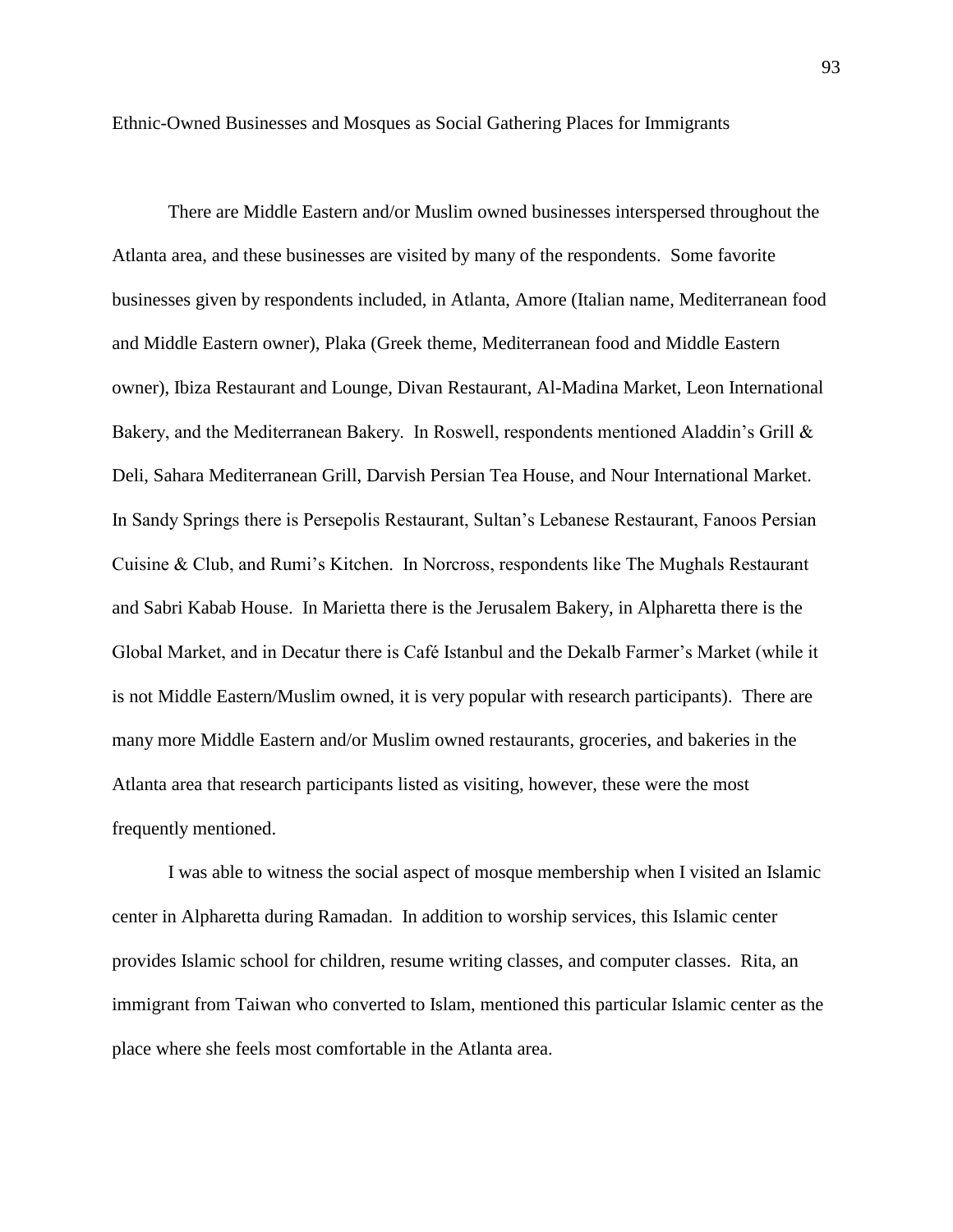Public Space and "The Community"

Several respondents felt pressure to comply with the norms of the Muslim community. Hassiba, a recently married Muslim from Pakistan in her early 20"s, reported that before she was married her parents wouldn"t let her go to a club. But now she says she can go anywhere, even without her husband. Hassiba, who typically dresses in Western styles, says she makes sure that she is dressed modestly when she knows that she will see her parents and the families of some of her more conservative friends, so as to be respectful. She reports that she feels most uncomfortable in "…places where there are many men and women from the community judging me and maybe gossiping about me. People in the community judge a lot by the way people are dressed, for example whether or not your hair is covered". Hassiba went on to say that, recently, upon seeing an acquaintance from the community in the library at a local university, the acquaintance rudely questioned Hassiba about why she wasn"t wearing her wedding ring. Fatima, a non-practicing Muslim from Iran who likes to go to "American" bars, says that she typically wears "short skirts when I go to parties", further stating "If I go to an American party, I don"t care about the way I dress". However, she says she dresses more conservatively when she goes to Iranian parties.

## Work Spaces

One respondent reported that obtaining employment was problematic. Aya, who has a master's degree and wears the *hijab* reported "...once at a (sewing) store the manager said that they were not hiring for the times that I was looking for, but they had a sign up for hiring till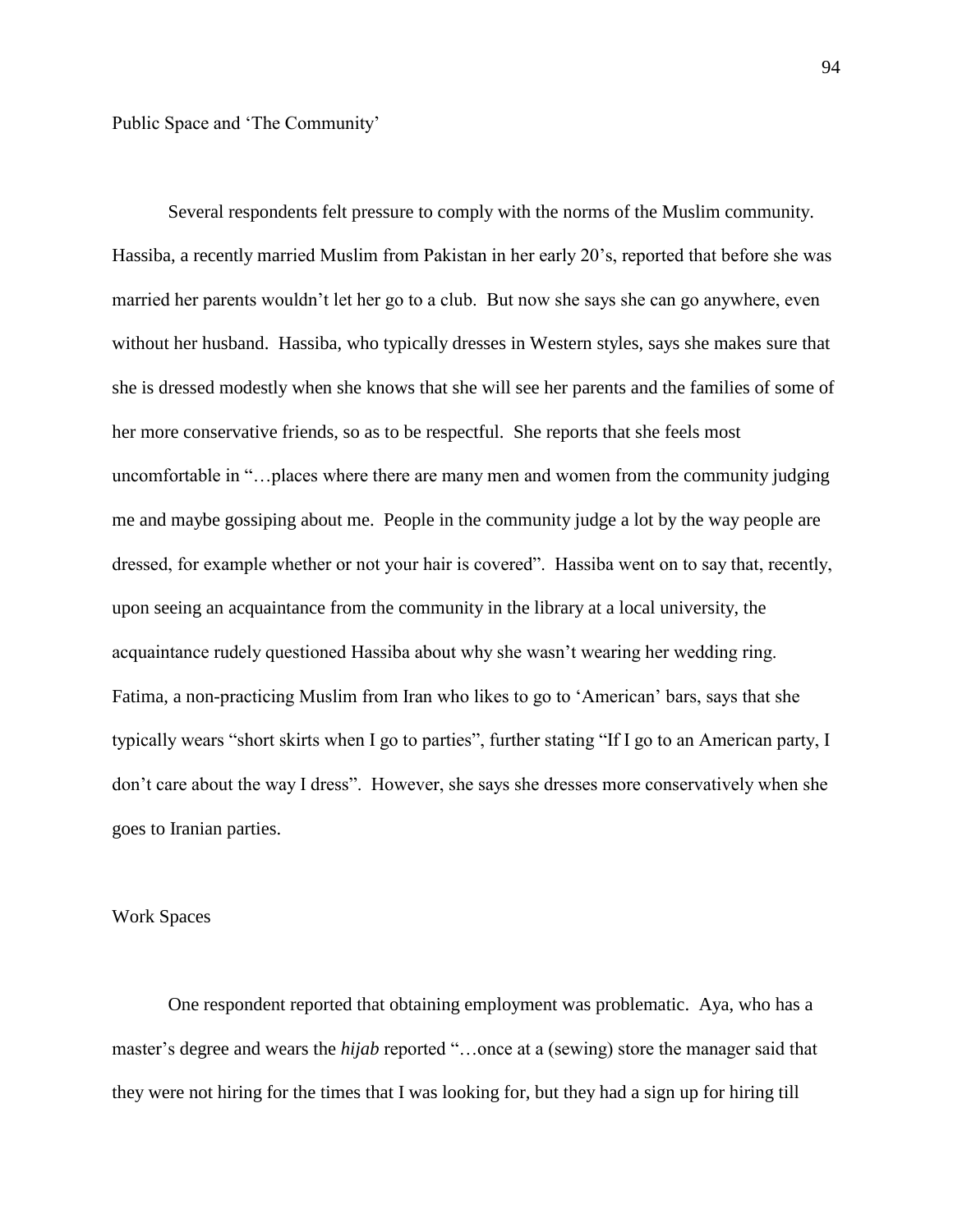another few weeks". However, Aya left the shop with the impression that the manager did not want to hire her because she was Muslim. Even with a master"s degree, Aya could not obtain work at a sewing shop. Furthermore, she attempted to apply for an office job, but said that the secretary did not want to give her the application form. She eventually decided to run a daycare business out of her home.

Several respondents reported that, at times, work spaces and work-related functions had been problematic for them. Recall Aisha, a non-practicing Muslim from Lebanon who works at a local university, who had to endure a young man who came to her workplace and told her that he was surprised that Aisha was not dark, as well as telling Aisha about how Crusaders tried to free Lebanon. Sameeha, a Muslim from Egypt, used to be a realtor but is now a consultant and a member of a local Islamic organization. She felt that she was treated differently at work due to her Middle Eastern and Muslim background. She does not feel that this treatment is obvious to an outsider, and used the term "micro inequalities" to describe her treatment. Sameeha remarked that she had noticed subtle behaviors in coworkers, behaviors that she felt the coworkers didn"t even realize they were displaying, but that Sameeha could blatantly feel. She stated that these micro inequalities "make me feel not good, not part of the crowd, singled out". Sameeha also says that she has felt uncomfortable at work parties "because of drinking, I feel like I don't belong". Recall Zaynab, who reported that a Christian woman whom she works with kept badgering her about how Christianity is superior to Islam, even telling her that she should reevaluate her religion. Jehan, a Christian from Palestine who works for Scientific Atlanta in Lawrenceville, recalled that she received an anti-Palestinian email from a coworker. Jehan said the email made her feel uncomfortable, and so she confronted the man. Jehan said that upon confrontation the man blushed but Jehan felt that he didn"t change his point of view,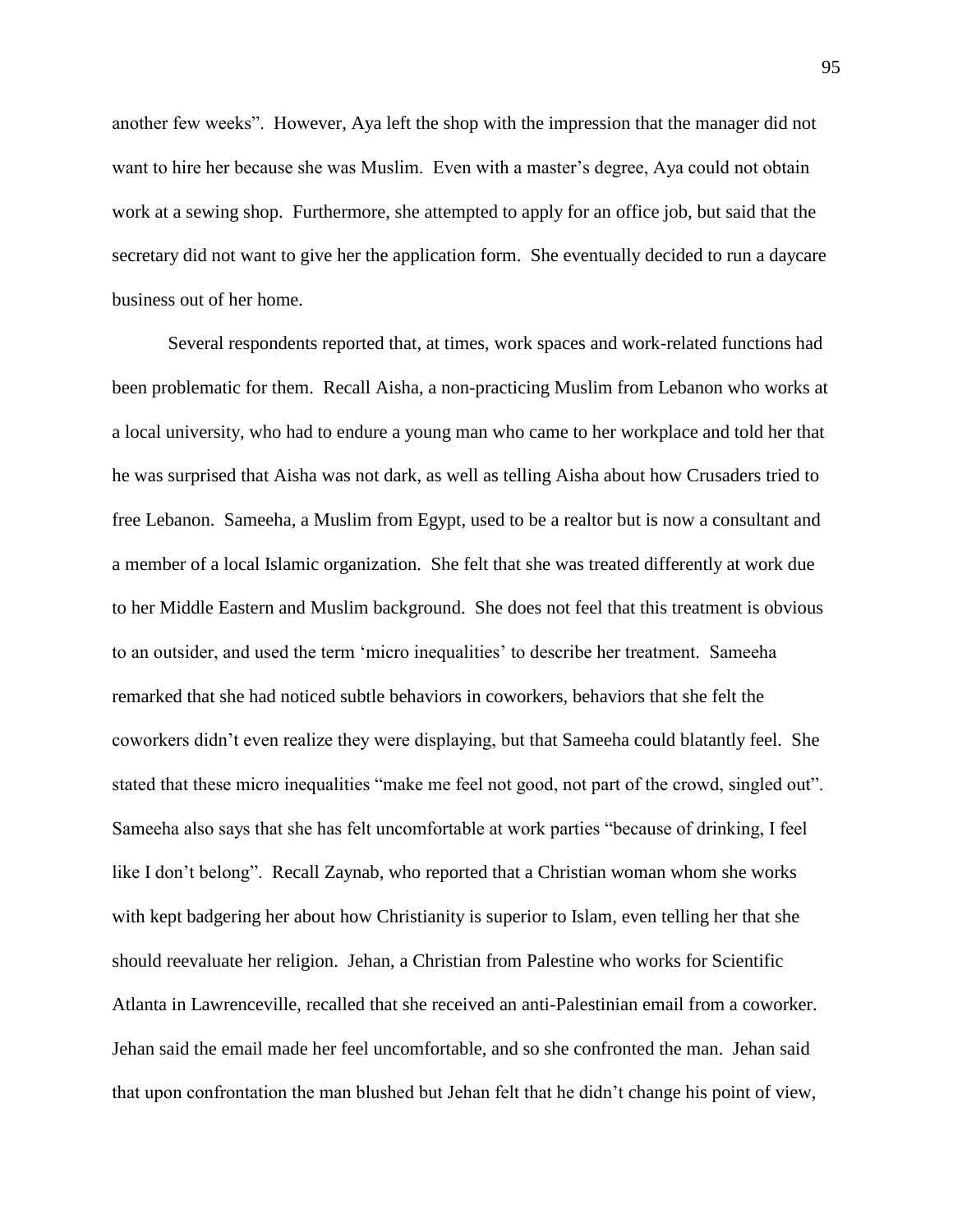that he had already made his mind up about Palestinians. Jehan also remarked that she feels she is treated differently at work because of her accent. She feels that when it is time for promotions, she is sometimes passed over because of her accent and background. Recall Miriam, who reported that she feels scrutinized at her government job in Midtown Atlanta, thinking twice before going to the mailroom because she wonders what the people she works with will think of her, if they will wonder what she is doing there. Miriam also feels that most teams for work projects are formed during happy hour and so she feels that she is at a disadvantage because she doesn"t drink alcohol and so doesn"t attend these functions. Recall Nadia, who works at the pharmacy at Emory University Hospital and had overheard an American coworker who had just adopted a Muslim boy explain to fellow coworkers that the adopted little boy was the product of incest, and that "this is how Muslims are". Nadia felt the need to take the time to explain to her coworkers that this is not a true statement about her religion. Raja, a Muslim from Pakistan, who works at Emory University School of Medicine, stated that she feels uncomfortable at work related parties during meal time because of alcoholic beverages and non-halal food being served. Rasha, who works for a local telecommunications company, commented that she doesn"t go to after work activities because she has felt uncomfortable in the past when alcohol was served at them.

## Experiences in Urban, Suburban, and Rural Areas

While none of the participants live in rural areas outside of Atlanta, most participants have visited rural areas, even if just driving through. Some participants mentioned that they had friendly experiences in public spaces in rural areas outside of Atlanta, just as they do within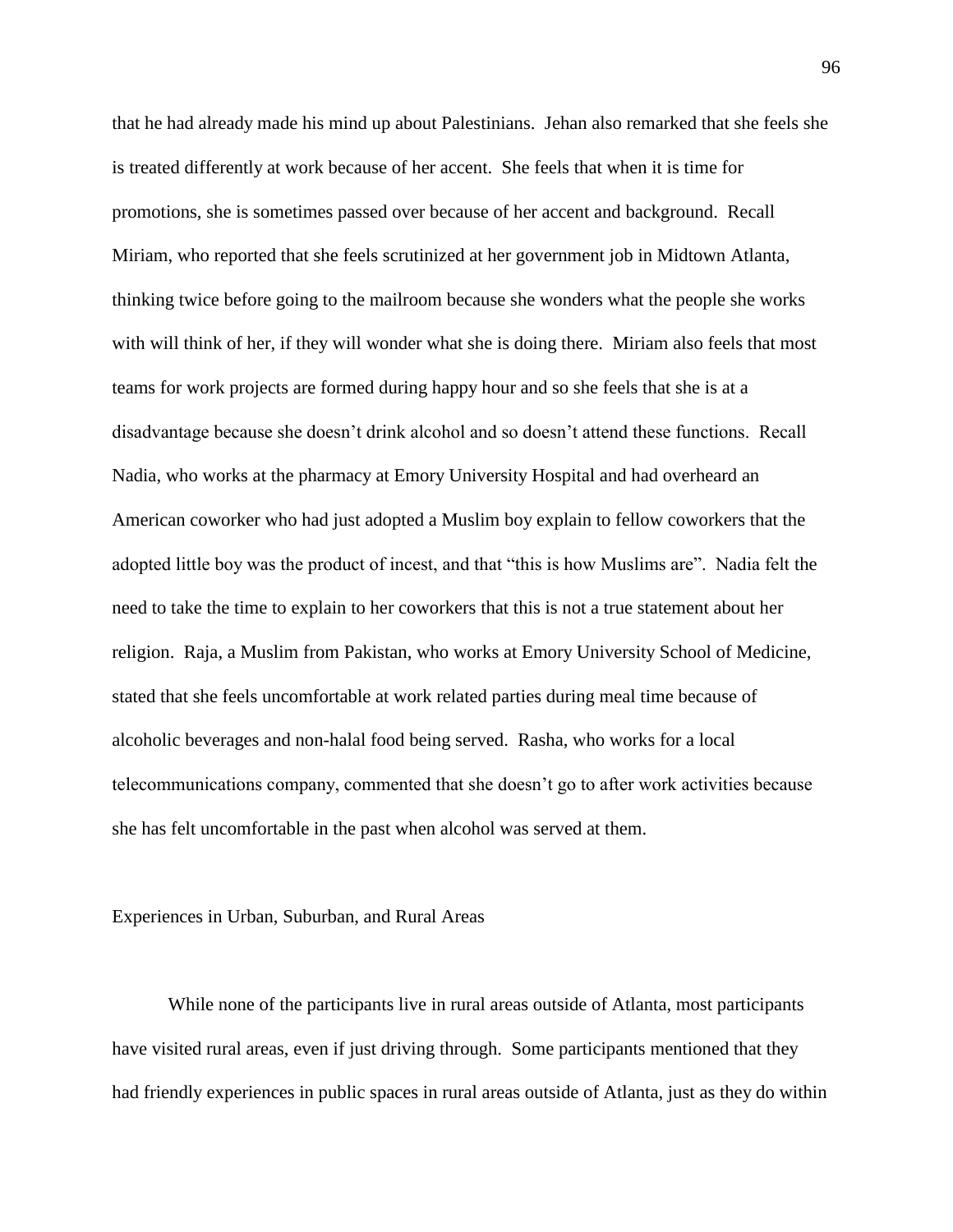the city and surrounding suburban areas. However, many respondents perceived differences between their experiences in rural public spaces, suburban public spaces and urban public spaces. One participant stated that the lack of diversity in rural areas led her to not want to be in these areas. Several respondents reported that inhabitants of rural areas and even some suburban areas were more likely to stare at them than inhabitants of urban areas, because in urban areas, people are exposed to more diversity. As Nabiha put it, "We slip by in the city".

### Special Caring and Concern for Middle Easterners and Muslims

Not all of the respondents" experiences in public spaces in the Atlanta area have been negative. Even in the midst of negative experiences, there have been Americans who have stood up for and shown kindness towards respondents. Recall Samia, who moved to the U.S. from Northern Iraq for political asylum. Samia reported that when she worked as a cashier at Ingles in Tucker, a female customer at the cash register said "all Muslims are terrorists". However, another customer in line behind the woman who made the remark defended Samia, telling the woman who made the comment that it was just a stereotype. Also recall Houda, who discussed an act of racism by a fellow American in a parking lot who "called her the "F" word and yelled at her to "go back where you came from"". Houda ended up calling the police and said that the police officer who responded to the call was very upset with the man and asked Houda if she wanted to press charges.

Some respondents have reported that Americans have shown respect for their customs and beliefs, and concern for their well-being. Hassiba, who did an internship at a local hospital, reported that her coworkers frequently had conversations about sex, however they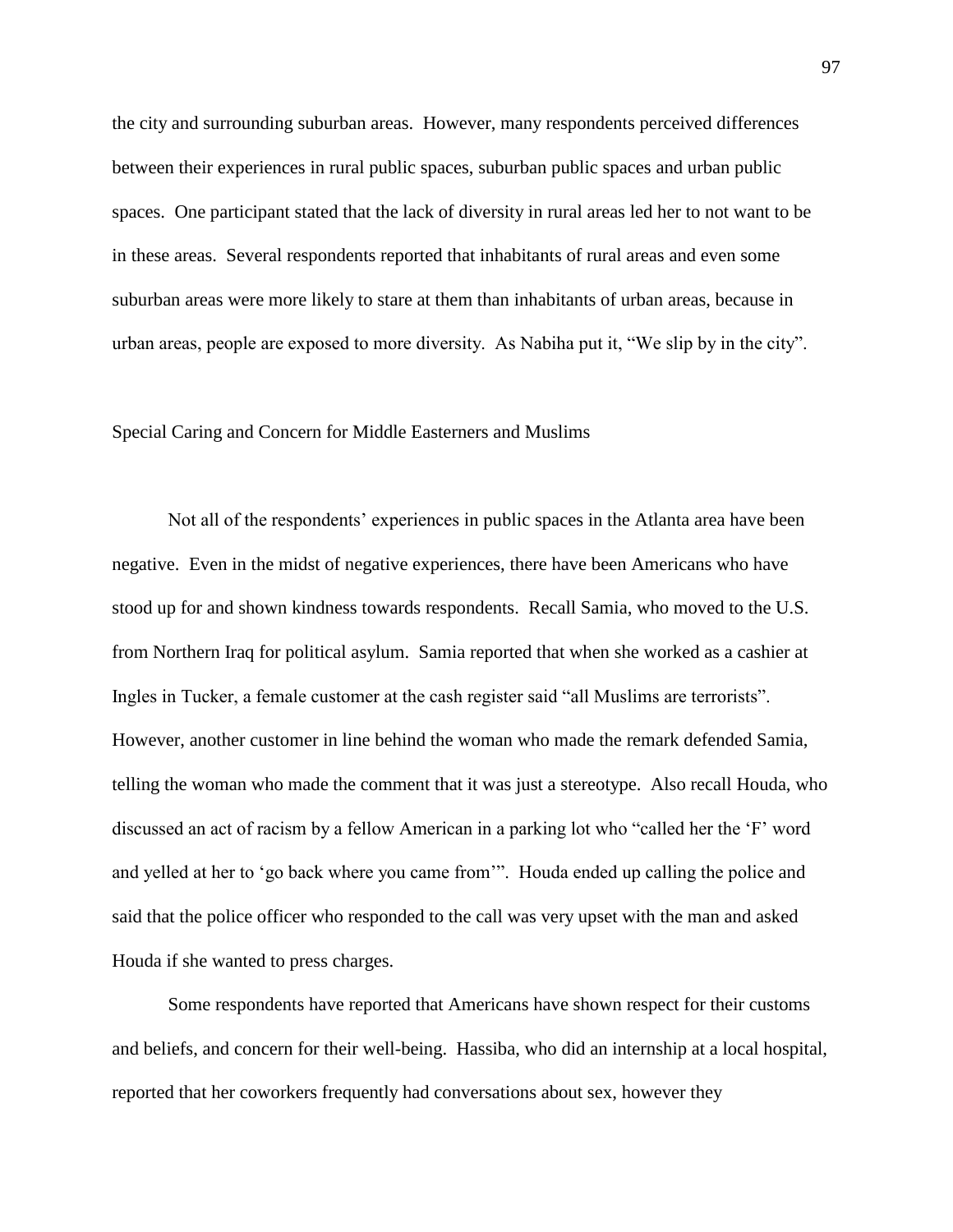acknowledged that Hassiba had certain limitations about discussing this topic, and so they were respectful of these limitations when Hassiba was present. Malika stated that some of her coworkers, who played music at work which contained profanity, turned off their music while Malika was around. Nabiha reported that her coworkers have been very caring during Ramadan. Nadia, who said that she is good friends with several of her neighbors, reported that after 9/11 she received phone calls from her neighbors asking if she and her family were okay and making sure that people were not bothering them.

Opportunities for Female Middle Eastern and Muslim Immigrants in the U.S.

In spite of the negative experiences some research participants have faced in public spaces, many participants believe that their lives have improved since moving to the U.S. Many participants said that they moved to the U.S. hoping to obtain a good education and a good job, and they were not let down. A number of participants also stated that they want good schools and good lives for their children, and believe that living in the U.S. can provide this. Other participants said that "freedom" particularly "freedom of speech" came to mind when they considered moving to the U.S. Badria, who moved to the U.S. to be with her husband, and attended college in the U.S., commented "Here you don"t have to dream about becoming someone. You just have to work for it. Your dream can come true". Hanan, who received her PhD from a local university, said about moving to the U.S., "I wanted the best education, and got it. I wanted personal freedom and free speech, and got it". Houda, who moved to the U.S. to be with her husband, stated "People in the Middle East think America is the biggest goal you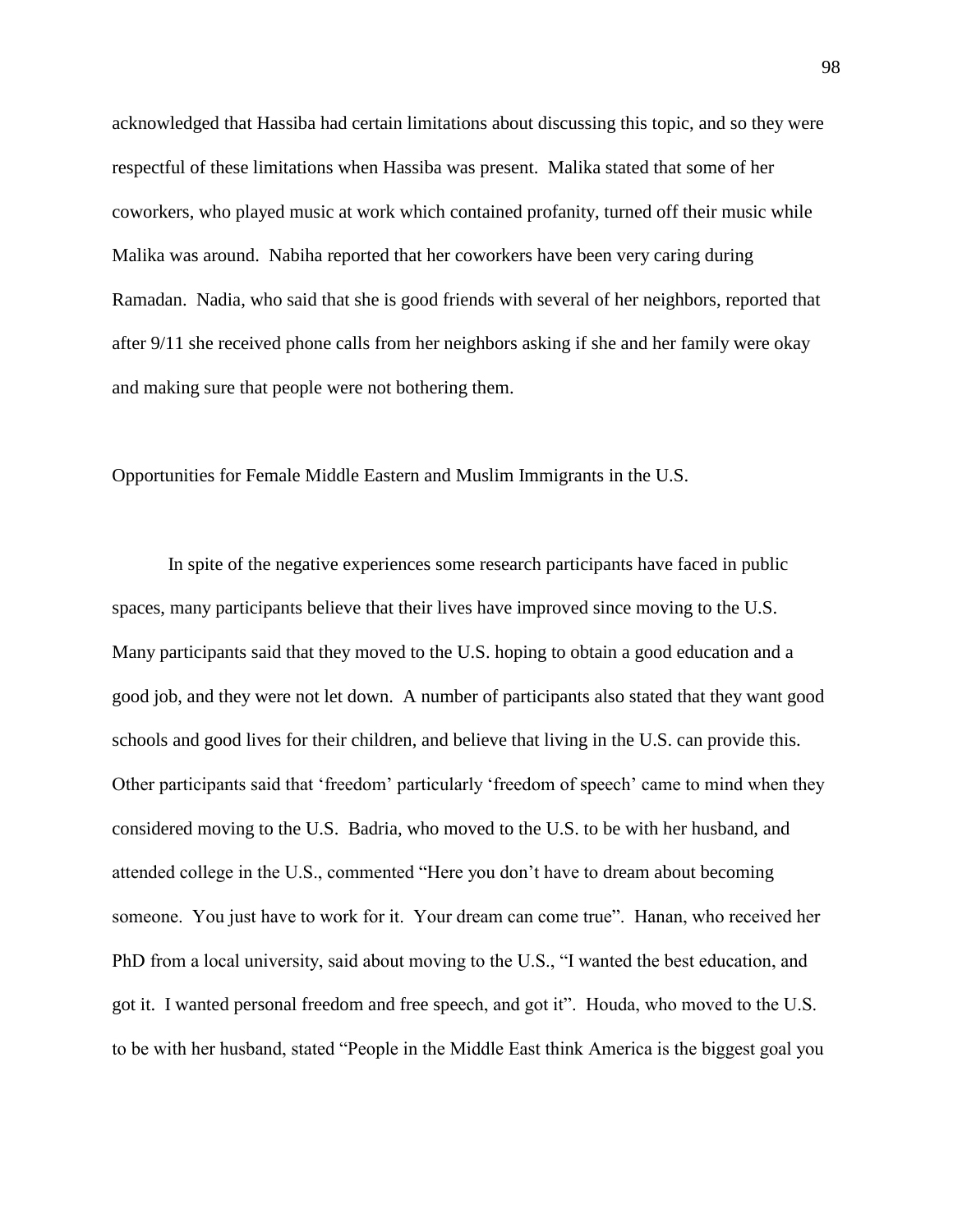can reach". Nadia, who moved to the U.S. because she married a U.S. resident, offered "Anything you dream of you can do in this country."

### Other Concerns

In the wake of 9/11, antiterrorism legislation enacted by Congress such as the USA PATRIOT Act of 2001 - which expands the government's power to conduct electronic surveillance and detain foreigners without charges - has had an effect on the psyche of immigrants. Malika remarked that, while negative experiences in public spaces which she perceived as occurring due to her race and religiosity made her feel uncomfortable, this uncomfortable feeling was trumped by her concern that she and her family, as well as others in the community, were being surveilled by the U.S. government, including tapped phones and visits from the FBI, and the fear of incarceration of family, friends, and acquaintances. Several respondents stated that they were sure their phone lines were tapped and several respondents reported that they had been paid a visit or two by the FBI.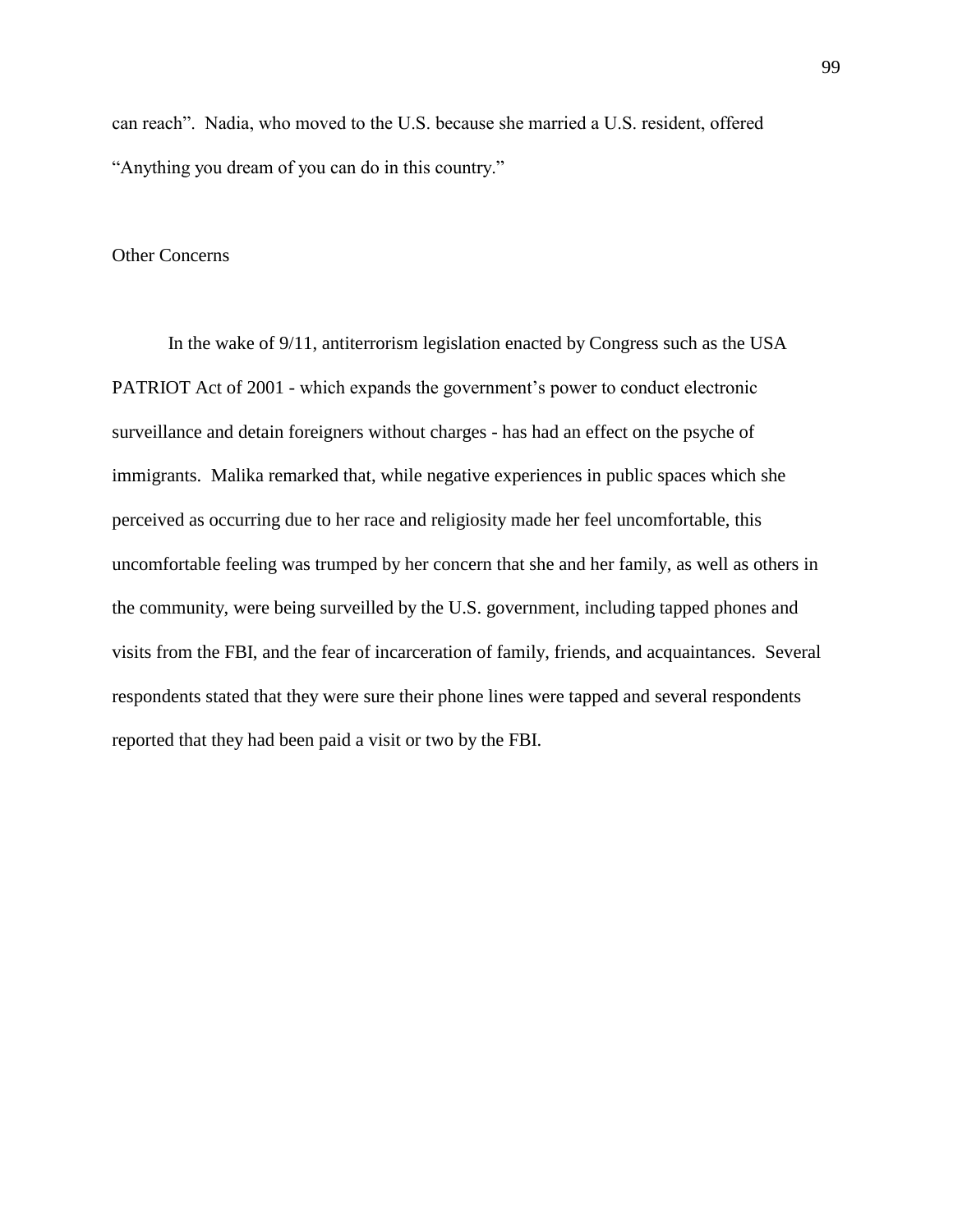#### CHAPTER 4: DISCUSSION

Patterns of Association and Participation in the Host Society

There is not a monolithic female Middle Eastern/Muslim immigrant experience in public spaces in the U.S., instead there is much variety. In fact, Middle Eastern and/or Muslim women have a rich diversity of experiences. Many things such as religiosity, class, and nationality play a role in the immigration experience. Scholars are increasingly recognizing cultural and class diversity within ethnic groups, with recent immigrants coming to the U.S. appearing to have either a high level of education or a low level. Boyle et al. (1998) argue that non-mosqued immigrants and those with higher educational levels and professional skills are mainly in the middle class, are dispersed throughout the U.S., and interact significantly with mainstream America. These groups have been able to move through society relatively untouched by the effects of discrimination (Jamal, 2005). Most of the respondents in this study have college degrees (including several with advanced degrees), were in the process of obtaining college degrees, or were married to men with college degrees, and almost all of them have experienced discrimination or harassment in one form or another in the Atlanta area. However, reports of extreme forms of discrimination and harassment, which are more likely to be experienced by the lower classes, were rare in this study.

In this study, several gatekeepers were initially contacted for interviews and from there, the snowball method was used. Since snowball sampling identifies cases of interest from people who know other people with relevant cases, it is probable that the initial respondents refer the researcher to friends, family, or others whom the respondent is very familiar with. It is likely that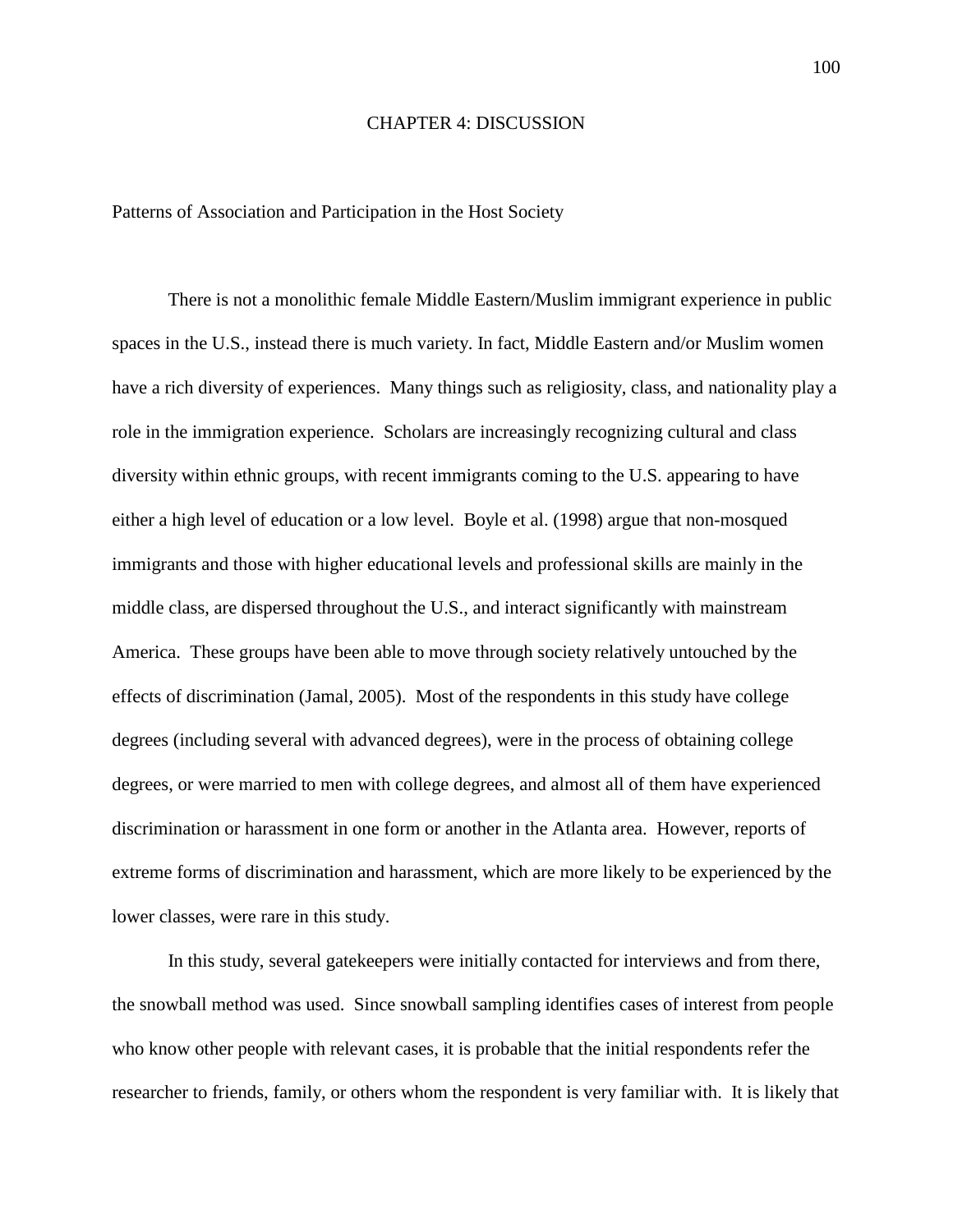those referred by the respondent will be of similar class, and live in the same area, as the respondent. Therefore, if the initial respondent lives in a middle to upper middle class suburb north of Atlanta, then it is unlikely that the respondent will know of and therefore refer the researcher to a newly arrived refugee who lives in a lower middle class suburb east of Atlanta. While care was taken in using multiple initial contact points so as not to recruit all research participants from a narrow circle of like-minded people, access to the lower classes remained elusive. Chapter two goes into further detail about the attempts to recruit respondents from the lower classes and the refugee populations for this study. No respondents in this study described their standard of living as below middle class. This is a limitation of the study since, as Gimenez (1988) argues, nationality and/or race are not as important in determining patterns of association and participation in the host society as social class, with middle and upper middle class immigrants being more likely to share the values of the dominant classes. Therefore, it is not expected that female immigrants of middle to upper middle classes will experience the more extreme forms of discrimination that would be expected from those of the lower classes. Since the middle to upper middle class women reside mainly in suburbs north of Atlanta, parts of the metropolitan area have been left unexplored in this study, including Clarkston, where many of the immigrant refugee populations reside.

Many of the respondents are not newcomers to the Atlanta area, with an average length of residence of 14 years. This has an effect on responses given in that someone who has lived in the Atlanta area for 14 years will most likely have a sense of familiarity with the area, as well as with American culture in general, which may lead to more feelings of ease in public spaces. According to Read (2004), assimilation theory proposes that acculturation is a linear process that increases with duration of U.S. residence. Thus we might expect newer arrivals to feel less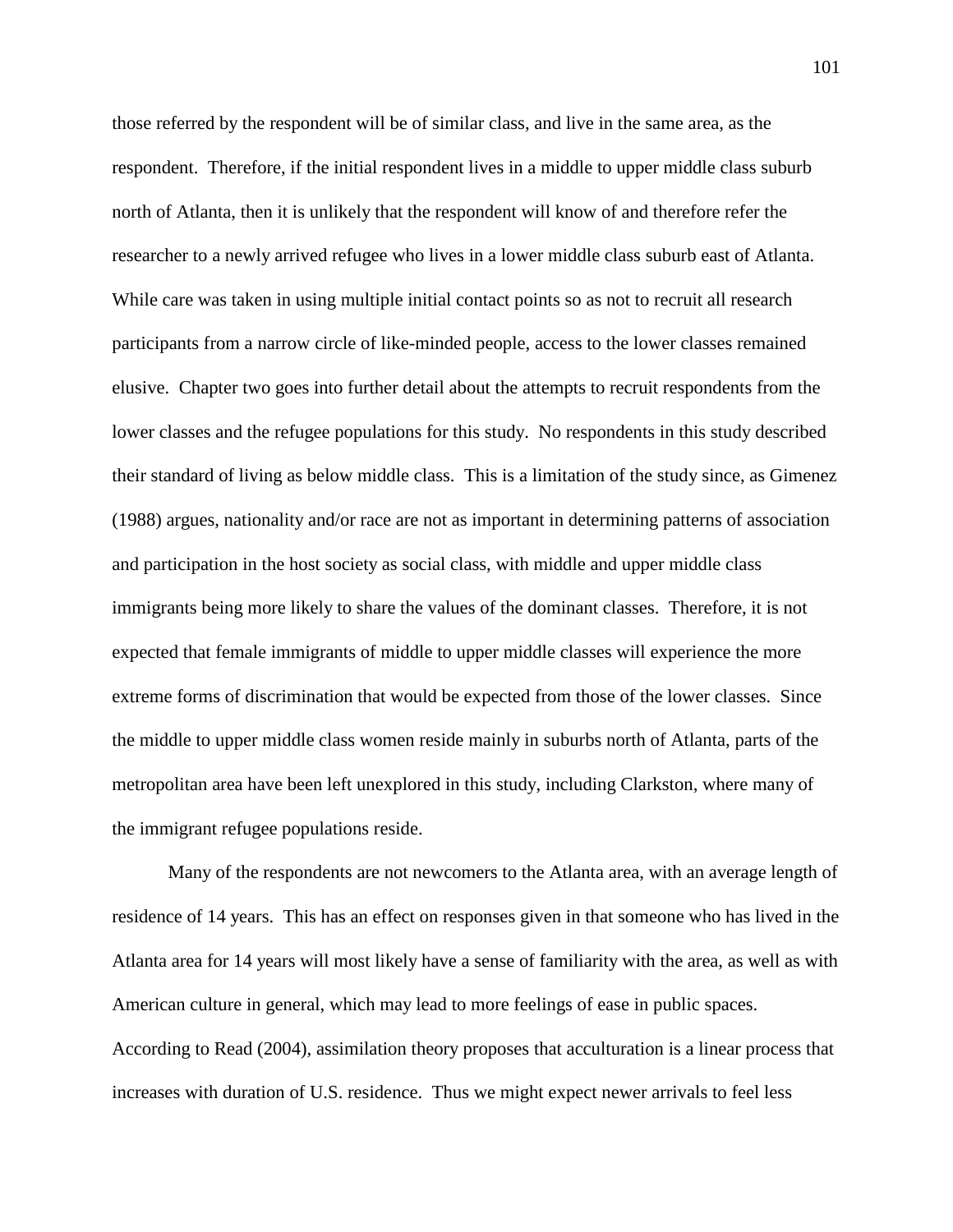comfortable with American customs and culture and therefore have a more difficult time interacting with other Americans in public spaces than those immigrants who have had greater exposure to U.S. norms and values (Read, 2004). Therefore, a recently arrived refugee may have very different experiences from the respondents in this study.

While Boyle et al. (1998) argue that non-mosqued immigrants are mainly positioned in the middle class and interact significantly with mainstream America, this study suggests that religiosity does not prohibit a middle-class Muslim immigrant from participation in the host society. Out of the 17 women who considered themselves to be practicing Muslims (of which seven wear the *hijab*), most of them have jobs in which they work with middle-class Americans, all of them patronize public spaces which are frequented by other Americans such as discount retailers, local malls, bookstores, movie theaters, coffee shops and American style restaurants. Furthermore, all respondents mentioned places which happen to be frequented by other Americans as their favorite local public places to visit. Similar to many Americans, research participants' favorite public spaces are those which have natural beauty and are peaceful, have good shopping, or have good food. While this study has found, with a few exceptions, that those participants who wear the *hijab* have had more negative experiences in public spaces than those who do not wear it, for the most part female immigrants who wear the *hijab* were not discouraged from participating in the host society.

# Cultural Conflict

Cultural conflict can occur when immigrants have relatively different customs and beliefs than those found in the destination country, resulting in racist prejudice and alienation,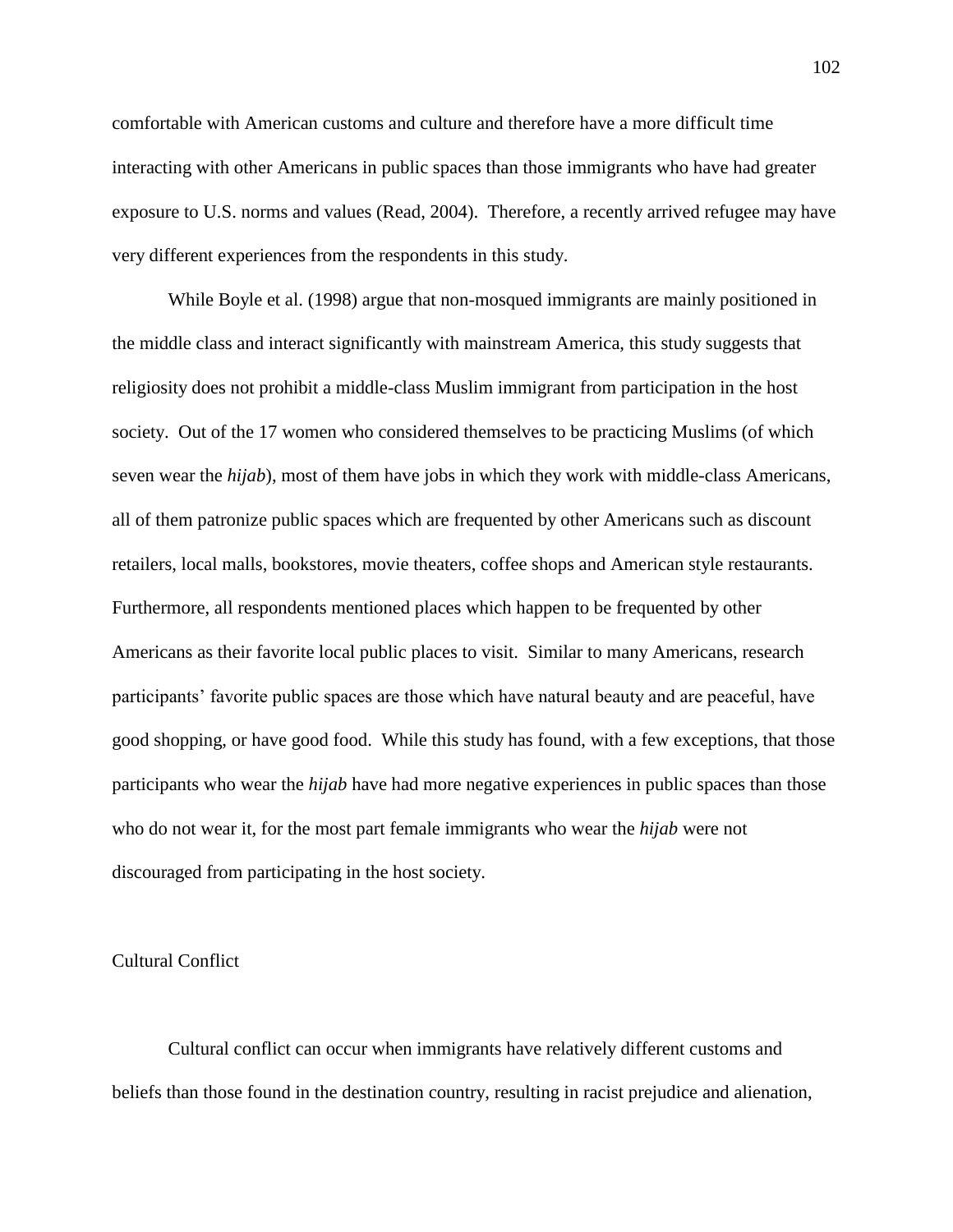even subconsciously, of a majority population towards immigrants. Cultural conflict exists because some Americans still hold on to the notion of "America as melting pot", a holdover from the turn of the century. This assimilation model was based on white Europeans, with similar religions and customs to existing Americans, who were able to come to the U.S. and assimilate very easily, a model that is not practical in this age of globalization.

Respondents experienced varying degrees of cultural conflict in public, employment, educational, and organizational spaces. In these spaces in the U.S., it is sometimes assumed that all those present have similar beliefs, including religious beliefs. Therefore, those present who do not share the beliefs of the majority population may experience disaffection. Recall Sameeha, who reported that, at a previous job, she would attend work related meetings and that "they used to start every meeting with a Christian prayer and they talked about being patriotic in formal speeches and how those terrorists are out to get them". Other respondents have reported experiencing cultural conflict due to the lack of understanding and respect by their fellow Americans of non-Christian religious requirements. However, on the bright side, some respondents have reported that Americans have shown respect for their customs and beliefs, as well as concern for their well-being.

# The *Hijab* and Discrimination

Because the *hijab* is a signifier of Islam, women who wear it are singled out for discrimination, harassment, and even hate crimes in the U.S. This produces a conflict of interests because, as Dwyer (1999) points out, for the more orthodox, the meaning of Muslimness has been linked to the adoption of a more explicitly Islamic dress in the form of the *hijab*. Therefore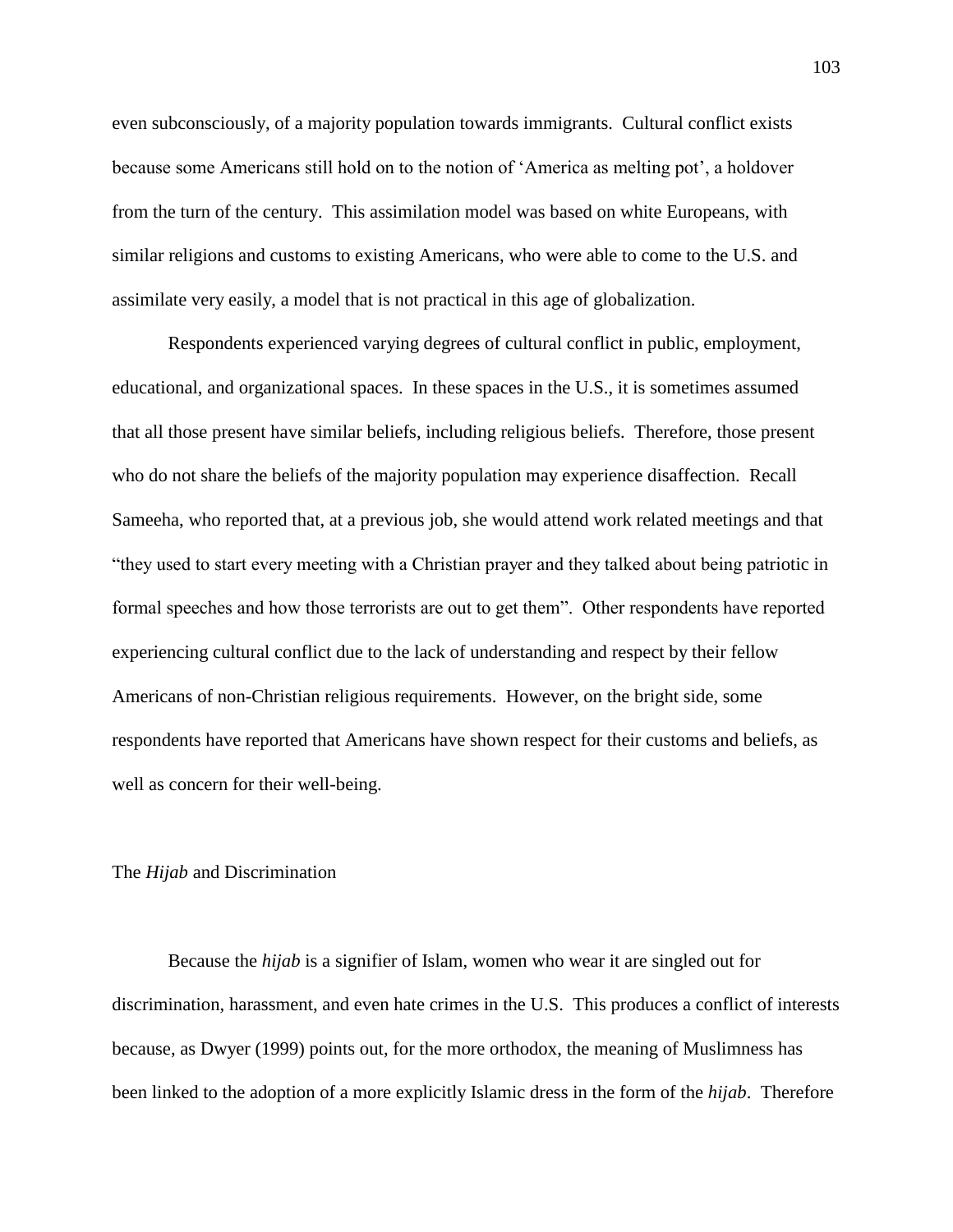veiling, while meant to draw attention away from the woman"s body, actually dramatically increases the visibility of women who wear it in the U.S. (Haddad and Smith, 2002; Kayyali 2006). The *hijab* has become a recognizable marker of difference in the U.S.

According to Nagel (2002), for other Middle Eastern and Muslim women, despite a deep sense of pride and cultural difference, there is a strong desire to fit in and be viewed as 'the same' within Western society. These women will not usually dress in Muslim attire, but wear typical Western fashions. Furthermore, some women who typically wear the *hijab* will forego it if they travel outside of their Muslim communities. Therefore, these women are not as likely to face the more extreme forms of discrimination in public spaces as the more orthodox women.

In general, Muslim respondents who did not wear the *hijab* reported fewer direct negative experiences, such as people shouting at them to " go back to where you came from", than Muslim respondents who wore the *hijab*. Respondents who dressed in Western styles did report negative experiences in various spaces, however, these experiences were typically indirect, such as overhearing someone speak negatively about Middle Easterners and Muslims at work. Most of the respondents were Muslims who wore Western style attire. I believe that there would have been more reports of extreme negative experiences if there were more respondents who wore the *hijab*. However, because many Americans buy into strong stereotypes of Middle Eastern and Muslim women, when a woman does not fit the stereotype, her fellow Americans may become confused as to what nationality she is. This may spare a Middle Eastern or Muslim woman from harassment because the potential harasser may mistake the woman for a Latina, for example (Erakat, 2005). So which qualities of an immigrant may lead a misguided American to take out his or her anger on that immigrant? According to Kayyali (2006), it is possible that religious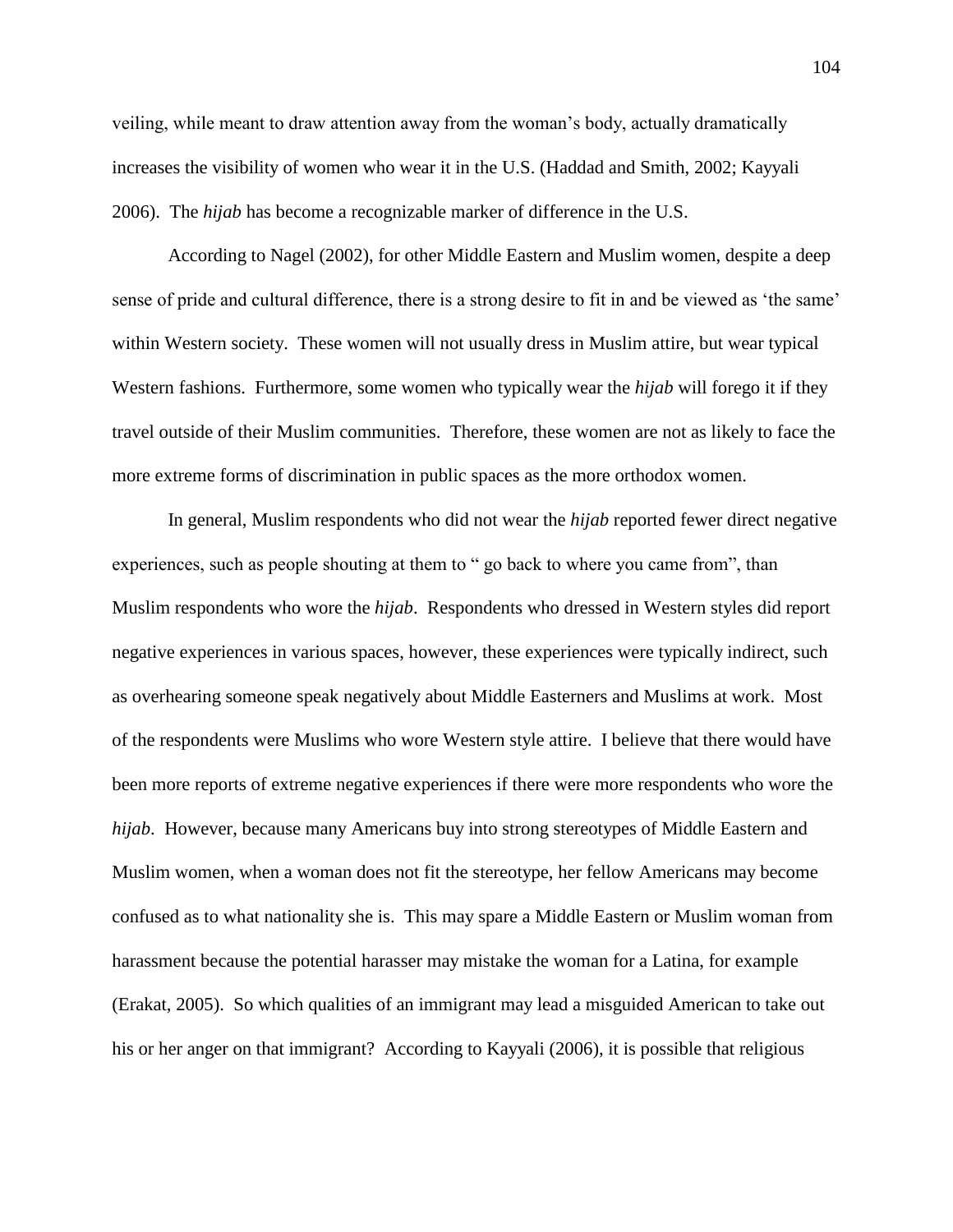affiliation in combination with foreign accent, behavior, or dress may set off these acts of discrimination and hate crimes.

The Effects of Class and Religiosity on Freedom, Safety, and Mobility

Freeman (2005) asserts that class and religiosity play a significant role in differences between female immigrants' experiences of freedom, safety, and mobility in the U.S. Furthermore, for some female Middle Eastern and Muslim immigrants in the U.S., mobility may be more limited and/or difficult to negotiate in the U.S. than in their country of origin (Freeman, 2005). Issues with mobility can occur if a female immigrant feels that she needs another community member to accompany her on public outings, if she wears the *hijab*, or if she does not speak English. While mobility tends to be more problematic for lower class immigrants, those in the middle class who wear the *hijab* may experience mobility issues as well. One respondent who wears the *hijab* said that she does not feel comfortable traveling on her own around the Atlanta metropolitan area and instead stays close to home, commenting "I don"t feel comfortable when I don"t know the way and may need help". Furthermore, several respondents who wear the *hijab* have reported that, while walking through parking lots, their fellow Americans have yelled at them to "go back to where you came from". Such occurrences change the experience of public space for those immigrants living in the U.S. Having such a thing happen can suddenly change what feels like a safe public space into a threatening open space. The idea that freedom is available to all U.S. citizens becomes problematic when a female immigrant cannot wear what she wishes and go where she pleases without being harassed or worse. While the same argument may be made for women in general, the amount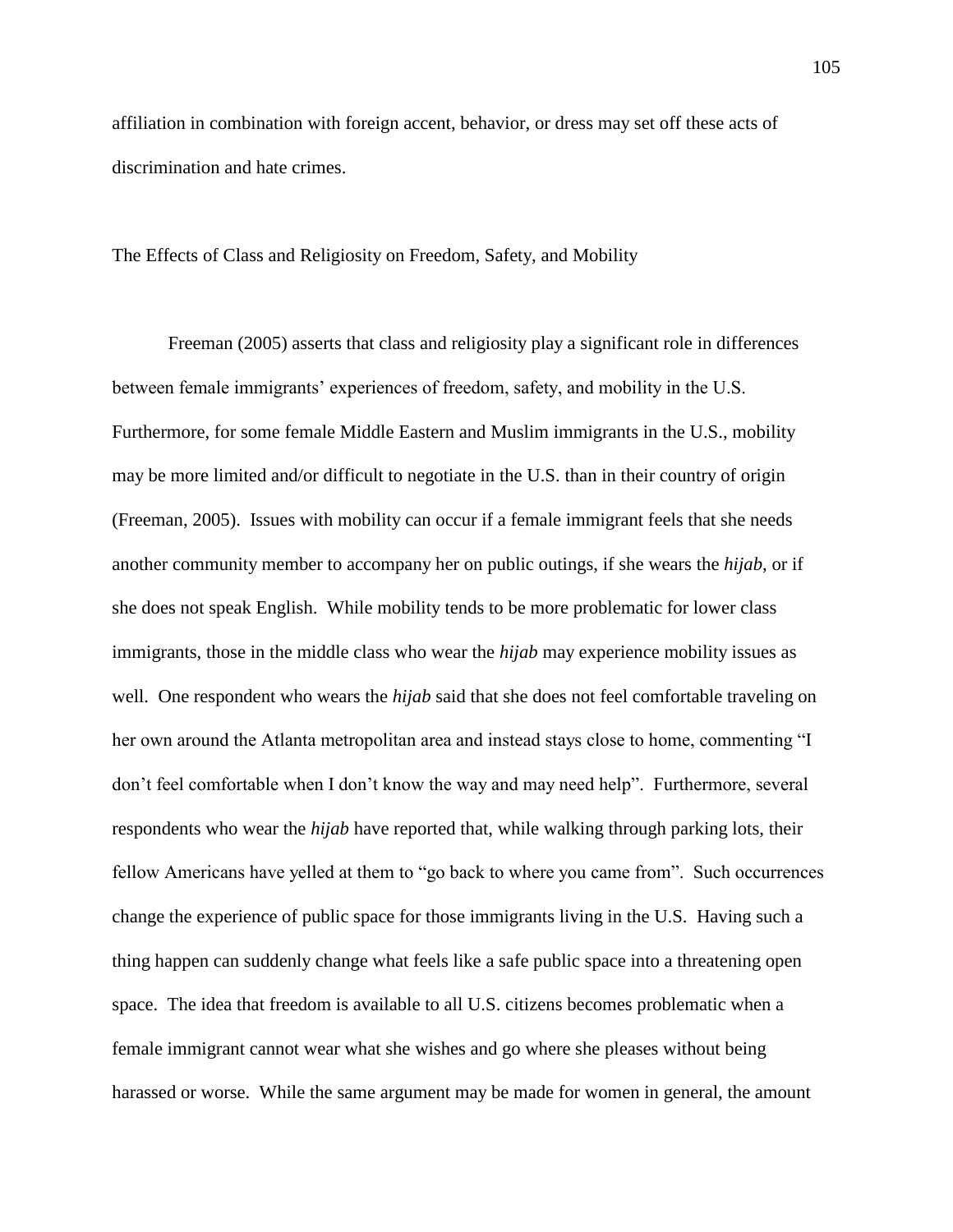and intensity of harassment faced by an immigrant wearing the *hijab* is greater. Several respondents who either wear the *hijab* or are considering wearing the *hijab* have toiled with this issue.

Responses given by participants to the question "Why did you move to the U.S.?" support Cainkar's (1994) statement that most female immigrants, no matter where they are from, emigrate to the U.S. as the wives, daughters, or sisters of men. Cainkar (1994) goes on to say that, because of this reality, women have a different kind of immigration experience than men in that self determination may not be an option for women regarding how they will interact with their new host society. Likewise, Freeman (2005) comments that recent contributions from feminist migration scholars question the assumption of individual freedom, especially focusing on patriarchy which may serve to constrain mobility of women. However, class plays a role in female immigrants" self determination. Respondents of this study are all middle to upper middle class, most of them share workspaces with other Americans, and all do not currently have restrictions placed on them by family members as to where they may visit or travel.

### Negative Effects of the Media

The media creates expectations in mainstream America of "what a Muslim is" as well as 'what the Middle East is like', leading to the attachment of negative meanings to images of Muslims and Middle Easterners. Falah (2005) argues that newspaper editors seem to be aware, given the actual content of newspaper reports, that the U.S. public has little interest in learning about the lives of "ordinary" Muslim women, but that they do have an insatiable desire to be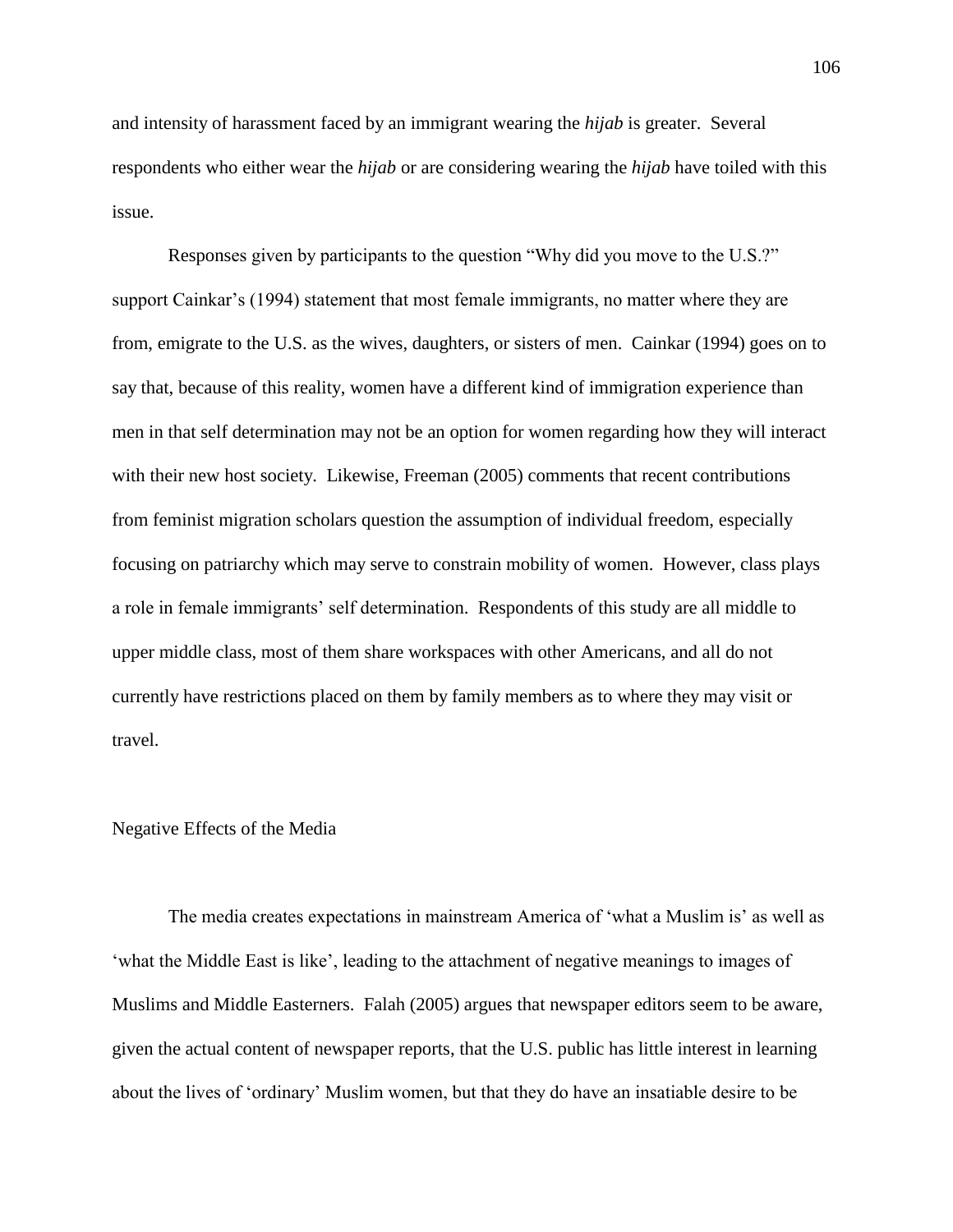reminded of the great social and cultural gulf that exists between themselves and the Muslim world. Jehan's experience with the coworker who blushed yet didn't yet didn't seem interested in hearing about a different point of view when Jehan confronted him about the anti-Palestinian email he sent around the workplace, underscores Falah"s argument. Furthermore, anti-Middle Eastern and anti-Muslim sentiments, reported in and reproduced by the media, have aroused more open racism in America. Shaheen (1984) argues that Middle Easterners and Muslims are the only groups for whom it is socially acceptable to negatively stereotype on television and in the movies. Respondents" experiences underscore Shaheen"s theory and take it one step further, in that socially acceptable negative stereotypes in the media become socially acceptable negative stereotypes in mainstream American society - including in public, semi-public, work and educational spaces.

Two common misconceptions about female Middle Eastern and Muslim immigrants, reproduced by the media, are that of women controlled by Middle Eastern men, and women who do not speak English, especially those who wear the *hijab*. In this study, only respondents who wear the *hijab*, or respondents who were in a group with others wearing the *hijab*, reported comments made by other Americans implying that they did not know how to speak English. Participants who dressed in Western styles did not report these types of comments.

Regarding U.S. media, Aya, a Muslim from Pakistan, commented "I would like the media most of all to portray the majority of Muslims and not just the few doing bad stuff". This respondent's wish brings up a very important point. One of the reasons why negative stereotypes of Middle Eastern and Muslim woman are so prominent in American society, having an enormous influence on immigrants' experiences in public spaces in the U.S., is because Middle Eastern and Muslim women are rarely portrayed in U.S. media as having "normal" lives by U.S.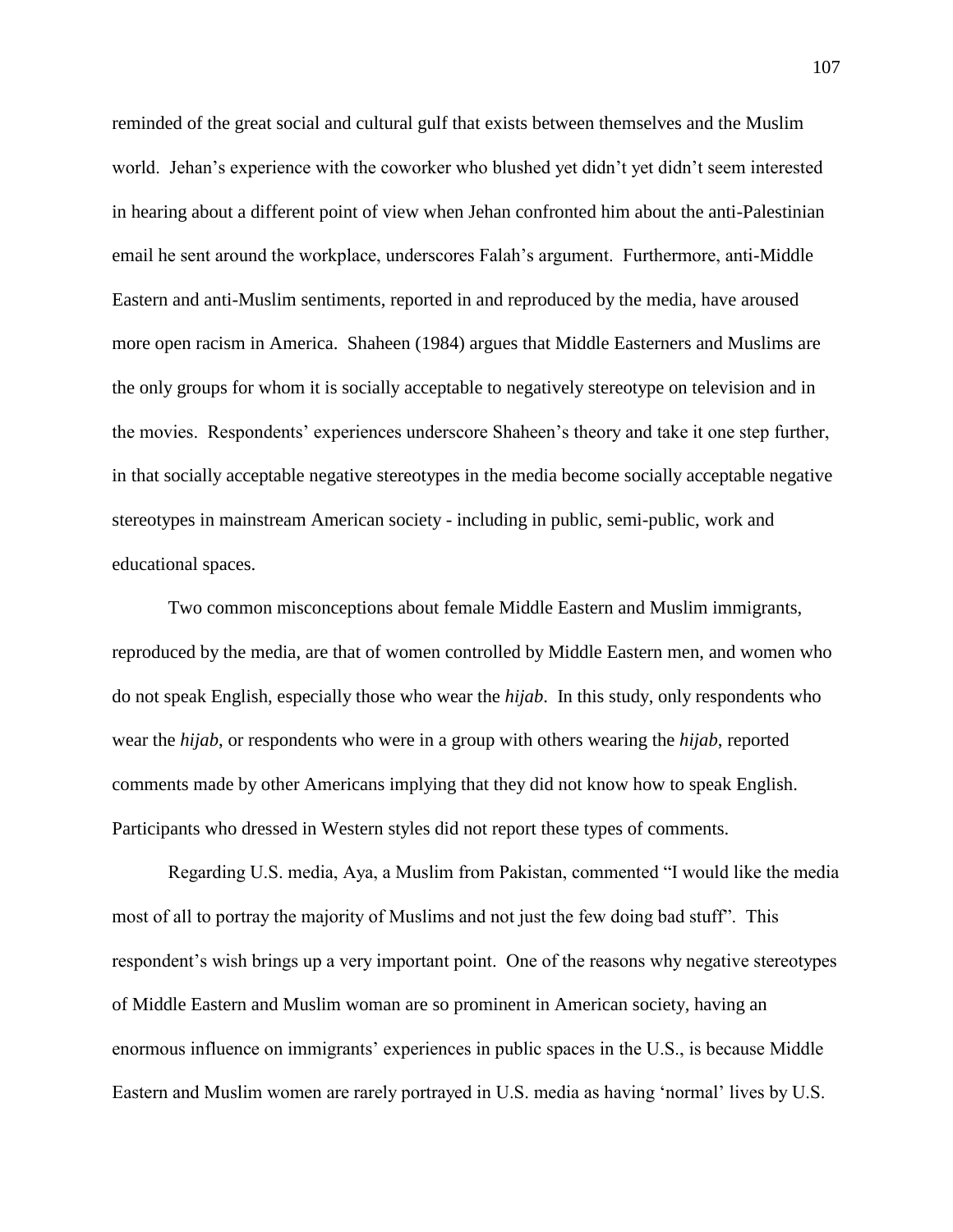standards – that is, going to work or to school, or having fun with family and friends. Western media seldom portrays Muslim women as doing anything other than crying passively as they are victimized, denying Muslim women as a group any kind of normal existence (Falah, 2005). Falah (2005) goes on to say that images of Muslim women are used almost exclusively to show the abnormality of life in Muslim societies - with violence, religious fanaticism, and political turmoil being seen as common occurances. Interestingly, incorrect stereotypical media representations do not flow in one direction only. For example, a number of American movies and television shows seen throughout the world portray American women as sexually loose "party girls". Rita, a recently arrived Muslim from Taiwan, remarked that, prior to moving to the U.S., all of her understanding about Americans was from Hollywood movies, and stated "I thought there is going to have party every night".

# Negative Effects of Stereotypes

Stereotypical constructions of identity serve to exclude a group from the landscapes of national identity, and therefore from the nation itself (Pollard, in Mitchell, 2000; Kinsman, in Mitchell, 2000). An example of stereotypical constructions of identity at work on Middle Eastern and Muslim women is the fact that Hollywood and U.S. media associates them with the desert and the harem; as the submissive wives of terrorists or even terrorists in their own right, bombs strapped to their bodies beneath long black robes. Negative stereotypes perpetuated by the media give life to "imaginative geographies"; constructions which equate distance with difference, in which "they" lack the positive attributes that "we" possess (Said, 1978), further justifying the discrimination and harassment of Middle Eastern and Muslim immigrants.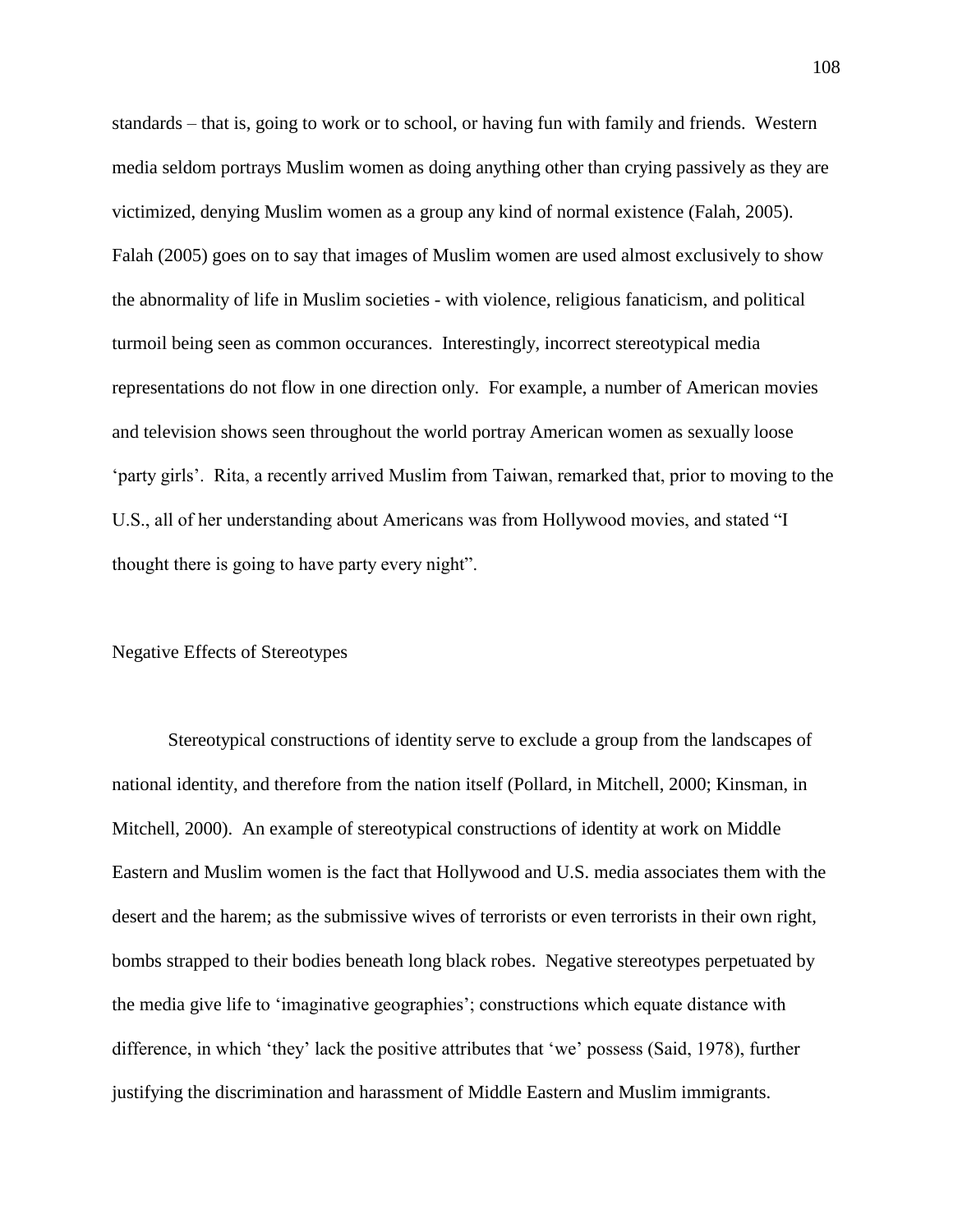While those respondents who wear the *hijab* have reported more negative comments directed at them in public spaces than those who do not wear the *hijab*, one Christian research participant had an anti-Islamic comment directed towards her in the semi-public space where she worked, supporting Abdelrazek's (2005:140) argument that "American society tends to lump all women from Muslim countries into the category of 'Arab', and to view all 'Arabs' as 'Muslims', and all Muslims as practicing a particular rigid kind of Islam". Furthermore, a few of the respondents' coworkers verbalized anti-Middle Eastern and anti-Islamic sentiments at work and were surprised to find themselves confronted by the respondents who do not look like the stereotypical "Middle Eastern or Muslim woman". As stated previously, because many Americans buy into such strong stereotypes of Middle Eastern and Muslim women, when a woman does not fit the stereotype, her fellow Americans may be confused as to what nationality she is. Therefore, misguided Americans may find themselves in an embarrassing situation if they choose to express anti-Middle Eastern or anti-Islamic sentiments in her presence.

### Fear and Insecurity in Public Spaces

While in theory anyone has the right to be in public spaces, not everyone feels comfortable in public spaces. Women and minorities in particular may feel especially uncomfortable in public spaces (Mitchell, 2000). So what of a minority woman, especially one who wears attire which marks her as 'other'? According to Mitchell (2000), there is the assumption that everyone "has their place" in the world. So who belongs in the U.S.? Mitchell (2000) goes on to say that people often hunt down those they believe to be a threat to the authenticity of the nation. Therefore, public spaces can produce fear and insecurity in Middle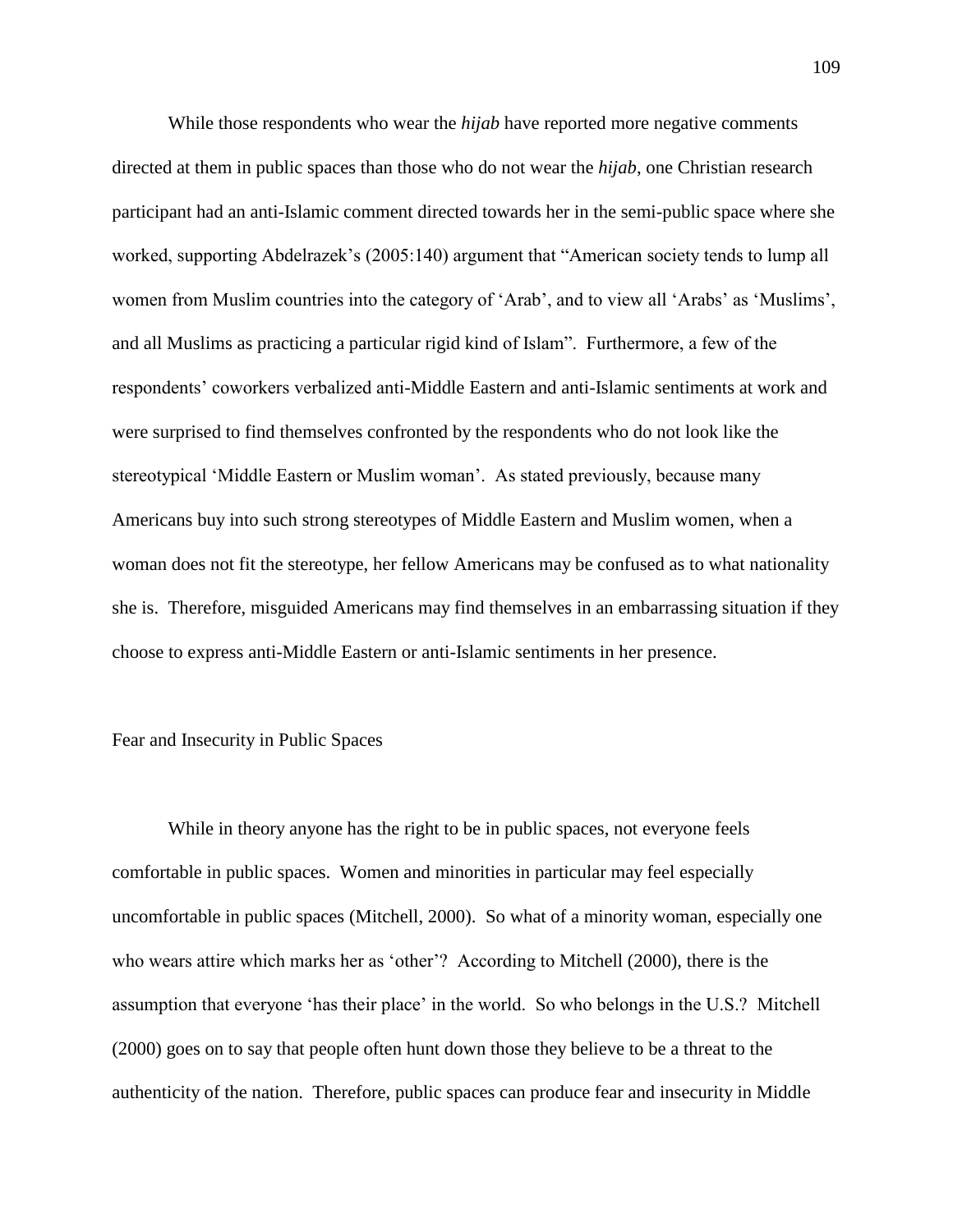Eastern and/or Muslim immigrants who may be perceived by their fellow Americans as "enemies of the U.S.". While no research participants reported more extreme forms of violence against themselves, some of the participants, particularly those who wear the *hijab*, have experienced aggression and discrimination from other Americans who made it clear that they did not feel that the respondents belonged in the U.S.

Often, Middle Eastern and Muslim immigrants feel that the burden is on them to make sure Americans are comfortable sharing public spaces with them, in effect lessening the immigrants' own fear and insecurity in these same public spaces (Marvasti and McKinney, 2004). One respondent avoided fitness-related spaces, where she had the distinct feeling that others were uncomfortable with her Islamic dress code. This same respondent changed her day to day style and color of clothing because she felt that she received too many "strange" looks when she wore a black abaya.

# Scrutiny of Female Immigrants

Female Middle Eastern and/or Muslim immigrants may experience "hyper-visibility" and scrutiny in public spaces in the U.S., especially those who wear the *hijab*, since it is a signifier of Islam. Many respondents perceived more scrutiny in rural and suburban areas than in urban areas, and attributed this to the fact that people in these areas have not had as much exposure to immigrants as those who live in the city. However, scrutiny of female Middle Eastern and/or Muslim immigrants, especially those who wear the *hijab*, can occur anywhere. Due to the scrutiny she received from her fellow Americans in the Atlanta area, one respondent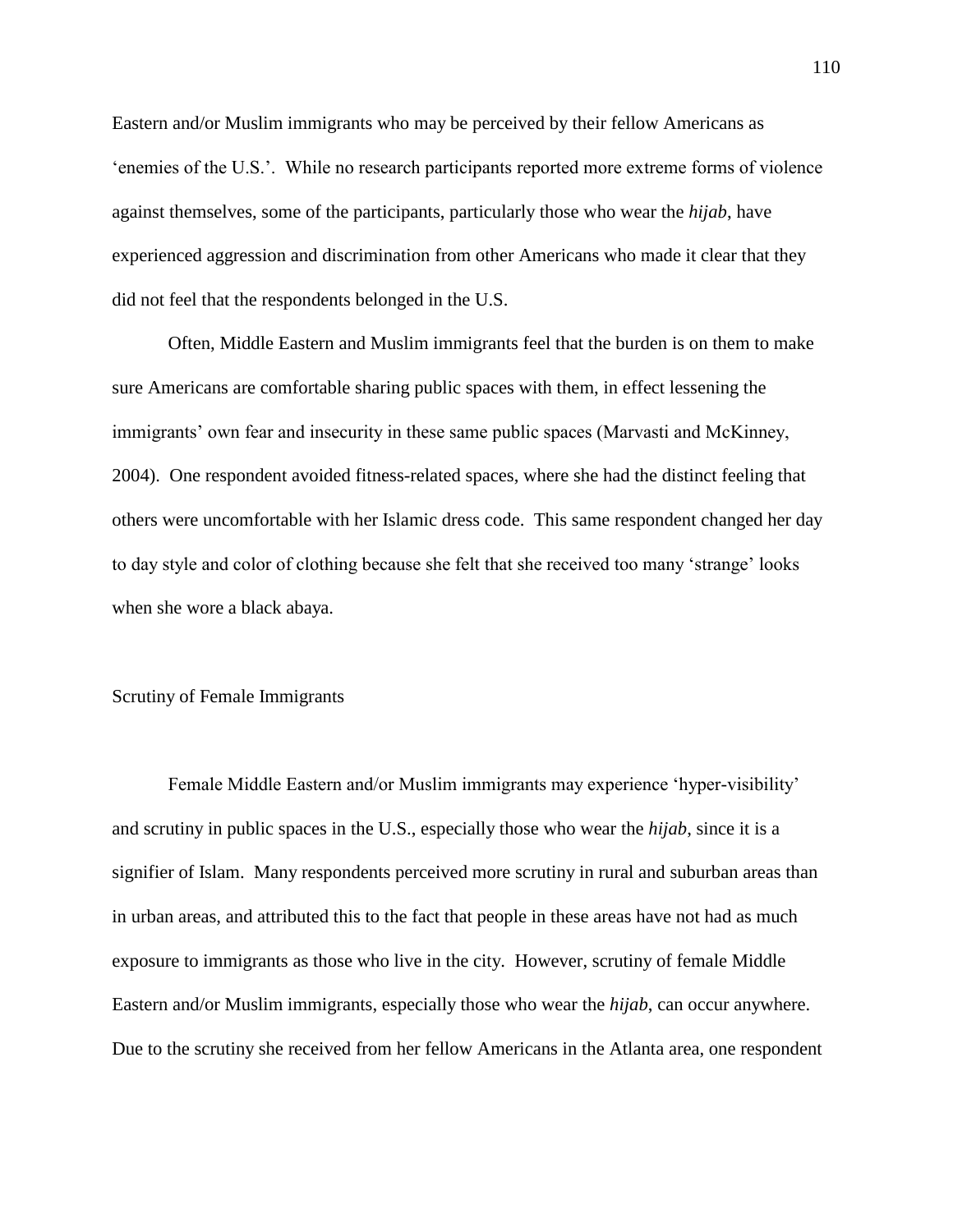who wears the *hijab* felt the need to change the color and style of her attire, from a black abaya and black headscarf to brightly colored, loose fitting clothing and headscarf.

Muslim women are not only concerned about scrutiny from "white Americans". According to Nagel (2005), more than ever, Muslim women living in Western societies are subjected to constant scrutiny by their 'community'. As the community sees it, certain public spaces are dangerous for women to occupy, danger that can be minimized in many instances through community norms of appropriate female dress. The community sees spaces as either transparent or opaque– the former referring to public spaces within which community members can monitor women"s behavior and the later referring to public space that makes monitoring more difficult (Dwyer 1999; Mohammad 2005). While none of the respondents reported monitoring by community members to the extent that they could not take certain jobs or even attend college, one Muslim respondent was not allowed by her parents, even in her early 20s, to go to a nightclub until she married. Once the respondent was married, she said that she was able to go wherever she wanted, even without her husband. The parents" concern with their daughter not going to a nightclub until she married underscores Freeman"s (2005) argument that being seen in a place considered morally inappropriate for women jeopardizes a woman"s reputation, affecting both her prospects for marriage and the honor of her family.

Ironically, Muslim women, especially young Muslim women who simply wish to "fit in" with American society, can feel more uncomfortable in spaces where there are other members of the community than they do in typical "American" spaces. Two of the younger respondents, one a practicing Muslim and the other a non-practicing Muslim, stated that they feel the need to dress more conservatively than they typically do when they know they will see members of the community. One of these respondents reported that she feels most uncomfortable in places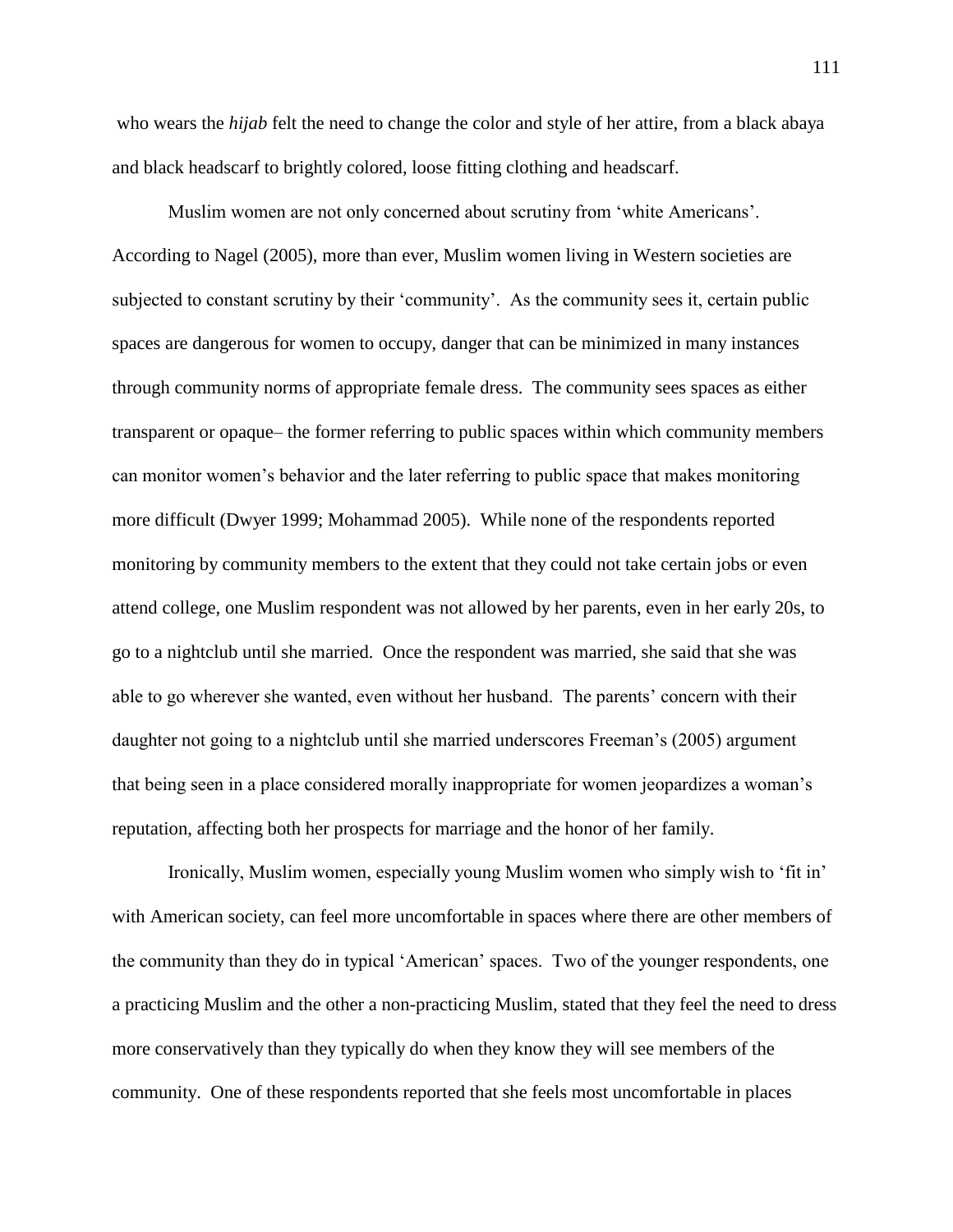where there are community members judging her and possibly gossiping about her, usually related to attire.

### Discrimination and Racism in Work and Educational Spaces

As respondents' narratives have shown, work and educational spaces can be sources of racism and emotional discomfort. These spaces can be especially problematic for Middle Eastern and Muslim immigrants who are discriminated against since they are not places where one can simply get up and leave. Immigrants with different beliefs and customs than those of the majority population can find themselves in uncomfortable situations at the workplace, or even as victims of discrimination. Recall Marvasti and McKinney"s (2004) observation that answering for one's ethnic background and religion can become a considerable chore in the workplace. Even when respondents were not asked to account for themselves directly, some felt the need to stand up for their religion, culture or ethnic background when overhearing negative stereotypes about Middle Easterners and Muslims propagated by coworkers. Respondents have been put in the position of either remaining silent while others make slanderous remarks about their religion, culture, or ethnic background, or of possibly "starting trouble" by standing up for themselves, perhaps even alienating themselves from their coworkers. Respondents have had to make these difficult decisions, when it is not appropriate for them to be put in this position in the first place, especially in the workplace. While several respondents have claimed to 'blow off' coworkers' or colleagues" anti-Middle Eastern or anti-Muslim comments, they most likely have an adverse effect on the morale and productivity of the immigrants who encounter them.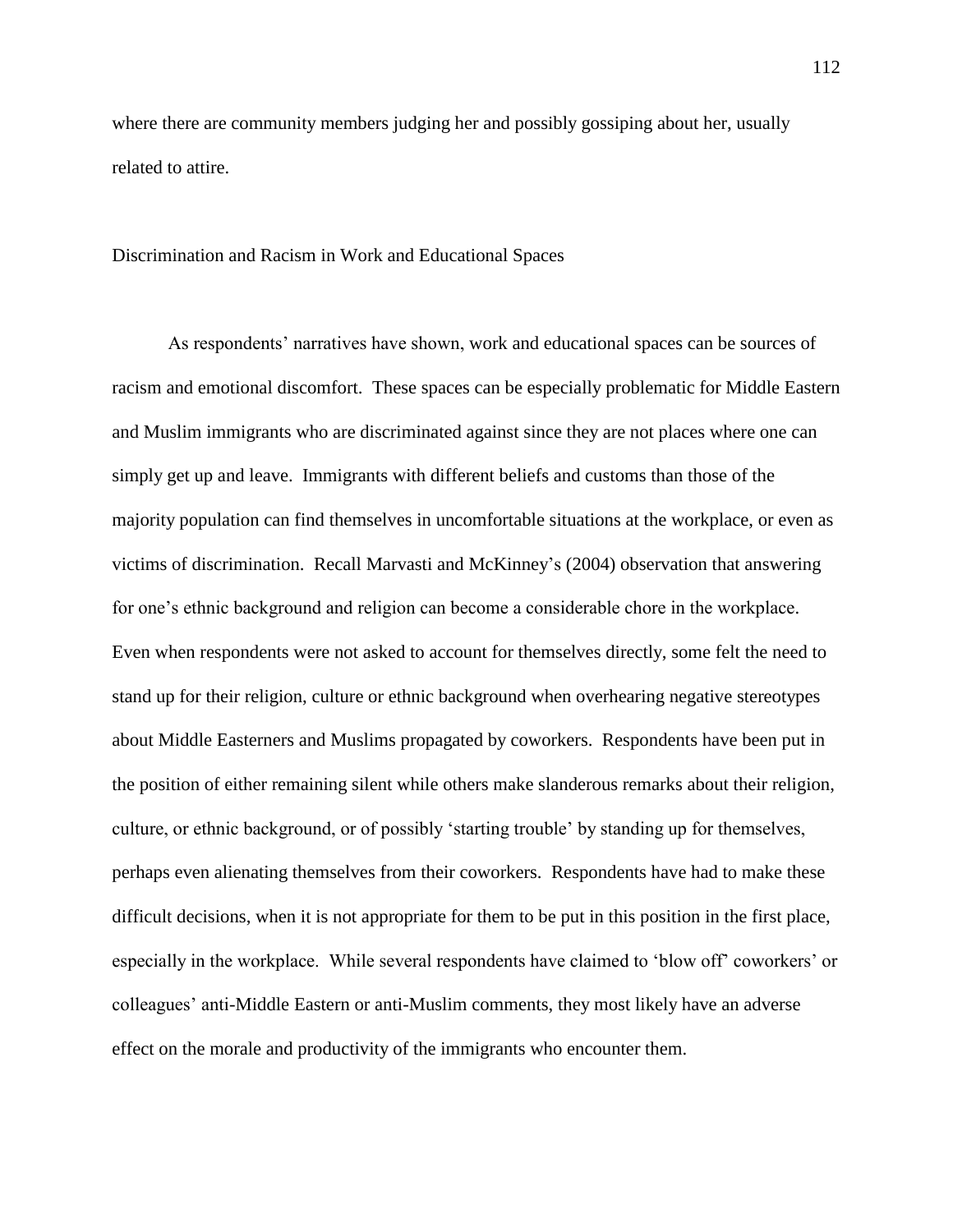Contemporary work spaces consist of more than just the cubicle or the break room. Zukin (1995) argues that there are new public spaces formed by the "transactional space" of computer technology, with negative sentiments set into motion by the media being fairly common in the "virtual" public spaces of the internet. Several respondents have stated that the internet was used by colleagues and coworkers to proliferate anti-Middle Eastern and anti-Islamic sentiments via emails sent to groups of people, some of whom happened to be the respondents. One respondent reported receiving anti-Islamic emails from associates on boards that she serves on. In one breath she said that she did not feel much because she had become numb, but then she said that the emails made her feel horrible and that she disassociated herself from them. Anti-Muslim and anti-Middle Eastern emails being sent around freely, especially to unsuspecting Middle Eastern and Muslim coworkers, underscores the argument that migration can be associated with a degree of alienation for the immigrant. Alienation can occur when the majority population accepts, because popular media puts forth anti-Middle Eastern and anti-Islamic sentiments, that this is an appropriate topic for mainstream society, including work internet spaces where an immigrant may unwittingly receive such an email.

Relationships with fellow employees do not blossom only in the workplace. Work related functions and after work get-togethers can be a way for coworkers to strengthen relationships and even form work groups. However, Muslim workers can find themselves feeling alienated in these situations. Jamal (2005) points out that observing Islamic guidelines – such as not drinking alcohol – may impact work related functions. Muslims who do not attend work-related functions due to religious restrictions, or do attend but refuse to drink alcohol or eat non-halal meat, may be seen by coworkers as 'overly religious' and 'difficult to get along with', potentially straining relations. Several respondents mentioned that they did not attend after work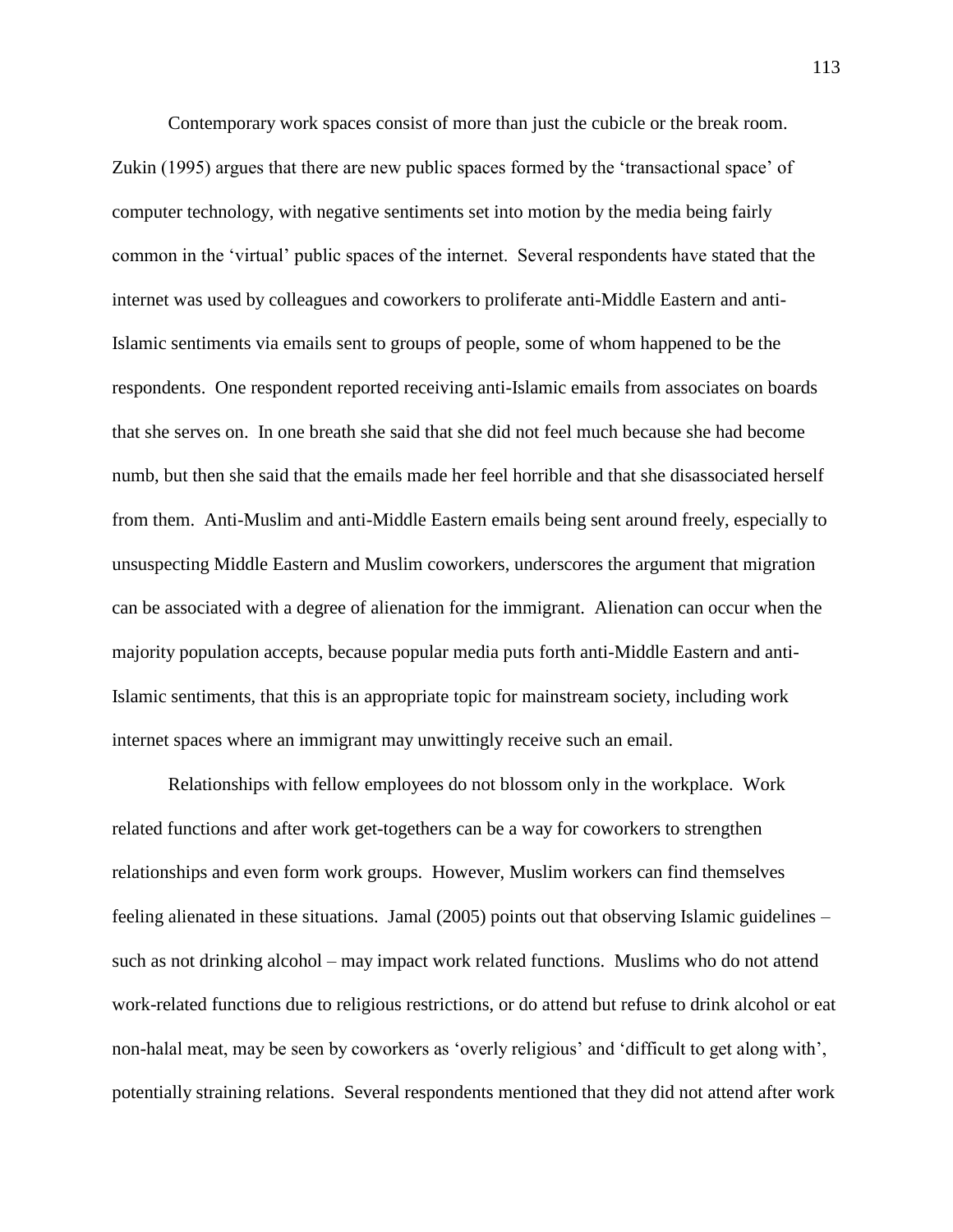functions where alcohol was served because this made them feel uncomfortable. One respondent felt sure that most teams for work projects were formed during happy hour and so she felt that she was at a disadvantage because she doesn"t drink alcohol and so doesn"t attend these functions. Therefore, the act of not attending work related get-togethers and functions due to religious restrictions can negatively effect on the careers of Middle Eastern and/or Muslim women.

### Ethnic and Religious Spaces

Cattell et al. (2008) argue that while certain public spaces may be appreciated at face value, other spaces, such as ethnic owned businesses, may be important to immigrants in particular for the way they conjure up other, more distant places, such as an immigrant's country of origin. Cattell et al. (2008) go on to say that it is through these "comfort zones" that some immigrants are able to negotiate and make sense of the meaning of "home", which may now be in the U.S. but is also linked to the immigrant's country of origin. While as of yet, Atlanta has no established Middle Eastern community such as the Asian and Latin American communities on Buford Highway, there are Middle Eastern and/or Muslim owned businesses interspersed throughout Atlanta, of which all respondents mentioned visiting at least a few. In addition to practical concerns for some immigrants, such as eating at restaurants that serve halal meats, Middle Eastern and/or Muslim owned restaurants, bakeries, groceries, and other businesses in the Atlanta area serve as social gathering places since there are others there whom immigrants can identify with, few language barriers and a reminder of home.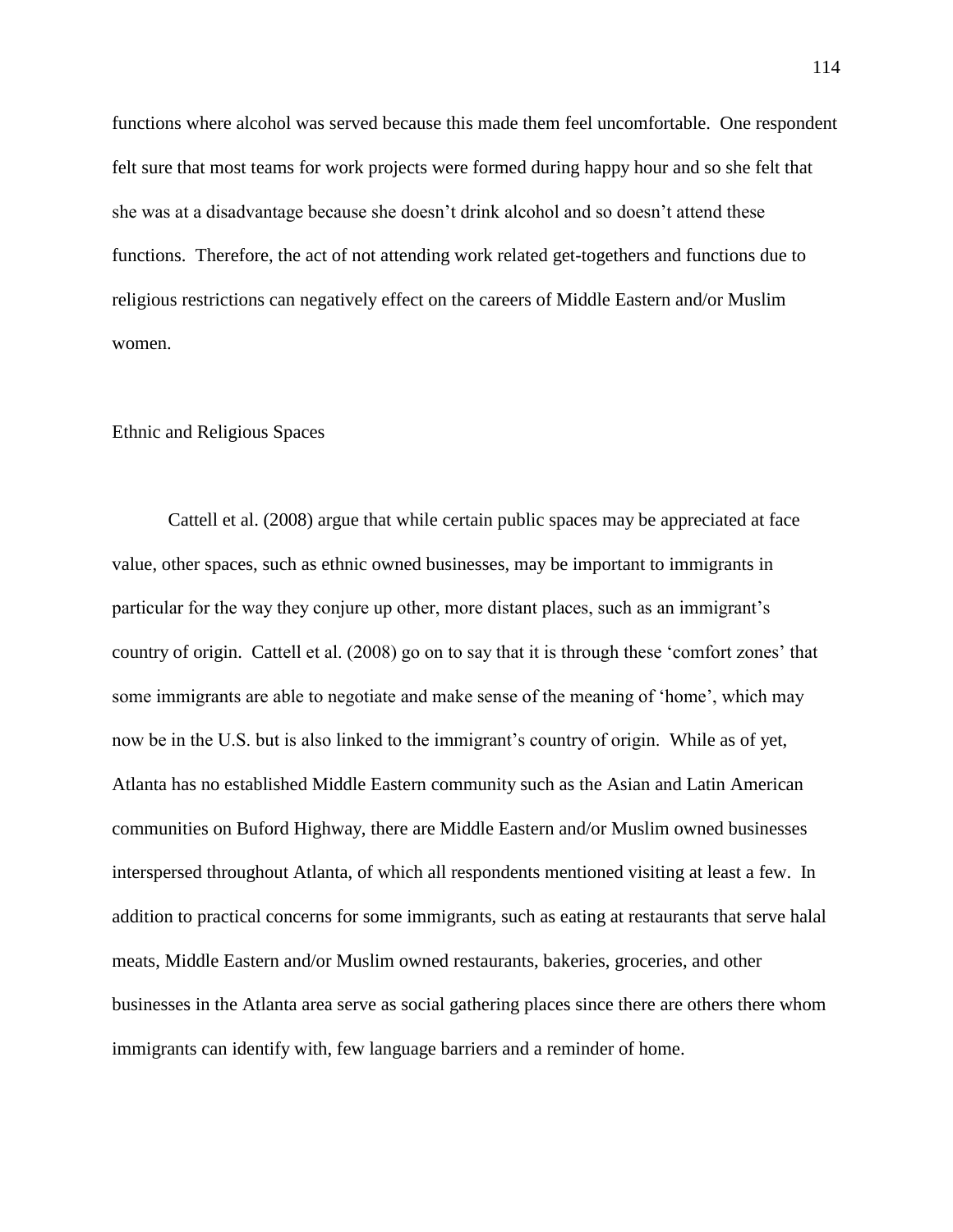In addition to Middle Eastern and Muslim owned businesses, the mosque and its religious community plays a role in establishing a sense of home and well-being for some Muslim immigrants in the U.S. (Ehrkamp, 2007), and contrary to popular belief, many U.S. Muslim communities allow females to attend mosques (Read, 2004). In addition to worship services, many mosques provide services such as Islamic school, homework tutoring, and afterschool programs for children, job training and employment services, as well as a place to socialize. I was able to witness the social aspect of mosque membership upon visiting a local Islamic center in Alpharetta several times during Ramadan in order to conduct interviews. Participants were interviewed at the mosque in several small groups, the camaraderie between the women being apparent. Most of the women had their young children with them, the children playing in organized groups in the hallways, yet free to move in and out of the classroom where we interviewed in order to visit with their mothers. I observed at the mosque a sense of community, not with strict rules but respect and warmth. Rita, an immigrant from Taiwan who converted to Islam, mentioned this particular Islamic center as the place where she feels most comfortable in the Atlanta area.

# Positive Experiences

In 2002 reports, Muslim American organizations stated that the vast majority of Middle Easterners and Muslims experienced special caring, kindness and protection from persons outside their communities in the past year (Cainkar, 2002). This study supports this finding in that respondents have commented that some Americans have shown respect for their customs and beliefs, as well as concern for their well-being.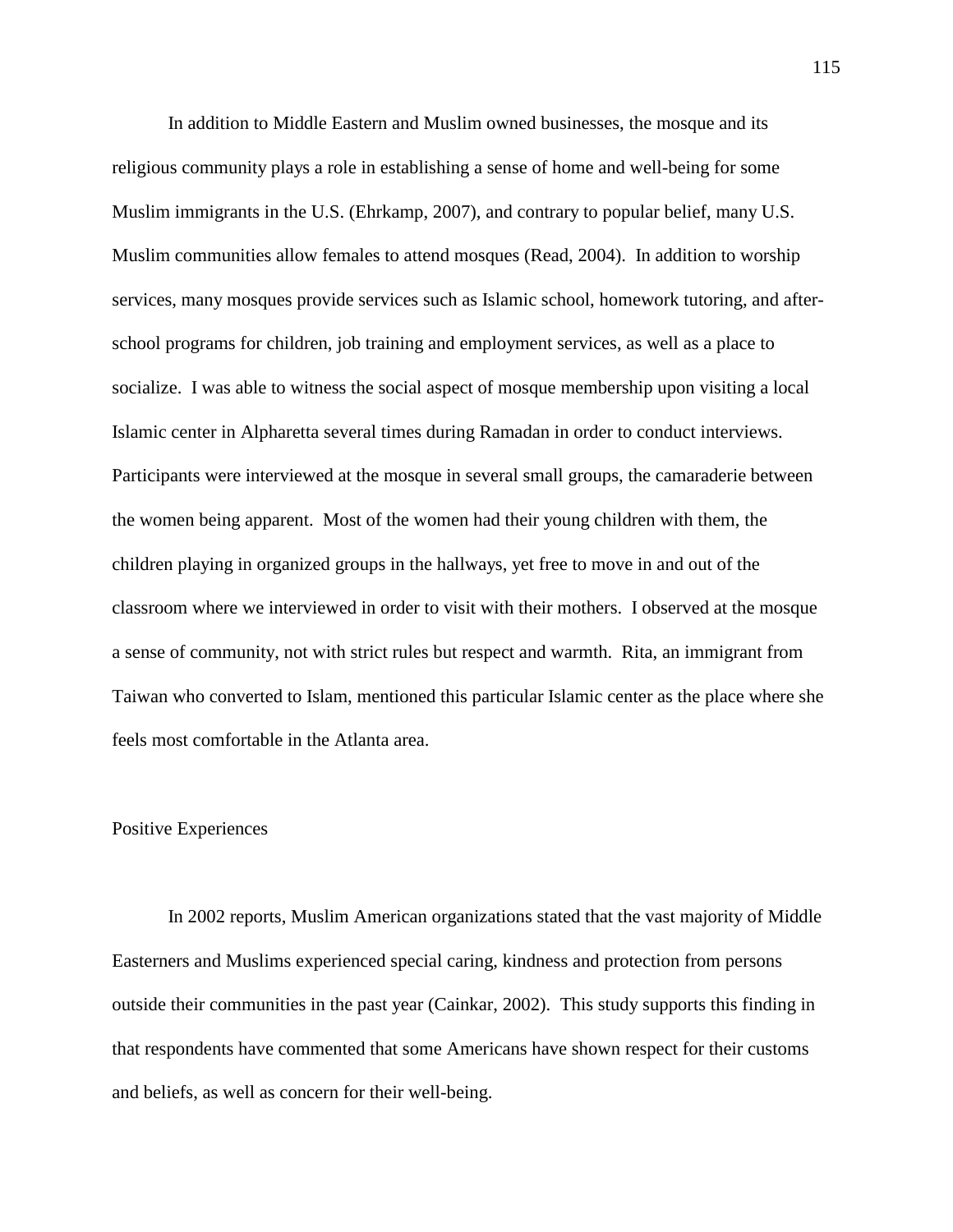In spite of the negative experiences some research participants have faced in public spaces, many participants believe that their lives have improved since moving to the U.S. Many respondents reported having more opportunities in the U.S. than they did in their countries of origin. Opportunities reported by respondents were not just opportunities for a good education and a good job, but also opportunities for freedom, including freedom of speech.

# Opportunities for Female Immigrants

Boyle et al. (1998) argue that, as new global economic relations offer greater employment opportunities to women, so migration is becoming feminized. According to Boyle et al. (1998) the polarization of the labor market in global cities within the advanced industrialized countries has created employment niches for immigrant women to either service higher income groups or take degraded manufacturing work. However, class plays a major role in Boyle et al."s theory. The respondents in this study were middle to upper-middle class and did not service higher income groups nor engage in manufacturing work. As previously mentioned, most of these women have degrees, some with advanced degrees and most of them have highly skilled, good paying jobs. The respondents have greater opportunities to put their specialized skills to work in the U.S. than they do in their countries of origin. As Freeman (2005) argues, there are complex social and economic factors that enter into migration experiences.

The optimistic attitude that many of the respondents had about the great opportunities awaiting them in the U.S. is most likely not felt to the same extent by lower class immigrants. As previously mentioned, a limitation of this study is the fact that none of the respondents were of the lower classes, namely refugees. Work opportunities in the U.S. may be scarce for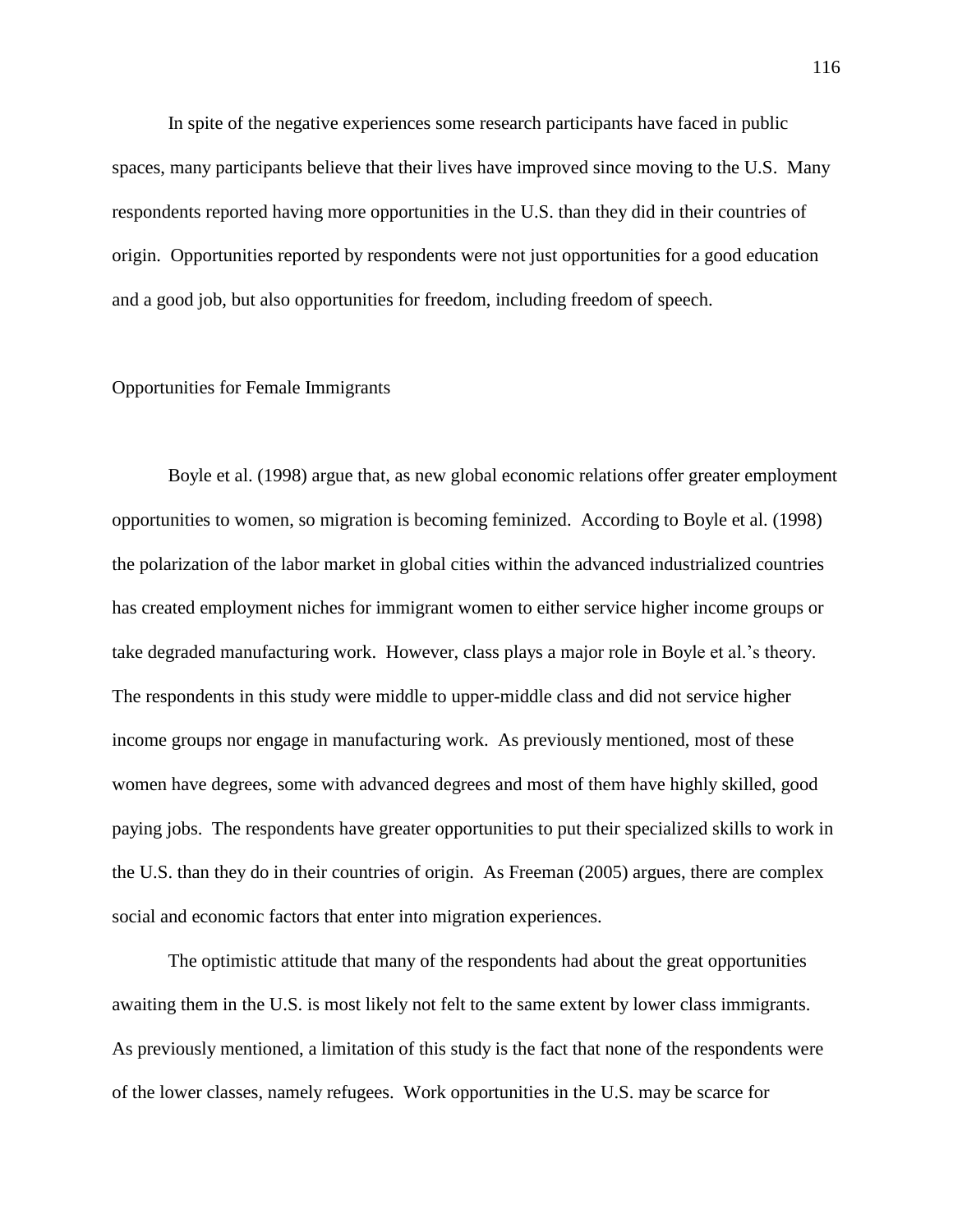refugees, who are often unprepared, and potentially less well-suited, for migration than are economic migrants. Empirical research on refugee populations has generally shown a high degree of initial downward mobility and lower employment rates (Boyle et al., 1998). Refugees who enter the U.S. have a number of internal issues they toil with in addition to their encounters with nationals. Boyle et al. (1998) argue that refugees who enter the U.S. may have had to have made the very difficult decision of leaving part of their family behind as well as potentially having their families permanently divided between countries or even continents. Upon arrival in their new country, refugees typically deal with feelings of disorientation and a sense of loss; the loss of place attachments, considerable financial loss, a sense of lost status in the community, lost culture, lost identity, isolation, as well as the fear of what a new life in a new country will be like (Boyle et al., 1998). Refugees must learn to deal with new customs, a new language, and even new administrative procedures (Boyle et al., 1998). Nadia, who works in the pharmacy of a local hospital and considers herself to be somewhat above middle class, offered "Anything you dream of you can do in this country." This statement is not necessarily true for lower class refugees who are poorly educated and do not speak English.

According to Boyle et al. (1998), there is strong evidence that ethnic groups often experience poor work opportunities, likely involving issues of racism and discrimination, with female ethnic minorities often experiencing the most severe discrimination. Furthermore, many immigrants have qualifications and experience that suit them for higher-skilled jobs than what they end up doing once they arrive. However, there is also previous literature which states that the educational level of an immigrant is directly related to employability, which plays a major role in immigrants' ability to assimilate. Most of the respondents in this study have a high level of education and highly skilled, good paying jobs. However, several of the respondents with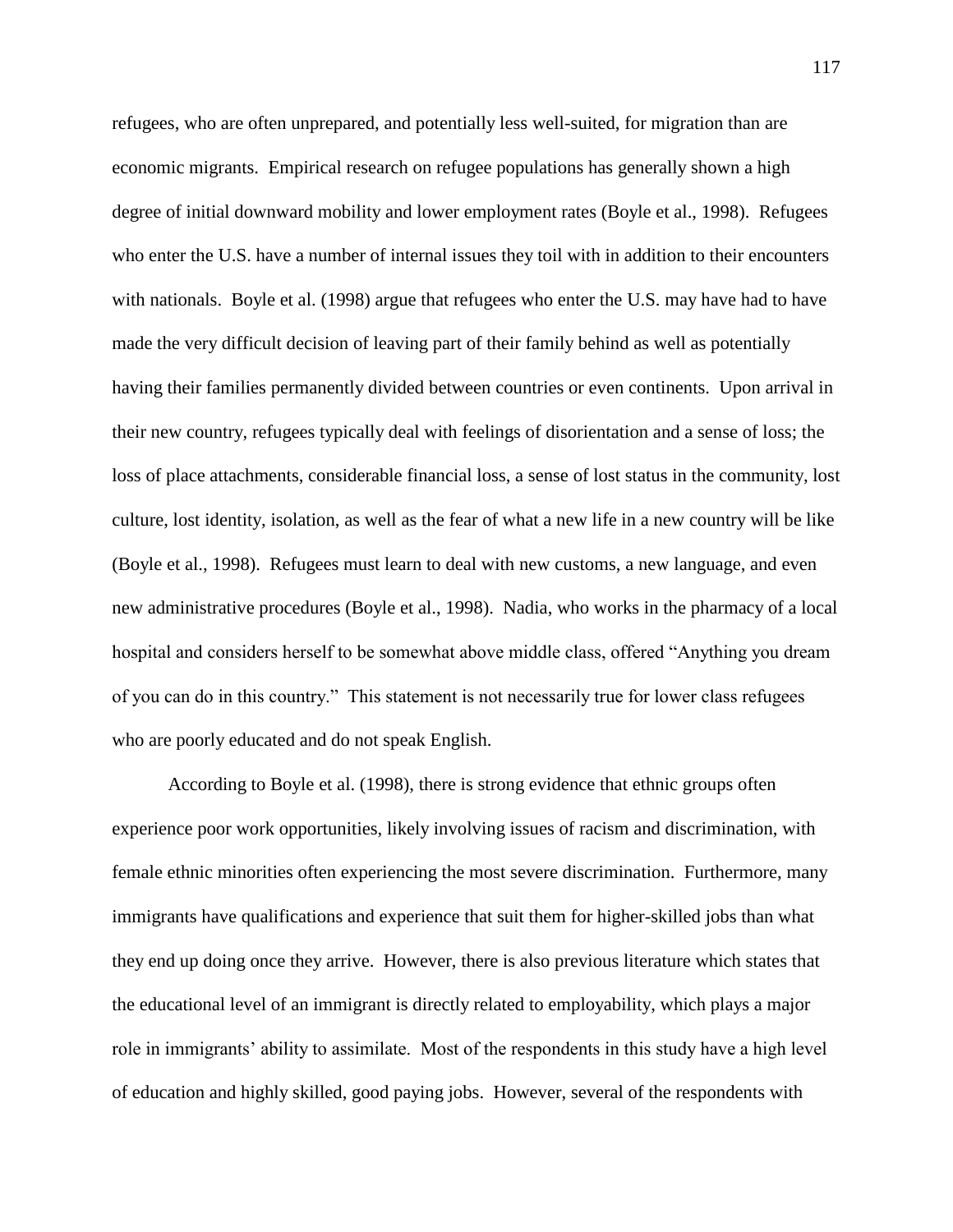good jobs believed that they were passed over to work on projects and for job promotions for reasons either directly or indirectly related to their ethnicity or religious beliefs.

Obtaining employment may be problematic for female Middle Eastern and/or Muslim immigrants who wear the *hijab*. Due to racism and discrimination by some employers in the U.S., the *hijab* can serve as a barrier between the woman wearing it and employment. One respondent, who has a master"s degree, reported difficulties obtaining even unskilled work. Interestingly, she was the only respondent who wore a black abaya and headscarf. It is possible that Americans are more likely to discriminate against a Muslim woman who wears an abaya and headscarf than a Muslim woman who wears modest, loose fitting Western style clothing and a headscarf.

### Other Concerns

For at least several of the respondents with children, just as disturbing to them as the discrimination they had encountered themselves was the discrimination their children had encountered. When asked what they ideally wanted from their experience in the U.S., several respondents replied that they wanted a better future for their children than what they would get in their country of origin. Therefore, having a child being told that he is not from Palestine but from Jordan by school administrators, essentially erasing the respondent's and her child's history, or having neighbors who do not let their children play with their children, was upsetting to the respondents.

One respondent stated that while negative experiences in various spaces which she perceived as occurring due to her race and religiosity made her feel uncomfortable, this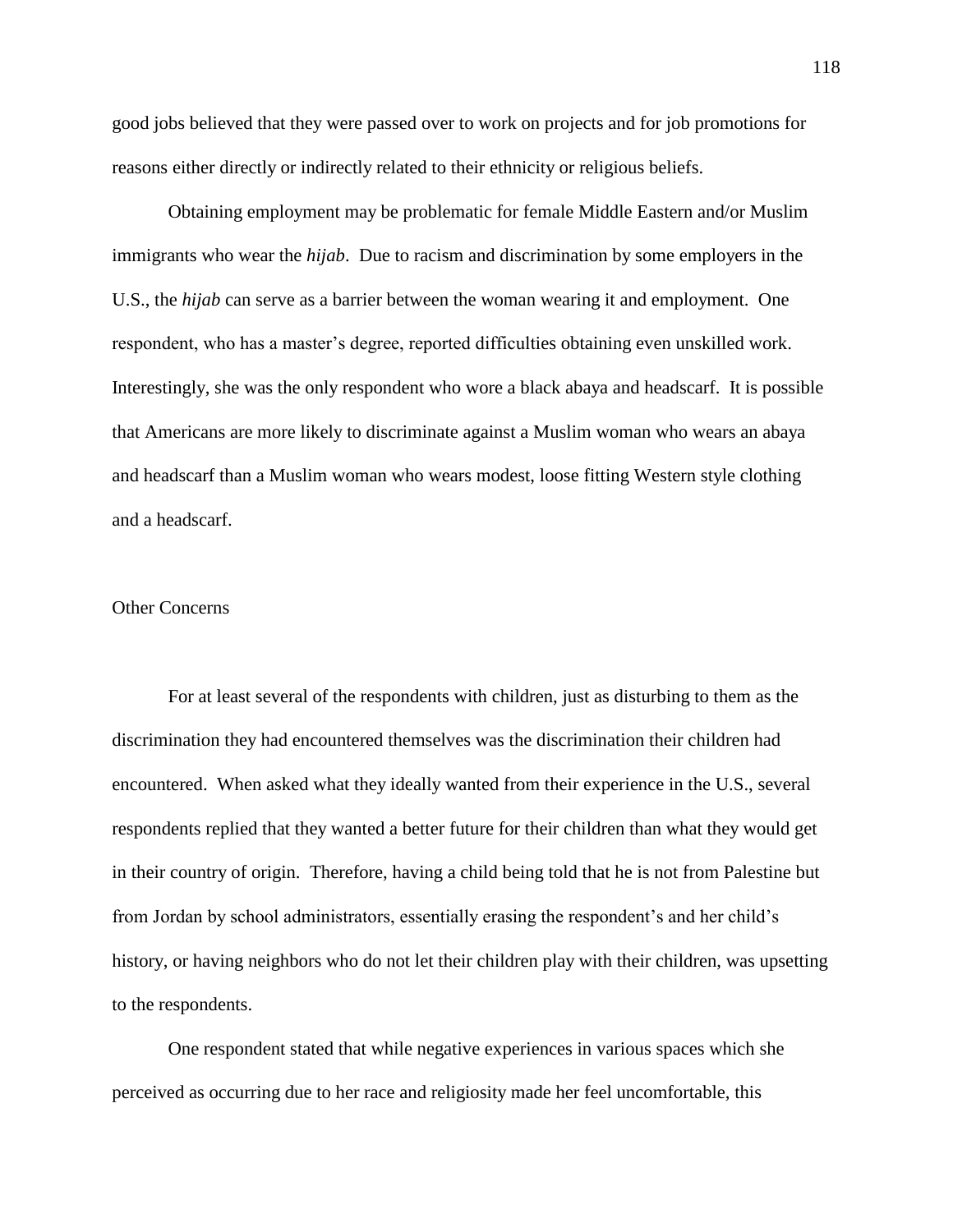uncomfortable feeling was trumped by the concern she had that she and her family and friends, as well as others in the community were being watched by the U.S. government - including tapped phones and visits from the FBI - and the accompanying fear of incarceration of family, friends, and acquaintances. Several respondents reported actual or perceived surveillance by the U.S. government, including visits from the FBI and feeling certain that their phone lines were tapped.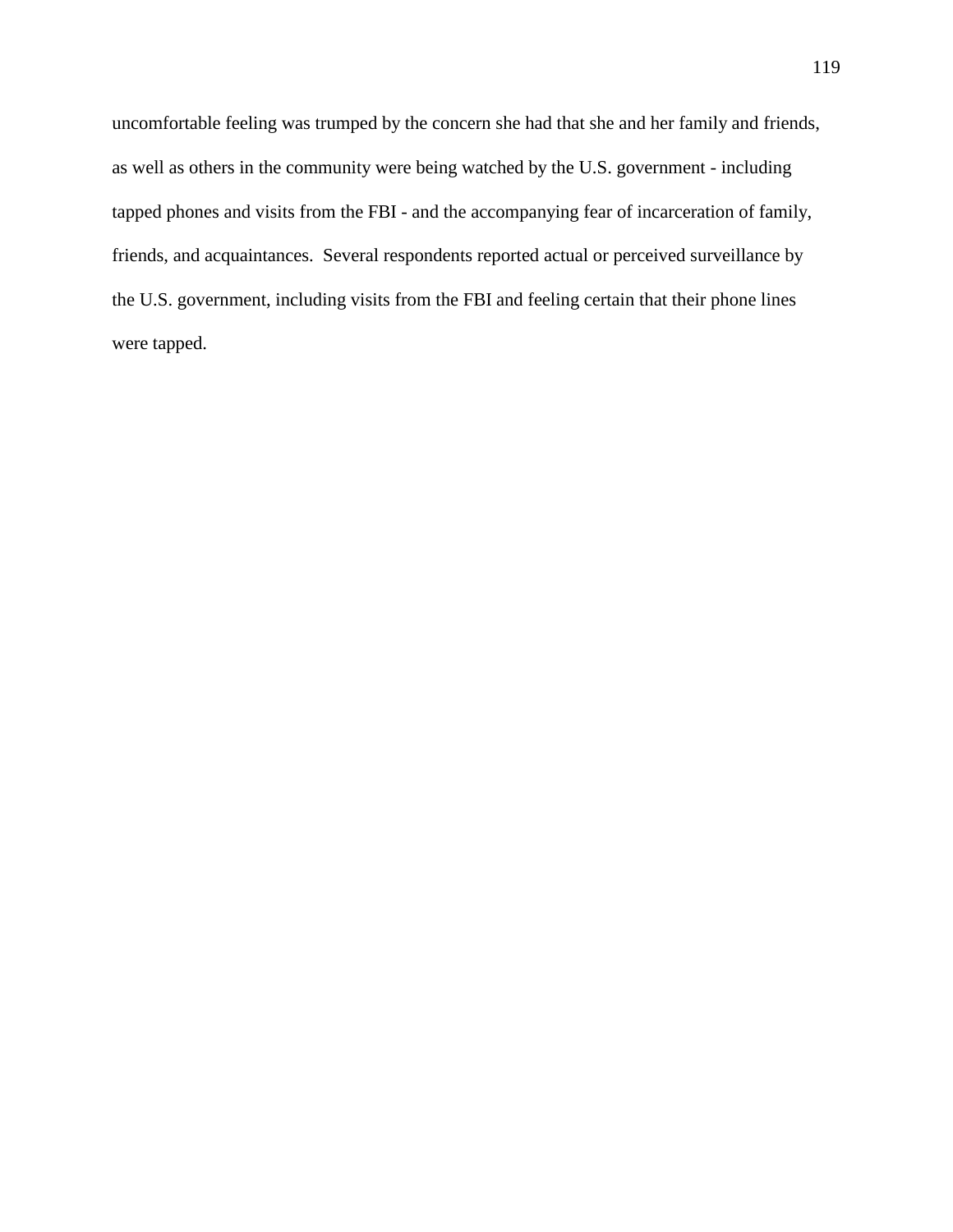### CHAPTER 5: CONCLUSIONS

This study has sought to examine the junctures of ethnic identity, class, religiosity, and belonging as they affect the experiences of female Middle Eastern and/or Muslim immigrants in various spaces within the context of the Atlanta, Georgia area and to draw attention to the "othering" of immigrants in American society. Previous literature has confirmed that there is not a monolithic female Middle Eastern/Muslim immigrant experience. A limitation of this study was the fact that access was not obtained into the lower classes and refugee immigrant circles, therefore the experiences of these women in various spaces in the Atlanta area cannot be analyzed at this time, however, the various spaces of encounter of female participants who wore *hijab* confirmed that, in general, they experienced more, and more direct, discrimination than those participants who wore Western style attire. A main finding of this study is that even middle- to upper-middle class respondents who dressed in Western styles reported indirect negative experiences, such as overhearing coworkers promulgate anti-Middle Eastern and anti-Muslim sentiments.

Freeman (2005) concludes that class and religiosity play a significant role in differences between female immigrants' experiences of freedom, safety, and mobility. While mobility tends to be more problematic for lower class immigrants, this study had found that middle class immigrants who wear the *hijab* may experience mobility issues as well. One respondent who wears an abaya and headscarf said that she is not welcomed in many places and is concerned about straying too far from her home in the event that she doesn"t know where she is and needs help. Safety was an issue for several participants who wear the *hijab* who reported being yelled at in parking lots by other Americans, changing what feels like a safe public space into a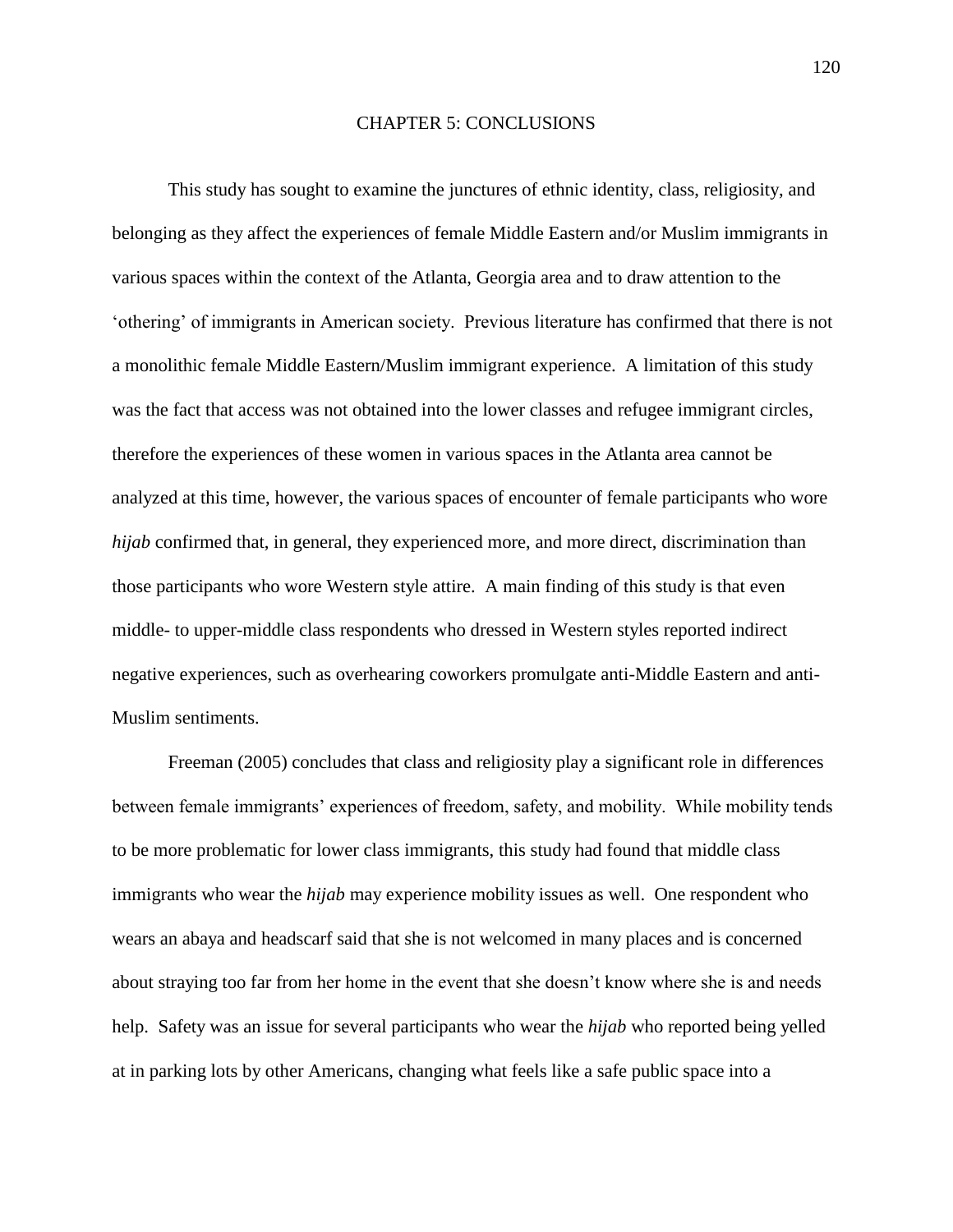threatening open space. Furthermore, the concept of freedom for all U.S. citizens is challenged when respondents cannot wear religious attire and go where they please without being harassed.

Another main finding of this study is that, in general, religiosity is not a factor in discouraging respondents from participating in the host society. While the majority of participants considered themselves to be practicing Muslims, most of them have jobs in which they work with middle-class Americans, all of them patronize public spaces which are frequented by other Americans, and all respondents mentioned places which happen to be frequented by other Americans as their favorite local public places to visit. While those female immigrants who wear the *hijab* have reported more instances of direct discrimination than those who do not wear the *hijab*, despite all of this the majority of them were not discouraged from visiting most non-domestic spaces in the Atlanta area.

This study has attempted to show that, since women and minorities in particular may feel especially uncomfortable in public spaces (Mitchell, 2000), the experience for a minority woman can be particularly harsh. Public spaces can produce fear and insecurity in Middle Eastern and/or Muslim immigrants who may be perceived by some of their fellow Americans as "enemies of the U.S.". Research participants, particularly those who wear the *hijab*, have experienced aggression and discrimination by other Americans who have made it clear that they did not believe that these women belonged in the U.S. Because of the hyper-visibility and scrutiny that some immigrants face in public spaces, especially in rural and suburban areas, Middle Eastern and Muslim immigrants often feel that the burden is on them to make sure Americans are comfortable sharing public spaces with them (Marvasti and McKinney, 2004). One participant, who wears the *hijab*, illustrated Marvasti and McKinney"s concept in that she changed the style and color of her day to day attire in order to avoid the "strange" stares she was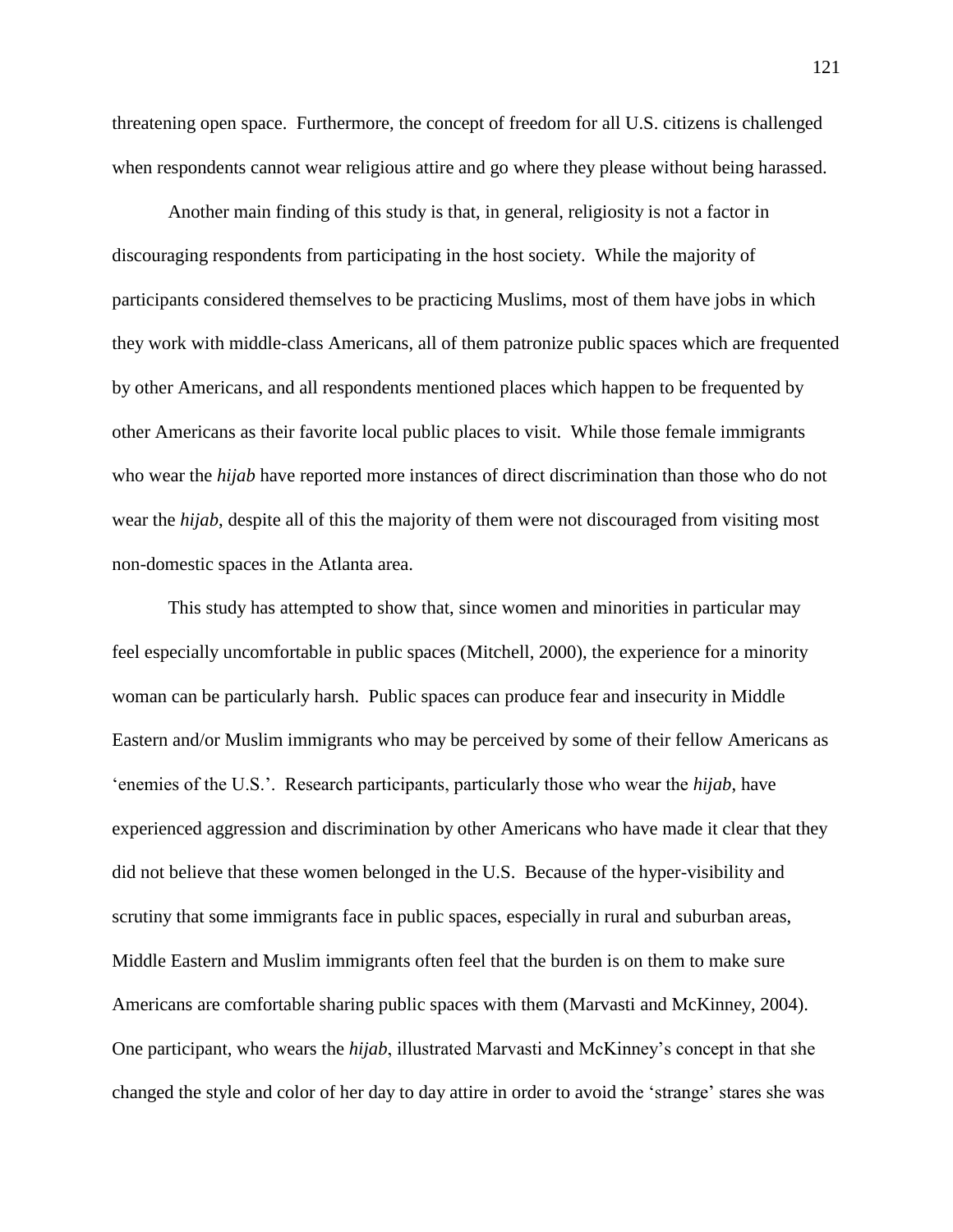receiving. In addition, this respondent ceased to visit fitness spaces in which she felt that others were particularly unsettled by her attire.

Muslim women are also subjected to scrutiny by their "community" (Nagel, 2005). As the community sees it, certain public spaces are viewed as dangerous for women to occupy, danger that can be minimized in many instances through community norms of appropriate female dress. The result is that young Muslim women, especially those who simply want to "fit in" with American society, may end up feeling more uncomfortable in spaces where there are other members of the community than they do in typical "American" spaces. Several of the younger Muslim respondents supported this concept in that they stated that they changed their day to day attire when they knew that they were going to be in the presence of other members of the community.

Cultural conflict may occur when immigrants have relatively different customs and beliefs than those found in the destination country. This can result in racist prejudice of a majority population towards immigrants and can lead to feelings of alienation for the immigrants. Respondents experienced varying degrees of cultural conflict in public, employment, educational, and organizational spaces. For example, in many spaces in the U.S., it is sometimes assumed that all those present have similar beliefs, including religious beliefs. One participant"s experience of attending meetings that were always begun with a Christian prayer, and with meeting attendants openly discussing Islamic terrorists while the participant was present and wearing Muslim attire, had the effect of alienating the research participant. Other respondents have reported experiencing cultural conflict due to the lack of understanding and respect by their fellow Americans, of non-Christian religious requirements.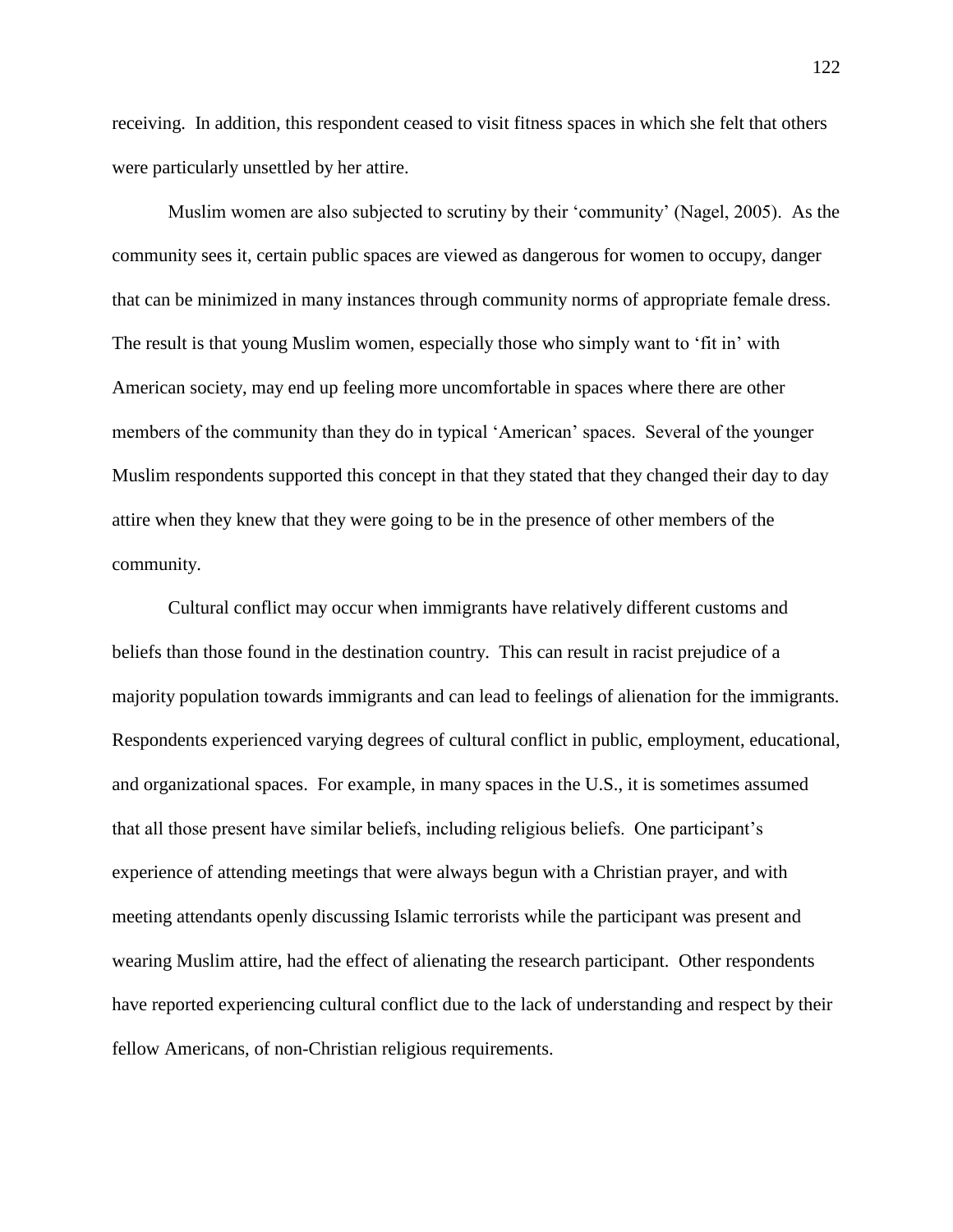Another goal of this project was to highlight the fact that American media attaches negative meanings to images of Muslims and Middle Easterners, and examine the ways that these negative meanings affect the day to day lives of the respondents. Previous studies have concluded that anti-Middle Eastern and anti-Muslim sentiments, reported in and reproduced by the media, have aroused more open racism in America. Respondents" experiences underscore the concept that socially acceptable negative stereotypes in the media become socially acceptable fodder for negative stereotypes in mainstream American society. Many participants mentioned instances where fellow Americans did not seem to think twice about giving voice to negative Middle Eastern and Muslim stereotypes, even in the workplace. Furthermore, respondents' experiences in workspaces support Abdelrazek's (2005:140) argument that "American society tends to lump all women from Muslim countries into the category of "Arab", and to view all 'Arabs' as 'Muslims', and all Muslims as practicing a particular rigid kind of Islam".

This research has sought a greater understanding of how employment and educational spaces can be sources of racism and emotional discomfort. For one thing, having to account for one"s religion or culture in the workplace can be a considerable chore (Marvasti and McKinney, 2004). Furthermore**,** some respondents have felt the need to stand up for their religion, culture or ethnic background when overhearing negative stereotypes about Middle Easterners and Muslims propagated by coworkers, or when receiving unsolicited emails by coworkers or colleagues with anti-Middle Eastern or anti-Muslim sentiments. Respondents have been put in the position of either remaining silent while others make slanderous remarks about their religion, culture, or ethnic background, or of possibly "starting trouble" by standing up for themselves, perhaps even alienating themselves from their coworkers. Having to endure this type of racism in the workplace undoubtedly has an adverse effect on the morale and productivity of the immigrants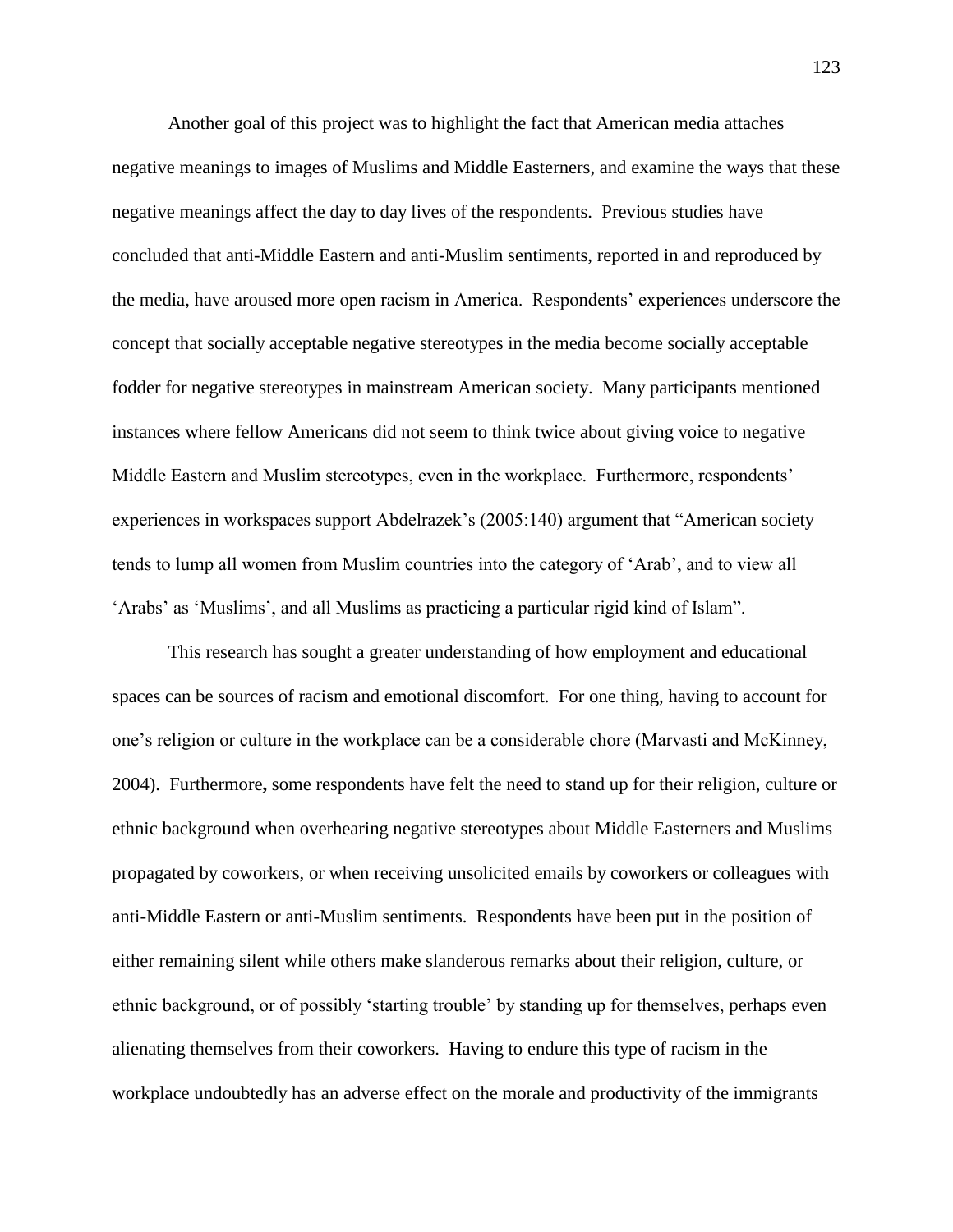who encounter it. Furthermore, one respondent believes that she was passed over for a job promotion because of her ethnicity. In addition, work related functions and after work gettogethers can be problematic for Muslim employees who once again find themselves alienated. Muslims who choose not to attend work-related functions, or do attend but refuse to drink alcohol or eat non-halal meat, may be seen in a negative light by coworkers, further straining relations. One respondent who did not attend after work get-togethers felt certain that her career was negatively affected because of it.

Educational level and religious attire have an affect on the employability of an immigrant, thus playing a major role in an immigrant's ability to assimilate. While most of the respondents in this study have a high level of education and are therefore able to acquire highly skilled jobs, work opportunities in the U.S. may be scarce for refugees, who are often less wellsuited for migration than are economic migrants. Furthermore, the *hijab* may serve as a barrier between the woman wearing it and employment. One respondent, who has a master's degree, reported having difficulties obtaining even unskilled work. Interestingly, she was the only respondent who wore an abaya and headscarf. A further area of interest would be the possibility that the more "religious" the attire worn by an immigrant, the more severe is the discrimination against her in the U.S. If this correlation is determined, it is possible that it could be attributed to stereotypical media images of Muslim women in the Middle East who are usually shown wearing black.

Ethnic owned businesses may be important to immigrants for the way they conjure up an immigrant's country of origin (Cattell et al., 2008), helping the immigrant to make sense of the meaning of 'home', which may now be in the U.S. but is also linked to the immigrant's country of origin. Middle Eastern and/or Muslim owned businesses are interspersed throughout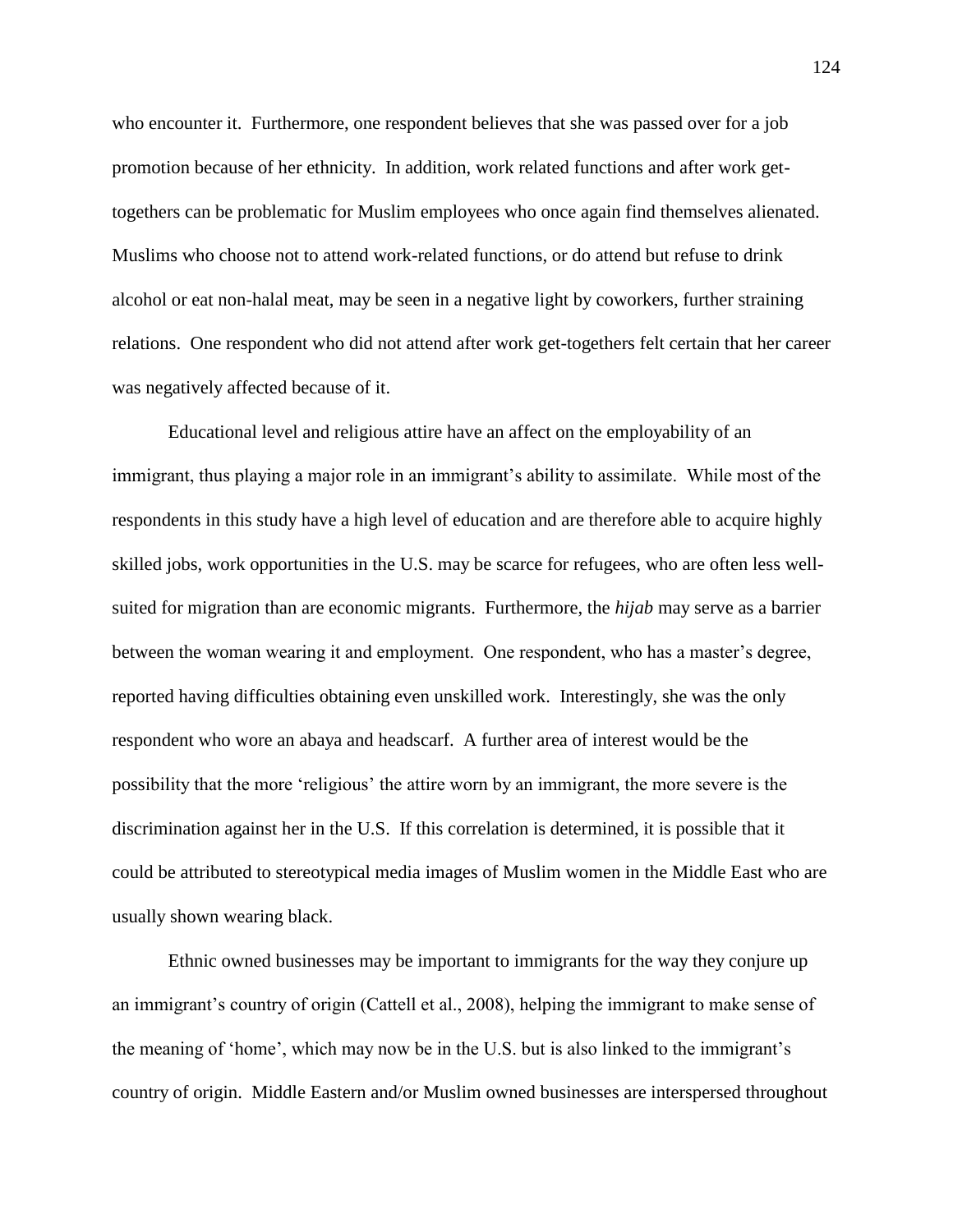Atlanta, and all respondents mentioned visiting at least a few. In addition, the mosque and its religious community plays a role in establishing a sense of home and well-being, serves as a place to socialize, and provides much needed services for some Muslim immigrants in the U.S. (Ehrkamp, 2007).

Past reports state that the vast majority of Middle Easterners and Muslims have experienced special caring, kindness and protection from persons outside their communities (Cainkar, 2002). This study supports this finding in that respondents have commented that some Americans have shown respect for their customs and beliefs, as well as concern for their well-being. Furthermore, in spite of any negative experiences, many participants believe that their lives have improved since moving to the U.S.

While negative experiences in various spaces due to discrimination are on the minds of female Middle Eastern and Muslim immigrants, one respondent stated that her top concern with living in the U.S. was that she and her family and friends were being watched by the U.S. government, and the accompanying fear of incarceration. Several other respondents also reported visits by the FBI as well as the belief that their phones were tapped.

This look into the spaces of encounter of female Middle Eastern and/or Muslim immigrants in the Atlanta, Georgia area has been able to scratch the surface by examining the daily spaces of those female immigrants of the middle and upper middle classes. However, a deeper gaze into the lives of female Middle Eastern and/or Muslim immigrants in the Atlanta area can start with the examination of lower class immigrants and refugees, along with the neighborhoods which they inhabit, namely Clarkston and parts of Decatur. Access into these circles might be difficult, but with additional time could probably be achieved.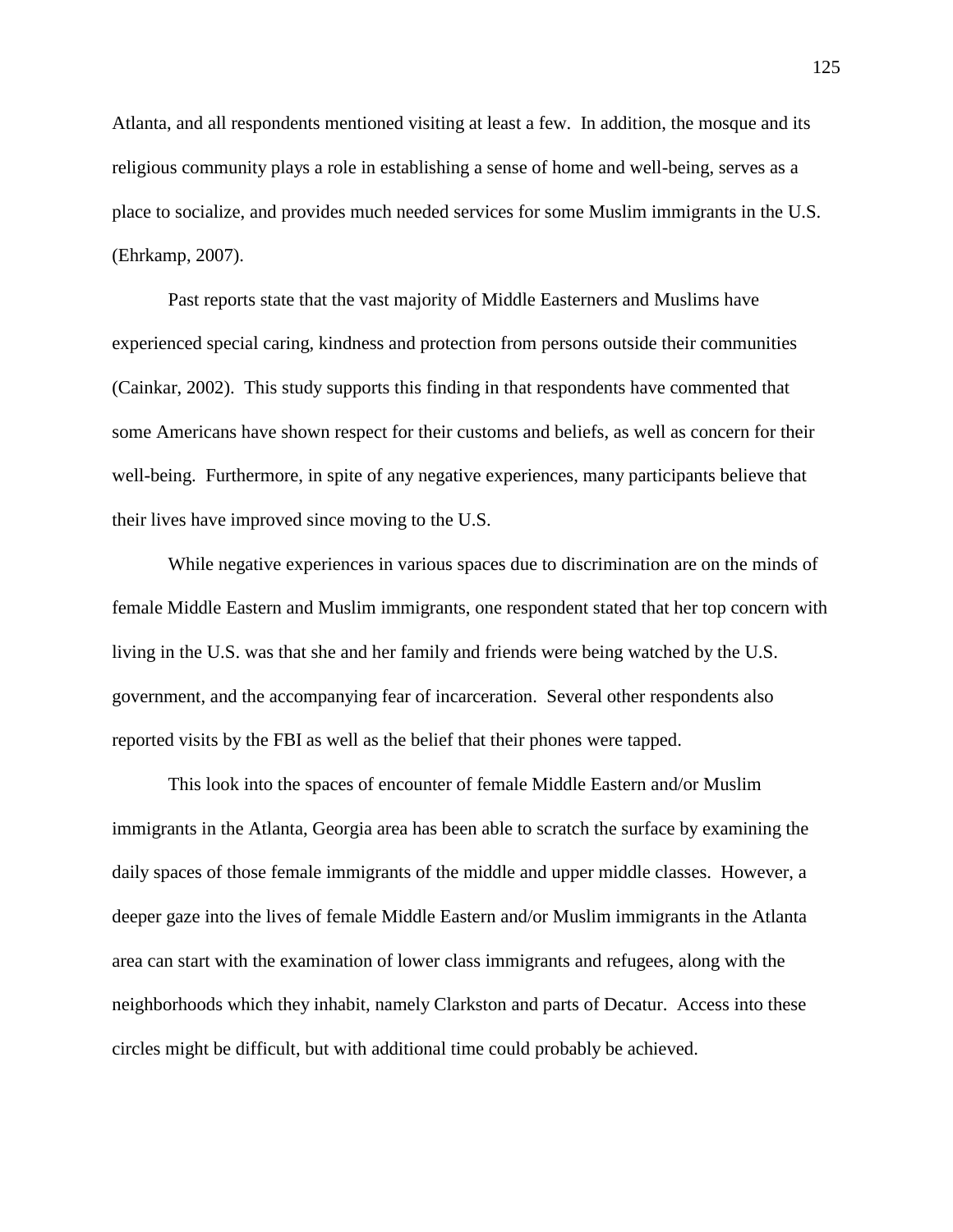#### BIBLIOGRAPHY

- Abdelrazek, A. 2005. "Scheherazad"s Legacy: Arab-American Women Writers and the Resisting, Healing, and Connecting Power of Their Storytelling". *The MIT Electronic Journal of Middle East Studies*. Vol. 5, Spring 2005.
- Abdulhadi, R. 2005. "Where is Home? Fragmented Lives, Borders Crossings, and the Politics of Exile". In F. Afzal-Khan (ed.), Shattering the Stereotypes: Muslim Women Speak Out. Northampton, MA: Olive Branch Press.
- Abed, S. B. "Immigration, Assimilation, and Identity". Middle East Institute. March 29, 2007. Conference at James Madison University.

http:/[/www.mideasti.org/transcript/immigration-assimilation-and-identity](http://www.mideasti.org/transcript/immigration-assimilation-and-identity)

- Afzal-Khan, F. 2005. "Playing with Images, or Will the RE(A)EL Muslim Woman Please Stand Up, Please Stand Up?". In F. Afzal-Khan (ed.), *Shattering the Stereotypes: Muslim Women Speak Out*. Northampton, MA: Olive Branch Press.
- Aitken, S. 1998. *Family Fantasies and Community Space*. New Brunswick: Rutgers University Press.
- Alsadir, N. 2002. "Invisible Woman". *New York Times Magazine*; Nov 17: 98.
- Amin, A. 2002. Ethnicity and the Multicultural City. Living with Diversity. Report for the Department of Transport, Local Government and the Regions and ESRC Cities Initiative. DRLR, London.
- Amin, A. 2006. "The Good City". *Urban Studies*. 43: 1009-1023.
- Anderson, B. 1991. *Imagined Communities: Reflections on the Origin and Spread of Nationalism.* New York, NY: Verso.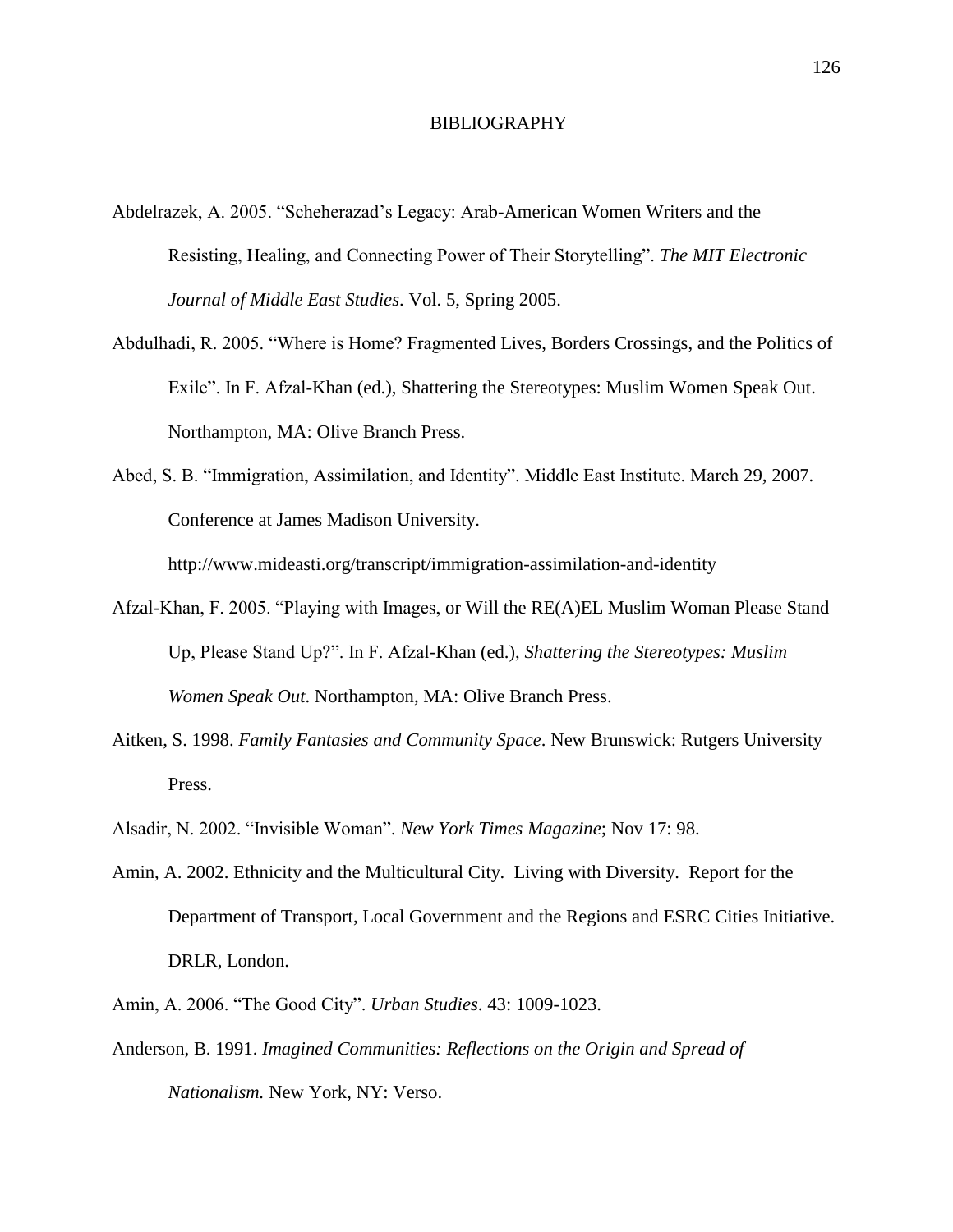- Association of Emory Muslim Alumni. 2008. Emory Muslims. Electronic document, http://www.aema.us/index.php?/site/aboutpages/emory\_muslims/
- Badran, M. 1995. *Feminists, Islam, and Nation: Gender and the Making of Modern Egypt.* Princeton, NJ: Princeton University Press.
- Beaujot, R. 1985. "Cultural Constructions of Demographic Inquiry: Experiences of an Expatriate Researcher in Tunisia". *Culture*. 5: 3-14.
- Bell, S., and M. Reed. 2004. "Adapting to the Machine: Integrating GIS into Qualitative Research". *Cartographica*. 39: 55-66.
- Bernard, H.R. 1994. *Research Methods in Anthropology*. Walnut Creek, CA: AltaMira Press.
- Bernard, H.R. 2000. *Social Research Methods: Qualitative and Quantitative Approaches*. Thousand Oaks, CA: Sage Publication.
- Bernard, H.R. 2002. *Research Methods in Anthropology: Qualitative and Quantitative Approaches, 3rd ed.* New York, NY: AltaMira Press.
- Berry, J. 1990. "Psychology of Acculturation". In J. Berman (ed.), *Cross Cultural Perspectives: Nebraska Symposium on Motivation*. Lincoln, Nebraska: University of Nebraska Press.
- Bill Moyers Journal. 2008. Examining the Discourse on Immigration. Electronic document, [http://www.pbs.org/moyers/journal/blog/2007/11/](http://www.pbs.org/moyers/journal/blog/2007/11/%0Dexamining_the_discourse_on_imm_1.html) examining\_the\_discourse\_on\_imm\_1.html
- Bondi, L. and M. Domosh. 1998. "On the Contours of Public Space: A Tale of Three Women". *Antipode*. 30: 270-289.
- Boyle, P. 1997. "Writing Up Some Suggestions". In Flowerdew, R. and D. Martin (eds.), *Methods in Human Geography: A guide for students doing a research project*. Essex, UK: Addison Wesley Longman Limited.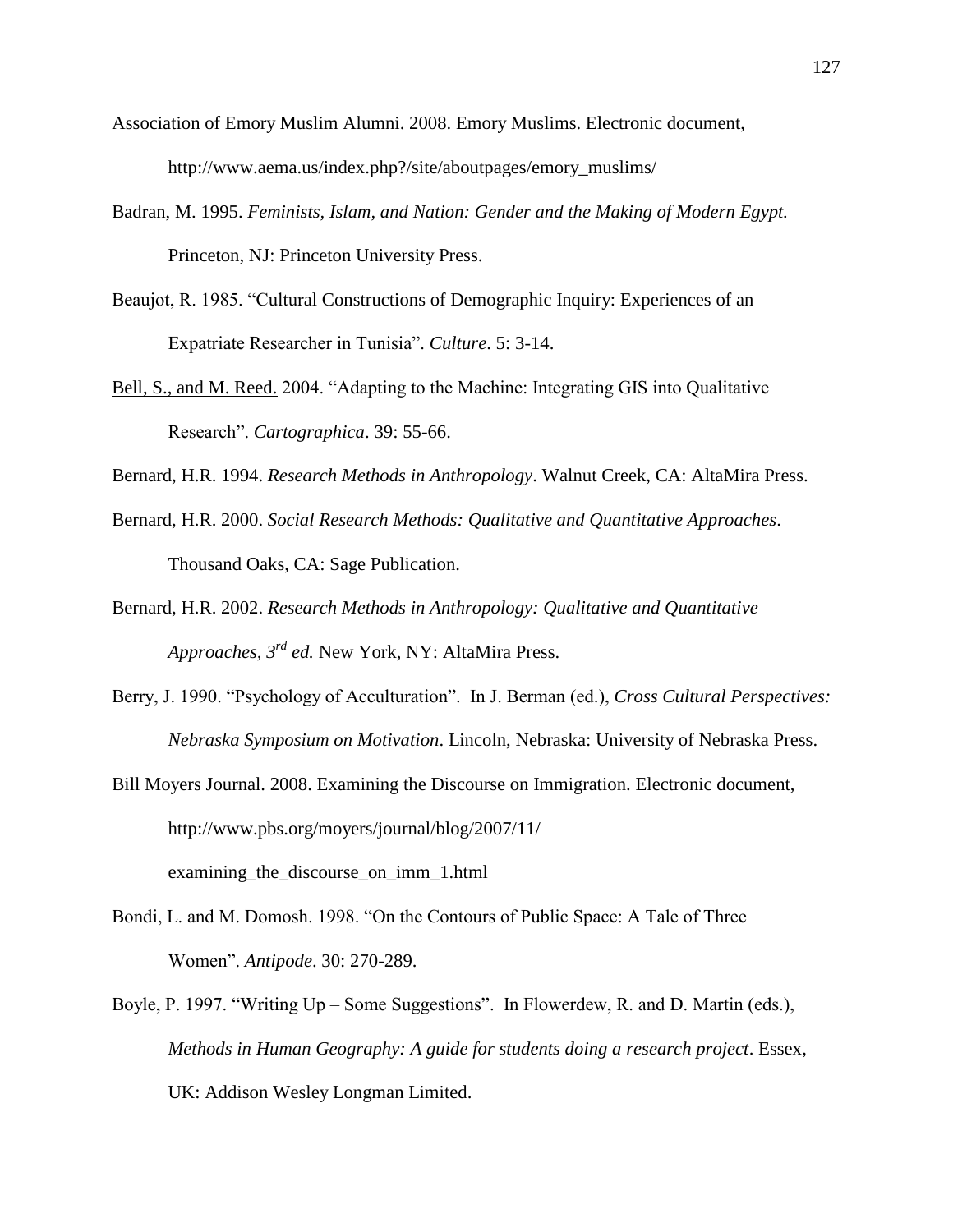- Boyle, P., Halfacree, K. and V. Robinson. 1998. *Exploring Contemporary Migration*. New York, NY: Addison Wesley Longman, Ltd.
- Brettell, C. 2000. "Theorizing Migration in Anthropology: The Social Construction of Networks, Identities, Communities, and Globalscapes". In C. Brettell and J. Hollifield (eds.), *Migration Theory: Talking Across Disciplines*. New York, NY: Routledge.
- Brewer, J. 2005. "The Public and Private in C. Wright Mill"s Life and Work". *Sociology*. 39. 661-677.
- Briggs, C. 1986. *Learning How to Ask: A Sociolinguistic Appraisal of the Role of the Interviewer in Social Science Research*. Cambridge, UK: Cambridge University Press.
- Brosseau, M. and L. Ayari. 2005. "Writing Place and Gender in Novels by Tunisian Women". In G.-W. Falah and C. Nagel (eds.), *Geographies of Muslim Women: Gender, Religion, and Space.* New York, NY: The Guilford Press.
- Brown, L., Mott, T. and E. Malecki. 2007. "Immigrant Profiles of U.S. Urban Areas and Agents of Resettlement". *The Professional Geographer*. 59: 56-73.
- Cainkar, L. 1994. "Palestinian Women in American Society: The Interaction of Social Class, Culture, and Politics". In E. McCarus (ed.), *The Development of Arab-American Identity.* Ann Arbor, MI: The University of Michigan Press.
- Cainkar, L. 2002. "No Longer Invisible: Arab and Muslim Exclusion after September 11". .*Middle East Report*. 224: 22-29.
- Carter, E., Donald, J., and J. Squires (eds.). 1993. *Space and Place: Theories of Identity and Location*. London: Lawrence and Wishart.
- Cattell, V., Dines, N., Gesler, W. and S. Curtis. 2008. "Mingling, Observing, and Lingering: Everyday Public Spaces and Their Implications for Well-Being and Social Relations".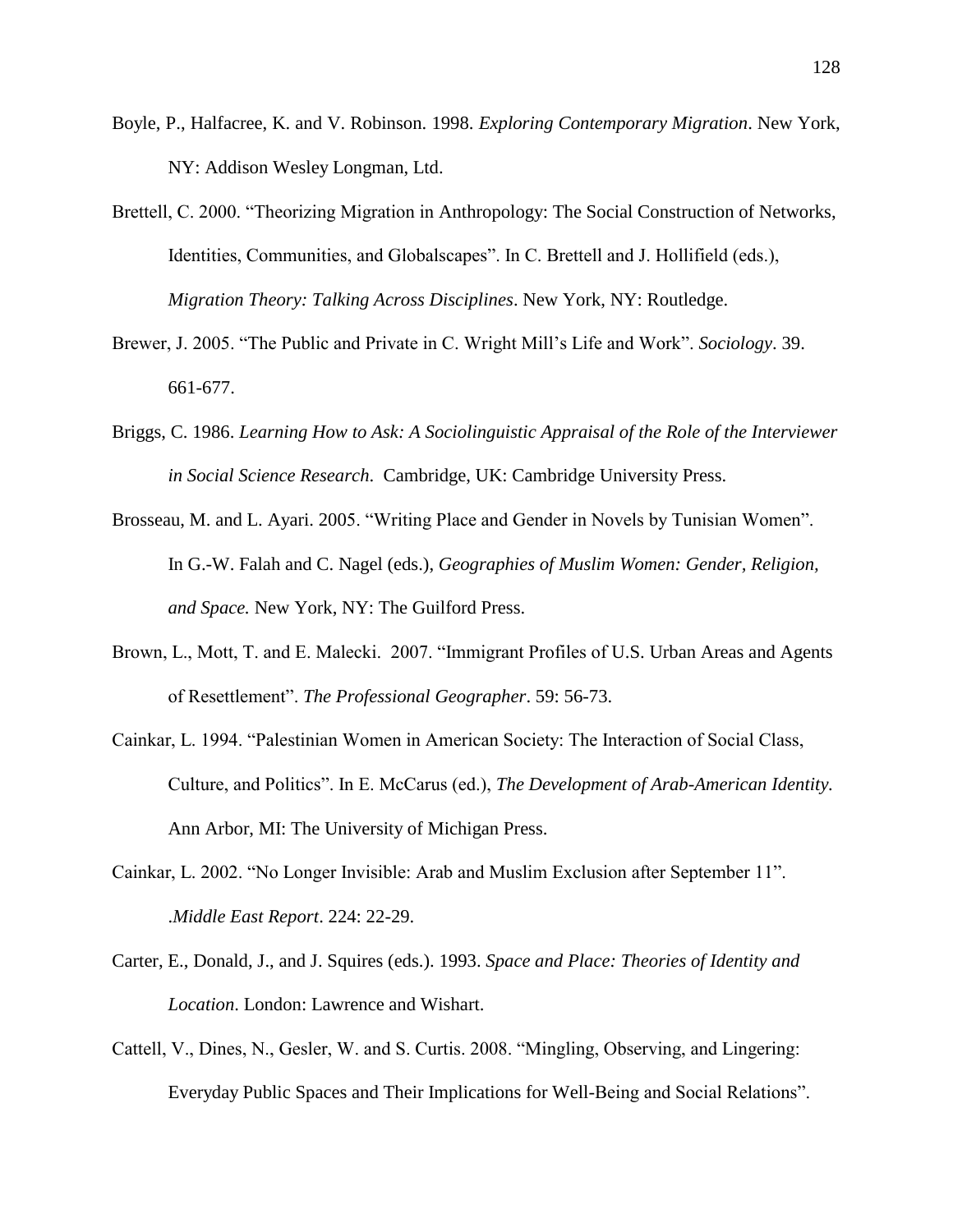*Health & Place*. 14: 544-561.

- Chacko, E. 2003. "Ethiopian Ethos and the Making of Ethnic Places in the Washington Metropolitan Area". *Journal of Cultural Geography*. 20: 21-43.
- Chami, I. 2003. "Ignorance: No Longer an Option". *Peer Review: HFCC's Journal of Student Writing*. Fall issue, updated 5/6/2003. *acs.hfcc.net/~ikchami/*

Childress, S. 2003. "9/11"s Hidden Toll". *Newsweek*. 142:37.

- Cockrell, A. 2002. *The Arabs: An American Story*. Master"s Thesis, Georgia State University, Department of Anthropology and Geography.
- Crampton, J. 2007. "Maps, Race and Foucault: Eugenics and Territorialization Following World War I". In J. Crampton and S. Elden (eds.), *Space, Knowledge and Power: Foucault and Geography*. Hampshire, England: Ashgate Publishing Ltd.
- Crang, M. 1997. "Analyzing Qualitative Materials". In Flowerdew, R. and D. Martin (eds.), *Methods in Human Geography: A guide for students doing a research project*. Essex, UK: Addison Wesley Longman Limited.
- Dameron, R. and A. Murphy. 1997. "An International City Too Busy to Hate? Social and Cultural Change in Atlanta: 1970-1995". *Urban Anthropology*. 26: 43-69.
- Daniels, R. 2002. *Coming to America: A History of Immigration and Ethnicity in American Life*. New York:, NY: Perennial.
- De la Cruz, G. P. and A. Brittingham. 2003. The Arab Population: 2000. http://www.census.gov/prod/2003pubs/c2kbr-23.pdf
- Dowling, R. 2000. "Power, Subjectivity and Ethics in Qualitative Research". In I. Hay (ed.), *Qualitative Research Methods in Human Geography*. South Melbourne, Victoria, Australia: Oxford University Press.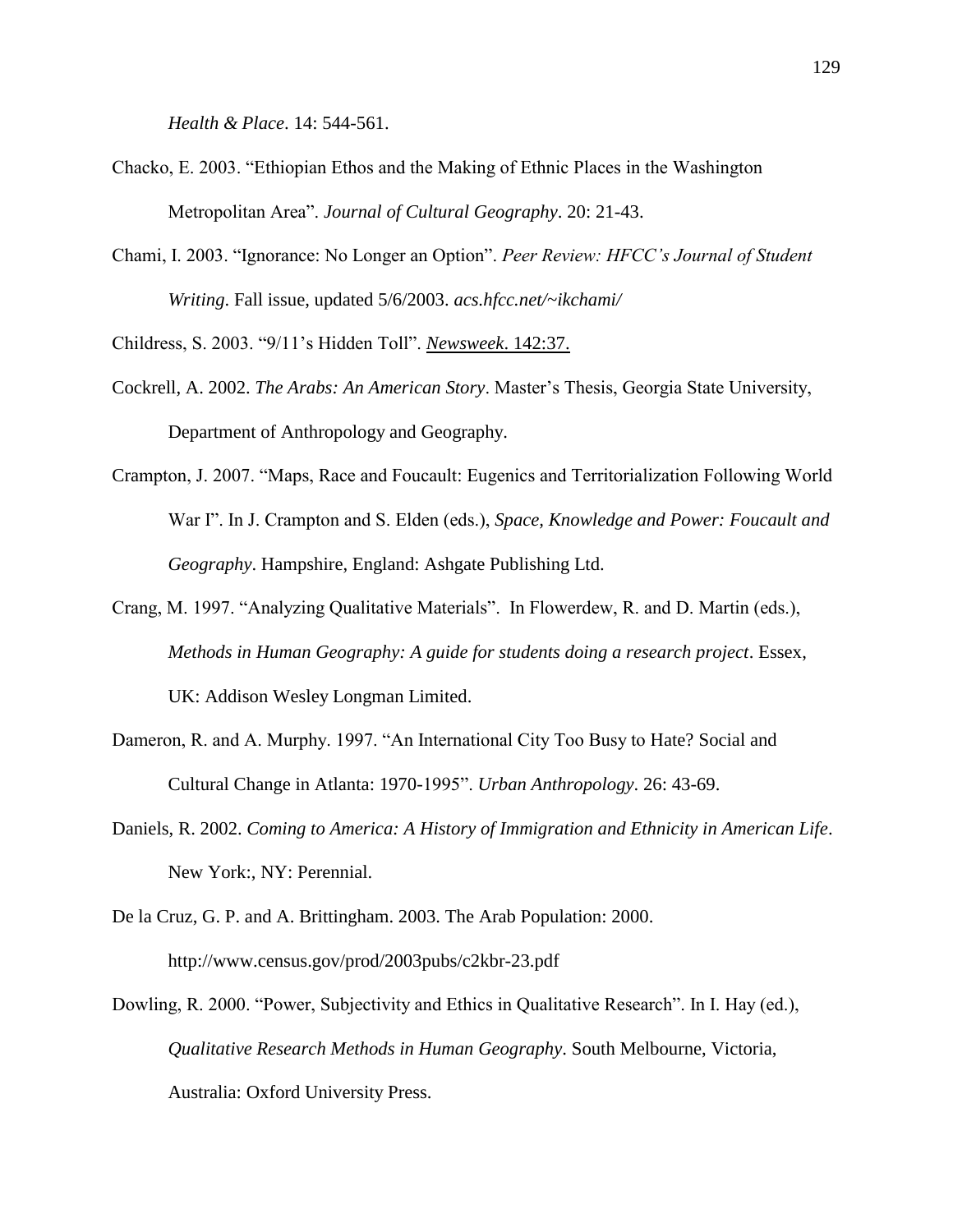- Dunn, K. 2000. "Interviewing". In I. Hay (ed.), *Qualitative Research Methods in Human Geography*. South Melbourne, Victoria, Australia: Oxford University Press.
- Dwyer, C. 1999. "Veiled Meanings: young British Muslim women and the negotiation of differences". *Gender, Place and Culture*. 6: 5-26.
- Ehrkamp, P. 2005. "Placing Identities: Transnational Practices and Local Attachments of Turkish Immigrants in Germany". *Journal of Ethnic and Migration Studies*. 31: 345-364.
- Ehrkamp, P. 2007. "Beyond the Mosque: Turkish Immigrants and the Practice and Politics of Islam in Duisburg-Marxloh, Germany". In C. Aitchison, P. Hopkins and M.-P. Kwan (eds.), *Geographies of Muslim Identities: Diaspora, Gender and Belonging*. Hampshire, England: Ashgate Publishing Ltd.
- Elkassabani, A. 2005. "Hanaan"s House". In F. Afzal-Khan (ed.), *Shattering the Stereotypes: Muslim Women Speak Out*. Northampton, MA: Olive Branch Press.
- Erakat, N. 2005. "Arabiya". *The MIT Electronic Journal of Middle East Studies*. Vol. 5, Spring 2005.
- Faist, T. 2000. "Transnationalization in International Migration: Implications for the Study of Citizenship and Culture". *Ethnic and Racial Studies*. 23:189-222.
- Falah, G.-W. 2005. "The Visual Representation of Muslim/Arab Women in Daily Newspapers in the United States". In G.-W. Falah and C. Nagel (eds.), *Geographies of Muslim Women: Gender, Religion, and Space.* New York, NY: The Guilford Press.
- Feagin, J.R. and M. P. Sikes, 1994. *Living with Racism: The Black Middle-Class Experience*. Boston, MA: Beacon Press.
- Fogarty, P. 2002. *"It's about Having a Connection with Someone": Turkish Immigrant Women's Formal and Informal Networks in Atlanta, Georgia.* Master"s Thesis, Georgia State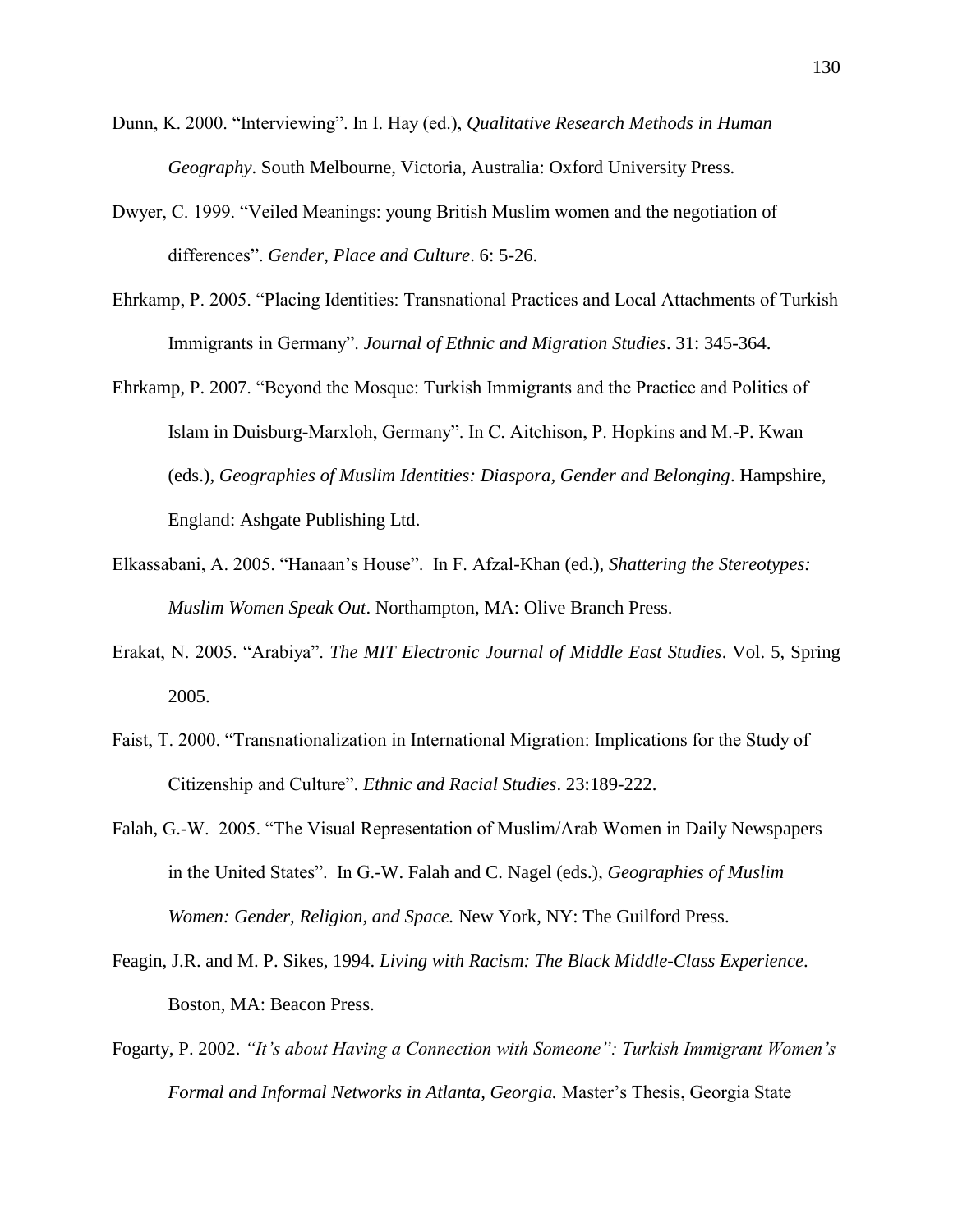University, Department of Anthropology and Geography.

Fonseka, B. 2002. "9/11 Repercussions on Refugees". *Women's Feature Service*. New Delhi.

Foucault, M. 1979. "On Governmentality". *Ideology and Consciousness*. 6: 5-22.

Foucault, M. 1986. "Of Other Spaces". *Diacritics*. 16: 22-7.

- Franks, M. 2000. "Crossing the Borders of Whiteness? White Muslim Women Who Wear the Hijab in Britain Today". *Ethnic and Racial Studies*. 23: 917-929.
- Freeman, A. 2005. "Moral Geographies and Women"s Freedom". In G.-W. Falah and C. Nagel (eds.), *Geographies of Muslim Women: Gender, Religion, and Space.* New York, NY: The Guilford Press.
- Ghareeb, E. (ed.) 1983. *Split Vision: The Portrayal of Arabs in the American Media*. Washington, D.C.: American-Arab Affairs Council.
- Gimenez, M. 1988. "Minorities and the World System: Theoretical and Political Implications of the Internationalization of Minorities". In J. Smith et al.., *Racism, Sexism, and the World-System.*
- Glick-Schiller, N., Basch, L., and C. Blanc-Szanton. 1992. "Towards a Definition of Transnationalism". In N. Glick Schiller et al. (eds.), *Toward a Transnational Perspective on Migration*. New York, NY: New York Academy of Sciences.

Goffman, E. 1963. *Behaviour in Public Places*. New York, NY: Free Press.

- Gordon, M. 1964. *Assimilation in American Life*. New York, NY: Oxford University Press.
- Gregory, D. 2004. *The Colonial Present*. Malden, MA: Blackwell Publishing.
- Haddad, Y. 2004. *Not Quite American? The Shaping of Arab and Muslim Identity in the United States*. Waco, TX: Baylor University Press.

Haddad, Y. and J. Smith. 2002. "Introduction". In Haddad, Y. and J. Smith (eds.), *Muslim*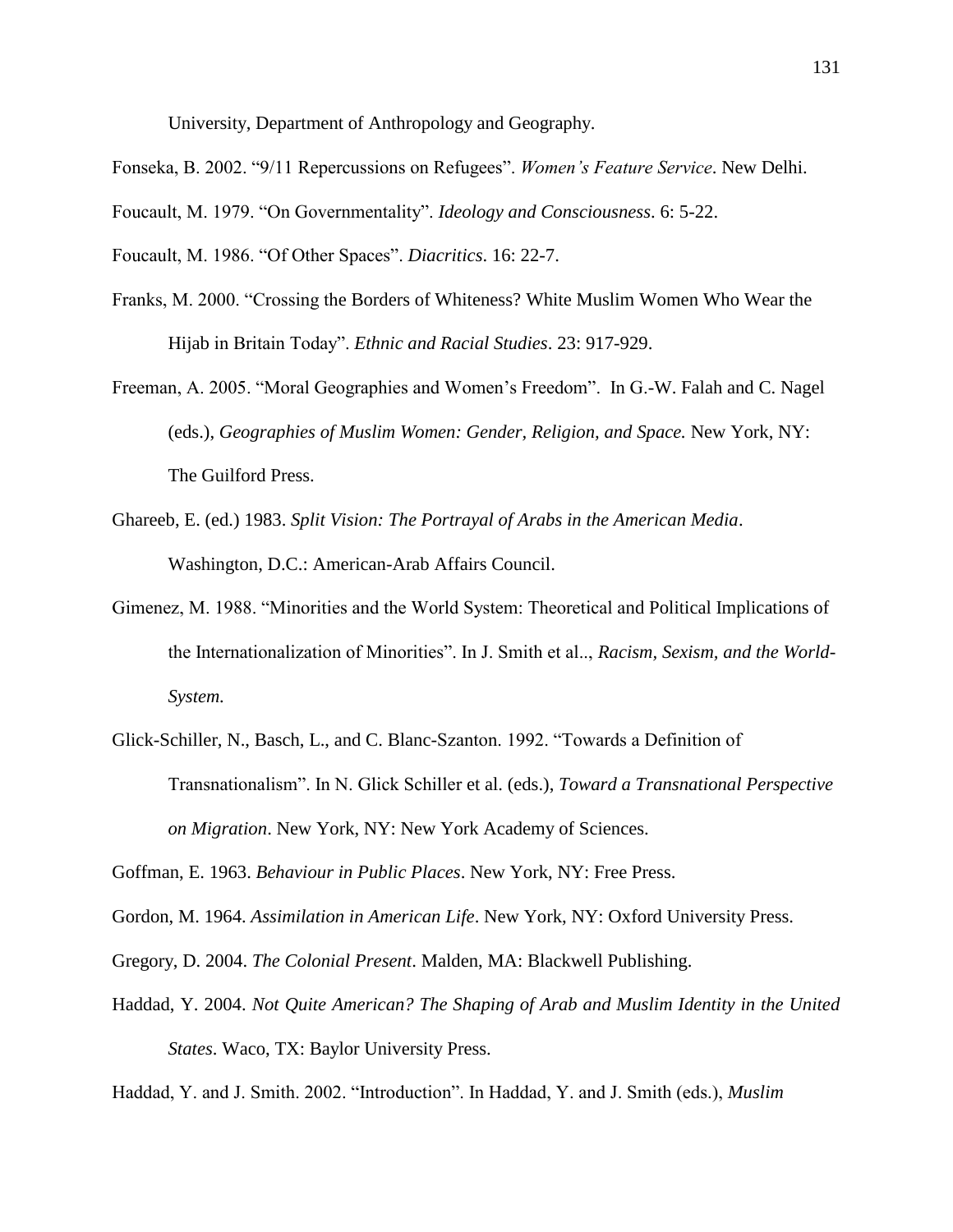*Minorities in the West: Visible and Invisible*. Walnut Creek, CA: ALTAMIRA PRESS.

- Hanley, D. C. 2004. "Maryland County Celebrates Arab American Heritage Month". *Washington Report on Middle East Affairs*. 23: 72.
- Hannah, M. 2000. *Governmentality and the Mastery of Territory in Nineteenth-Century America*. Cambridge: Cambridge University Press.
- Hardwick, S. 2002. "Russian Acculturation in Sacramento". In K. Berry and M. Henderson (eds.), *Geographical Identities of Ethnic America: Race, Space, and Place*. Reno, NV: University of Nevada Press.
- Hardt, H. 2004. "Introduction: Photojournalism: Professional Work and Cultural Expression". *Journalism*. 5: 379-380.
- Holstein, J. and J. Gubrium. 1995. "The Active Interview". *Qualitative Research Methods*. 37: 1-85.
- hooks, b. 1992. "Representing Whiteness in the Black Imagination,". In L. Grossberg, C. Nelson, and P. Treichler (eds.), *Cultural Studies*. New York, NY: Routledge.
- Huseby-Darvas, E.V. 1994. "Coming to America: Dilemmas of Ethnic Groups since the 1880s". In E. McCarus (ed.), *The Development of Arab-American Identity.* Ann Arbor, MI: The University of Michigan Press.
- Jacobs, J. 1961. *The Death and Life of Great American Cities*. London: Penguin.
- Jamal, A. 2005. "Mosques, Collective Identity, and Gender Differences Among Arab American Muslims". *Journal of Middle East Women's Studies*. 1: 53-78.
- Jarmakani, A. 2005. "Mobilizing the Politics of Invisibility in Arab American Feminist Discourse". *The MIT Electronic Journal of Middle East Studies*. Vol. 5, Spring 2005.
- Jiobu, R. 1990. *Ethnicity and Inequality*. Albany, NY: State University of New York Press.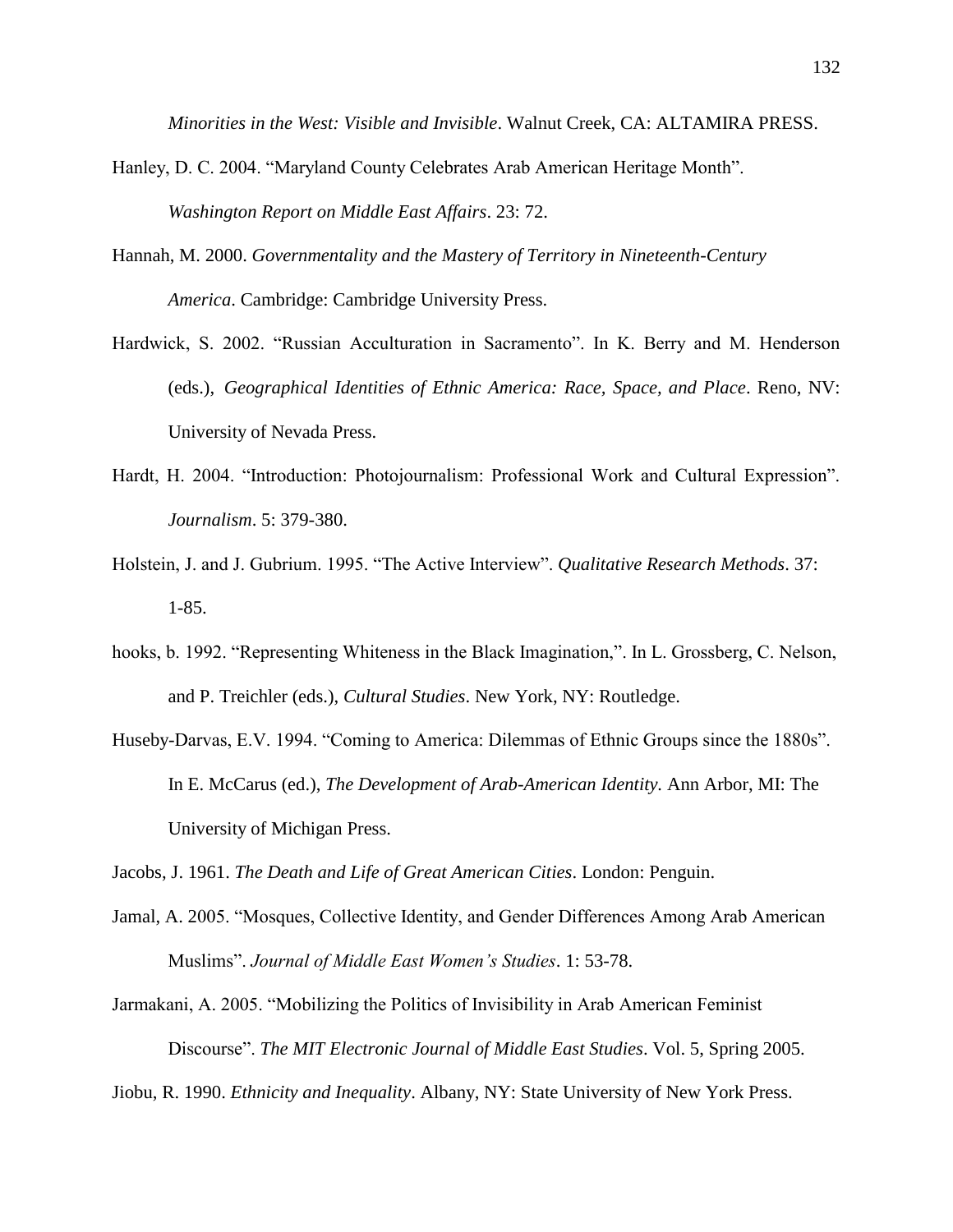Jones, H. 1990. *Population Geography (second edition)*. London: Paul Chapman Publishing.

- Kamiar, M. 2007. "Country Name Calling: The Case of Iran vs. Persia". *AAG Newsletter.* 42.
- Kart, J. 2002. *Nicaraguans in Tortugeuro: A Community Study*. Master"s Thesis, Georgia State University, Department of Anthropology and Geography.

Kaya, I. 2005. "Identity and Space: The Case of Turkish Americans". *Geographical Review*. 95.

Kayyali, R.A. 2006. *The Arab Americans*. Westport, CT: Greenwood Press.

- King, S.R. 2005. *Constructions of Foreignness: Latino Adolescents in an Atlanta Middle School*. Master's Thesis, Georgia State University, Department of Anthropology and Geography.
- Kunz, E. 1981. "Exile and resettlement: refugee theory". *International Migration Review*. 15: 42-51.
- Kwan, M.-P. 2000. "Gender Differences in Space-Time Constraints". *Area*. 32: 145-156.
- Lamphere, L. 1992. "Introduction: The Shaping of Diversity". In L. Lamphere (ed.), *Structuring Diversity: Ethnographic Perspectives on the New Immigration*. Chicago: University of Chicago Press.
- Layard, R. 2005. *Happiness*. London: Penguin Books.
- Lefebvre, H. 1996. *Writings on Cities*. Trans. and ed. by E. Kofman and E. Lebas. Oxford: Blackwell.
- Li, W. 1998. "Anatomy of a New Ethnic Settlement: The Chinese Ethnoburb in Los Angeles". *Urban Studies*. 35: 479-501.
- Little, D. 2002. *American Orientalism: The United States and the Middle East since 1945*. Chapel Hill, NC: The University of North Carolina Press.

Lofland, J. and L. H. Lofland. 1995. *Analyzing Social Settings: A Guide to Qualitative*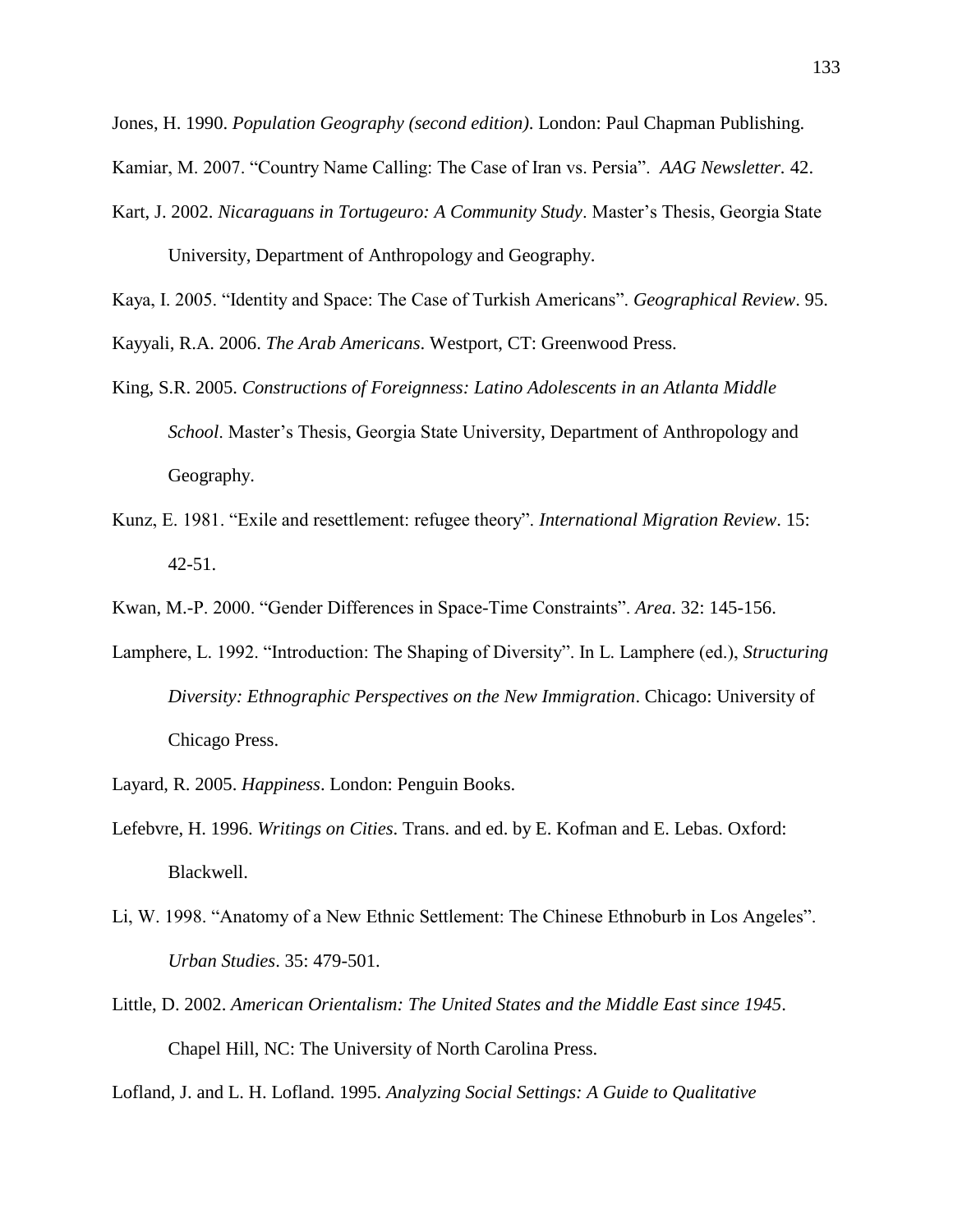*Observation and Analysis*. California: Wadsworth Publishing Co.

- Malek, A. 2005. "Why Are We Always Fighting and What Are We Fighting For? Alternating Defensive Postures and the Relevance of Rights to Arab and Arab-American Women". *The MIT Electronic Journal of Middle East Studies*. Vol. 5, Spring 2005.
- Manning, P.L. 1967. "Problems in Interpreting Interview Data". *Sociology and Social Research*. 51: 301-316.
- Marshall, C. and G.B. Rossman. 1999. *Designing Qualitative Research*, *3 rd ed*. London: Sage Publications.
- Martin, P., and E. Midgley. 2003. "Immigration: Shaping and Reshaping America". *Population Bulletin.* 58: 3-36.
- Marvasti, A., and K. McKinney. 2004. *Middle Eastern Lives in America*. Lanham, MD: Rowman & Littlefield Publishers, Inc.
- Maynard, M. 1994. ""Race", gender and the concept of "difference" in feminist thought'. In H. Afshar and M. Maynard (eds.), *The Dynamics of Race and Gender: Feminist Interventions*. London: Taylor & Francis.
- McAuliffe, C. 2007. "Visible Minorities: Constructing and Deconstructing the "Muslim Iranian" Diaspora". In C. Aitchison, P. Hopkins and M.-P. Kwan (eds.), *Geographies of Muslim Identities: Diaspora, Gender and Belonging*. Hampshire, England: Ashgate Publishing Ltd.
- McCarus, E. 1994. "Introduction". In E. McCarus (ed.), *The Development of Arab-American Identity.* Ann Arbor, MI: The University of Michigan Press.
- McDowell, L. 1999. *Gender, Identity, & Place*. Minneapolis, MN: University of Minnesota Press.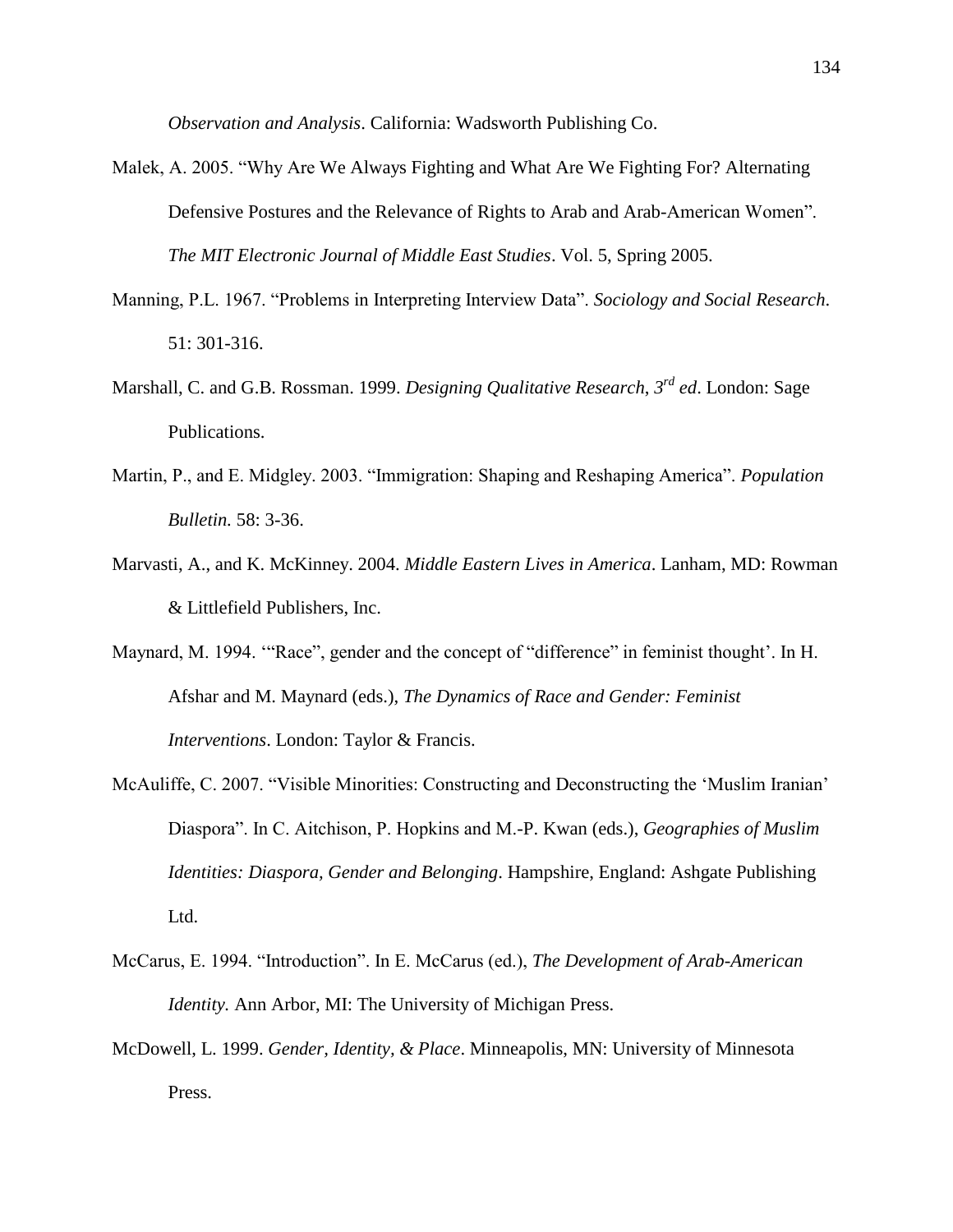- McLafferty, S. 2005. "Women and GIS: Geospatial Technologies and Feminist Geographies". *Cartographica.* 40: 37-45.
- Mebane, A. 1967. *Immigrant Patterns in Atlanta, 1880 and 1896.* Master"s Thesis, Emory University, Department of History.
- Mernissi, F. 1975. *Beyond the Veil: Male-Female Dynamics in a Modern Muslim Society.* London: Schenkman.
- Mernissi, F. 2001. *Scheherazade Goes West: Different Cultures, Different Harems.* New York, NY: Washington Square Press.
- Michelson, W. 1985. *From Sun to Sun: Daily Obligations and Community Structure in the Lives of Employed Women and Their Families*. Totowa, NJ: Rowman and Allanheld.
- Mitchell, D. 2000. *Cultural Geography: A Critical Introduction*. Malden, MA: Blackwell Publishers.
- Modood, T. 2003. "Muslim and the Politics of Difference". *Political Quarterly*. 71:100-115.
- Mohammad, R. 2005. "British Pakistani Muslim Women: Marking the Body, Marking the Nation". In L. Nelson and J. Seager (eds.), *A Companion to Feminist Geography*. Malden, MA: Blackwell Publishers.
- Mohammad, R. 2005. "Negotiating Spaces of the Home, the Education System, and the Labor Market: The Case of Young, Working-Class, British Pakistani Muslim Women". In G.- W. Falah and C. Nagel (eds.), *Geographies of Muslim Women: Gender, Religion, and Space*. New York, NY: The Guilford Press.
- Moore, K. 2002. "The Politics of Transfiguration: Constitutive Aspects of the International Religious Freedom Act of 1998". In Haddad, Y. and J. Smith (eds.), *Muslim Minorities in the West: Visible and Invisible*. Walnut Creek, CA: Altamira Press.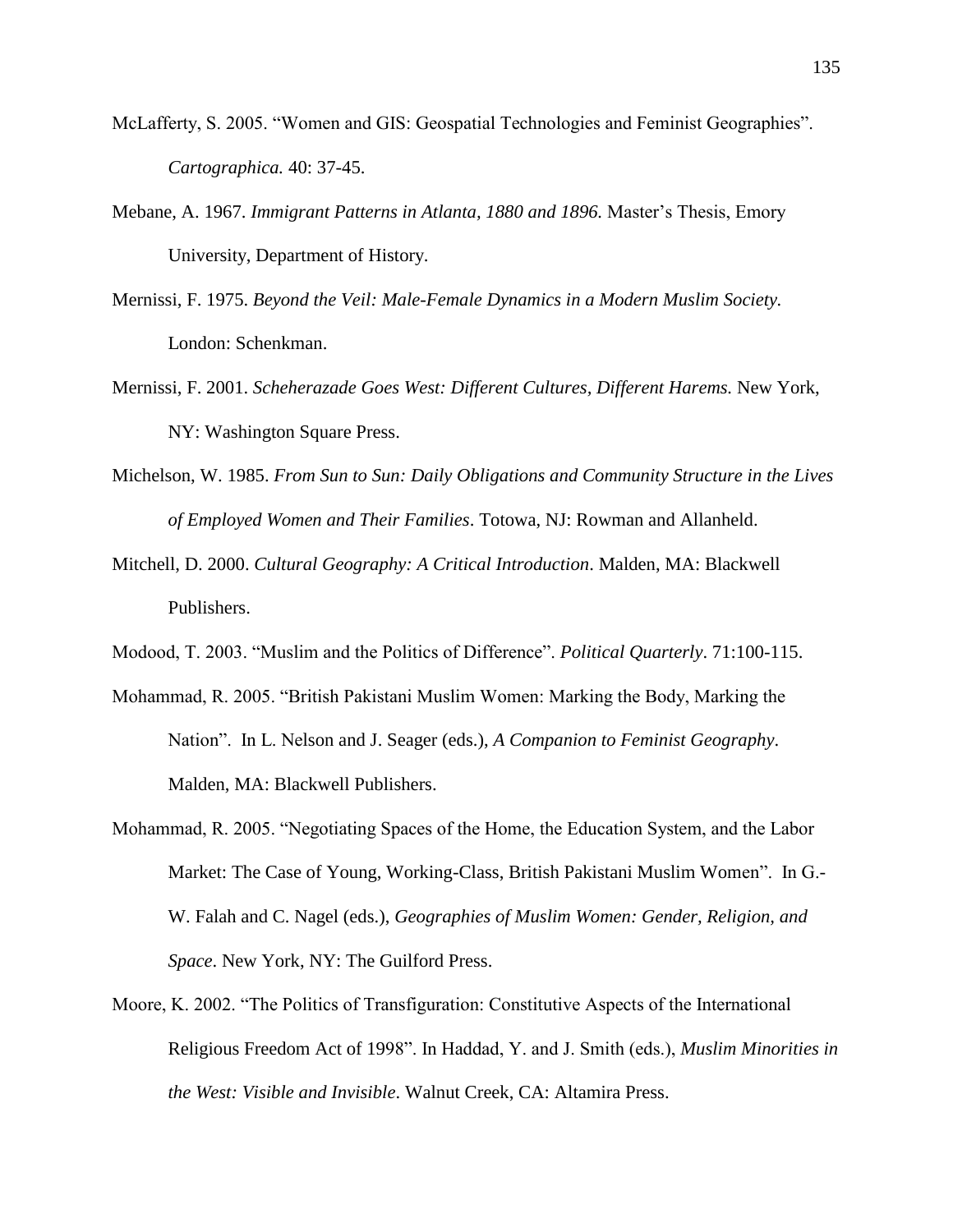- Murphy, A. 1997. "Introduction. Atlanta: Capital of the 21<sup>st</sup> Century?". *Urban Anthropology*. 26: 1-8.
- Naber, N. 2005. "Youth Organizing, Feminism, and Identity: An Interview With Jan Attia". *The MIT Electronic Journal of Middle East Studies*. Vol. 5, Spring 2005.
- Nada, E. 2006. "Islamophobia and the "Privileging" of Arab American Women". *NWSA Journal*. 18: 155-161.
- Naff, A. 1994. "The Early Arab Immigrant Experience". In E. McCarus (ed.), *The Development of Arab-American Identity.* Ann Arbor, MI: The University of Michigan Press.
- Nagel, C. 2002. "Constructing difference and sameness: the politics of assimilation in London"s Arab communities". *Ethnic and Racial Studies*. 25: 258-287.
- Nagel, C. 2002. "Skilled migration in global cities from 'Other' perspectives: British Arabs, identity politics, and local embededdness". *Geoforum*. 36: 197-210.
- Nagel, C. 2005. "Introduction". In G.-W. Falah and C. Nagel (eds.), *Geographies of Muslim Women: Gender, Religion, and Space.* New York, NY: The Guilford Press.
- Neuwirth, G. 1988. "Refugee resettlement". *Current Sociology*. 36:27-41.
- Palm, R. and A. Pred. 1974. "A Time-Geographic Perspective on Problems of Inequality for Women". Working paper No. 236. University of California, Berkeley, Institute of Urban and Regional Development, Berkeley CA.
- Phinney, J. and M. Devich-Navarro. 1997. "Variations in Bicultural Identification among African American and Mexican American Adolescents". *Journal of Research on Adolescence*. 7: 3-32.
- Pool, I. de S. 1957. "A Critique of the Twentieth Century Issue". *Public Opinion Quarterly*. 21:190-198.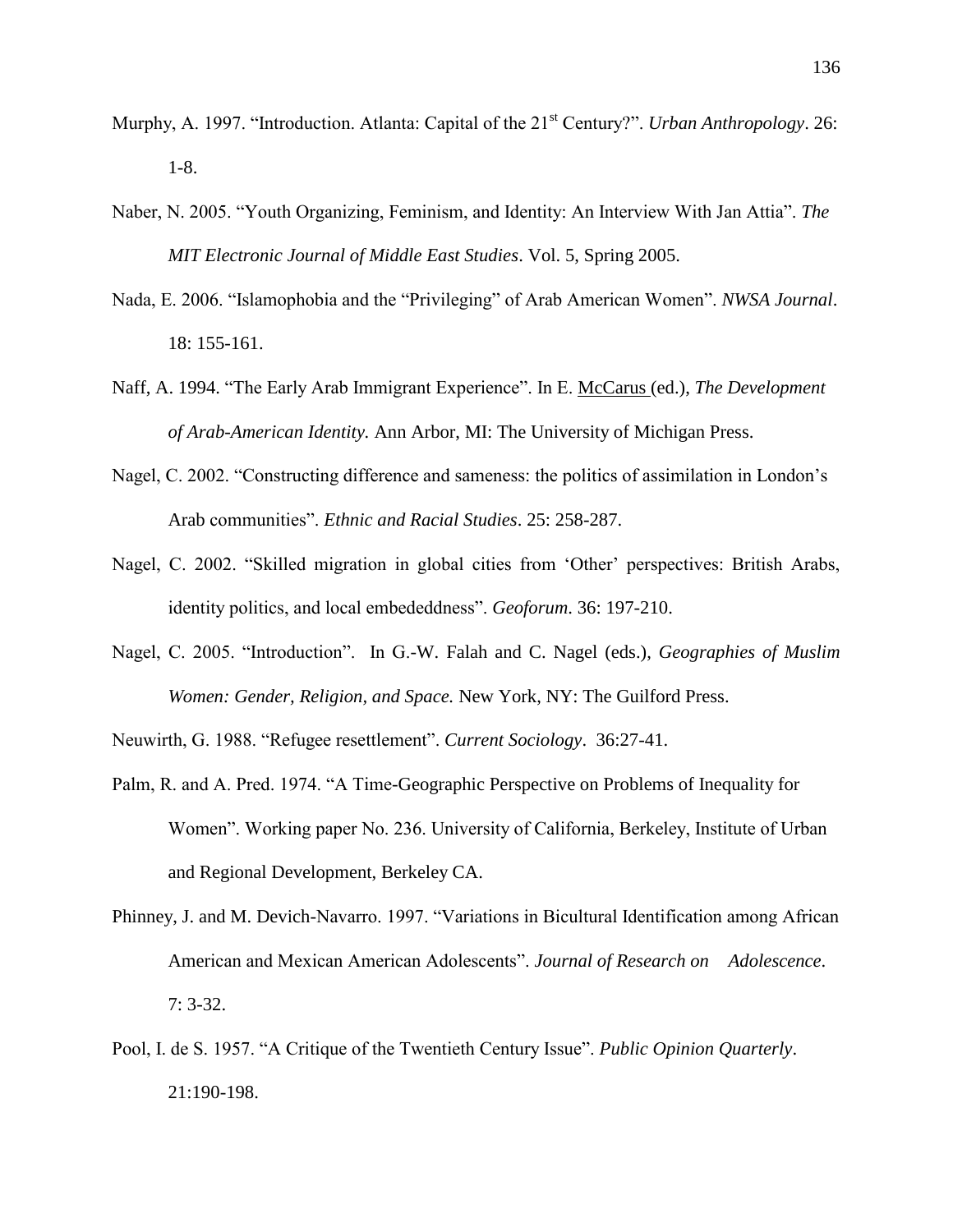Portes, A. and M. Zhou. 1993. "The new second generation: segmented assimilation and its variants". *Annals of the American Academy of Political and Social Sciences*. 530: 74-96.

Ravage, M. 1917. *An American in the Making: The Life Story of an Immigrant*. New York, NY.

Read, J. G. 2004. *Culture, Class and Work Among Arab-American Women*. New York, NY: LFB Scholarly Publishing LLC.

Rogerson, P. 2001. Statistical Methods for Geography. London: Sage Publications, Ltd.

- Rogg, E. 1971. "The influence of a strong refugee community on the economic adjustment of its members". *International Migration Review*. 5:474-81.
- Rose, G. 1993. *Feminism and Geography: The Limits of Geographical Knowledge*. Minneapolis, MN: University of Minnesota Press.
- Rose, P.I. 2006. *They and We: Racial and Ethnic Relations in the United States*. Boulder, CO: Paradigm Publishers.
- Rotsos, E. J. 2002. *Over the Border: An Ethnographic Study of the Social and Cultural Dynamics of Gentrification.* Master"s Thesis, Georgia State University, Department of Anthropology and Geography.
- RRISA webpage http://www.rrisa.org/Facts.htm
- Sabir, N. 2005. "The Adventures of a Muslim Woman in Atlanta". In F. Afzal-Khan (ed.), *Shattering the Stereotypes: Muslim Women Speak Out*. Northampton, MA: Olive Branch Press.
- Said, E. 1979. *Orientalism*. London: Penguin.
- Said, E. 1993. *Culture and Imperialism*. New York, NY: Knopf.
- Said, E. 2000. "The Clash of Definitions". *Reflections on Exile and Other Essays.* Cambridge, MA: Harvard University Press.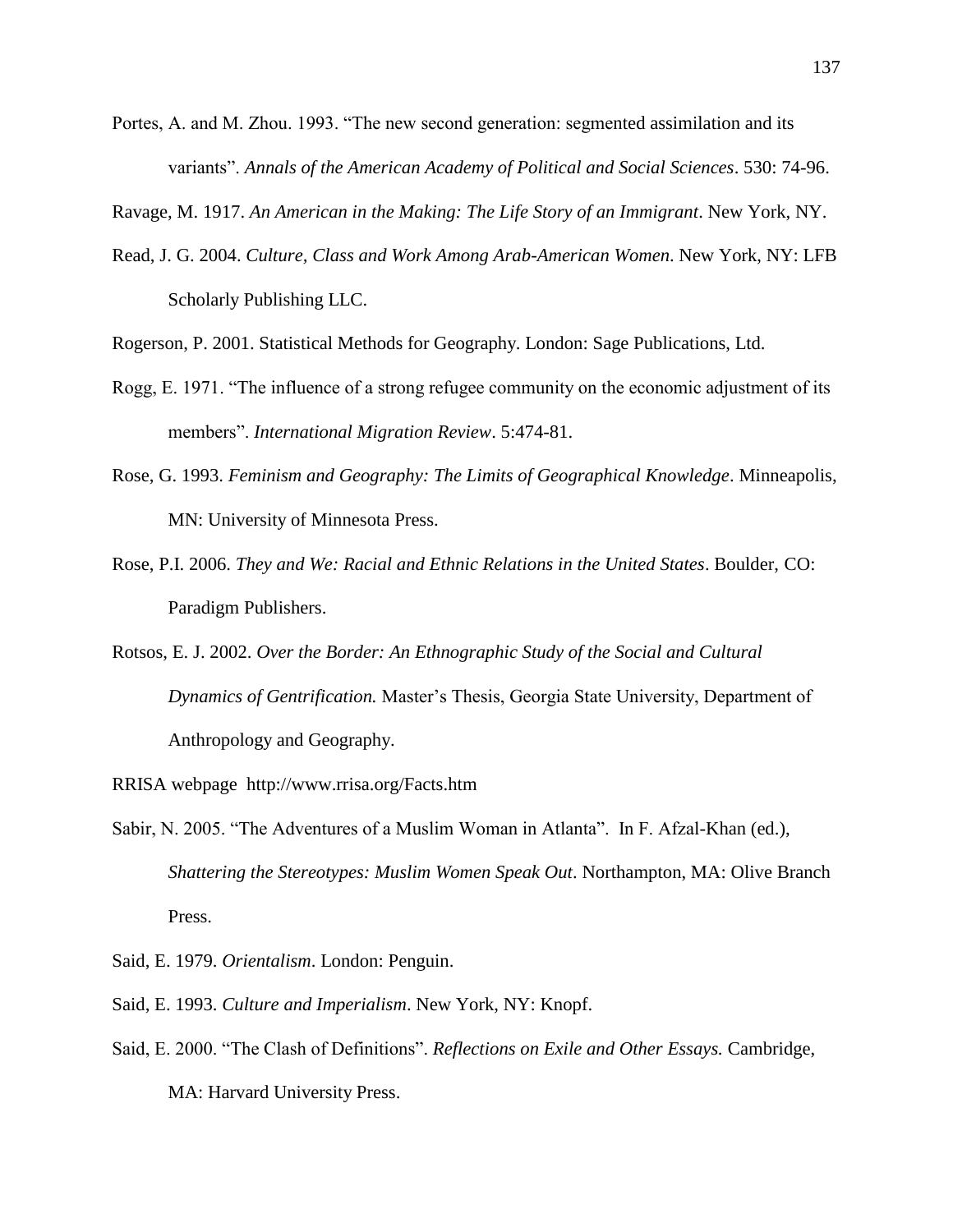Saunders, P. 1986. *Social Theory and the Urban Question*. London: Hutchinson.

- Scopelliti, M. and M. Giuliani. 2004. "Choosing Restorative Environments Across the Lifespan: A Matter of Place Experience". *Journal of Environmental Psychology*. 24: 423-437.
- Shaw, R.P. 1975. *Migration Theory and Fact: A Review and Bibliography of Current Literature.*  Philadelphia, PA: Regional Science Research Institute.
- Sibley, D. 1995. *Geographies of Exclusion: Society and Difference in the West*. London: Routledge.
- Stackhouse, J. 2001. *The Geographies of Globalization: A Case Analysis of Chile*. Master's Thesis, Georgia State University, Department of Anthropology and Geography.
- Shaheen, J. 2001. *Reel Bad Arabs: How Hollywood Vilifies a People*. New York, NY: Olive Branch Press.
- Shaheen, J. 1984*. The TV Arab: Arab and Muslim Stereotyping in American Popular Culture*. Bowling Green, OH: Bowling Green State University Press.
- Social Science Research Council. 2006. The Realities of Races. Electronic document, <http://raceandgenomics.ssrc.org/Marks/printable.html>
- St. John, W. 2007. "Refugees Find Hostility and Hope on Soccer Field". The New York Times. www.nytimes.com. January 21, 2007.
- Stone, C. 1989. Regime Politics: Governing Atlanta, 1946-1988. Lawrence, KS: University Press of Kansas.
- Suleiman, M. 1994. "Arab-Americans and the Political Process". In E. McCarus (ed.), *The Development of Arab-American Identity.* Ann Arbor, MI: The University of Michigan Press.
- U.S. Census Bureau. Census 2000. [http://factfinder.census.gov/home/saff/main.html?\\_lang=en](http://factfinder.census.gov/home/saff/main.html?_lang=en)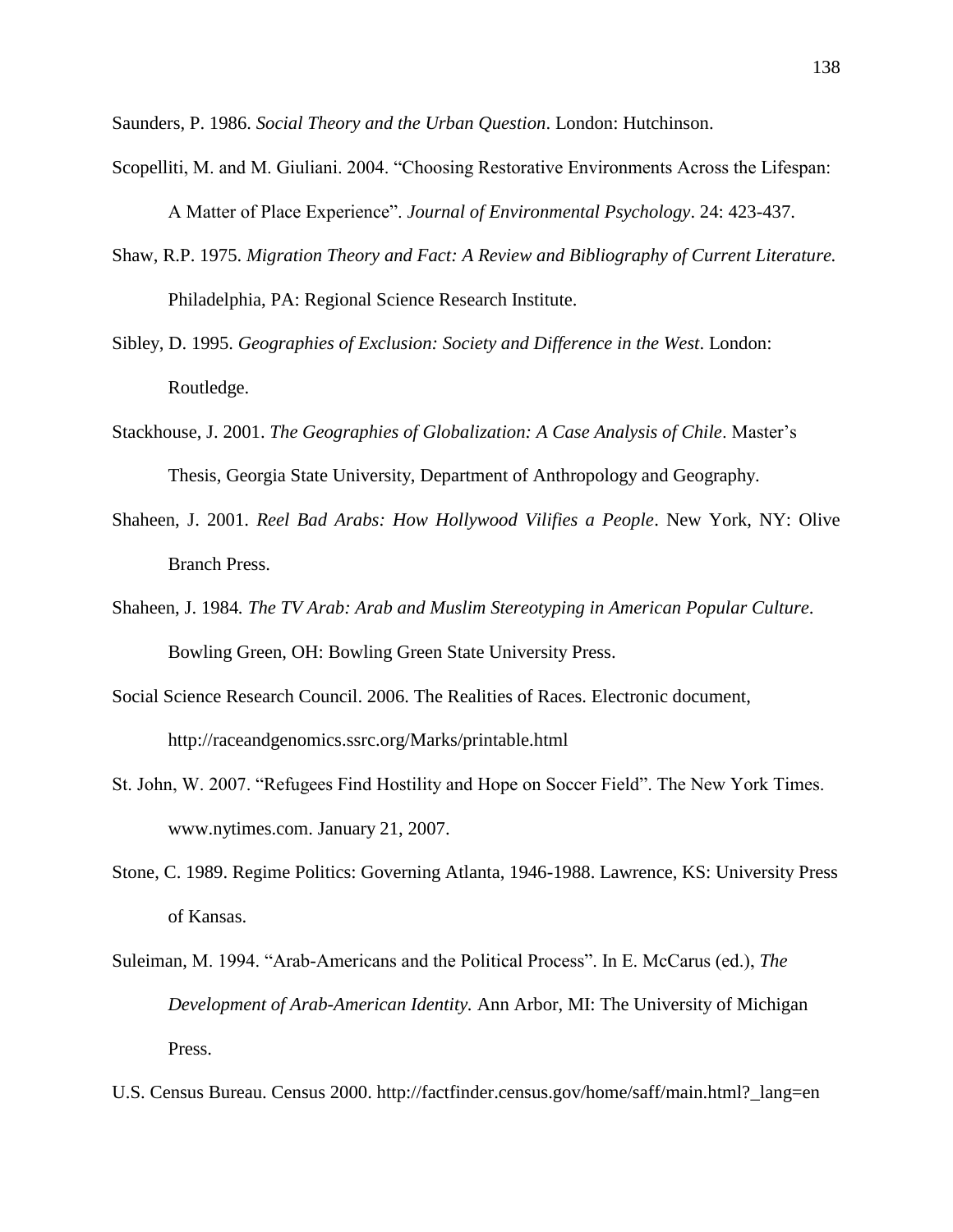U.S. Department of State. http://www.state.gov/s/ct/c14151.htm

- Valentine, G. 1997. "Tell Me About…: Using Interviews as a Research Method". In R. Flowerdew and D. Martin (eds.), *Methods in Human Geography: A Guide for Students Doing a Research Project.* Essex, England: Addison Wesley Longman, Ltd.
- Walcott, S. 2002. "Overlapping Ethnicities and Negotiated Space: Atlanta"s Buford Highway". *Journal of Cultural Geography*. 20: 51-76.

Waldrop, J. 1993. "The Newest Southerner". *American Demographics*. 15: 38-43.

- Whitney, C. 2003. *Moving Pictures: Videos from the Mouride Diaspora*. Master's Thesis, Georgia State University, Department of Anthropology and Geography.
- Wilson, E. 1991. *The Sphinx in the City: Urban Life, the Control of Disorder, and Women*. Berkeley, CA: University of California Press.
- Winchester, H.P.M. 2000. "Qualitative Research and its Place in Human Geography". In I. Hay (ed.), *Qualitative Research Methods in Human Geography*. South Melbourne, Victoria, Australia: Oxford University Press.
- Winlow, H. 2006. "Mapping Moral Geographies: W.Z. Ripley"s Races of Europe and the United States". *Annals of the Association of American Geographers*. 96: 119-141.
- Witteborn, S. 2004. "Of Being an Arab Woman Before and After September 11: The Enactment of Communal Identities in Talk". *The Howard Journal of Communications*. 15: 83-98.
- Young, I.M. 1990. *Justice and the Politics of Difference*. Princeton, NJ: Princeton University Press.
- Young, I.M. 1995. City Life and Difference. In P. Kasinitz (ed.), *Metropolis: Center and Symbol of Our Times*. New York, NY: New York University Press.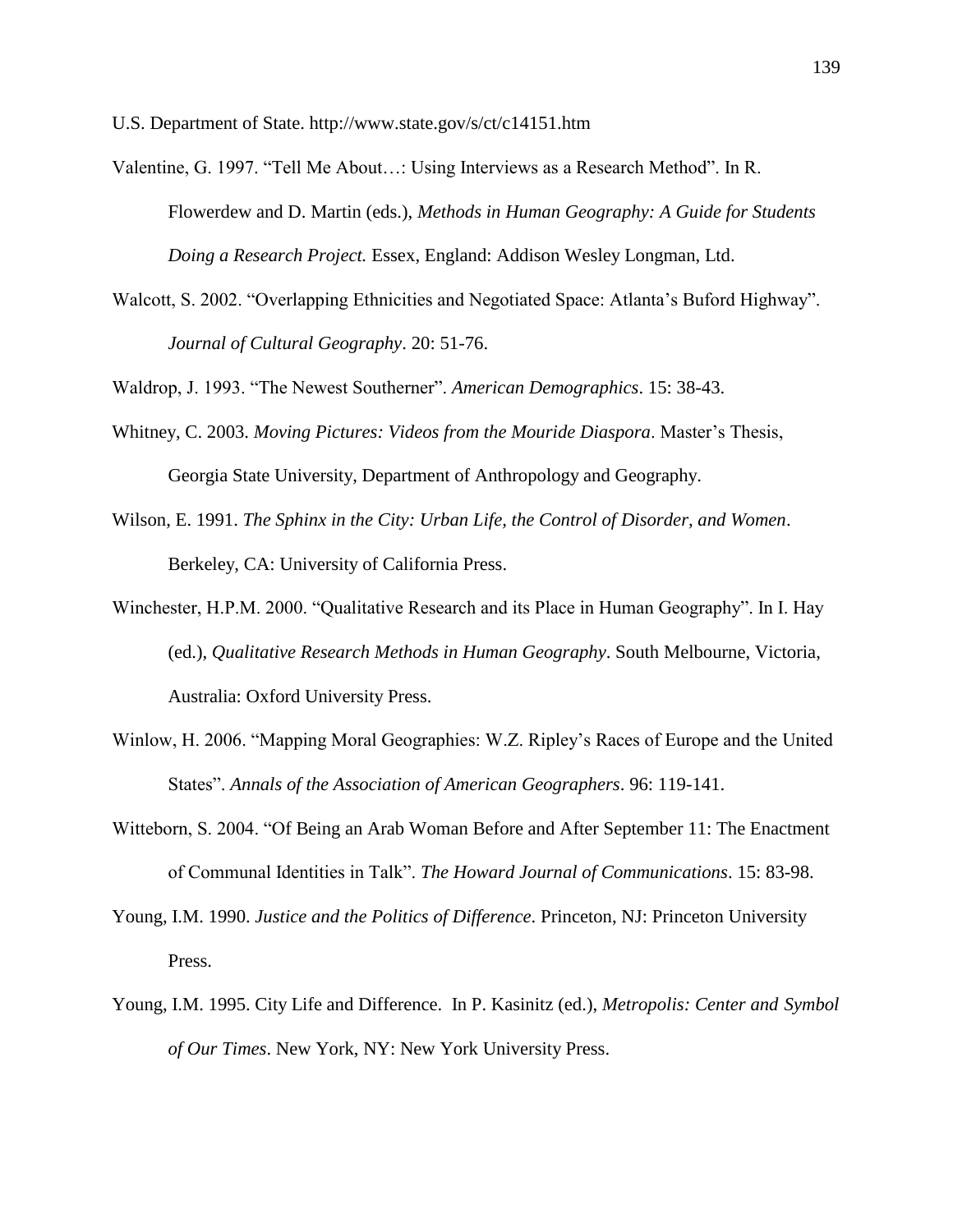Zukin, S. 1995. "Whose Culture? Whose City?". In R.T. LeGates and F. Stout (eds.), *The City Reader*. New York, NY: Routledge.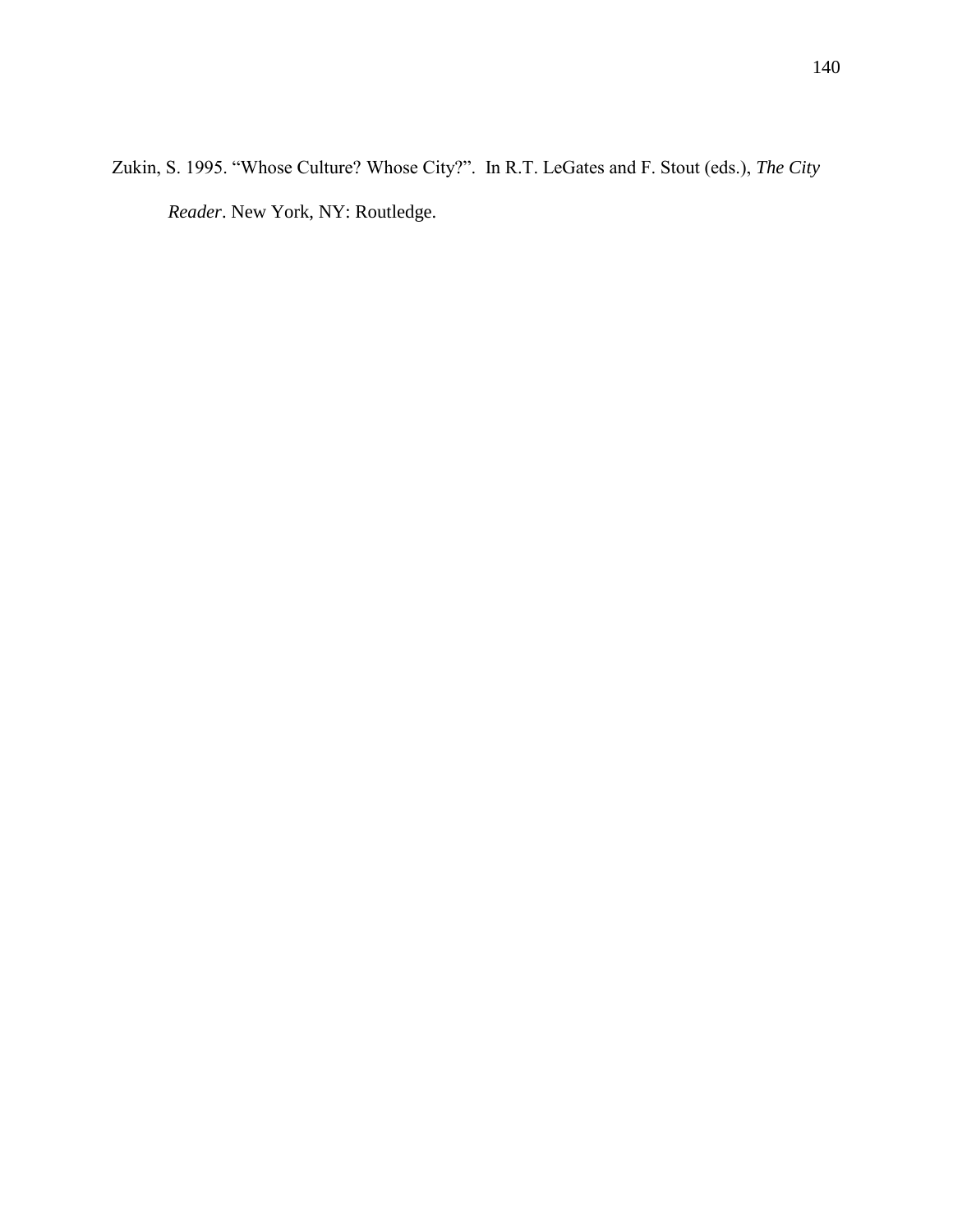### APPENDIX THE QUESTIONNAIRE

#### Biographical Info

- 1. What is your age?
- 2. What is your marital status? ( ) married ( ) divorced

( ) never been married

- 3. What part of the Atlanta area do you live in?
- 4. How long have you lived in the Atlanta area?
- 5. Why did you move to the U.S.?
- 6. Where are you originally from?
- 7. How do you define yourself? (Middle Eastern, Arab, American, Muslim, Arab-American, etc.)
- 8. How do you define your religion? Are you practicing?
- 9. How would you describe your standard of living?

Greatly below middle class ( ) Somewhat below middle class ( ) Middle class ( ) Somewhat above middle class ( ) Greatly above middle class ( )

#### Attire

10. Do you wear *hijab* or other distinct Muslim or Middle Eastern attire? Briefly explain how you normally dress.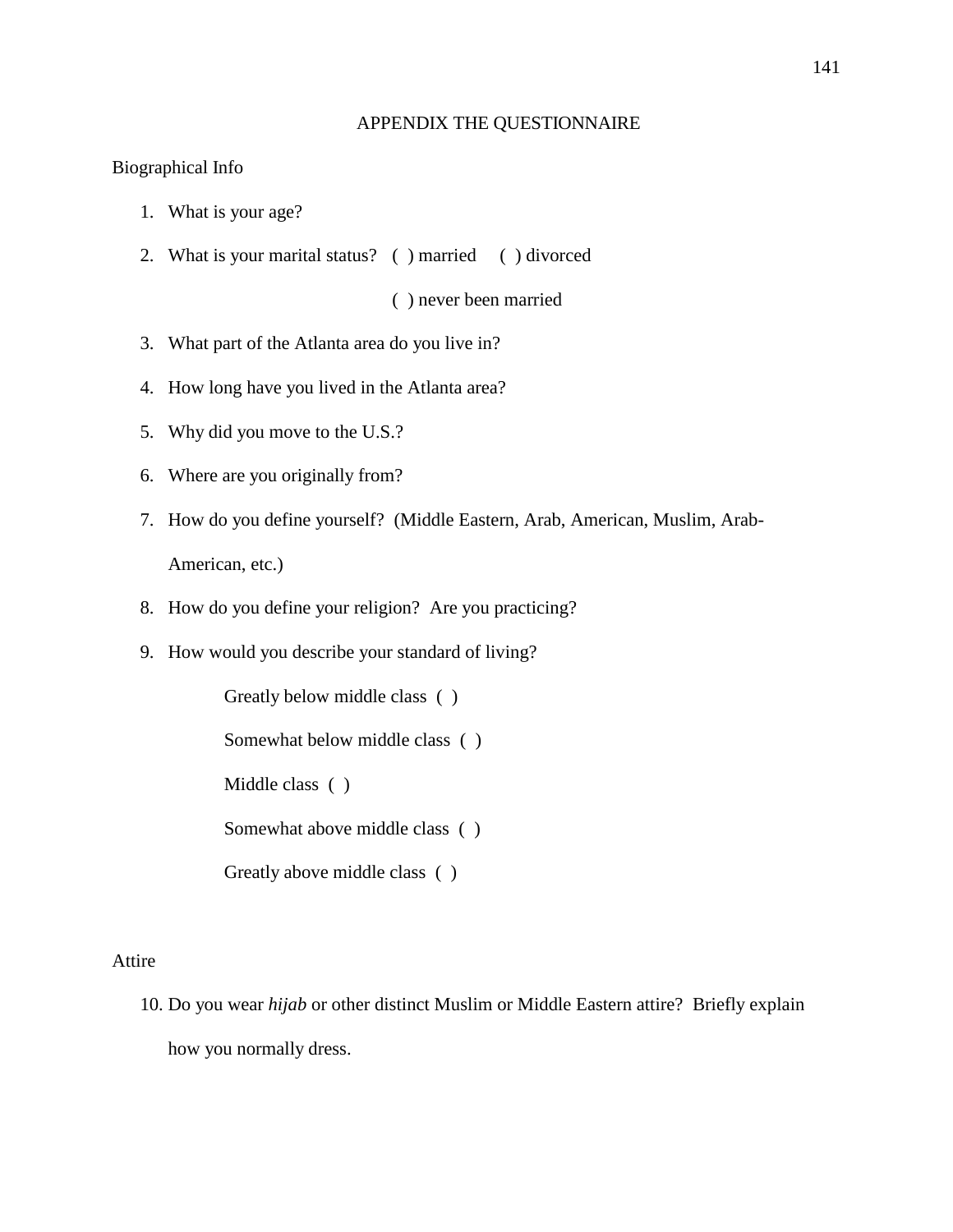11. Do you modify the way you dress because of where you are going? Why do you do this? Give an example.

# Travel Patterns

12. Are there restrictions you or other members of your family place on yourself for where you visit or travel? If so, what are these restrictions?

| 13. How do you typically travel? | ( ) own car | () public transportation |
|----------------------------------|-------------|--------------------------|
|                                  | ( ) walk    | () someone drives me     |
|                                  | $()$ other  |                          |

- 14. Are there places you refuse to go because you have had bad experiences there? Please briefly explain.
- 15. In an average week, which places do you visit? Please name specific locations.

Shopping-Work-School-Religious-Childcare-Other child-related (example: soccer or dance classes)- Social-Leisure or recreational activities (example: bowling, aerobics class, movie, etc.)- Personal needs (example: banking, hairdresser, visiting library, etc.)- Other-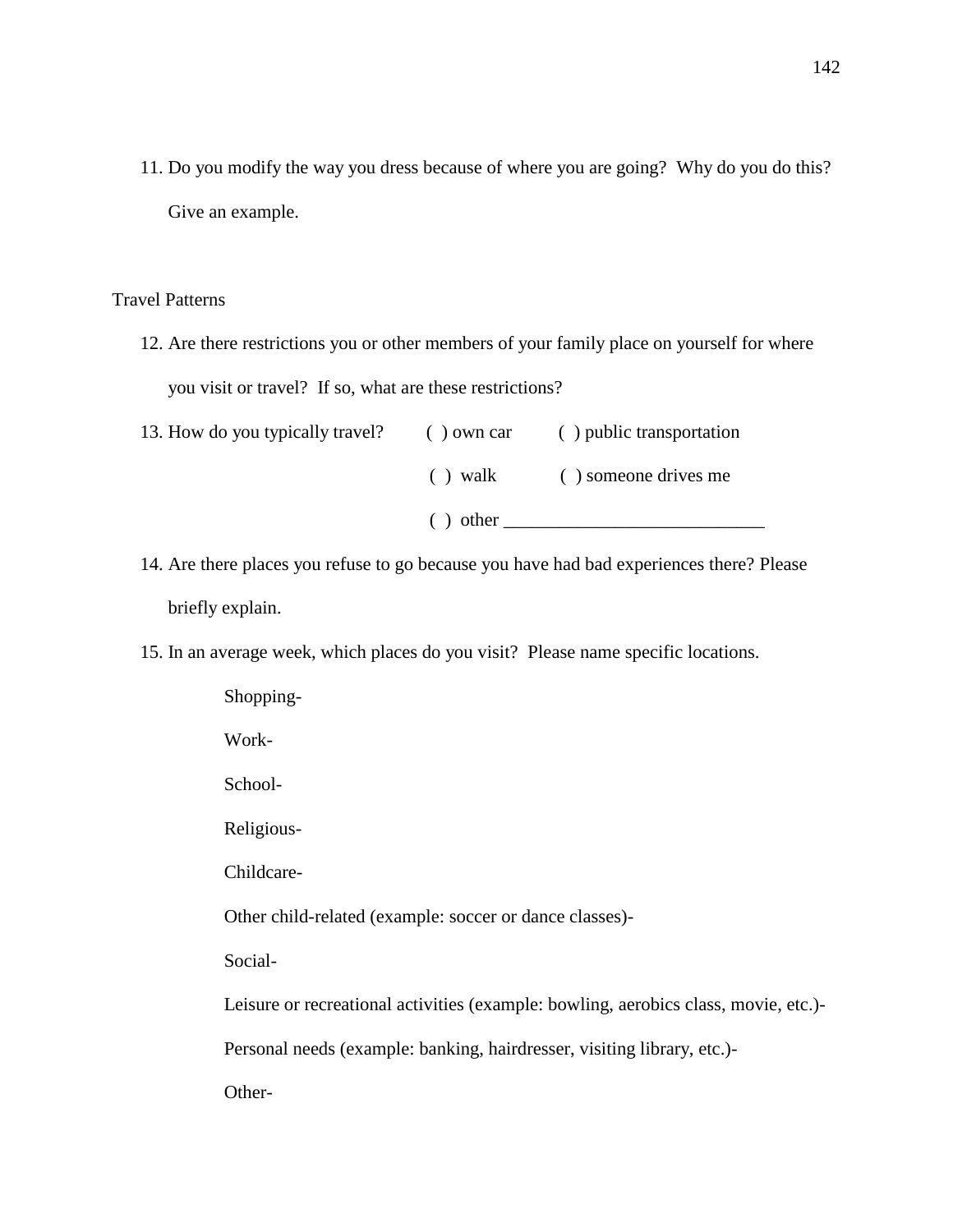- 16. What type of exclusively Middle Eastern- or Muslim-owned or operated businesses do you visit?
- 17. Do you go to non-Middle Eastern or non-Muslim owned businesses? If so, which businesses do you go to? Why do you go to these businesses?
- 18. Do you ever feel unsafe upon entering your mosque or church? Why? Briefly describe any negative experiences that you have had.

# Work/School

- 19. In addition to your responsibilities at home, do you work outside of the home or go to school? If so, where?
- 20. Are you likely to run into members of your community in this space?
- 21. Have you ever received anti-Middle Eastern or anti-Islamic email (including cartoons or jokes) from a coworker or fellow student? How did this make you feel? Did you confront the coworker or fellow student about the email? If so, what happened?
- 22. Do you feel that you are treated differently at work/school due to your Middle Eastern or Muslim background? Please explain or give examples.
- 23. Have you ever felt uncomfortable at a work- or school-related function (example: party or other social event)? Please explain why.

#### Rural/Suburban Experiences

24. Have you ever visited the rural areas surrounding Atlanta? What was your experience like in public spaces in these areas?